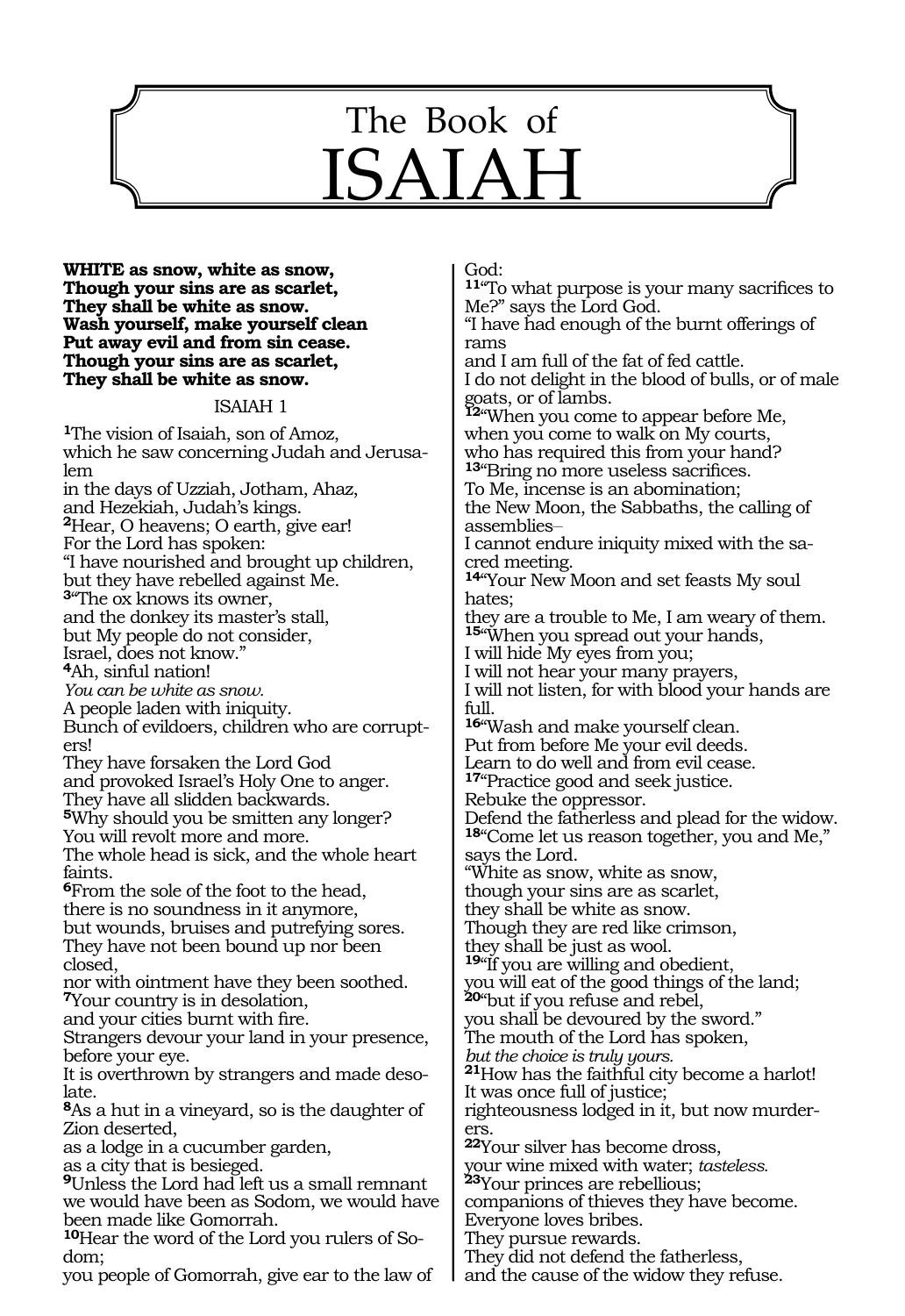**<sup>24</sup>**"Therefore," says the Lord of hosts, Israel's mighty One who sees and knows, "I will rid Myself of My adversaries, and avenge Myself of My enemies. **<sup>25</sup>**"I will turn My hand against you, I will purge away your dross, and take away all your tin. **<sup>26</sup>**"I will restore your judges as at the first, and your counselors as they once were. Afterwards you shall be called the city of righteousness, the faithful city!" **<sup>27</sup>**"With judgment Zion shall be redeemed, and her converts with righteousness. **<sup>28</sup>**"The destruction of transgressors and of sinners will be together. Those who forsake the Lord will be consumed. **<sup>29</sup>**"For they shall be ashamed of your attitude, because of the oak trees you have desired, and embarrassed because of the garden of your choice.

**<sup>30</sup>**"You will be as an oak whose leaf fades and as a garden that has no water, no rain. **<sup>31</sup>**"The strong will be as tinder; the work of it as a spark. They will both burn together, and no one will put their fire out."

### **CWDS Bible Quotes**

- *1. Fatherhood is an office that did not invite your participation and therefore does not engage your emotions but your careful consideration; it was decided before you were born and does not invite your decision but your deliberation to know.*
- *2. Once the Lord, always in the Lord's scrutiny; either to protect and to preserve or to chastise to cause you to return; backsliders are no backbenches they are on the kingdom's front burners for fiery attention.*
- *3. Judgment that causes exasperation, insolence and multiplication of wickedness instead of repentance is the product of callousness. It breaks the restorative purpose of judgment and resorts judgment to breaking force to break the callousness.*
- *4. Correction seeks to find soundness to excite or incite restoration; when the head is entirely sick and the heart and the body are completely broken and full of sores, correction exasperates instead of eliminates sin.*
- *5. Stubbornness in sin is evidence of destruction although just a prophecy; an unrepentant attitude is evidence of devastation and destruction waiting for time for the unveiling.*
- *6. A relenting God is the only covering and balm for an unrepentant heart, for, but for the mercies of God, we would see many repeats of Sodom and Gomorrah.*
- *7. No matter how sacred, no matter how holy, no matter how sacrificial, anything offered with sin is abominable.*
- *8. You cannot offer the thing that God loves if you love the thing that God hates; it makes your offering hated and abominable.*
- *9. Rituals do not replace relationship; sacrifice is no substitute for humility, obedience and purity of heart; position the heart to present the sacrifice for the offering is presented by the heart not the hands.*
- *10. Religion where the heart is not positioned and fully engaged is worthless religion.*
- *11. The only rationale to stretched out hands that are not clean before God is for forgiveness; you may have washed with water but God sees everything that is in and on your hands.*
- *12. God looks to see what is on your hands before He cares to see what is in it; the blood of Jesus is free and available, wash.*
- *13. Relationship above ritual, intervention above intercession; extend your hand to the poor before you extend it to God.*
- *14. You are as stained and dirty as your ability to accept reason or to allow the Lord to reason with your heart.*
- *15. If you are not above reasoning your sins are not above or beyond total cleansing.*
- *16. Your willingness to hear, to apply, and to be reasoned with, is often the wedge or wall between you and your well-being.*
- *17. The land may be full of good but your experience will not be good and you may not eat the good things of the land if you do not have a good heart towards God.*
- *18. Sin will take you from being the apple of God's eyes, faithful and delightful to Him, to being the enemies of the Lord; it will take you from 'favor to foe' against whom He takes vengeance.*
- *19. Open yourself to the anger of the Lord and be devastated; open yourself to the answer of the Lord and be rehabilitated.*
- *20. Through painful cutting, removing, purging and cleansing, a person or city is called righteous and faithful.*
- *21. Sinners are those who are committed to sin or who have not committed themselves to righteousness; transgressors are those who are righteous but not committed or the righteous who are committing sin; they will be destroyed together with sinners.*

### **PRAYER POINTS**

- Power to express admiration, appreciation and praise be at the heart of every marriage; let praise permeate our marriage to You Jesus. Amen.
- Our Father who is in heaven, I acknowledge You and live in daily recognition that You are the source of my origin, the life of my expectations. Amen.
- My Father, my God, I belong to You; I am not my own, I was bought with a price and therefore I will glorify You with my body which is Yours. Amen.
- Lord Jesus, give me a tender heart that responds to Your love and moves at Your correction. Amen.
- I speak righteousness and soundness into the sick and evil hearts of this generation; respond to the correction of the Lord. Amen.
- Have mercy Lord! Lord have mercy on this generation; we are living under a cloud of destruction; have mercy Lord!

**THE day of the Lord is coming, Is coming and all will know; Where everything that is proud and lofty and every high thing is brought low. Where the house of the Lord will be established in the top of the mountains, Exalted above all hills, and to it all nations** 

### 850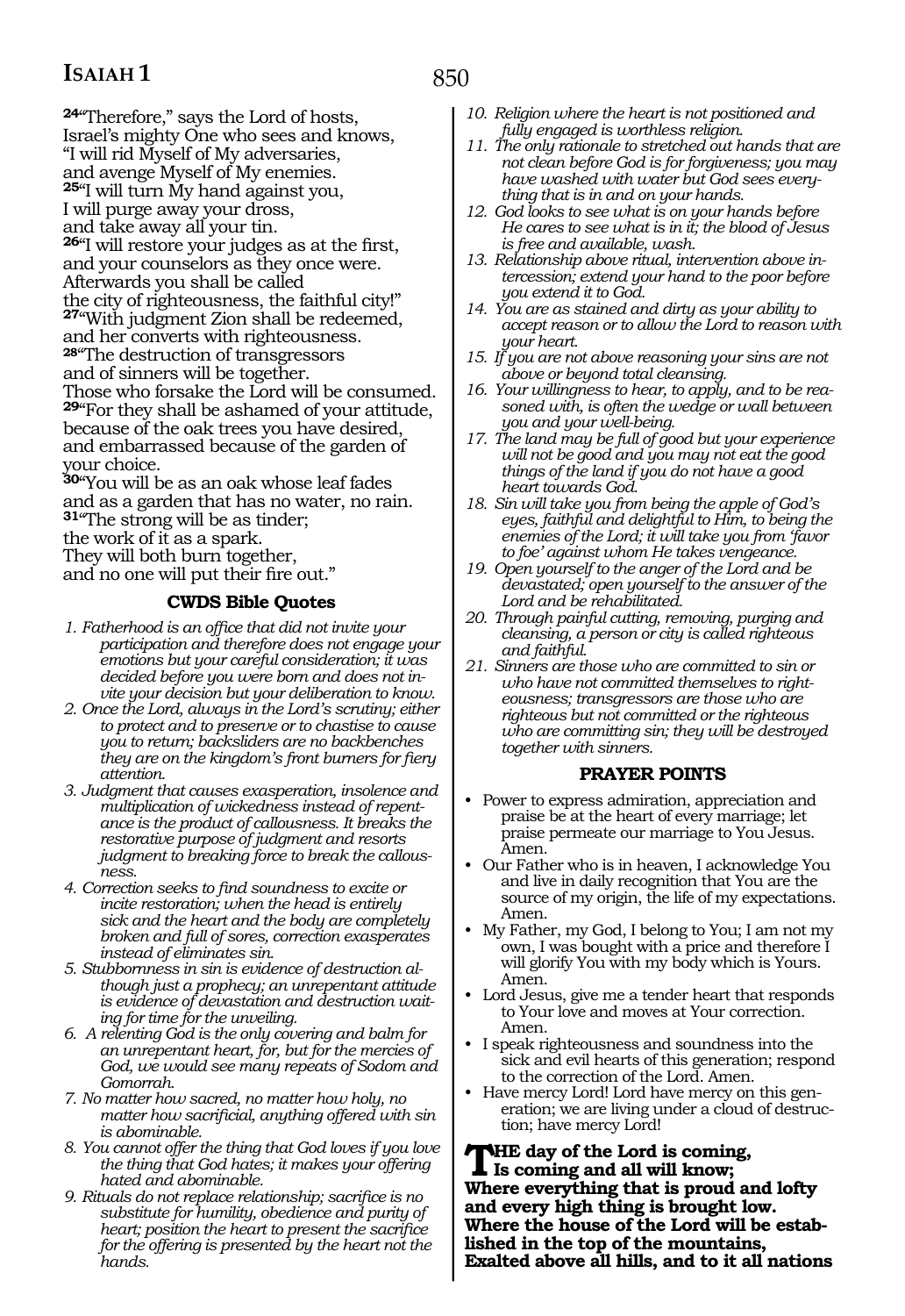**will flow.** 

### **Come, everybody; let us walk in the light of the word,**

### **for certainly it is coming, the great and ter rible day of the Lord!**

### ISAIAH 2

**<sup>1</sup>**The word seen by Isaiah, son of Amoz, concerning Judah and Jerusalem. **<sup>2</sup>**It will come to pass in the latter days, this will surely happen in the end: the mountain of the Lord's house will be established on the top of the mountains;

it will be exalted above the hills,

and all nations will flow to it.

**<sup>3</sup>**Many people will come and say,

"Come, let us go up to the mountain of the Lord,

to the house of the God of Jacob; He will teach us His ways, and we will walk in His paths." For out of Zion will go forth the law,

and the Lord's word from Jerusalem. **<sup>4</sup>**He will judge between the nations,

many people to rebuke.

They will beat their swords into plowshares, and their spears into pruning hooks. Nation will not lift sword against other nations, nor will they learn war anymore.

**<sup>5</sup>**Come, house of Jacob;

let us walk in the light of the Lord.

**<sup>6</sup>**You have forsaken Your people;

You removed Yourself from the house of Ja- cob,

because they are filled with the ways of the people of the East;

they are soothsayers like the Philistines. They please themselves with strangers.

**<sup>7</sup>**Their land is also full of silver and gold,

and there is no end to their treasures. Their land is full of horses and chariots also. **<sup>8</sup>**But their land is also full of idols.

They worship the work of their own hands, things made with their own fingers, designed to their own hurt.

**<sup>9</sup>**The people bow down,

and the great man humbles himself; therefore do not forgive them.

**<sup>10</sup>**Enter into the rock and hide in the dust, from the terror of the Lord and His majestic glory.

**<sup>11</sup>**The lofty look of man will be humbled, his haughtiness will be brought down. The Lord alone will be exalted in that day, yes, the Lord alone.

**<sup>12</sup>**For the day of the Lord of hosts will come upon everything lofty and proud, upon everything lifted up.

They will be brought low.

**<sup>13</sup>**Upon the cedars of Lebanon,

and upon all the oaks of Bashan,

**<sup>14</sup>**and upon all the high mountains, and upon the high and exalted hills. **<sup>15</sup>**And also upon every high tower. Upon every wall that is fenced;

**<sup>16</sup>**upon all the ships of Tarshish,

and upon every pleasant picture.

**<sup>17</sup>**The loftiness of man will be brought down.

The haughtiness of men made low.

The Lord alone will be exalted in that day, the Lord, God alone.<br><sup>18</sup>He will utterly abolish the idols.

**19**They will go into the holes in the rocks and into the caves of the earth

from the terror of the Lord, the mighty God, and from the glory of His majesty,

when He arises to shake the earth mightily. **<sup>20</sup>**In that day men will cast their idols of silver and of gold to rodents, moles and bats. **<sup>21</sup>**They will cast away the idols they made to

worship, to run into the cleft of the rocks and into the crags of rugged rocks, due to the terror of the Lord and His majestic glory,

when He arises to shake the earth mightily. **<sup>22</sup>**Sever yourself from such a man, whose breath is in his nostrils,

for of what account is he?

*The day of the Lord will test every work!*

### **CWDS Bible Quotes**

- *1. The Lord's house is a mountain among mountains that will be established above every mountain literally, and hypothetically, to be the glory of the earth.*
- *2. The fight for souls to enter the house of God and to love God is our reality now, but the flow into the house of God from all nations when it is established then will be as natural as water.*
- *3. The house of God is one, it will be established in one place; the Teacher is one, God only, everyone will desire Him as one person with one motive, to walk in His ways.*
- *4. There are so many productive resources in the earth invested in destructive weapons, but the word of God will change the mindset to remove animosity and suspicions and make productivity productive.*
- *5. Progression is to move from the shadow of the law and to walk into the light of the Lord.*
- *6. It is not what you are filled with but what you are full of that determines if you will be fulfilled or filled to the full of God's wrath.*
- *7. Your gold and silver are as precious or as corrupt as your attitude and actions.*
- *8. Who can stand before the Lord; His terror makes terrific terrified; the glory of His majesty makes all glory ghastly; He stands alone, glorious and glorified.*
- *9. The higher you climb in pride the closer you are to the wrath of God and the more devastating your crash to reality; the lower you fall in humility the closer you are to the heart of God and the more majestic your rise to glory.*
- *10. You have your day now in sin, you will have your night when you face the day of the Lord; have His day now and you will have your pay in the day of the Lord.*
- *11. Rise to your high and lofty place but consider your foundations for tragedy is not in the rise*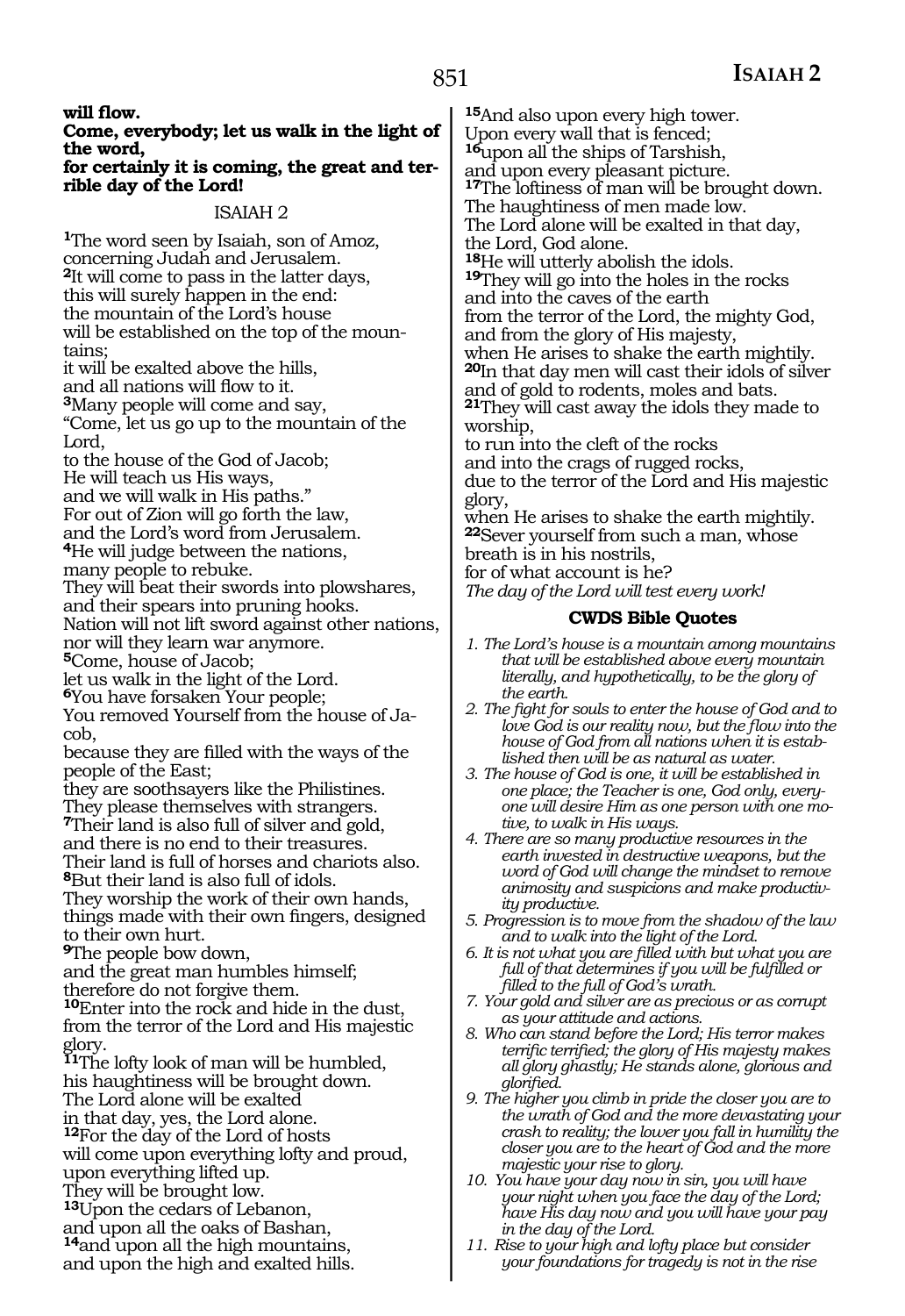852

*but in the fall.*

- *12. God will come and shake and He will shake terribly whatever may be shaken; build on God and not on shaky foundations.*
- *13. Exalt Him and He will embrace and exalt you, exalt self and it will embarrass you as you face His disgrace.*
- *14. Pride is an inflated bubble; it is the fastest spiral downwards and the lowest feeling afterwards.*
- *15. Cut off anything or anyone who will cut you off from the grace of God or cause you to be shaken and to fall when God shakes; for He is shaking.*

### **PRAYER POINTS**

- Let every mountain be made low and let the house of the Lord be exalted; let the house of the Lord be elevated; let the house of the Lord be forever established. Amen.
- Most high God, we stir up the spirits of believers to the call of soul winning; our efforts are not wasted; the house of the Lord shall be filled. Amen.
- Lord Jesus, I desire You and You only; I want to walk in Your ways. Amen.
- Loving Father, remove animosity from the hearts of men so that resources and efforts will be invested in welfare and not warfare. Amen.
- Jesus my Lord, help me to walk in Your light in this dark world filled with distractions and falsehoods. Amen.

**EAT the fruit of your doings;**<br>Tell the righteous, "It is well." **Eat the fruit of your doings. See the wicked, woe to them. When store and bread He takes away, and their good things have been changed, The Lord has entered into judgment… woe! Now they eat the fruit of the seeds they sow.**

### ISAIAH 3

**<sup>1</sup>**Behold, the Lord, the Lord of hosts, now takes away from Jerusalem and from Judah:

the stock and store,

the whole provision of bread;

the whole provision of water He takes from them,

**<sup>2</sup>**the mighty man, the prophet, the man of war,

the judge, the elder and, if prudent you are, the captain of fifty, the honorable, the counselor,

**<sup>3</sup>**the skilled artisan and the eloquent orator. **<sup>4</sup>**"I will make children their princes and make babes to rule.

**<sup>5</sup>**The people will be oppressed, every one by another, and every one by his neighbor. Children will be insolent towards the elder; and against the honorable, the base will be proud."

**<sup>6</sup>**When a man takes hold of his brother of his father's house,

saying, "You have clothing, be ruler in this land.

Let these ruins be under your hand."

**<sup>7</sup>**In that day he will protest, saying, "I am not a

healer to cure your ills,

for in my house is neither food nor clothing to wear.

Do not make me a ruler of this people." **<sup>8</sup>**For Jerusalem is ruined, Judah is fallen, because their tongue and their deeds are against the Lord,

to provoke the eyes of His glory; this is their reward.

**<sup>9</sup>**The look on their faces witnesses against them.

They do not hide their sins, but as Sodom they declare their sin.

Woe to their soul! They brought themselves an evil reward.

**<sup>10</sup>**Say to the righteous, "It shall be well with you of the Lord."

He shall eat the fruit of his deeds; **<sup>11</sup>**righteousness stands.

But the wicked will have the reward of his hands.

Woe to the wicked! With him it will be evil. **12**"Children will oppress My people and women will rule them.

O My people! Those who lead you have caused you to err

and to destroy the way of your paths as well." **<sup>13</sup>**The Lord stands up to plea. He stands to judge His people.

**<sup>14</sup>**He will enter into judgment with the princes and the elders:

"For you have eaten up the vineyards;

you have plundered the poor.

**<sup>15</sup>**Why do you beat My people to pieces? Why do you grind the faces of the poor?" says the Lord God of hosts.

**<sup>16</sup>**"Moreover," says the Lord, "because the daughters of Zion are haughty,

walking with necks stretched out and with flirting eyes,

walking and mincing as they go,

with their feet making a jingling noise, **<sup>17</sup>**therefore with a scab the Lord will strike the

crown of their heads. He will uncover their secret parts."

**18**In that day the Lord will take away the finery:

the jingling ornaments on their feet, and their scarves and their anklets that are round as the moon;

**<sup>19</sup>**the chains, the bracelets, the pendants, the bonnets and the ornaments of the legs;

**<sup>20</sup>**the headbands, the sashes, the earrings, the rings<br><sup>21</sup>and the nose jewels.

**22**Their changeable garments, the turbans, ornaments and headbands,

**<sup>23</sup>**the glasses, the mantle, the veil, and also the fine linen.

**<sup>24</sup>**And it shall be,

instead of a sweet smell there will be a stench; instead of a girdle, rags.

Instead of well-set hair, there will be baldness, and branding instead of beauty.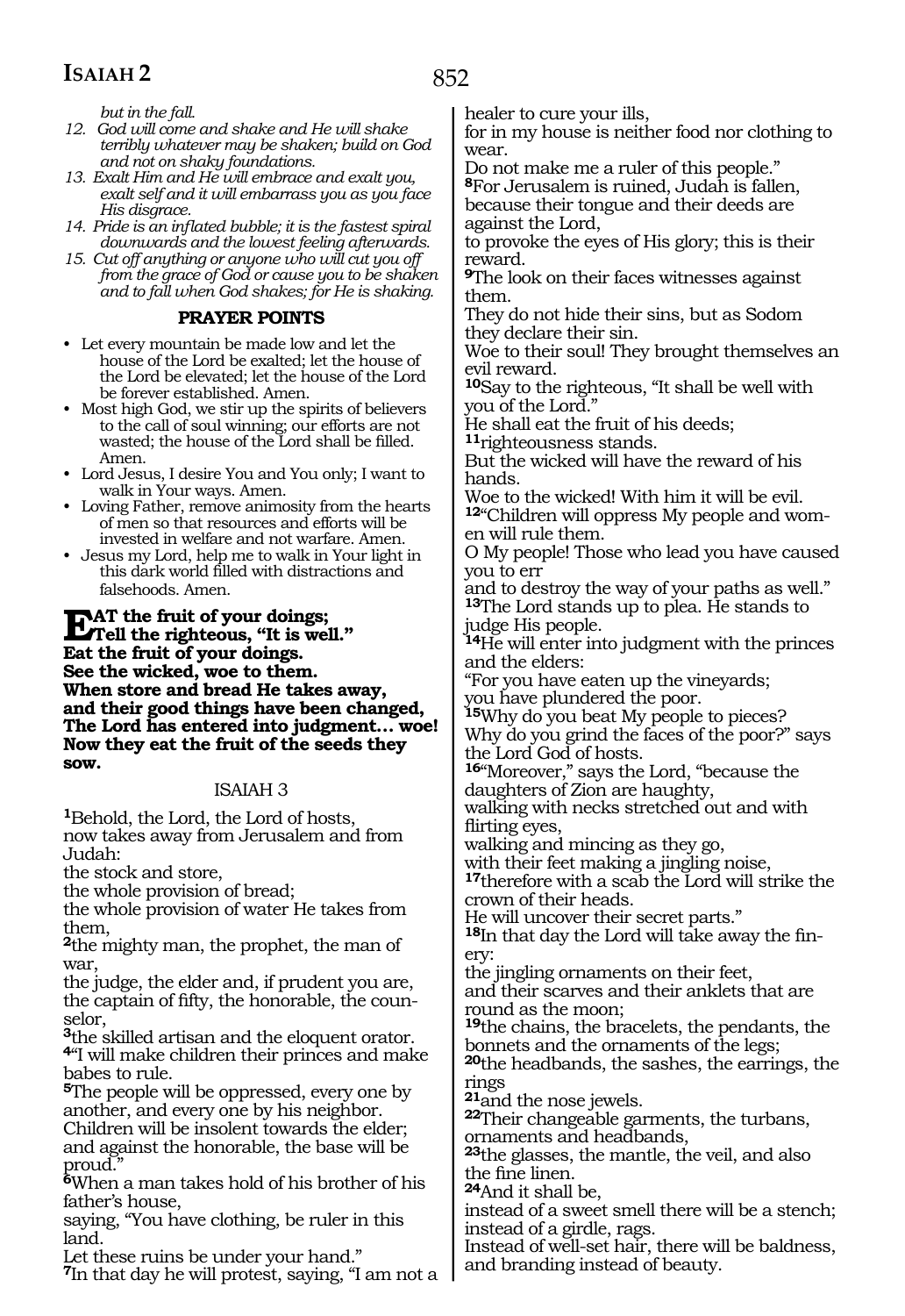**<sup>25</sup>**Your men shall fall by the sword and your mighty men in war.

**<sup>26</sup>**Her gates shall lament and mourn,

and being desolate, she will sit on the ground.

### **CWDS Bible Quotes**

- *1. If you take God away from your daily life, God will take away all the good from your life, and take away the life from every good thing you valued.*
- *2. It is easy to take the basic things of life for granted and God along with them, until He makes the distinction by taking them away completely.*
- *3. Insolent children and dishonor are signs of judgment; the absence of leadership is judgment.*
- *4. Turn your tongue against the Lord and you get tongue-tied when He responds; sin openly without remorse or shame and be put to public disgrace.*
- *5. Never invest your life cultivating a tree if you cannot digest the fruit; you determine the wealth of your future by the seeds you sow presently.*
- *6. Righteousness is a wellspring of life; if you are righteous it will be well with you.*
- *7. Enter into justice with everyone and in defense of the poor for the Lord will enter into judgment with you in defense of the poor.*
- *8. Affluence without reverence leads to paucity and despondence.*
- *9. The stench of sin is a present spiritual reality with such a forceful personality that it manifests in every area of your life to become the aroma of your natural life. Enjoy the fragrance of life with the aroma of worship.*
- *10. Your spiritual reality is more present, more real and more pressing than your natural reality; it will always catch up, overtake and manifest the true reality of your life and eternity.*

### **PRAYER POINTS**

- My Father my God, I have long concluded I cannot live without You and I have no desire to test it. Amen.
- I refuse to place any of creation above You, my Creator, nor will I take You for granted or Your everyday gifts; give me a grateful spirit. Amen.
- I speak respect and honor into the hearts of the youth of this generation; also let integrity and strength undergird our leaders. Amen.
- Consuming Fire, let every tongue that rises against You and Your word be put to shame and confusion. Amen.
- Merciful Father, have mercy on this generation; help us to cultivate good fruits for our future. Amen.

WHEN the filth is washed away,<br>The blood is purged and all the stains,<br>The bunnelas of the Land shall be claricized **The branches of the Lord shall be glorious. To all those who escape, so glorious, Because of the spirit of burning, and because of the spirit of judgment.**

### ISAIAH 4

**<sup>1</sup>**Seven women will take hold of one man, in that day,

saying, "We will eat our own bread and wear our own clothes,

only let us be called by your name,

to take our reproach away."

Yes, so will it be in that day.

**<sup>2</sup>**And the Branch of the Lord will be glorious, beautiful and glorious in that day,

the fruit of the earth excellent and desirable for those of Israel who have escaped.

**<sup>3</sup>**And it will come to pass that, he who is left in Zion,

and who remains in Jerusalem, will be called holy,

all those whose names are recorded among the living in Jerusalem.

**<sup>4</sup>**When the Lord has washed away the filth of the daughters of Zion,

and He has purged the blood of Jerusalem from her midst,

by the spirit of judgment and by the spirit of burning,

**5**then the Lord will create above all the dwelling places of Mount Zion.

And above her assemblies, a cloud and smoke by day,

and the shining of a flaming fire by night. For over all the glory there will be a covering, **6**and there will be a tent for shade in the daytime from the heat;

for a place of refuge and for a shelter from storm and rain.

*Glorious!*

### **CWDS Bible Quotes**

- *1. The absence of men is the presence of shame; the desperation of women is the presence of shame; multiple partners is the presence of shame.*
- *2. In the midst of shame and tasteless confusion there is the promise of Christ and a new nation of tasty fruits.*
- *3. Fire purifies, the blood cleanses, the spirit of judgment and of burning makes holy.*
- *4. The protective covering of the Lord is over His church and over His people night and day.*
- *5. The cloud and fire in the wilderness is a type of what prevails inside and over the tabernacles of flesh (every believer) and over the assembly of tabernacles (the church).*
- *6. You have glory for your covering and a covering for your glory; the walk of holiness is Spirit packed and layered.*
- *7. The presence of Christ is not the absence of heat just protection from it; not the exclusion of storms but the inclusion of shelter from all storm.*

### **PRAYER POINTS**

- Most high God, remove shame from our generation; let men be men and let them arise and take their places in the homes and in the nation. Amen.
- Jesus our Lord, Your sacrifice keeps this generation salted but Your promise keeps Your people alive. Amen.
- Righteous Father, purify the church with the spirit of judgment and of burning. Amen.
- Holy Father, I live under Your cloud, surrounded by Your fire night and day; I am covered by the blood of Jesus. Amen.
- Cover me with Your glory Lord and I will be covered, complete and glorified. Amen.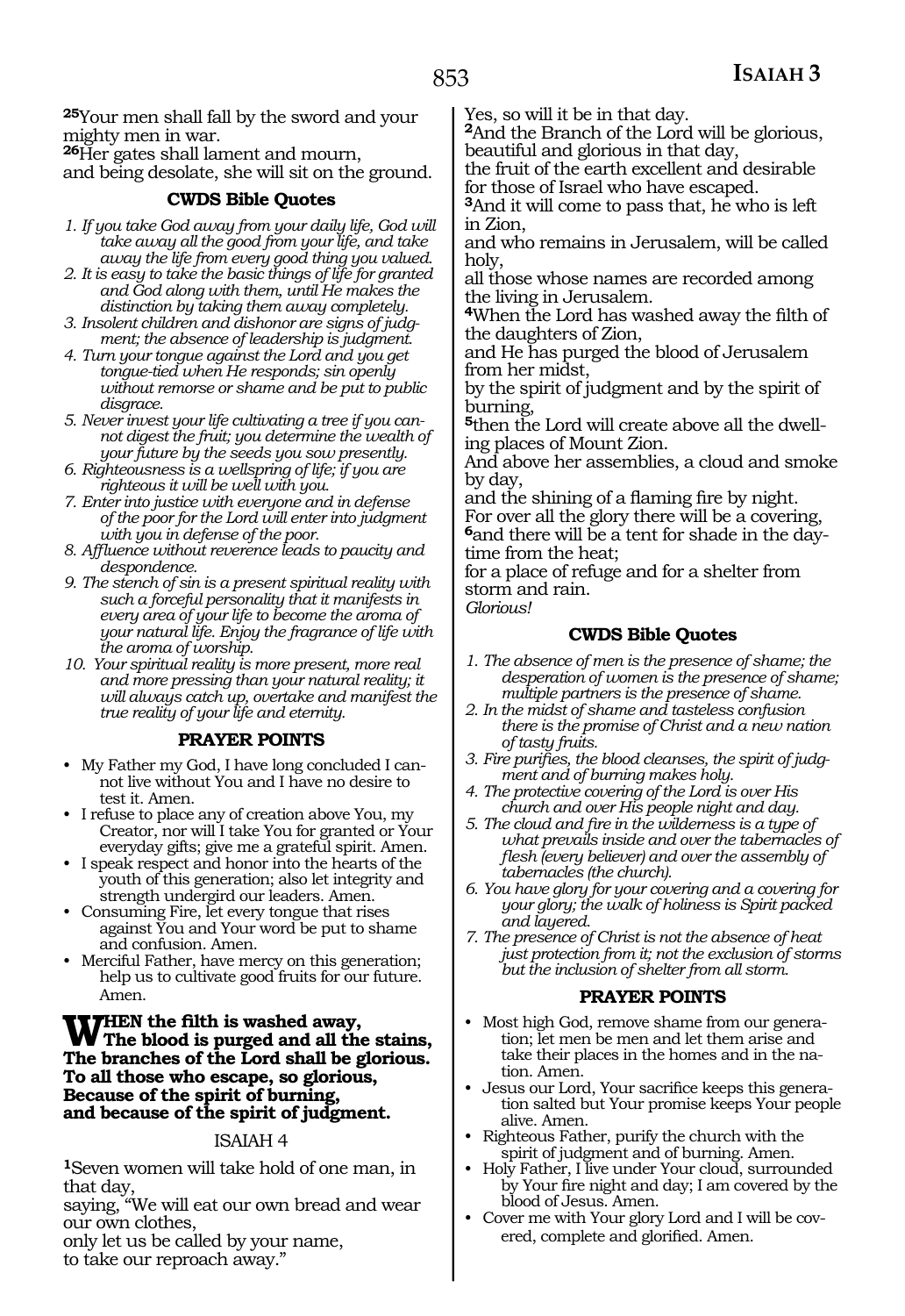854

**You are My vineyard; I planted you. What can be done to My vineyard that I did not do?**

**I looked for grapes but the grapes were wild.**

**I will break down the hedges; waste will it be.**

**Woe to the vine that calls bitter "sweet," that calls good, "evil!" Woe and rottenness.**

### ISAIAH 5

**<sup>1</sup>**I will sing to my Well-beloved a song of my Beloved;

I will sing to Him a song regarding His vineyard.

**<sup>2</sup>**My Well-beloved owns a vineyard on a fruitful hill, fenced around.

He dug it up, cleared out all the stones and He planted it with the best vines.

In the midst He built a tower and built a winepress in it.

He anticipated that it would produce good grapes, but it produced wild grapes.

**<sup>3</sup>**"Now, O men of Judah and Jerusalem, judge between Me and My vineyard.

**4**What more could have been done to My vineyard that I have not done?

Why then did it bring forth to Me wild grapes when I expected good grapes?

**<sup>5</sup>**Let me tell you what I will do to My vineyard, I will take the hedge away from you and it will be burned

and break down the wall and it will be trampled.

**<sup>6</sup>**"I will lay it waste;

it will not be pruned or dug.

There will come up briers and thorns.

I will command the clouds that they do not rain on it."

**<sup>7</sup>**For the vineyard of the Lord of hosts is the house of Israel.

The men of Judah are His pleasant plant. He looked for justice, but sees oppression; for righteousness but instead, a cry for help.

**<sup>8</sup>**Woe to those who join house to house, who add field to field until there is no place where they may dwell alone in the midst of the land!

**<sup>9</sup>**In my ears the Lord of hosts spoke, saying, "Many houses will be desolate,

great and beautiful houses uninhibited.

**<sup>10</sup>**"For ten acres of vineyard will yield just one bath,

and a homer of seed will yield just one ephah." **<sup>11</sup>**Woe to those who rise early in the morning, that they may pursue strong drink;

who continue until night, until they are fully inflamed by wine!

**<sup>12</sup>**The harp, tambourine, viol, pipe and wine are in their feasts.

They do not regard the word of the Lord, neither consider the operation of His hands.

**13**Therefore my people have gone into captivity, because knowledge is gone from them.

Their honorable men are famished, and their multitude dried up with thirst.

**<sup>14</sup>**Therefore Hell has enlarged herself; beyond measure she has opened her mouth. Into it their multitude will descend with their glory and their pomp and he who is jubilant. **<sup>15</sup>**All their terrible men will be brought down. The eyes of the lofty will be humbled.

**16**But the Lord of hosts will be exalted in judgment.

The holy God will be hallowed in righteousness.

**<sup>17</sup>**Then the lambs will feed in their pasture, and in the waste places of the fat ones strangers will eat.

**<sup>18</sup>**Woe to those who draw iniquity with cords of vanity, and sin as if with a cart rope.

**<sup>19</sup>**They say, "Let Him make speed and hasten His work that we may see it;

let the counsel of the Holy One draw near and come that we may know it."

**<sup>20</sup>**"Woe to those who call good evil and evil good,

who put light for darkness and darkness for light;

who call sweet bitter and bitter sweet! Woe to those who are wise in their own eyes,

and prudent in their own sight!

**21**Woe to those men who are mighty at drinking wine.

**<sup>22</sup>**Woe to men valiant for mixing strong drink, **<sup>23</sup>**who justify the wicked for a bribe,

and take away justice from the righteous! **<sup>24</sup>**Therefore, as fire devours the stubble and as flame consumes the chaff,

so their root will be rottenness,

and their blossom will be blown like dust;

for they have cast away the law of the Lord of hosts,

and despised the word of Israel's Holy One. Therefore the Lord's anger is aroused as a sword against His people.

**<sup>25</sup>**Against them He has stretched out His hand.

He has smitten them.

The hills trembled.

Their carcasses were as refuse in the midst of the streets.

For all this His anger is not turned away; His hand is stretched out still.

**26**He will lift up a banner to the distant nations.

From the end of the earth He will whistle to them.

They will come with speed swiftly.

**<sup>27</sup>**None will be weary or stumble among them. None of them will slumber nor sleep,

nor will the belt of their loins be loosed, nor their shoe latchet break.

**<sup>28</sup>**Their arrows are sharp and all their bows bent.

**<sup>29</sup>**Their horses' hooves will be like flint, and their wheels like a whirlwind.

Their roaring will be like that which a lion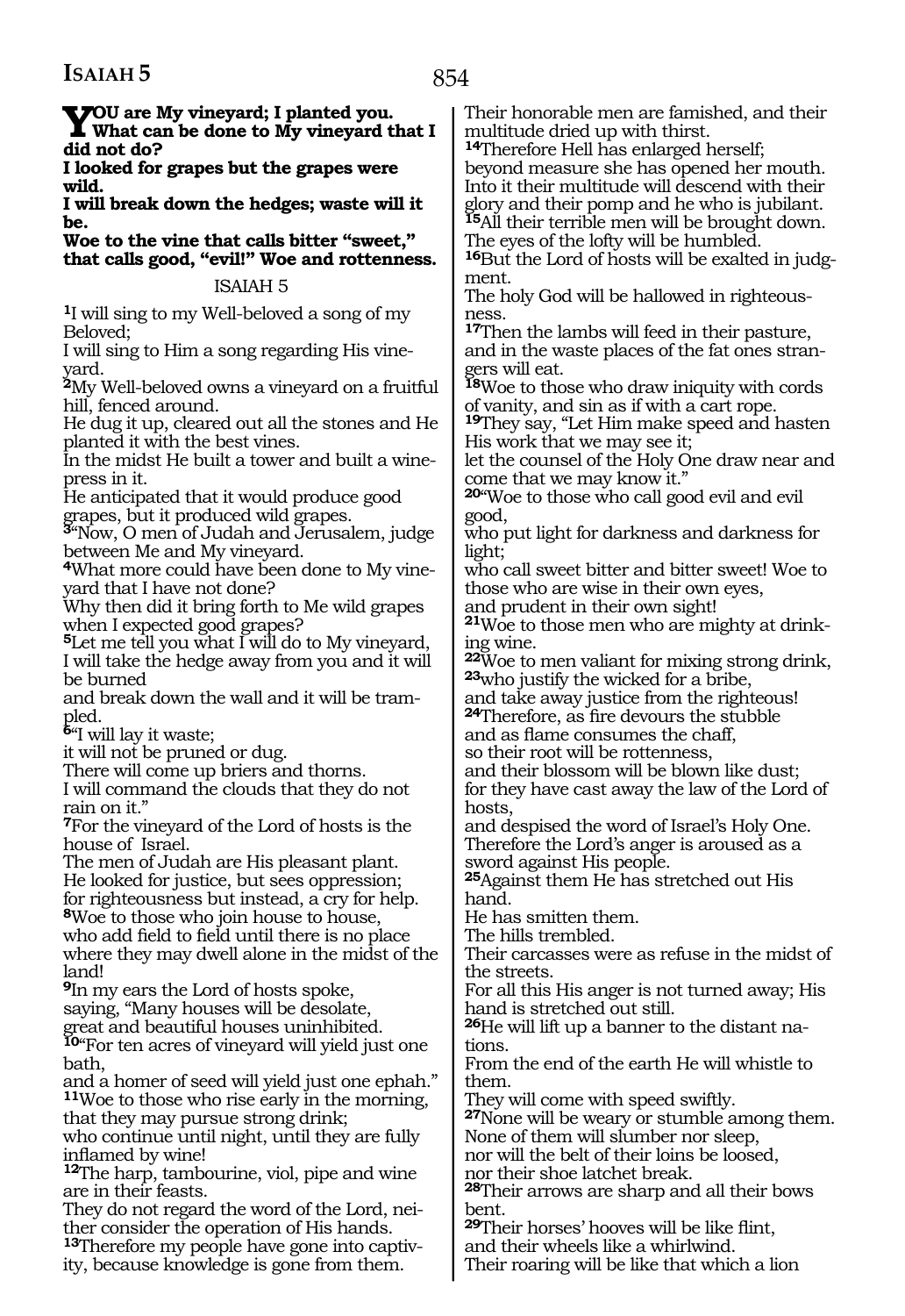makes.

They will roar like young lions;

yes, they will roar and lay hold of the prey. They will carry it away safely and no one will deliver it.

**<sup>30</sup>**In that day they will roar as the roaring of the sea.

If one beholds the land all they will see is darkness and sorrow,

and the light is darkened by the clouds!

### **CWDS Bible Quotes**

- *1. Ordinary ceases when you enter into the Lord; you are selected, chosen, peculiar, deliberate and planted.*
- *2. The fact that you are in Christ means you are the best; He plants His vineyard with the best vine; excuse ordinary for you may never use ordinary as an excuse not to produce.*
- *3. We are trees of righteousness deliberately planted by the Lord; God expects fruit; be intentional and deliberate about bearing fruits and maximizing.*
- *4. His love for you makes you exclusive but does not give you excuses not to produce.*
- *5. If you do not give up to Him what He pours into you He will give up on you; if He cannot get out of you what He gives into you He will pluck you out of His vineyard.*
- *6. The Lord does everything to get productivity from us, we just need to respond to Him.*
- *7. Fruits are natural by-products of planting and nurturing; the absence of fruit is resistance and the presence of negative influence; it is not natural.*
- *8. There is so much we take for granted in Christ until He removes His covering, His nurturing, His protection, His provision and His supply.*
- *9. It is not the fruit your land produces that sustains you, but the fruit you produce in the land. You are the fruitfulness of the land and heaven's investment in the land.*
- *10. If your life is not producing for the Lord, it will be reflected in what your land and your hands produce for you.*
- *11. God's blessing is not for reveling and drunkenness but for thanksgiving. Do not drink away the grace you became drunk on in the first place.*
- *12. If God is not exalted in justice He will be exalted in judgment; if He is not exalted by you, He will be exalted through you.*
- *13. Exalt the Lord by your righteousness, or He will exalt Himself by His righteous treatment of you.*
- *14. Iniquity carries an overhang of judgment; draw iniquity and you drag all the judgment along with it.*
- *15. Confusion of good and evil will manifest when evil assumes your good expectation.*
- *16. You may call bitter sweet but there is no bittersweet judgement just bitter judgment which can never be sweetened.*
- *17. God will judge a nation because of collective sins, but He will judge persons based on their own private action.*
- *18. Your sin is never under the radar; it is under scrutiny.*
- *19. Never seek to get the Lord to turn on you; fear Him or you may never get His wrath to turn from you.*
- *20. Never turn on what you cannot turn off; turn away or turn back.*
- *21. If safety is of the Lord, then safety is in the Lord; everything else is deceptive.*
- *22. As a referee God commands the game, we are just players. God commands nations and nature with just a whistle and can use them to change the game or end it completely.*

### **PRAYER POINTS**

- I boldly declare: I have the spiritual DNA of my Father God; there is no ordinary in me. Amen.
- I speak to the Spirit of excellence in me and I command You to exemplify Christ Jesus through my life. Amen.
- Power to produce for righteousness continually, be my daily portion, in the name of Jesus.
- Thank You for loving me so much Father; I want to be fruitful for You every day; to give You the fruits You desire as a token of my love and appreciation. Amen.
- I command my body, soul and spirit to produce abundantly for the God who daily tends me as His delicate vine. Amen.

### **I saw the Lord, then I was so conscious of me**

**And my uncleanness was all I could see. How could I stand before such light, Before the holy, awesome God? I am undone, woe to my soul! And then they brought to me live coals . . .** 

### ISAIAH 6

**<sup>1</sup>**In the year that King Uzziah died I saw the Lord; oh, what a sight! He was sitting on a throne, high and lifted up, and the train of His robe filled the temple. **2**Above it stood the seraphims. They all had, each one, six wings: two covered the face and two the feet, the other two they used to fly. **3**One to another I heard them cry, "Holy, holy, holy is the Lord of hosts. Holy, holy, the Lord is holy; the entire earth is filled with His glory!" **<sup>4</sup>**The post of the door moved as he spoke. Awesome! The house was filled with smoke. **<sup>5</sup>**Then I said, "Woe, woe is this man; woe is me for I am undone! I am a man of unclean lips; and I dwell in the midst of a people of unclean lips; for my eyes have seen the King, the Lord of hosts!" **<sup>6</sup>**Then one of the seraphim flew to me. He had a live coal in his hand, which he had taken from the altar with tongs. *Oh, sweet relief, it touched my lips!* **<sup>7</sup>**As he touched my lips with it, he said, "Behold, this has touched your lips; your iniquity is taken; your sin is purged." *Then from my head was gone all noise.*  **<sup>8</sup>**And I clearly heard the Lord's sweet voice, "Whom shall I send, who will go for Us?" And I said, "Here I am! Send me; I will go." **<sup>9</sup>**And He said, "Go and tell this people: 'Hear, you hear very well; you keep on hearing, but you do not under-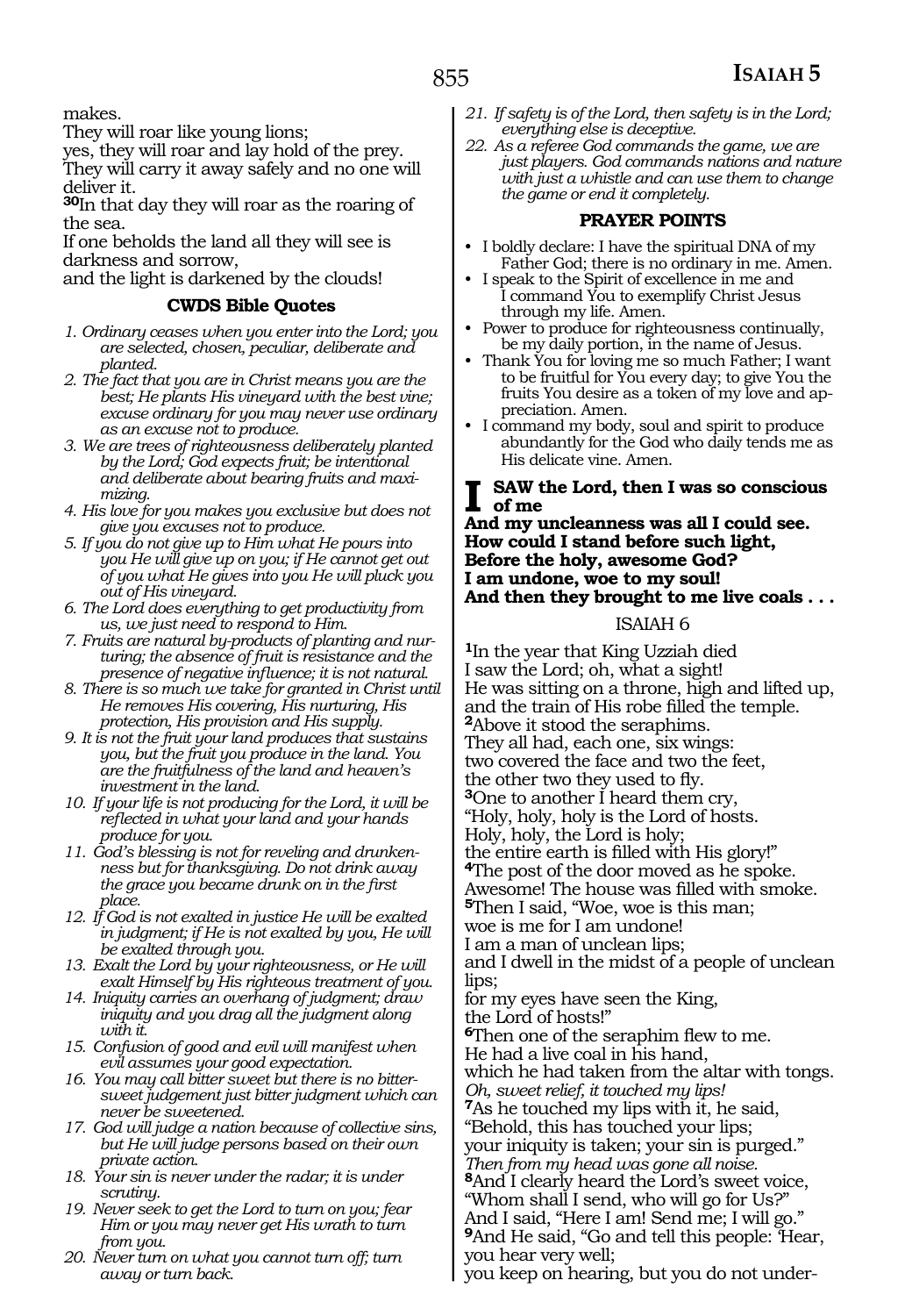stand.

See, you see indeed;

you see but without perception.'

**<sup>10</sup>**Make the heart of the people fat;

make their ears heavy, and shut their eyes; lest with their eyes they should see

and with their ears they hear,

and understand with their heart,

and return and be healed."

**<sup>11</sup>**Then I said, "Lord, O Lord, how long?"

He answered,

"Until the cities are wasted without inhabitants,

until the houses are without a man in them, and the land is utterly desolate."

**<sup>12</sup>**The Lord has removed men far away, and to the forsaken places many in the midst

of the land.

**<sup>13</sup>**"Yet a tenth will remain in it,

and will return and be for eating,

as a terebinth tree or as an oak,

whose stump remains when it is cut down, so the holy seed will be its stump."

### **CWDS Bible Quotes**

*1. Memorable moments are marked by occurrences and events of such significance and impact they get stuck in your memory.* 

*2. Your eyes on a remarkable king or person will bring treasured memories, but a vision of the King of kings will make your life remarkable and your walk memorable.* 

*3. High is defined by a vision of the Lord, glory takes new significance in His presence from which holy originates and emanates.*

*4. The high and illustrious Lord God fills the temple from His exalted place and fills the earth with glory through His temple in the earth.*

*5. A vision of His holiness magnifies the reality of your sinfulness and the inadequacy of your righteousness to stand in His presence.* 

*6. The blood of Calvary is like the coals of the altar, ready to purge every sin that is acknowledged and confessed.*

*7. The call to service is not a compulsion, it is a weighty commendation that requires your response.* 

*8. The Presence Isaiah stood in is the Presence in us crying, "Who shall I send?" It is the Presence reminding us of the person of Jesus commanding believers to Go.*

*9. It is not what you hear that changes you, it is what you understand; it is not what you look at that impacts you, it is what you see with your heart.*

*10. If you block your heart from God, He will seal you for judgment by lack of perception of your present divine realities.* 

*11. Spiritual delusion leads to sinfulness and confusion, for blindness of the heart is more tragic than blindness of the eyes.* 

*12. The holy seed may never have the fanfare of the tree, but it is the stump that will forever remain when everything is shaken.*

### **PRAYER POINTS**

• Lord give me a defining encounter with You that will change my life forever. Amen.

• Lord Jesus, I fix my eyes on You; all my hope and expectation is in You. Amen.

- My Father, my God, You are too awesome to behold; You are highly exalted and wrapped in glory. Amen.
- Glorify Your name, O Lord, in me, through me and through the church in the earth. Amen.
- Marvelous Lord, let the vision of You be forever bold in my mind and may the fear of You be tangible in my life and my daily walk. Amen.

**HE** gives to you a sign, though you did<br> **not** ask for one;<br>
A signin will aspective and bring facth salve

**A virgin will conceive and bring forth salva- tion.**

**She will bring forth a Son, Immanuel, His name will be.**

**But you will not be established if you do not believe.**

### ISAIAH 7

**<sup>1</sup>**In the days of Ahaz, son of Jotham, Uzziah's son,who was king of Judah,

Rezin, Syria's king came down,

with Pekah, king of Israel to Jerusalem to make war against the city, but could not prevail against them.

**<sup>2</sup>**It was told to the house of David, "Syria is confederate with Ephraim."

So his heart was moved, and the hearts of the people, as trees sway before the wind.

**<sup>3</sup>**Then the Lord said to Isaiah, "Go out to meet Ahaz,

you and Shear-jashub your son on the high-<br>way of the Fuller's Field,

<sup>4"at the end of the aqueduct from the upper</sup> pool.

Say to him, 'Listen, do not fear, be quiet, *yes, just maintain your cool.*

Do not let these two tails of smoking fire- brands make your heart afraid

**<sup>5</sup>**because of the fierce anger of Rezin with Syr- ia and the son of Remaliah and Ephraim. They have plotted evil against you, saying,

**<sup>6</sup>**"Let us go up against Judah.

Let us trouble it and make a breach in its walls for ourselves,

and set the son of Tabeel as king over them." **<sup>7</sup>**'This the Lord says, "Their counsel will not

stand, neither will it come to pass.

The head of Syria is Damascus.

The head of Damascus is Rezin.

**<sup>8</sup>**I know their time and years.

Ephraim shall no more be a people; they will be broken in sixty-five years.

**<sup>9</sup>**The head of Ephraim is Samaria; Remaliah's son is their chief.

I know, but if you will not believe, you will not be established!""

**<sup>10</sup>**Moreover, the Lord spoke again to Ahaz, saying, "Ask a sign of the Lord your God.

**<sup>11</sup>**Ask it either in the depths beneath or in the heights above."

**<sup>12</sup>**Ahaz said, "I will not ask for a sign. I will not tempt the Lord."

**<sup>13</sup>**And he said, "Hear me, O house of David, and tell me now,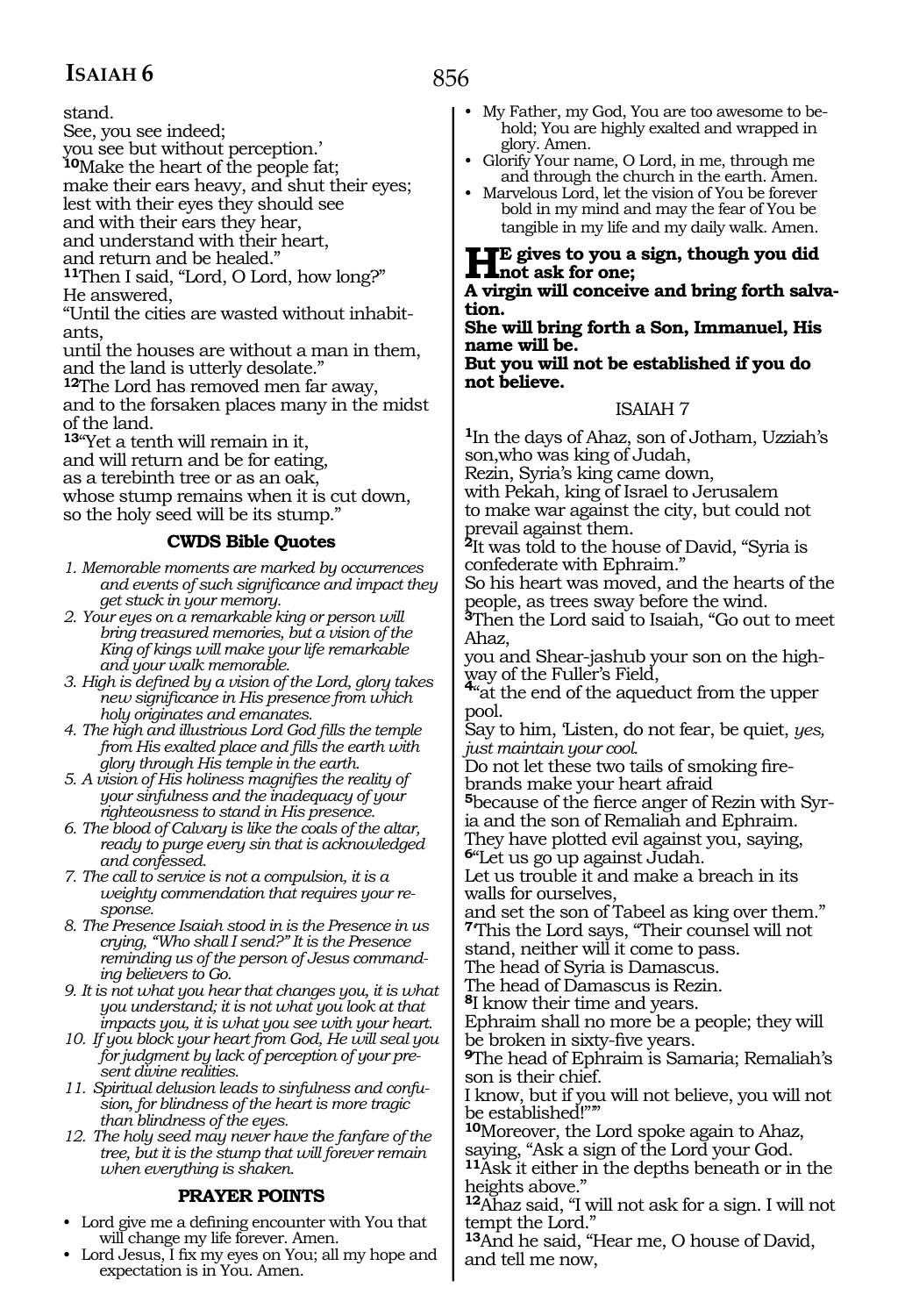**<sup>14</sup>**"Therefore the Lord Himself will give a sign: behold, a virgin will conceive.

She shall bear a Son and call His name Immanuel.

**<sup>15</sup>**He will eat butter and honey, that He may have the power of choice.

He will know to refuse evil and to choose what is good and right.

**<sup>16</sup>**"But before the Child will know good and evil, even before these things,

the land that you dread will be forsaken by both her kings.

**<sup>17</sup>**The Lord will bring the king of Assyria upon you and your people and your father's house; days that have not been since the day Ephraim departed from Judah."

**<sup>18</sup>**It will come to pass in that day,

the Lord will hiss for the fly in the farthest parts of the rivers of Egypt and for the Assyrian bee.

**<sup>19</sup>**They will come, and they will rest in the desolate valleys and in the clefts of rocks, and on all the thorns and in all the bushes. **<sup>20</sup>**In the same day, the Lord will shave with a

hired razor,

with those from beyond the River, with the king of Assyria,

the hair of the head and hair of the feet and will also remove the beard.

**<sup>21</sup>**In that day a man will nourish a young cow and two sheep,

**<sup>22</sup>**and they will give milk so abundantly that he will eat butter.

Everyone left in the land will eat butter and honey.

**<sup>23</sup>**And wherever there could be a thousand vines,

worth a thousand shekels of silver,

there will be briers and thorns.

**<sup>24</sup>**With bows and arrows men will come there because of these briers and thorns.

**<sup>25</sup>**To any hill which could be dug with the hoe, men will not go there for fear of the briers and thorns,

but it will become a pasture for oxen and for the flocks to roam.

### **CWDS Bible Quotes**

- *1. If you tremble because of your enemies, tremble in the presence of the Lord and your enemies will feel the tremor of His wrath.*
- *2. God will speak to the future of your enemies to address the present agitation against you; see what God sees and you will have pity for them instead of fear.*
- *3. In the heat of your anxiety, let the word of the Lord settle your heart, for where there is a word, anxiety is the only threat of defeat.*
- *4. Your faith in the prophetic word and the prophetic scriptures will determine whether you will fail or be established.*
- *5. The sign you get from God may not be a sign you see but must be a sign you receive, for they will manifest in their time.*
- *6. God will take your moment to speak to the mystery of His intent, for your moment is in your heart but the world is in His.*
- *7. Divine confusion of the prophetic unravels in time to bring appreciation at the eventual manifestation.*
- *8. Abundance brings appreciation for the freedom of choice mixed with the power of restraint.*
- *9. The proof of the humanity of Jesus was His power of choice reflected in His exposure to taste and His exercise of restraint. Fasting food matters for the tongue (taste) is the gateway to the flesh.*
- *10. The rage of your enemies is as potent as the patience of your God; He commands their fear with just a whistle.*
- *11. The fate of the wicked is already decided and detailed; the patience of the righteous must be resolute and decisive.*

### **PRAYER POINTS**

- All-powerful God, I tremble in Your presence and before You always; my strong enemies are as nothing when I see You. Amen.
- My strong defender; I laugh in Your presence and pity the enemy that stands against me. Amen.
- I will be anxious for nothing, but I will remain prayerful and grateful to have You for my God; I ask and it is settled.
- Your word, O Lord, is forever settled in heaven; let it be settled in my heart and let it settle my heart as the resolve for all my situations.
- Lord Jesus, open my eyes to the signs of this time and open my spirit to the prophecies of things to come so I may ever be prepared, positioned and expectant. Amen.

### **Sanctify the Lord; let Him be your fear**   $\sum$ and dread. **Should not a people seek the Lord rather than seek the dead?**

### ISAIAH 8

**<sup>1</sup>**The Lord said to me, "Take a large scroll and write this down

with the pen of a man concerning Maher-shalal-hash-baz, your son."

**2**I took some to bear record; I took faithful witnesses to me,

Zechariah the son of Jeberechiah and Uriah the priest.

**<sup>3</sup>**I went in to the prophetess. I went in and she conceived;

she conceived and bore a son. Then the Lord said to me,

"Call his name Maher-shalal-hash-baz,

**<sup>4</sup>**for before he has knowledge to cry 'Father' or 'Mother',

the king of Assyria will take away the riches of Damascus and the plunder of Samaria!"

**<sup>5</sup>**Again the Lord spoke to me, saying,

**<sup>6</sup>**"Inasmuch as the people refuse the waters of Shiloah which flow softly,

but in Rezin and Remaliah's son, they chose to rejoice,

**<sup>7</sup>**the Lord brings over them the waters of the River in its might,

waters strong and many, even the hand of the king of Assyria.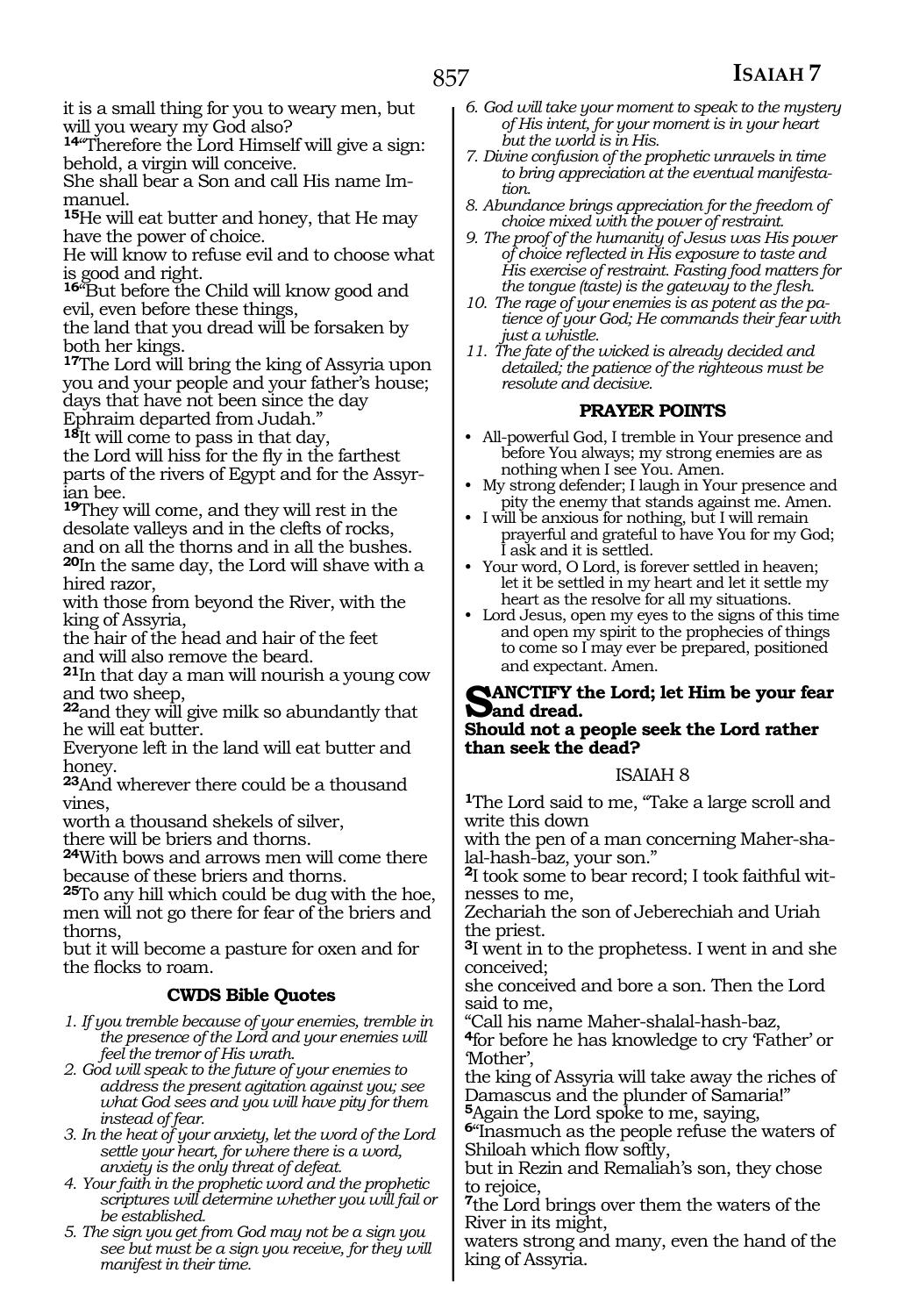He will come with all his glory and go up over all his channels and banks.

**<sup>8</sup>**He will pass through Judah; there he will overflow,

reaching even to the neck, and through the whole land he will go.

His stretched-out wings will fill the breadth of Your land, O Immanuel.

**<sup>9</sup>**Be shattered, O you peoples,

be broken into pieces!

Give ear, all you peoples of distant countries; gird yourselves, but be broken to pieces.

Gird yourselves, but be broken.

**<sup>10</sup>**"Take counsel together, but it will come to nothing.

Speak the word; but it will not stand,

for our God is with us."

**<sup>11</sup>**For the Lord spoke this to me with a strong hand,

**<sup>12</sup>**"Do not walk in the way of the people!" was His instruction.

"Do not be a confederate with them. Do not join them in their ways,

nor be afraid of their threats, nor be troubled. **<sup>13</sup>**Hallow the Lord of hosts; let Him be your fear and dread.

**<sup>14</sup>**"He will be a sanctuary,

but a stone of stumbling and a rock of offense, to both the houses of Israel,

and a trap and a snare to the inhabitants of Jerusalem.

**<sup>15</sup>**Many of them will stumble; they will fall and be broken;

they will be snared and will be taken."

**<sup>16</sup>**Seal the law among My disciples; bind the testimonies.

**<sup>17</sup>**And I will wait on the Lord who hides His face from Israel and from the house of Jacob; and I will hope in Him.

**<sup>18</sup>**Here am I and the children God has given me!

We are for signs and wonders in Israel, from the Lord of hosts who dwells in Mount Zion.

**<sup>19</sup>**When they say to us, "Seek familiar spirits and wizards who speak whispering." Should not a people seek their God? Should

they consult the dead on behalf of the living? **<sup>20</sup>**To the law and to the testimony!

But they have no light in them, that is why they do not speak according to this word.

**<sup>21</sup>**They will pass through it, hungry, unsteady and barely alive,

and when they are hungry they will be enraged and curse their king and their God. **<sup>22</sup>**They will look to the earth then,

and behold trouble and darkness,

gloom and anguish; and they will be driven to darkness.

### **CWDS Bible Quotes**

*1. The cry of a child and its development may echo the call of the times and the development of judgment, but the maturity of judgment may* 

*outpace the maturity of the child.*

- *2. Prophetic precision and timing portrayed with practical demonstration are reminiscent of the ways and mercies of God.*
- *3. Reject perfection and you perfect your rejection and accept judgment; reject the River of Life and drown in the river of regrets.*
- *4. Fear the Lord and let Him be your dread, or dread the fear that will come in the absence of the fear of the Lord.*
- *5. Embrace the Lord as the Rock of your defense or face the Lord as the Rock of offense.*
- *6. Serve your children to serve the Lord so you may serve the Lord with your children; your ministry is not apart from those you minister to in your home.*
- *7. Before God uses you to proclaim Him, he uses your lifestyle to declare Him.*
- *8. The maturity of your children does not negate or diminish the maturity of your witness as a family.*
- *9. Embrace everything that is available to you in the Holy Spirit and expose your entire family to it; they are for signs and wonders.*
- *10. What you seek is what you get; seek the dead on behalf of the living you get a living dead and you end up living for death; seek the Lord who is the risen from the dead and you get life that conquers death and life after death.*
- *11. Consult the devil for help and you consort with demons and concur with the hell he gives you. The devil can only give you what he has, death, destruction and disaster; you are actually asking for it when you consult him.*

### **PRAYER POINTS**

- Lord Jesus, I hide myself under Your feathers from the impending judgment on this world. Amen.
- Most high God, Your ways are far higher than our ways, but You send the rain from heaven to embrace us and Your word with practical demonstration for us to receive. Amen.
- Perfect my heart O Lord in Your ways; help me to embrace You and everything that comes from You. Amen.
- King of glory, You are too awesome to behold; I see You big and glorious and I tremble before You every day. Amen.
- Most High God, I build my walls in You; I have no defense outside of You. Amen.

## **WONDERFUL shall His name be;**<br> **Counselor, Mighty God and Prince of Peace.**

**A great light to pierce the darkness. On His shoulder He will carry the government.**

### **Wonderful shall His name be.**

### ISAIAH 9

**<sup>1</sup>**Nevertheless the gloom will not be on her who is distressed,

when at first He lightly afflicted Zebulun and the land of Naphtali,

and afterwards He afflicted her more severely. Beyond Jordan, in Galilee by the way of the sea,

**<sup>2</sup>**the people who walked in darkness have seen a great light;

upon those who dwelt in the land of the shad-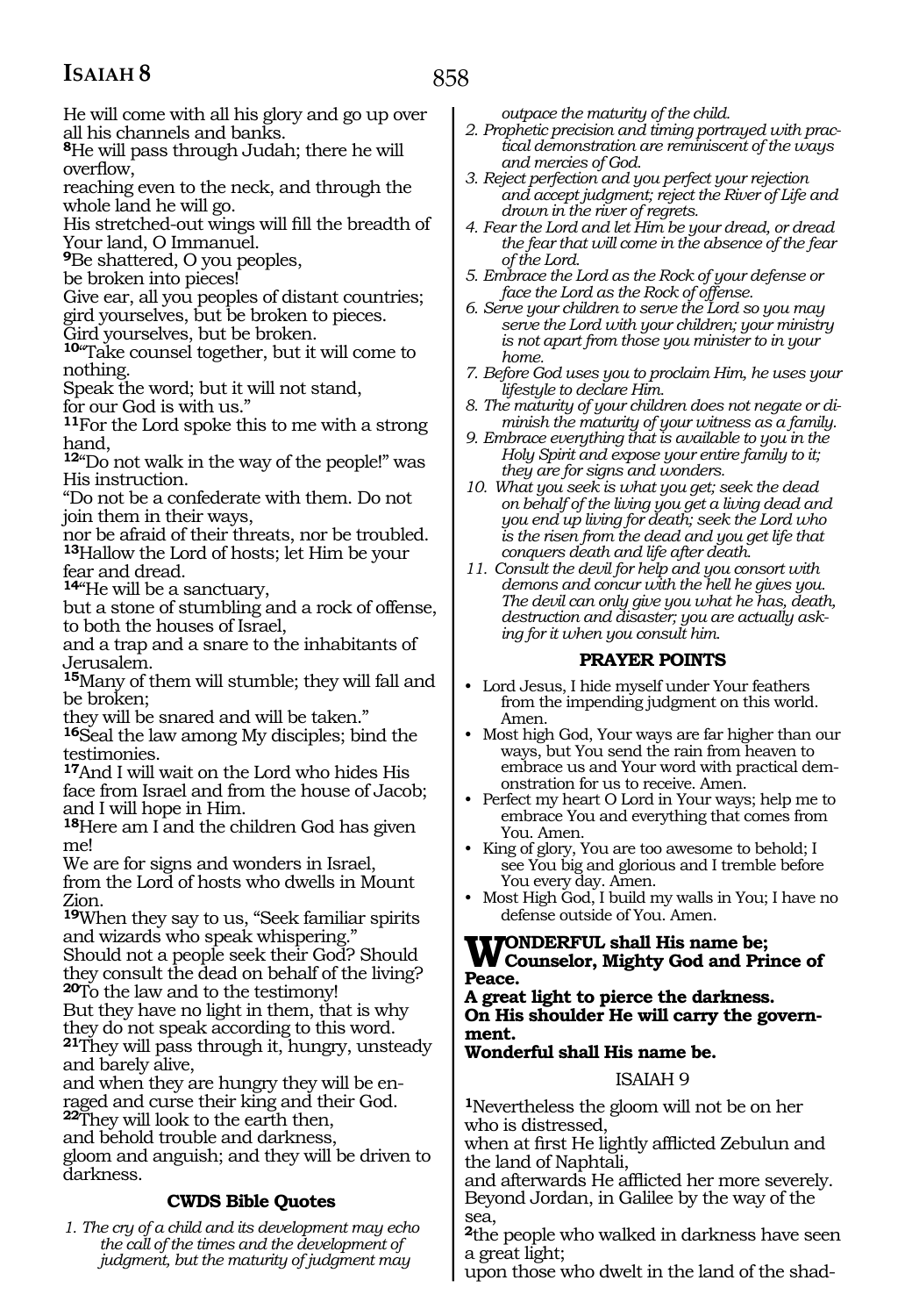ow of death a light has shined.

**3**"You have multiplied the nation, and increased its joy.

They rejoice before You with joy as in the harvest time,

and as men rejoice when they divide the plun-

der. **<sup>4</sup>**"You have broken the yoke of his burden; his yoke you have broken off,

and also the staff of his shoulder and his oppressor's rod as in the day of Midian.

**<sup>5</sup>**For every battle of the warrior is with con- fused noise,

and garments rolled in blood of wasted lives, but this one will be with burning and fuel of fire.

*Not the normal battle of the warrior.*

**<sup>6</sup>**For unto us a Child is born,

unto us a Son is given;

and the government will be on His shoulder, and His name will be called Wonderful,

Counselor, the Mighty God, Everlasting Father and Prince of Peace.

*Wonderful will His name be.*

**<sup>7</sup>**Of the increase of His government and peace there will be no end.

Upon the throne of David, and over His kingdom, He will reign,

to order and establish it with judgment, and from that time forward and forever with

justice;

the zeal of the Lord of hosts will perform this. **<sup>8</sup>**The Lord sent a word against Jacob,

and it has fallen on Israel.

**<sup>9</sup>**All the people will know,

Ephraim and the inhabitant of Samaria,

who say in pride and arrogance of hearts:

**<sup>10</sup>**"The bricks have fallen down but we are not hurt.

We will build again with cut stones instead. The sycamores are cut down but we will replace them with cedar."

**<sup>11</sup>**Therefore the Lord will set up adversaries to Rezin and spur his enemies on,

**12**the Syrians before and the Philistines behind.

They will devour Israel with an open mouth. For all this His anger will not be turned away, but His hand is stretched out still in that day. **<sup>13</sup>**For the people do not turn to Him who smites them,

nor do they seek the Lord of hosts, nor turn from their sins.

**<sup>14</sup>**Therefore the Lord will cut from Israel both head and tail,

palm branch and bulrush; all this in just one day.

**<sup>15</sup>**The elder and honorable is the head.

The tail is the prophet who teaches lies to them.

**<sup>16</sup>**For the leaders of this people cause them to err.

Those whom they lead are all destroyed as well.

**<sup>17</sup>**Therefore the Lord will have no joy in their young men,

nor will he have mercy on the widows and fatherless.

They are all hypocrites and evildoers. Every mouth speaks folly, therefore no one can stand.

Yet still His arm is stretched out, His anger will not die,

**<sup>18</sup>**for wickedness burns just as the fire. It will devour the briers and the thorns and will kindle in the thickets of the forest and burn.

They will mount like the rising of smoke. **<sup>19</sup>**The land will be therefore burned up.

Through the wrath of the Lord of hosts; the people will be as fuel for the fire.

No man, not one, will spare his brother.

**<sup>20</sup>**He will snatch on the right hand and be hungry still.

He will eat on the left hand and will not be filled.

Every man will eat the flesh of his own arm. **<sup>21</sup>**Manasseh will devour Ephraim and

Ephraim, Manasseh,

and they will be against Judah, together as one.

For all this His anger is not turned; it still burns hot,

and there still remains His fearsome hand stretched-out.

### **CWDS Bible Quotes**

- *1. Even where a nation is not honored by what it produces, it will be honored by who it produces.*
- *2. Where a nation does not bring you honor because of its history, you can bring it honor because of your distinction.*
- *3. A mature Christ in any person operating in their full kingdom potential is a conduit of honor to any people or nation.*
- *4. In the everyday crisis of life and the melting pot of society, the significance of a birth can only be referenced to the mission of the child.*
- *5. The mystery of a Child being born is the mystifying reality that He was given long before His conception. Jesus pre-existed time, not just the time of His birth, and He was a ready party to His timely gift to us.*
- *6. The gift of a Son will seem insane if you can conceptualize whose Son is given and everything He packaged with the Son.*
- *7. The failure of governments is the feature of the Son; He is given full responsibility with all authority for government and governance in the natural and spiritual realm.*
- *8. Speak to the nature of His name: wonderful; speak to the nurture of his name: Counselor; speak to the power of His name: Mighty God; speak to your relationship through His name: Everlasting Father; speak to your rest in His name: Prince of Peace.*
- *9. No matter how defragmented it seems, the expansion of the kingdom in the earth is seamless, continuous, unending and unstoppable.*
- *10. The promulgation of wars is not the disappearance of peace, it is the preposition for an everlasting, non-disruptive peace under the Prince*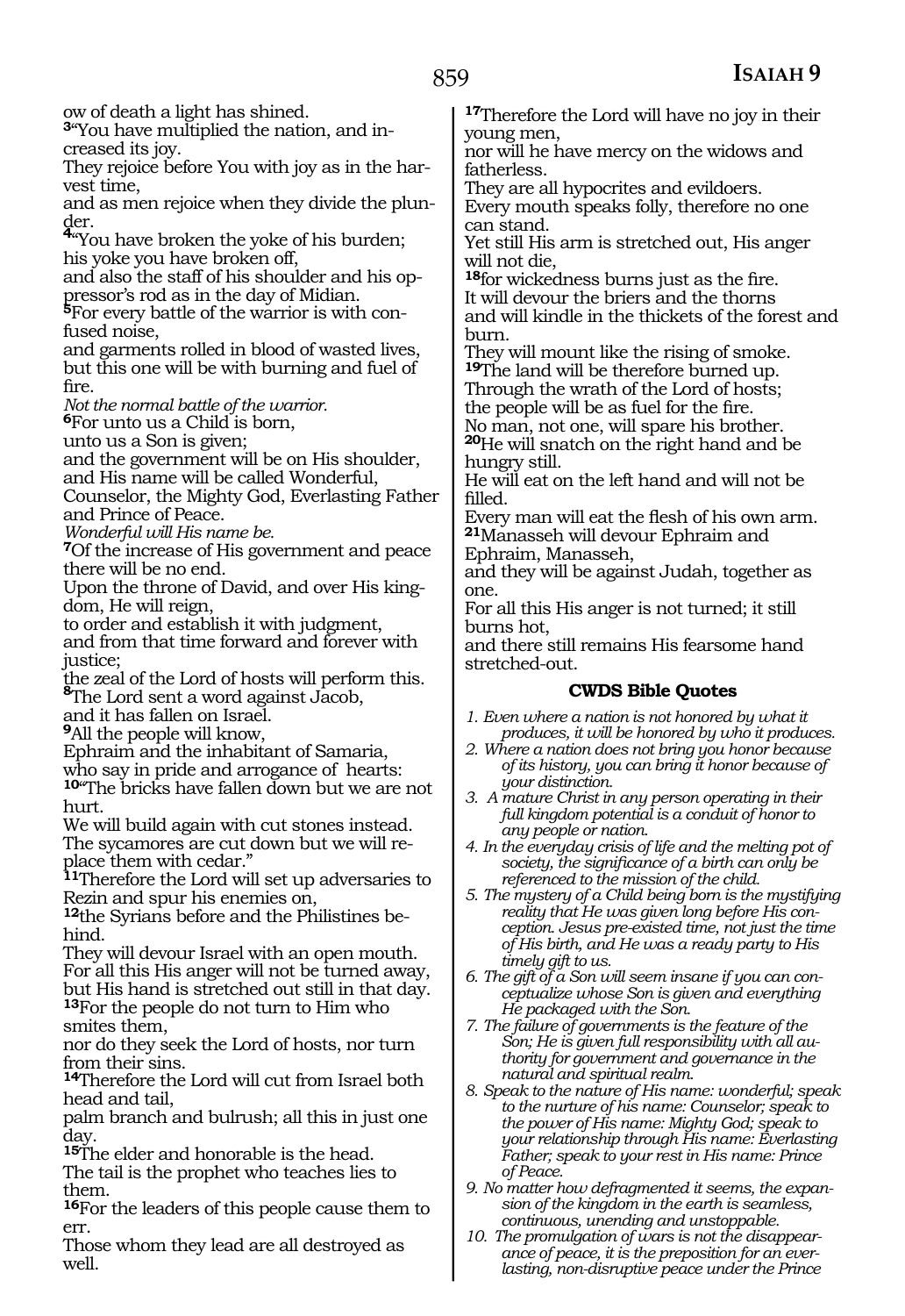*of peace.*

- *11. Deal decisively with the root cause of your affliction for if you dress it and not address it your affliction will deal decisively with you.*
- *12. Resist the Lord and discount His correction and you insist on wrath and count His afflictions.*
- *13. Turn to the Lord and He will return to you, turn from Him and pursue wickedness and He will turn on you, pursue you and not turn His anger away even when your stubborn skin is on fire.*
- *14. Never seek to measure God's wrath by your wickedness for grace expires with time but the fire of eternal damnation is measureless.*
- *15. Right misfortune to ascribe righteousness to God, but never write (prescribe) misfortune and make unrighteous proclamation.*

### **PRAYER POINTS**

- I declare and I decree that I will bring honor to my nation, my birthplace and the places I live, in the name of Jesus.
- Lord Jesus, let my distinction in You be honor in, to and for my nation. Amen.
- Thank You Father that in my days, children will be born who will embrace their assignment to shake and change the world through Christ Jesus. Amen.
- Most High God, I marvel at Your wisdom, declaring Christ long before He was born, giving Christ long before the recipients were created. Amen.
- Thank You father for giving Your Son; thank You Jesus for giving Yourself; by the power of the Holy Ghost let my life manifest everything that was packaged in the gift of Christ for me. Amen.

## **HAVE** you considered, what will you do,<br> **In the day of visitation when desolation comes to you?**

**Will the ax boast itself against the one who hews?**

**Or the saw against the shaker?** 

**Consider this, will you.**

**Yet just a little while and indignations will cease;**

**The anointing will destroy the yoke and bring great relief!**

### ISAIAH 10

**<sup>1</sup>**"Woe to those who decree unrighteous de- crees

and write grief and misfortunes, which they have so prescribed to be,

**<sup>2</sup>**to rob the needy of justice, and from among My people to take away the rights of the poor, that widows may be their prey and that they may rob the fatherless.

**<sup>3</sup>**What will you do in the day of punishment? In the day when desolation comes from afar? To whom will you flee for help? And where will you leave your glory?

**<sup>4</sup>**Without Me, they will bow down among the prisoners;

they will fall among the slain."

For all this, His anger is still not turned away, but the hand of God is stretched out still; His anger is unchanged.

**<sup>5</sup>**"Woe to Assyria, the rod of My anger, the staff in their hand is My indignation.

**<sup>6</sup>**Against a hypocritical nation, I will send him, and I will give him charge against the people of My wrath,

to plunder them and take the spoil and to tread them down

like mire in the streets, trodden to the ground. **<sup>7</sup>**"However, he does not mean it so; his heart does not think of you alone.

It is in his heart to destroy and cut off nations, and not just a few.

**<sup>8</sup>**For he says, 'Are not my princes altogether kings?

**<sup>9</sup>**Is not Calno like Carchemish, Hamath like Arpad and Samaria like Damascus?'

**<sup>10</sup>**"My hand has found the kingdom of the idols whose carved images excelled,

above those of Jerusalem and Samaria; yes, my hand has found them.

**<sup>11</sup>**Shall I not do to Jerusalem and her idols as to Samaria I have done?"

**<sup>12</sup>**It shall come to pass, when the Lord's entire work is performed,

when the Lord had performed all His work on Jerusalem and on Mount Zion,

then He will say, "I will punish the fruit of the arrogant heart of the king of the Assyrians, and I will punish the glory of his haughty looks.'

**<sup>13</sup>**For he says, "I have done it by the strength of my hand,

and also by my wisdom, for I am prudent; also I have removed the boundaries of the people;

I have robbed their treasuries;

so have I put the inhabitants down.

**<sup>14</sup>**The riches of the people, my hand has found just as a nest;

I have gathered all the earth as one gathers eggs.

There was no one who moved his wing or opened his mouth."

**<sup>15</sup>**Now, shall the ax boast itself against him who chops with it?

Shall the saw exalt itself against him who saws with it?

Can the rod wield itself against those who lift it high?

Can the staff lift itself up as if it is not wood? **<sup>16</sup>**Therefore the Lord of hosts shall do this,

He will send leanness among his fat ones, and under his glory to devour

He will kindle a burning like the burning of a fire.

**<sup>17</sup>**So the Light of Israel will be for a fire, and His Holy One for a flame.

It will burn and devour his thorns and his briers in one day.

**<sup>18</sup>**It will consume the glory of his forest and of his fruitful field;

as when a standard-bearer wastes away, so shall both soul and body be.

**<sup>19</sup>**The rest of the trees of his forest that remain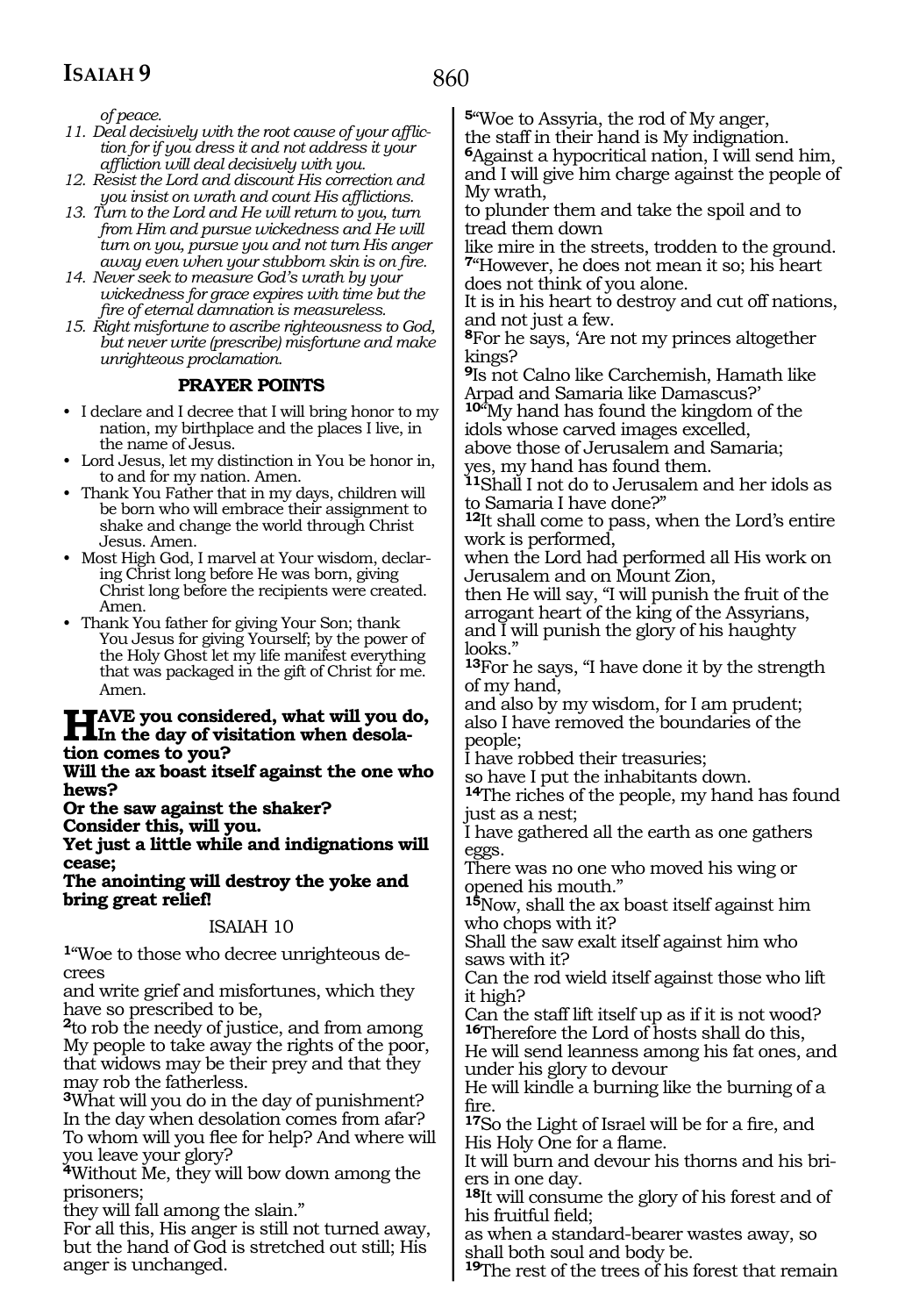shall be so few

that a child may write the number; it will be so easy to do.

**<sup>20</sup>**And those remaining of Israel, and those of the house of Jacob who have escaped, will no longer depend on him who defeated them in that day,

but will depend on the Lord, the Holy One of Israel.

**<sup>21</sup>**Those remaining of Jacob will return to the mighty God.

**<sup>22</sup>**Though Israel is as the sand of the sea, yet a remnant of them will return;

the decreed destruction will overflow with righteousness.

**<sup>23</sup>**The Lord has determined an end in the midst of the land;

**24**therefore, says the Lord of hosts, "O My people who dwell in Zion,

do not be afraid of the Assyrian.

He will smite you with a rod

and lift up his staff against you after the manner Egypt had done.

**<sup>25</sup>**"For yet a little while and the indignation will cease,

and My anger in their destruction; you will have peace.

**<sup>26</sup>**As with the slaughter of the Midian at Oreb, the Lord of hosts will stir up for him a scourge. He lifts up His rod, as it was on the sea in Egypt.

**<sup>27</sup>**It shall come to pass in that day, that his burden will be taken away from your shoulder, and his yoke from your neck,

and the yoke will be destroyed because of the anointing.

**<sup>28</sup>**He is come to Aiath; to Migron he is passed, He attended to his equipment at Michmash.

**<sup>29</sup>**They have gone over the passage; at Geba they lodge.

Ramah is afraid; Gibeah of Saul has fled away.

**<sup>30</sup>**O daughter of Gallim, lift up your voice! Let it be heard as far as Laish;

O poor Anathoth!

**<sup>31</sup>**Madmenah is removed; the inhabitants of Gebim flee.

**<sup>32</sup>**He will remain at Nob that day, and shake His fist at you,

against the mountain of the daughter of Zion, the hill of Jerusalem.

**<sup>33</sup>**Behold, the Lord of hosts will lop the boughs with terror;

those of high stature He will hew down; the haughty will be humbled, brought to the ground.

**<sup>34</sup>**He will cut down the thickets of the forest with iron,

and Lebanon will fall by a Mighty One.

### **CWDS Bible Quotes**

*1. How you treat the fatherless, the poor and the widows will determine whether you face your day with or without God.*

*2. If you are in sin, judgment is on you waiting to* 

*show itself; never take comfort in sin for sin has no comfort before God.* 

- *3. The pleasures of sin are slow and may be prolonged but judgment is swift and immediate.*
- *4. Learn from the lessons of others and you will avoid their mistakes; many died loving God but hugging the devil. Idols in the holy land will be ignited but never ignored.*
- *5. When God uses you to do mighty things, stay humble or God will use the mighty things to undo you.*
- *6. Never celebrate your hand in the judgment of God's people, it is a preamble to your hand in your own judgment; only an unclean hand designated for judgment will be permitted to stretch itself against the people of God.*
- *7. You are a tool in the hands of God to do mighty things but a fool to set your hand against God because of what He does through you. He can discard or destroy the tool, but the tool is nothing without His hand.*
- *8. The judgment of God always seeks to find the righteousness in man; as with Israel so with the church; He has decreed a remnant who will flow to Him, depend on Him and overflow with righteousness.*
- *9. Indignation is only for a while; it will cease once you make peace with God.*
- *10. Have pity on your prosecutors; they may understand your faults and failures but they will never understand your Father; He will use them to correct you then turn on them for touching you.*
- *11. The anointing on you is burden lifting, yoke destroying, ever working the righteous purposes of God even in your dark hour.*
- *12. Ensure you are in the will of God or you may find yourself in the way of His wrath; climb high in your own exaltation; He starts cutting from the top.*

### **PRAYER POINTS**

- Merciful Father, give me a tender heart for the fatherless, the widows and the need of others. Amen.
- I soak myself in the blood of Jesus and clothe myself in His forgiveness. Amen.
- I refused to be fooled by the pleasures of sin or be lulled into presumption; I live in constant awareness of the certain judgment it attracts. Amen.
- Search me O Lord and know my heart; try me and know my ways; see if there are any wicked ways in me. Cleanse me and make me pure, in the name of Jesus.
- Spirit of the living God, help me to remain humble before You as You fulfill my Father's pleasure in my life. Amen.

**The earth will be filled with Your knowledge as the waters cover the sea; None will destroy again in Your holy mountain** 

**When the knowledge of the Lord reigns free.** 

**The wolf will dwell with the lamb;** 

**The leopard will lie with the kid;** 

**The calf and young lion and the fatted calf lie in Zion** 

**With a little child in the lead.**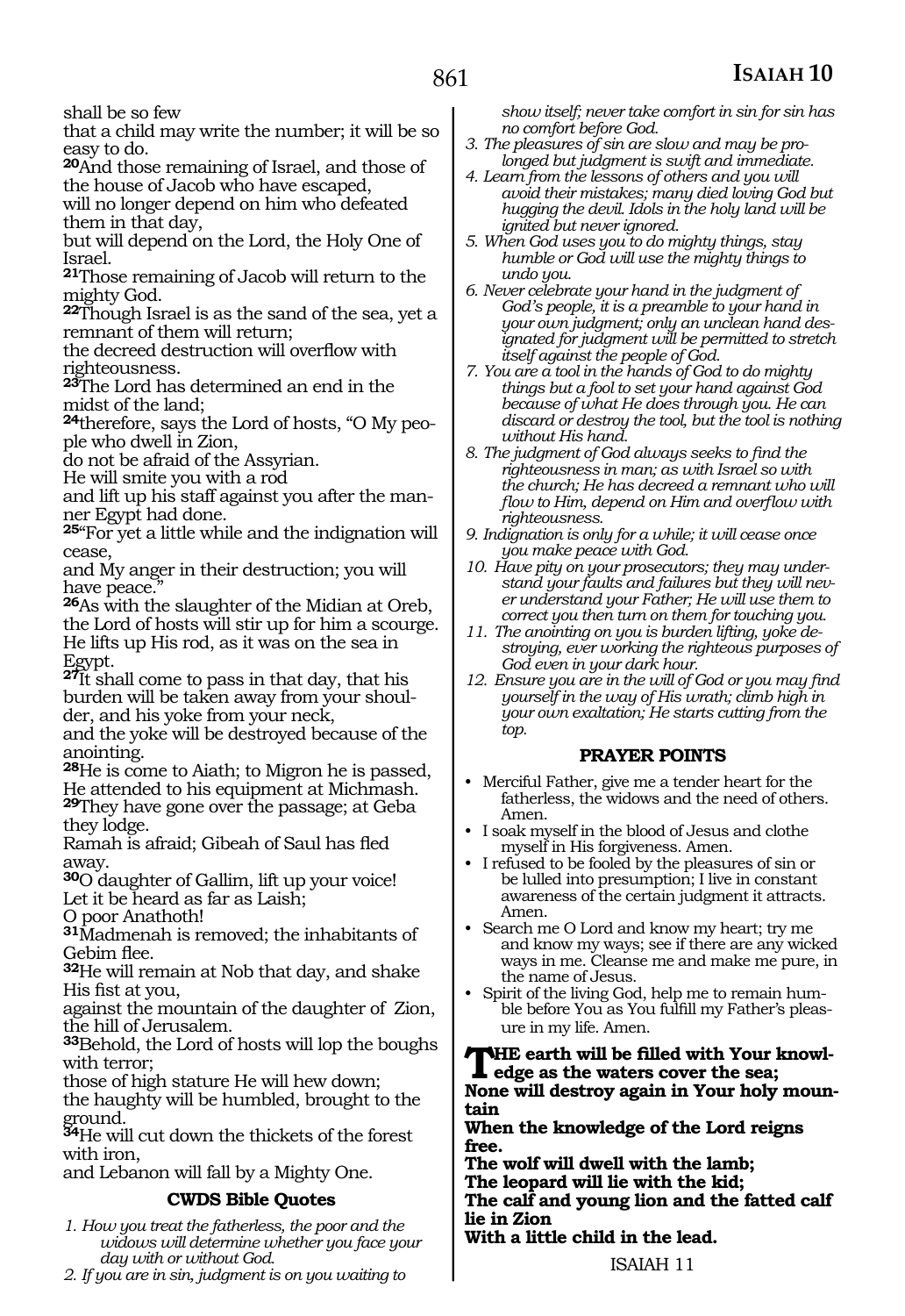862

**<sup>1</sup>**There will come a Rod from the stem of Jesse. **<sup>2</sup>**Out of his root a Branch will grow. And upon Him will rest:

the Spirit of the Lord,

the spirit of wisdom and understanding,

the spirit of counsel and of might,

and the spirit of knowledge and of the fear of the Lord.

**<sup>3</sup>**His delight is in the fear of the Lord. It will make Him of quick understanding in the fear of God.

He will not judge by sight,

*no, not by the observation of the eyes, or the conception of the mind,*

or reprove by the hearing of the ears.

**<sup>4</sup>**But with righteousness He will judge the poor,

and decide with equity for the meek. With the rod of His mouth He will smite the

earth and slay the wicked with the breath of His

lips.

**<sup>5</sup>**Righteousness will be the belt of His loins and faithfulness the belt of His waist.

**<sup>6</sup>**The wolf will dwell with the lamb.

The leopard and goat kid will be as one. The calf and young lion and the fatted calf will lie together there,

and a little child shall lead them.

**<sup>7</sup>**The cow and the bear will together graze; their young ones will lie together.

The lion will eat grass just like the ox.

**<sup>8</sup>**The nursing child will play by the serpent's hole.

On a viper's den the weaned child will put his hand.

**<sup>9</sup>**They will not hurt nor destroy in My holy mountain,

for the knowledge of the Lord will be strong. The earth will be full of knowledge of the Lord as the waters cover the sea.

*None shall destroy again* 

*in My holy mountain* 

*when the knowledge of the Lord reigns free.*  **<sup>10</sup>**On that day a Root of Jesse will stand

as a banner to the people.

The Gentiles will seek Him.

His resting place will be glorious.

**<sup>11</sup>**And it will come to pass,

the Lord will set His hand a second time to recover those remaining of His people, wherever they are,

from Egypt and Assyria, Pathros, Cush and Elam's borders,

from Shinar, Hamath and the islands of the sea.

**<sup>12</sup>**He will set up a banner for the nations and will assemble all of Israel's outcasts. He will gather Judah's dispersed, from the four corners of the earth.

**<sup>13</sup>**The envy of Ephraim also will depart. The adversaries of Judah will be cut off. Ephraim will not envy Judah.

Judah will not trouble Ephraim.

**14**They will fly upon the shoulders of the Philistines towards the west.

They will plunder those of the East together. They will lay their hand on Edom and Moab; and the people of Ammon will obey them. **<sup>15</sup>**The Lord will utterly destroy the tongue of the Sea of Egypt.

With His mighty wind He will shake His fist over the River and smite it in the seven streams

and make men cross over on dry ground. **<sup>16</sup>**There will be a highway for the remnant of His people left from Assyria,

just as it was for Israel in the day he came up out of Egypt;

even so, even so, it will be.

### **CWDS Bible Quotes**

- *1. God with man without the Spirit of God for wisdom, counsel, understanding, might and knowledge is mere man; mere man with the Spirit in fullness is a man-god.*
- *2. God as man(Jesus) without the fear of God is a foolish man headed for destruction. The fear of God is the distinction of man, embrace it, pursue it and delight in it.*
- *3. There is no greater wisdom than the wisdom of God; it is true wisdom to pray for the spirit of wisdom.*
- *4. The facts may be evident as presented, orated or visualized but it is not evidence of truth; discernment is the only spiritual basis of judgment.*
- *5. Jesus did not commit conclusion to what is communicated or to His pure vision, He tapped into the Spirit for answers and directions.*
- *6. The word of your mouth is the most potent offense and defensive tool and mechanism available to man.*
- *7. Righteousness and faithfulness are so important to keep the God-man standing up; without them it leaves you exposed from the waist down.*
- *8. When the knowledge of the Lord is complete and comprehensive in the earth, the wild beasts will get it and return to their nature before sin causes aggressiveness.*
- *9. The presence of wars and aggression is an expression of the absence of the knowledge of the Lord in fullness.*
- *10. We gather to Jesus, we gather in Jesus, we gather under Jesus for identity, leadership and direction; our banner is Jesus.*
- *11. God can make dust of any strong nation but He is able also to raise up a nation from the dust as He prophesied and performed of Israel.*
- *12. Never rejoice in the brokenness of the crushed for God can make the crushed strong and set them up over the strong in just an instance.*

### **PRAYER POINTS**

- *• My Lord my God, fill me with the spirit of wisdom, counsel, understanding, might and knowledge; Spirit of the living God take over my life. Amen.*
- *• Lord Jesus, as You walked in the fear of the Father on earth, even so, let the fear of the divine rest in my spirit and my consciousness every day. Amen.*
- *• Holy Father, fill my heart with the spirit of wisdom and understanding in the things of God. I crave your wisdom. Amen.*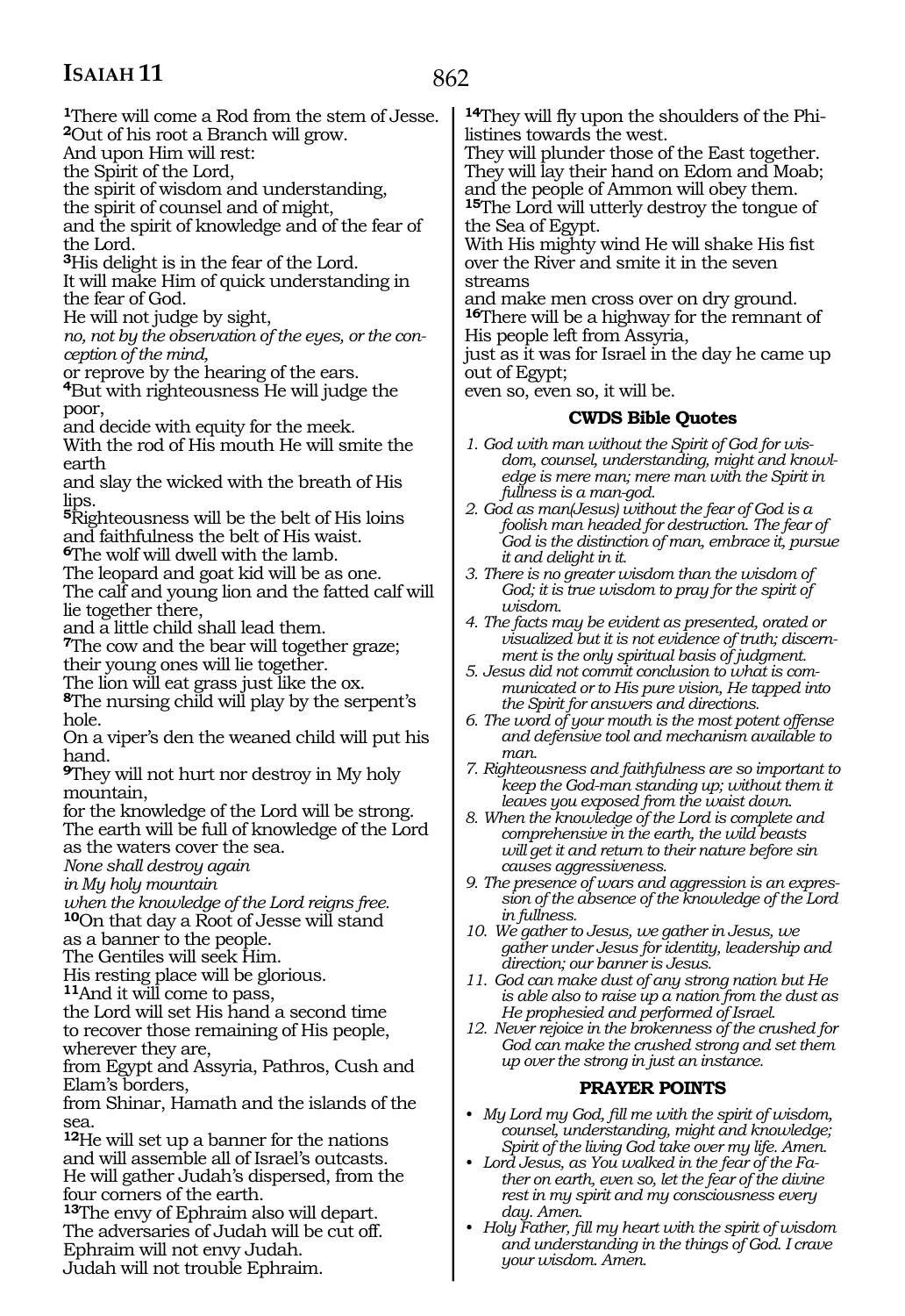- *• Spirit of discernment, fall upon the church and upon church leaders; let the tendency to draw conclusions by what they see, hear or feel be driven from their hearts, in the name of Jesus.*
- *• My Father my God, make me a magnet for Your word and make my mouth an effective kingdom weapon equipped with Your word. Amen.*

### **Draw water, you all; Draw water with joy From wells not of the land But wells of salvation. In that day you will say, "Lord I will give You praise!" Yes, there is water for everyone.**

### ISAIAH 12

**<sup>1</sup>***"I will praise You, I will praise You, I will give You praise.* I will praise You, I will praise You." You shall say this in that day, "Though You were angry with me, Your anger is turned away; You have comforted me. **<sup>2</sup>**God is my salvation; I will trust and not be afraid. Jehovah, the Lord is my strength! *N*ow hear me say, my strength and my song; He also has become my salvation. I will praise You, I will praise You, Lord I will give You praise." **<sup>3</sup>**Therefore you will draw water with joy from salvation wells. **<sup>4</sup>**And in that day you will say, "Praise the Lord! Call on His name; declare His deeds among the people; make mention that His name is exalted." **<sup>5</sup>**Sing to the Lord, for He has done excellent things, very excellent things. This is known in the earth. **<sup>6</sup>**Cry out, oh, cry out and shout, you inhabitants of Zion, for great is Israel's Holy One; He is great in your midst! Great is the Holy One of Israel in your midst! *Go and speak about His great salvation, for you have drawn water of Him freely, from salvation wells.*

### **CWDS Bible Quotes**

- *1. Mercy gives an attitude of appreciation that grace may never muster.*
- *2. You know Him as your salvation when you appreciate what He has delivered you from, but you will celebrate His salvation all the time if you fully understand the magnitude of the sacrifice and significance of the cross.*
- *3. Where hell is the option, the wells of salvation should be a joyful everyday celebratory experience.*
- *4. Salvation is individual but it is not personal; where the joy bubbles up the well runs over and you cannot help but tell everyone everywhere what He has done for you.*

*5. Celebration of the Lord is inexpensive but very* 

*expressive: you speak it, declare it, sing it, cry it and shout it, for there is no way to contain the enormity of what He has done.*

### **PRAYER POINTS**

- Father I live by Your grace; help me to daily appreciate this so I may not sink to the place where I demand mercy, in the name of Jesus.
- Righteous Father, let the cross of Calvary be ever before my eyes and the significance ever a motivating weight on my heart. Amen.
- I come and drink freely from the wells of salvation; I have escaped the jaws of the pit and I am grateful. Amen.
- My Jesus, my Lord; Your love is bubbling up in my heart; I cannot help but pour it out on this world. Amen.
- Daily I will celebrate the salvation of the Lord with singing, dancing, shouts of joy and cries of appreciation.

### **Howl for it is come; from the Almighty, a great destruction.**

**Howl for the day of the Lord; the day of the Lord is at hand:**

**When by the Lord's fierce anger sinners will be destroyed.**

**When because of their great evil He will punish all the world.**

**When the sun will be darkened and the moon will no more shine,**

**and man is more scarce and precious than gold that is refined.**

**When the Lord will shake the heavens, and the earth is moved.**

**It is the day of the Lord's anger, great and terrible, so let men howl!**

### ISAIAH 13

**<sup>1</sup>**The burden of Babylon, which Isaiah the son of Amoz saw.

**<sup>2</sup>**"Lift up a banner on the high mountain, raise your voice to them;

wave your hand that they may enter the gates of noble men.

**<sup>3</sup>**I have commanded My sanctified ones; My mighty ones I have called away.

**<sup>4</sup>**"I have called My mighty ones for My anger, those who rejoice in My exaltation."

The noise of a multitude in the mountains, like that of many people!

A tumultuous noise of the nations gathered together!

The Lord of hosts musters the army for battle on that day.

**<sup>5</sup>**They come from a distant country;

from the end of the heavens,

the Lord and His weapons of indignation, to destroy the entire land.

**<sup>6</sup>**Wail, for it is at hand; the day of the Lord is

at hand.<br>It will come as a destruction from the Almighty, yes, from the Almighty One.

**<sup>7</sup>**Therefore all hands will be faint and every man's heart will melt and they shall be afraid. **<sup>8</sup>**Pangs and sorrows will take hold of them;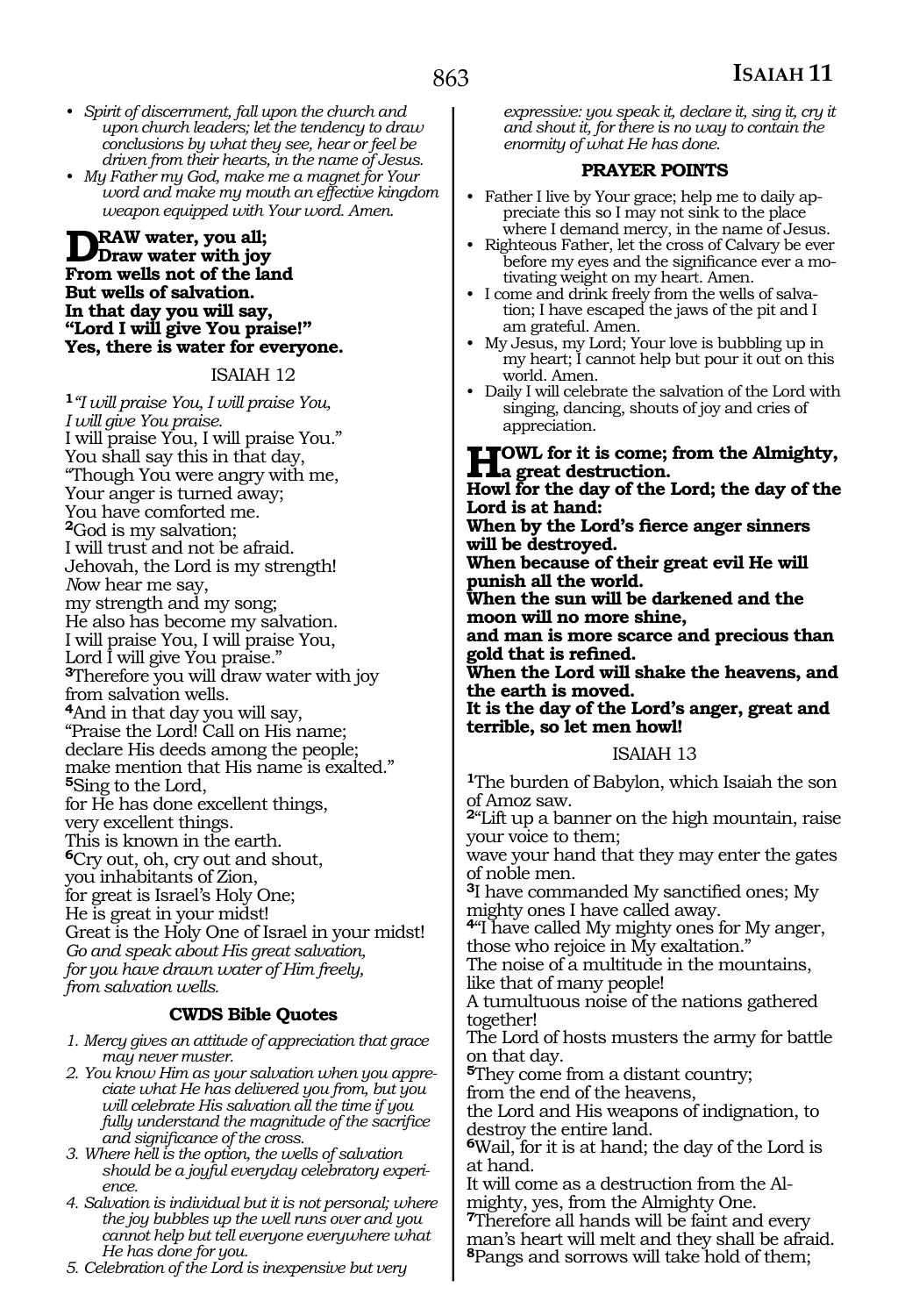864

they will be in pain as a woman in travail, everyone amazed at each other.

Their faces will be as flames.

**<sup>9</sup>**Behold it comes, the day of the Lord comes, cruel with wrath and fierce anger to make the land a desolation.

He will destroy the sinners, all sinners out of it,

**10**for the stars of heaven and their constellation will not give their light in it.

The sun will be darkened as it goes out, the moon will not cause her light to shine there anymore.

**<sup>11</sup>**And I will punish the world for its evil and the wicked for the iniquity they do.

I will stop the arrogance of the proud, and the haughtiness of the terrible I will lay low.

**<sup>12</sup>**I will make mortal man more precious than rare gold,

more precious than the golden wedge of Ophir.

**<sup>13</sup>**Therefore I will shake the heavens, the earth will move out of her place,

in the wrath of the Lord of hosts,

and in the day of His fierce anger.

It will be as a sheep that no man takes up **<sup>14</sup>**and as the hunted roe;

to his own people every man will turn and flee to his own land.

**<sup>15</sup>**Everyone who is captured will be thrust through by the sword.

**16**Their children will be dashed to pieces before their eyes;

their wives ravished, their houses spoiled. **<sup>17</sup>**I will stir up the Medes against them, who will not regard silver nor delight in gold.

**<sup>18</sup>**Their bows will dash the young men to pieces

and they will have no pity on the fruit of the womb.

Their eye will not spare children.

**<sup>19</sup>**And Babylon the glory of kingdoms, the beauty of the Chaldeans' boasts,

will be as when God overthrew Sodom and Gomorrah;

**<sup>20</sup>**It will never be inhabited nor dwelt in from generation to generation;

nor will the Arabian pitch his tent there. Nor in that place will shepherds make their sheepfold,

but wild beasts of the desert will dwell there. It will be the dwelling place of owls.

**<sup>21</sup>**The houses will be full of doleful creatures. There, the goats will dance,

and the wild beasts of the islands will howl in their desolate houses.

**<sup>22</sup>**The hyenas will howl in her pleasant pal- aces.

Her time is near to come.

For indeed it is determined, her days will not be prolonged.

### **CWDS Bible Quotes**

*1. When you set up a position to stand against the Lord, the Lord will set up opposition against you whom you cannot endure or withstand.*

*2. Your rest in comfort and safety is not wisdom unless it is in the Lord, for there is no safety outside of God, apart from God, away from God and especially against God.*

- *3. You are never too strong to be humbled by God, you can never be too used by God to be excused and refused by God if you refuse and resist Him.*
- *4. God will use you to discipline nations but if you refuse His discipline He will use nations to discipline you.*
- *5. Remember the Lord in your day or you will have no remembrance in the day of the Lord.*
- *6. You know the punishment of the Lord; be informed by it, conform to it so you may be transformed by it, or you will be reformed by it.*
- *7. Never boast in your victory, boast in your God for He has the power to take away your victory and your boast.*
- *8. Everybody deserves mercy but mercy is reserved for those who show it.*
- *9. If God's people are given to you for judgment, show mercy, or you will have no bankable deposit of mercy when you are given to your enemies.*

### **PRAYER POINTS**

- Mighty God, every thought in me that opposes You or stands against You, I crush it right now and bring it to humiliation before Your altar. Amen.
- O Lord, You are my strong tower, I am safe and secure in You. Amen.
- Mighty God, I am ever weak before Your awesomeness and ever receptive to Your words. Amen.
- Make me a tool in Your hands, Lord; I stubbornly refuse anything that will make me an object of Your wrath. Amen.
- Most High God, I live to remember You, celebrate You and exalt You daily; I may forget my food but I will always remember You. Amen.

### **O Lucifer, son of the morning, How have you fallen! What a great fall!**

**You are brought down to hell, You who would exalt your throne above the stars.**

**God will give rest to His people From sorrow, fear and difficult bondage. Babylon the oppressor has ceased, and Lucifer is made to crawl.**

### ISAIAH 14

**<sup>1</sup>**The Lord will have mercy on Jacob; He will still choose Israel.

He will set them in their own land;

strangers will be joined with them.

They will cling to the house of Jacob;

**<sup>2</sup>**the people will take them and bring them to their place,

and the house of Israel will possess them. They will be servants and maids in the land of the Lord.

They will take their former captors captives. Over their oppressors they will rule.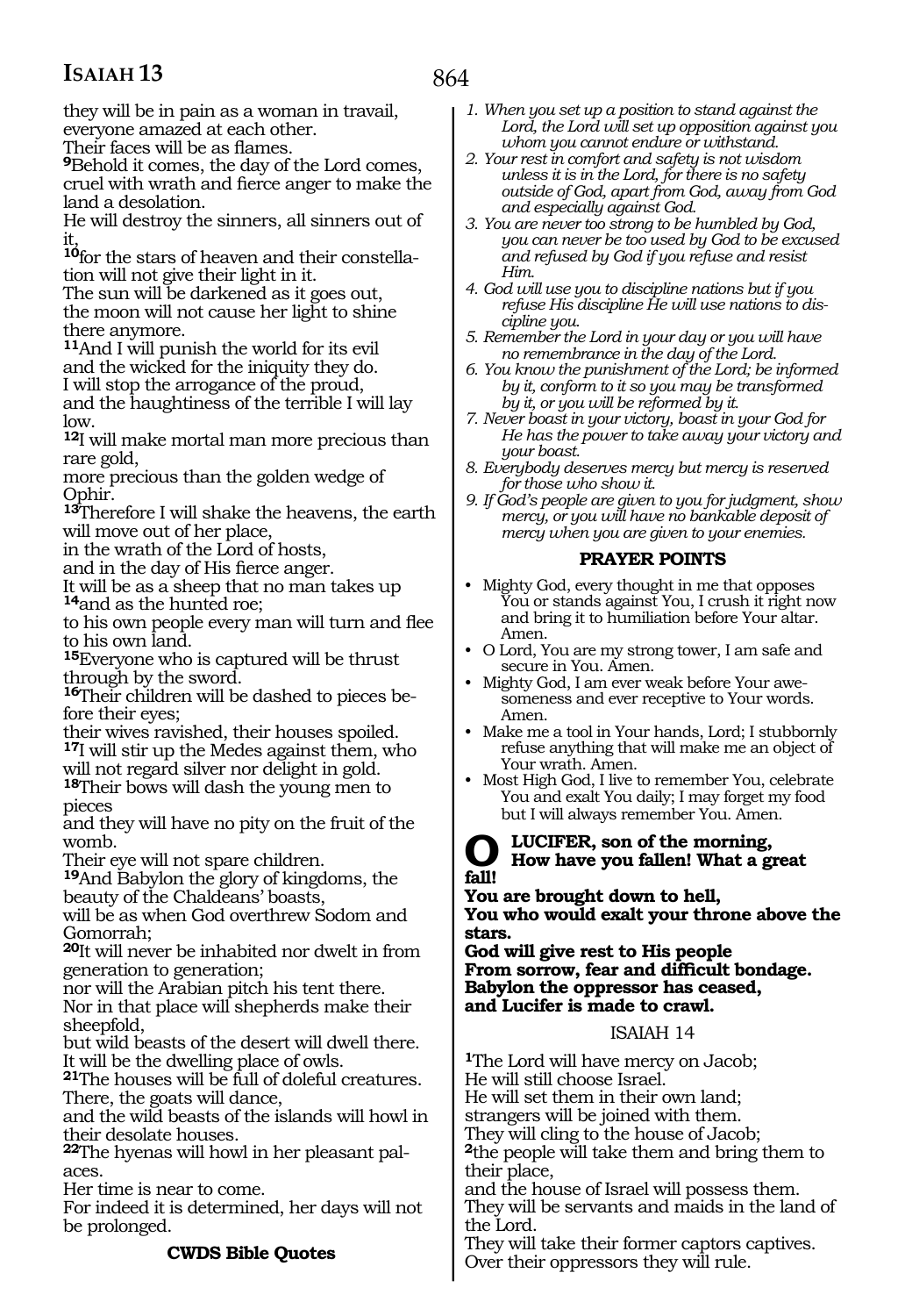**<sup>3</sup>**In that day the Lord God gives you rest from your sorrow,

and from your fear and the hard bondage you were brought into,

**<sup>4</sup>**that you may speak this proverb against the king of Babylon and say,

"How has the oppressor ceased! How has the golden city ceased!

**<sup>5</sup>**The Lord has broken the staff of the wicked, the scepter of the rulers;

**6**"he who smote the people in wrath continually.

He who ruled the nations in anger now feels. He is persecuted and no one hinders it.

**<sup>7</sup>**The whole earth now has quietness and peace.

They break forth into joy and singing.

**<sup>8</sup>**The Cypress tree rejoices over you,

and the cedars of Lebanon, also, saying, 'Since you were cut down, no one has come against us.'

**<sup>9</sup>**"Hell from beneath is excited to meet you at your coming;

it stirs up the dead for you,

all the chief ones of the earth,

and all the kings of the nations from their thrones.

**<sup>10</sup>**To you they will all speak and say this, 'Are you become weak, even as weak as us?

**<sup>11</sup>**Your pomp is brought to the grave,

and the noise of your harps;

maggots are spread under you and worms cover you up.'

**<sup>12</sup>**"O Lucifer, son of the morning,

how have you fallen from heaven and have been cut down!

You who weakened the nations,

you are fallen and cut down to the ground. **<sup>13</sup>**For you said in your heart,

'I will ascend up into heaven.

I will exalt my throne above the stars of God in its glory.

I will sit on the mount of the congregation,

on the farthest sides of the north.

**<sup>14</sup>**I will ascend above the heights of the clouds. I will be like the Most High God.'

**<sup>15</sup>**You will be brought down to Hell;

to the lowest depths of the Pit.

**16**Those who see you will gaze at you and consider,

saying, 'Is this the man who made the earth tremble?

Is it he who made the kingdoms shake,

**<sup>17</sup>**who made the world as a wilderness and destroyed its cities,

who did not open the house of his prisoners again?'

**<sup>18</sup>**The kings of the nations all lie in glory, everyone in his own house.

**<sup>19</sup>**But you are cast out of your grave,

as an abominable branch,

as the garment of those who are slain,

thrust through with a sword,

who go down to the stones of the pit,

as a carcass trodden under feet.

**<sup>20</sup>**You will not be joined with them in burial, because you have destroyed your land and slain your people in it.

The family of evildoers will never be popular. **<sup>21</sup>**Prepare slaughter for his children

because of the iniquities of their fathers,

lest they rise and possess the land,

lest they fill the face of the world with cities. **<sup>22</sup>**For I will rise against them," says the Lord. "I will cut from Babylon the name and remnant; the children and nephew also," says the Lord.

**<sup>23</sup>**"I will make it a possession for the hedgehog, and swamps of water also.

I will sweep it with the broom of destruction." **<sup>24</sup>**The Lord of hosts has sworn,

saying, "As I have thought, surely it will come to pass.

As I have purposed, so will it stand.

**<sup>25</sup>**On My mountain, I will tread the Assyrian under foot,

and break him in My land.

Then will his yoke be removed from them; and from their shoulders, his will be removed.

**<sup>26</sup>**This is the purpose that is purposed against the whole earth.

This is the hand that is stretched out over all the nations.

**<sup>27</sup>**Who will disannul what the Lord of hosts has purposed?

Who will turn away His stretched out hand?" **<sup>28</sup>**This is the burden that came in the year King Ahaz died.

**<sup>29</sup>**"Philistia do not rejoice, because the rod that struck you is broken;

for out of the serpent's root will come a viper. Its offspring will be a fiery flying serpent.

**<sup>30</sup>**The firstborn of the poor will feed,

and the needy will lie down in safety then.

And I will kill your roots with a famine,

and it will slay those remaining.

**<sup>31</sup>**Wail, O gate! Cry, O city!

You who are of Philistia are dissolved.

Smoke will come from the north.

In his appointed times, no one will be alone. **<sup>32</sup>**What will they answer the messengers of the nation?

That the Lord has founded Zion,

and the poor of His people will find refuge in it."

### **CWDS Bible Quotes**

- *1. It is not how low you are hit that matters, but the strength of your bounce; enter Israel, contrast Babylon.*
- *2. When God favors you, you are well favored and fully flavored; when God opposes you, you are finished for good; well finished and fully disenfranchised.*
- *3. If you will turn around and serve God in defeat and stagnation you can live in expectation of a complete turnaround; all the things you served will serve you.*
- *4. Your grave circumstance can be your grave or it*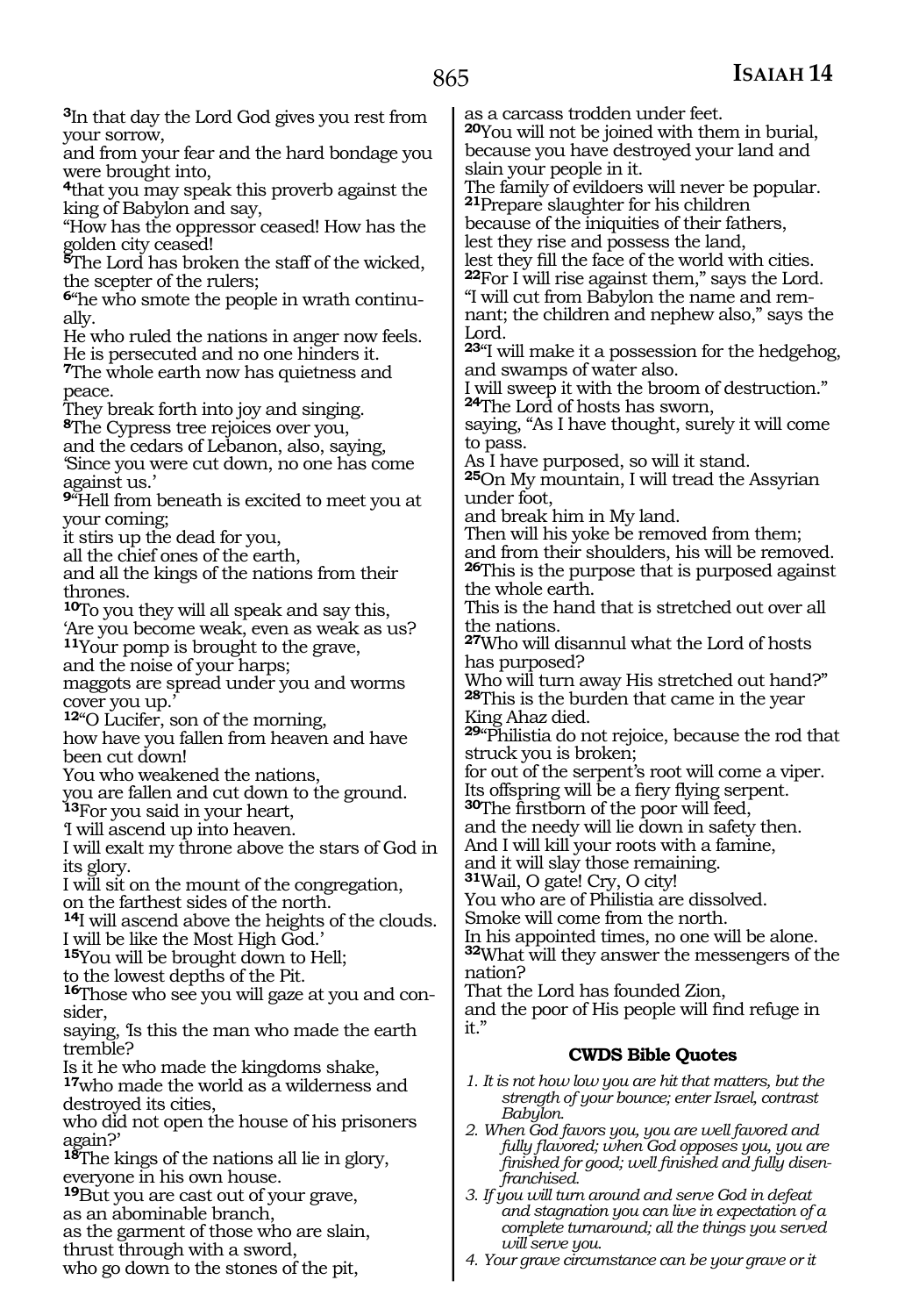*can serve to highlight the goodness and the greatness of the grace of your God.*

- *5. If you live to produce and project wickedness you are on a trajectory for a tragic ending.*
- *6. You cannot destroy destruction in your destructive anger but you will destroy yourself if you deploy it.*
- *7. If you live or rule in anger, the angry depths are waiting to receive and celebrate you in the glory of the anger stirred up by the torment of hell.*
- *8. The flame you burn on earth is a representation of your eternity, which is its only sustainable platform.*
- *9. Avoid aggression and arrogance even if you have the upper hand, for the ground is level in hell; instead use your position and possession to lift others up.*
- *10. Treat everyone with respect for with all due respect, kings are paupers in hell and the mighty, mighty-weak; everyone will say, you have become just like us.*
- *11. The fall of the mighty, Lucifer and Babylon is similar in magnitude, yet dissimilar in the measure, both weakened nations but one fell among the nations from the highest heights of heaven, the other fell from his heights among nations.*
- *12. The how of Lucifer's fall captures how stunning it was but mostly how drastic and devastating it was.*
- *13. Pride goes before a fall, the heights of your pride define the lows of your fall; you determine the low of your lows by the height of your pride.*
- *14. If you travel the road of 'I will' without entry through the gates of 'His will' you will fall to the depths of His wrath.*
- *15. It is the will of the Most High that you be like Him as dear children, not that you enter into your competitive will to be like Him intending to replace Him.*
- *16. To desire the highest seat, in the highest place, above the highest beings with the farthest reach and to dethrone God, is to face the reality that we exist at the mercies of the Most High.*
- *17. Pride will set your eyes on the highest heights while lowering you to the lowest depth.*
- *18. If you fall from grace and relationship with God you fall into disgrace and the danger of eternal separation.*
- *19. A public figure is subject to public shame; to maintain yourself in the eyes of the public, keep your eyes on God in private.*
- *20. When the Lord fights for you, victory is conclusive; when He fights against you destruction is concluded and devastating.*
- *21. If the Lord thinks it, it is finished; if He determines to do it, nothing stops it; this is the confidence you have in the promises of His word.*
- *22. Your safety is not in the destruction of your enemies; your safety is in God.*

### **PRAYER POINTS**

- I serve a resurrected Lord and therefore I refuse the conclusion of my dead situations; I shall rise to the highest place of glory. Amen.
- King of Glory, majestic God, show me a token for good; favor me with blessings from Your throne. Amen.
- I refuse to be limited to my circumstances; my heart shall seek the throne of the living God no matter what circumstances say. Amen.
- Mighty God, break the arm of the wicked; I assign fire to their devices until they turn around and

acknowledge You. Amen.

- God of justice, let the destructive ways of the wicked be defeated and Your name be exalted. Amen.
- O Eloheim, Your throne is exalted forever; You cannot be dethroned, displaced or opposed; Your enemies are all defeated at Your feet waiting for their fearful judgment. Amen.
- Almighty God, if there is any spirit of rebellion or pride in me to challenge You or Your word in any way, let it crash to fiery torment now, in the name of Jesus.

### **The burden of Moab; Moab will flee; Moab will cry! Heshbon, Nebo, Nimrim will be desolate**

**and dry!**

**My heart will cry out for Moab; their weeping will be strong.**

### **And those who escaped of Moab will be destroyed by lions.**

### ISAIAH 15

**<sup>1</sup>**The burden against Moab.

Because in the night Ar of Moab is laid waste and destroyed.

**<sup>2</sup>**Because in the night Kir of Moab is laid waste and destroyed.

He is gone up to the temple and to Dibon, to the high places to weep.

Moab will wail over Nebo and over Medeba bitterly.

On their heads will be baldness and every beard cut off.

**<sup>3</sup>**In their streets they will clothe themselves with sackcloth.

On the tops of their houses and in their streets everyone will wail;

they will weep bitterly.

**<sup>4</sup>**Heshbon and Elealeh will cry out.

Their voices will be heard as far away as Ja- haz.

The armed soldiers of Moab will cry out aloud. To him his life will be a burden, his soul will be dry,

**<sup>5</sup>**and also for Moab my heart too will cry. His fugitives shall flee to Zoar;

their voices will be heard like a three year old heifer.

For by the Ascent of Luhith, they will go up weeping with many tears.

For in the way of Horonaim they will raise up a cry of destruction.

**<sup>6</sup>**For the waters of Nimrim will be desolate. The green grass has withered away.

The grass fails; there is no green thing.

**<sup>7</sup>**The abundance they have gained and what they have stored up they will carry away to the Brook of the Willows.

**<sup>8</sup>**The cry is gone all around the borders of Moab

the wailing to Eglaim,

and to Beer Elim also, the wailing has gone. **<sup>9</sup>**The waters of Dimon will be full of blood. I will bring more on Dimon; yes, they will feed lions now,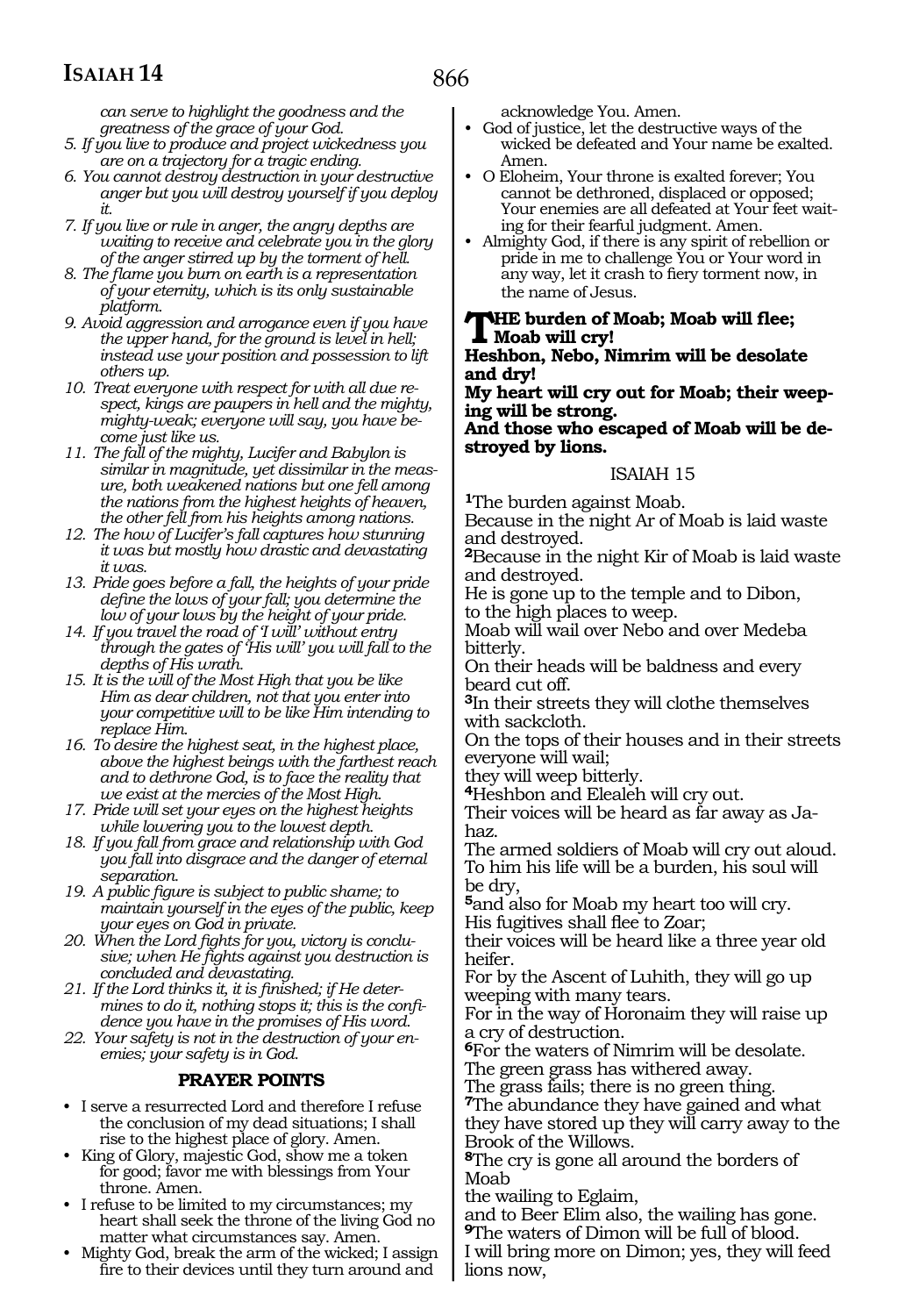for on all who escape of Moab will the lions feed,

and on the remnant of the land. *Howl, yes, wail bitterly!*

### **CWDS Bible Quotes**

- *1. You never know what is pursuing you in the night so be sure to know who is keeping you.*
- *2. Prayer must never be an afterthought but an active pursuit; it is better to travail in His presence than to travail and wail because of the enemies of your soul.*
- *3. Your abundance and wealth are worthless in the day of your visitation and the abundance of your punishment.*
- *4. Peace and safety may last for time but unless it is built on Christ it will not endure for eternity; it is foolish to build confidence in time.*
- *5. It is useless to prepare against the will of the Lord, you do not know what will strike you: the weapon of man or natural disaster.*

*6. Escape to God for there is no escape from Him.*

### **PRAYER POINTS**

- Holy Father, You protect and defend me; You are a wall of fire around me in the night. Amen.
- I live to pray. Holy Spirit, baptize me with the mantle of prayer. Amen.
- Thank You Father for abundance in life but I build my life on You, not on the things You give me; all my confidence is in You. Amen.
- Jesus, You are my foundation; in You I live and move and have my very existence and my every expectation.
- Father Lord, I refuse to fight You, resist You, or oppose You in any way; I am submitted to You. Amen.

**WITHIN** three years it shall happen,<br>WWhen Moab's glory is forgotten,<br>Te leave a remnant small and fachle **To leave a remnant small and feeble from a great multitude! As a bird casts out of its nest, So at the fords of Arnon there will be no rest.**

### **None will tread wine in Moab's press Because of his proud attitude!**

### ISAIAH 16

**<sup>1</sup>**From Sela to the wilderness, send the lamb. Send it to the ruler of the land,

to the mountain of the daughter of Zion.

**<sup>2</sup>**For it will be as a wandering bird thrown out of the nest,

so will the daughters of Moab be at the ford of Arnon.

**<sup>3</sup>**"Take counsel, execute judgment.

Make your shadow like the night in the midst of the noonday.

Hide the outcast and do not deny the escap-

**<sup>4</sup>**O Moab, let My outcasts dwell with you; be a refuge for them from the face of the plun- derer.

For the extortioner is at an end;

the plunder ceases;

the oppressors are consumed out of the land. **<sup>5</sup>**In mercy the throne will be established.

One will sit on it in truth.

In the tabernacle of David He will sit, judging and seeking justice and expediting righteousness."

**<sup>6</sup>**We have heard of Moab's pride.

He is very proud of his haughtiness and pride, and also of wrath;

but it will not be according to his lies.

**<sup>7</sup>**Therefore, Moab will wail;

because of Moab everyone will wail.

For the foundations of Kir-Hareseth you will mourn.<br>Surely they are stricken.

<sup>8</sup>For the fields of Heshbon languish;

the vine of Sibmah too. So have the lords of the nations destroyed and broken its principal plants down;

the plants which have reached to Jazer.

And have wandered through the wilderness. Her branches are stretched out over the sea.

**<sup>9</sup>**Therefore with the weeping of Jazer I will bewail the vine of Sibmah;

I will water you with my tears, O Heshbon and Elealeh;

for battle shouts have fallen over your summer fruits and your harvest.

**<sup>10</sup>**Gladness is taken away,

joy is gone from the field that held plenty. In the vineyards there will be no more singing, nor will there be shouting;

treaders will no more tread out wine in the presses.

I have made their vintage shouting to stop. **<sup>11</sup>**Like a harp, for Moab, my heart will resound in me,

and my inner being for Kir-hareseth.

**<sup>12</sup>**It will come to pass,

when it is seen that on the high place Moab is weary, he will come to his sanctuary to pray, but he will not prevail; his prayer will be broken.

**<sup>13</sup>**This is the word the Lord has spoken, since that time concerning Moab.

**<sup>14</sup>**But now the Lord has spoken and He says, "Within three years, as the years of a hired man,

the glory of Moab will be despised with all his great multitude.

Those remaining will be small and feeble."

### **CWDS Bible Quotes**

- *1. Never frown on the predicament of others, intervene; tables turn with time.*
- *2. The shelter you give becomes the shield you build; be a fence for the people of God and He will be your defense and protective shield.*
- *3. Mercy begets mercy and magnetizes grace; strength may build a throne but mercy establishes it.*
- *4. Justice, truth and righteousness are fundamental tenets of the kingship of Christ.*
- *5. Pride is the biggest liar; it sells the proud their own lies and have them believe it.*
- *6. Pride is the greatest trap, it builds your defense on falsehood and so leaves you exposed, vulnerable and unprepared.*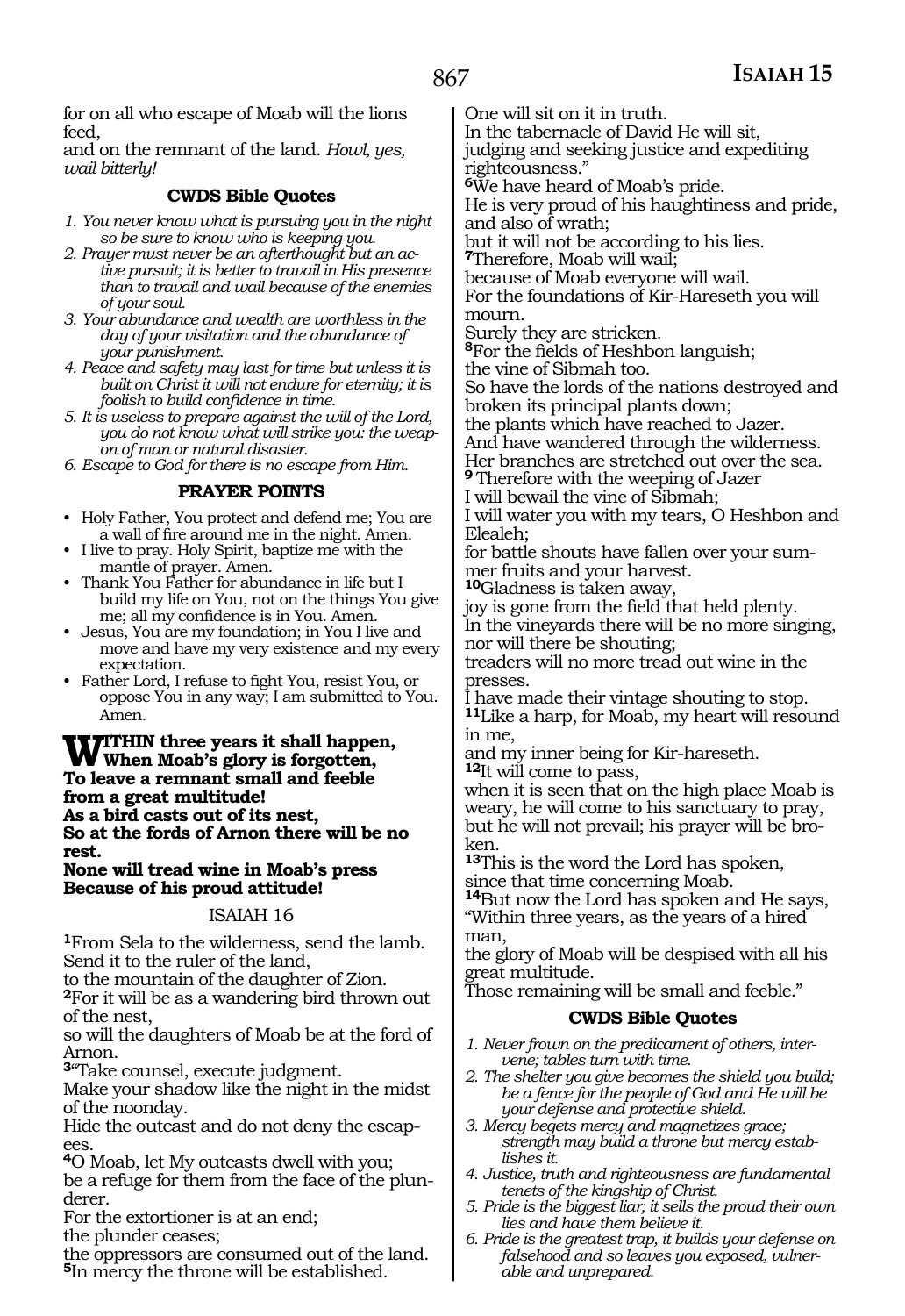- *7. Tender hearts wail for every disaster, every destruction and every soul sealed in hell, but especially for those stubbornly on their way there.*
- *8. If you knew your days and years you would never procrastinate; there are specific prophetic declarations relating to our eternity, and there is perfect knowledge with God relating to our time; Moab had three years.*

### **PRAYER POINTS**

- Merciful Father, thank You for all the opportunities You have created for me to meet needs and be a blessing. Amen.
- I declare that I am born to serve the body of Christ and to be a blessing to the people of God. Amen.
- God of grace and mercy, I am Your child; I am like You. I live to give and it excites me to be merciful. Amen.
- Thank You Jesus, for the purity of Your heart; You can be trusted; I have all confidence in You. Amen.
- My Father my God, I refuse to keep company with pride or entertain it in any way; I lay myself naked before Your cleansing fire. Amen.

# **WHEN** you have forgotten the God of your salvation, and when,

**When you have not been mindful of the Rock of your strength,**

**Then you shall plant pleasant plants and set them on strange slips.**

**In the morning they will flourish, but the harvest day is grief.**

**Man will look to his Maker with eyes of respect**

**When the harvest has been gathered and just a gleaning is left.** 

### ISAIAH 17

**<sup>1</sup>**The burden of Damascus: "Damascus will stop from being a city;

it will be a heap of ruins.

**<sup>2</sup>**The cities of Aroer are forsaken; they will be for flocks to stay,

which will lie down and no one will make them afraid.

**<sup>3</sup>**The fortress will cease from Ephraim, the kingdom of Damascus;

and those remaining of Syria will be as the

glory of the children of Israel," says the Lord of hosts.

**<sup>4</sup>**"In that day it will happen; Jacob's glory will be made thin,

and the fatness of his flesh will grow lean. **<sup>5</sup>**It will be as when the harvester gathers grain and reaps the ears with his arm.

It will be as when he gathers ears of grain in the Valley of Rephaim.

**<sup>6</sup>**"Yet gleaning grapes will be left in it, like the shaking of an olive tree.

In the top of the highest branches, two or three berries;

four or five in the most fruitful branches," says the Lord God of Israel.

**<sup>7</sup>**On that day a man will look to his Maker with respect.

His eyes will have respect for the Holy One of Israel.

**<sup>8</sup>**He will not look to the altars he made. He will not respect what his fingers have made,

nor the groves, nor the wooden images. **<sup>9</sup>**In that day his strong cities will be as a bough that is forsaken or a branch far away; a branch they left because of the children of Israel;

and there will be desolation.

**<sup>10</sup>**Because you have forgotten the God of your salvation,

and you have not been mindful of the Rock of your strength,

you will plant pleasant plants but will set it with strange slips.

**<sup>11</sup>**"In the day you will make your plant to grow;

in the morning, you will make your seed to flourish,

but your harvest will be a heap of ruins, and desperate sorrow in the day of grief.

**<sup>12</sup>**Woe to the multitude of people who make a noise like the rush of the seas,

and to the rushing of nations

that rush like the rushing of mighty waters! **<sup>13</sup>**The nations will rush like many waters, but God will rebuke them and they will flee away. They will be chased like the chaff of the mountains before the wind,

and like a rolling thing that before the whirlwind is blown.

**14**Behold, at evening there is trouble, and before morning he is no more.

This is the portion of those who plunder us, and the inheritance of those who rob us."

### **CWDS Bible Quotes**

- *1. Surrender your time to the One who lives in eternity or you will have no answer when He surrenders you to time.*
- *2. Your glory is fat when you reflect God's glory, your glory is thin and will wear out when you boast in your own glory.*
- *3. Not because you are named by Him means you will not be tamed by Him; commit yourself to remain in Him.*
- *4. Serve the Lord with your glory in your years of flourish or you will look to Him with respect when He changes your story to just a gleaning; a small remnant greatly diminished.*
- *5. Your salvation is granted by grace but the God of your salvation should not be taken for granted, remember Him; you were not established by chance or a Big Bang. The Rock of your strength had His mind full of you, be mindful of Him.*
- *6. Their prowess and numbers make them seem formidable but at His rebuke they flee just like the Red Sea. God rules over the nations.*

### **PRAYER POINTS**

- Most High God, Your word is my guiding light and defining direction; let my steps be instructed in Your word. Amen.
- All wise and knowing God, I will not be fooled to self-exaltation; let my glory be a reflection of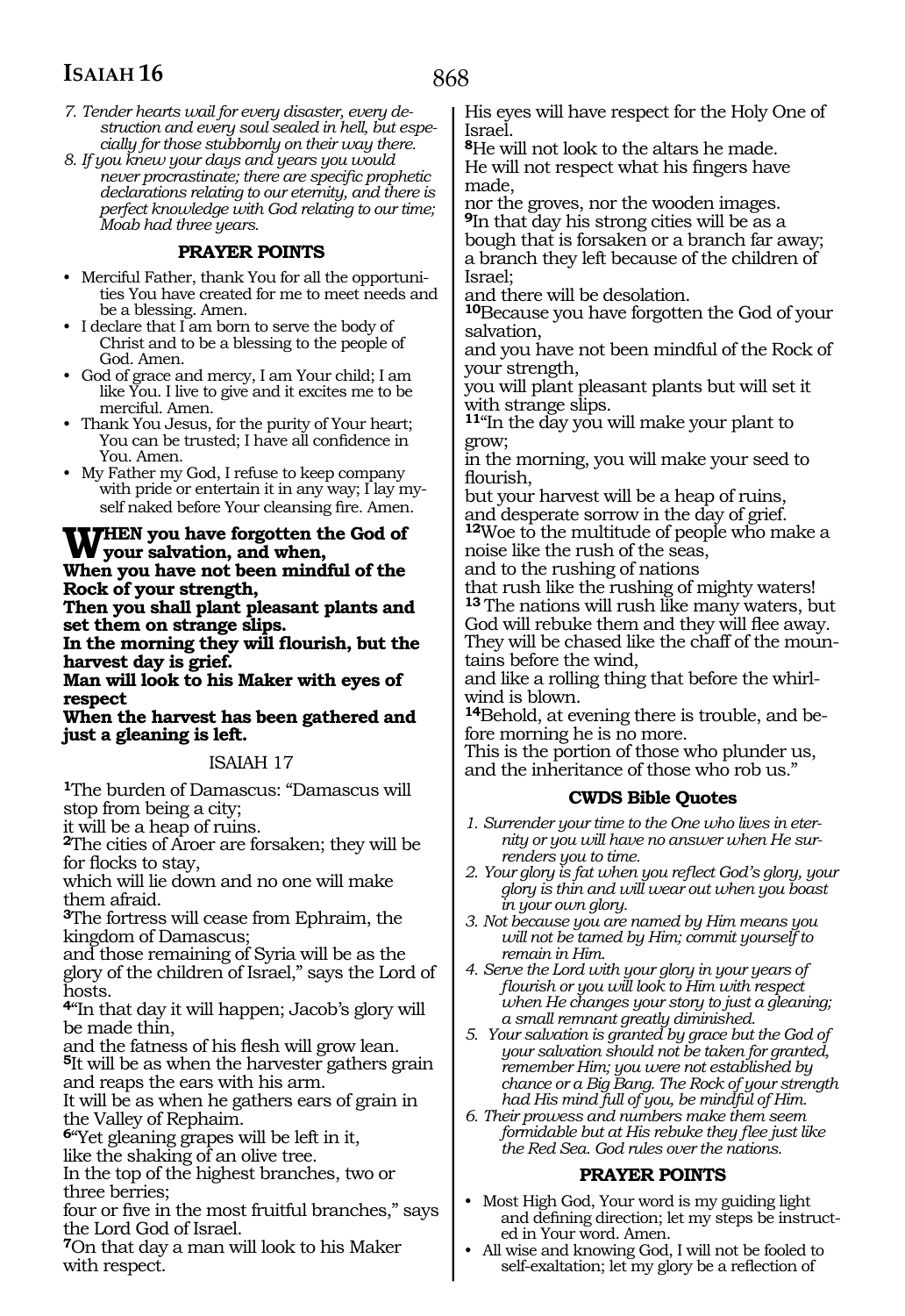Yours and may all the praise be to You. Amen.

- My Father my God, thank You for Your goodness and Your wonderful works towards me; I appreciate You more and more each day. Amen.
- Tender, loving and forgiving God, please give me a tender heart towards You; help me never to require to be told twice. Amen.
- God of my salvation, let Your saving grace sustain me until my redemption is complete. Amen.

**Go you swift messengers To a nation scattered and peeled, A people terrible from the beginning, Whose land the rivers have repealed. The beasts of the earth And the fowls will take the land. To the place of the name of the Lord's house;**

### **Go, swift messengers, to Zion!**

### ISAIAH 18

**<sup>1</sup>**Woe to the land, shadowed with buzzing wings,

which is beyond the rivers of Ethiopia. **<sup>2</sup>**Which sends ambassadors by sea,

in vessels of reed on water,

saying, "Go, go and deliver.

Go, you swift messengers,

to a nation scattered and peeled,

a people terrible from beginning to now,

a nation divided and trodden down,

whose land the rivers have spoiled and re-**<sup>3</sup>**All you inhabitants of the world,

and all you who dwell in the earth everywhere, when He lifts up a banner on the mountains, see;

when He blows the trumpet, hear.

**<sup>4</sup>**For the Lord said to me, "I will take My rest. I will consider from My dwelling place, like clear heat in the sunshine,

and like a cloud of dew in the heat of harvest." **5**For before the harvest, when the bud is perfect

and the sour grape is ripening in the flower, He will both cut off the sprigs with pruning hooks,

and take away and cut down the branches thereof.

**<sup>6</sup>**They will be left together for the preying birds of the mountains

and for the beasts of the earth.

The birds will summer on them,

and the beasts of the field will winter on them. **<sup>7</sup>**In that time a present will be brought to the Lord of hosts,

from a people scattered and peeled,

a people terrible from their beginning to now,

a nation divided and trodden down,

whose land the rivers have spoiled,

to the place of the name of the Lord of hosts, to Mount Zion.

### **CWDS Bible Quotes**

*1. When you set your heart against the people of God, you come under God's scrutiny and you*  *will be as ships made of reed in His wind on the high seas.* 

- *2. When a nation is powered by their God you have to take out their God before you can take out the nation.*
- *3. Where God is the definition of a people, God makes His people a distinction in the earth in every way.*
- *4. God may not be visible, but He is invincible; He is carefully observing from His place of rest and His dwelling place. You feel the heat, you see the cloud of dew; be still and know He is!*
- *5. Present your presents to the Lord of host for He is ever-present to prevent your presents from being pried from you.*

- **PRAYER POINTS** Awesome God, I will never stand against You and I would never want You standing against me in defense of Your people. I refuse to lift a finger or utter any criticism against the church. Amen.
- I am dead and my life is hidden with Christ in God; He is everything I am, I desire or hope to be; He will distinguish me in the earth.
- Father I am conscious of Your ever seeing eye upon me; let there never be a moment of victory or need, weakness or strength, when I ignore Your presence. Amen.
- I give to You Lord in abundance and in spite of need, for You constantly bless me to overflow and You rebuke the thief and wasters on my behalf. Amen.

### **THE Lord rides on a swift cloud;**<br>On Egypt He will rest.<br>Frant process at formation **Egypt, you are not forgotten, Nor is your wickedness. The Lord will be known to Egypt; To Him they will build an altar. They will vow to the Lord of hosts, Who will smite and then will heal!**

ISAIAH 19

**<sup>1</sup>**The burden against Egypt. The Lord rides on a swift cloud and will come into Egypt.

At His presence the idols of Egypt will be moved;

the heart of Egypt will melt in its midst. **<sup>2</sup>**"I will set Egyptians against Egyptians; everyone will fight against his brother, and everyone against his neighbors,

city against city and kingdom against king- dom.

**<sup>3</sup>**"In the midst thereof the spirit of Egypt will fail.

I will destroy their counsel.

They will consult the idols and the charmers, the mediums with familiar spirits and the wizards.

**<sup>4</sup>**I will give the Egyptians into the hand of a cruel lord.

A fierce king will rule them,"

says the Lord, the Lord of hosts.

**<sup>5</sup>**The waters will fail from the sea.

The rivers will be wasted and dried up totally. **<sup>6</sup>**They will turn the rivers foul.

The brooks of defense will be emptied.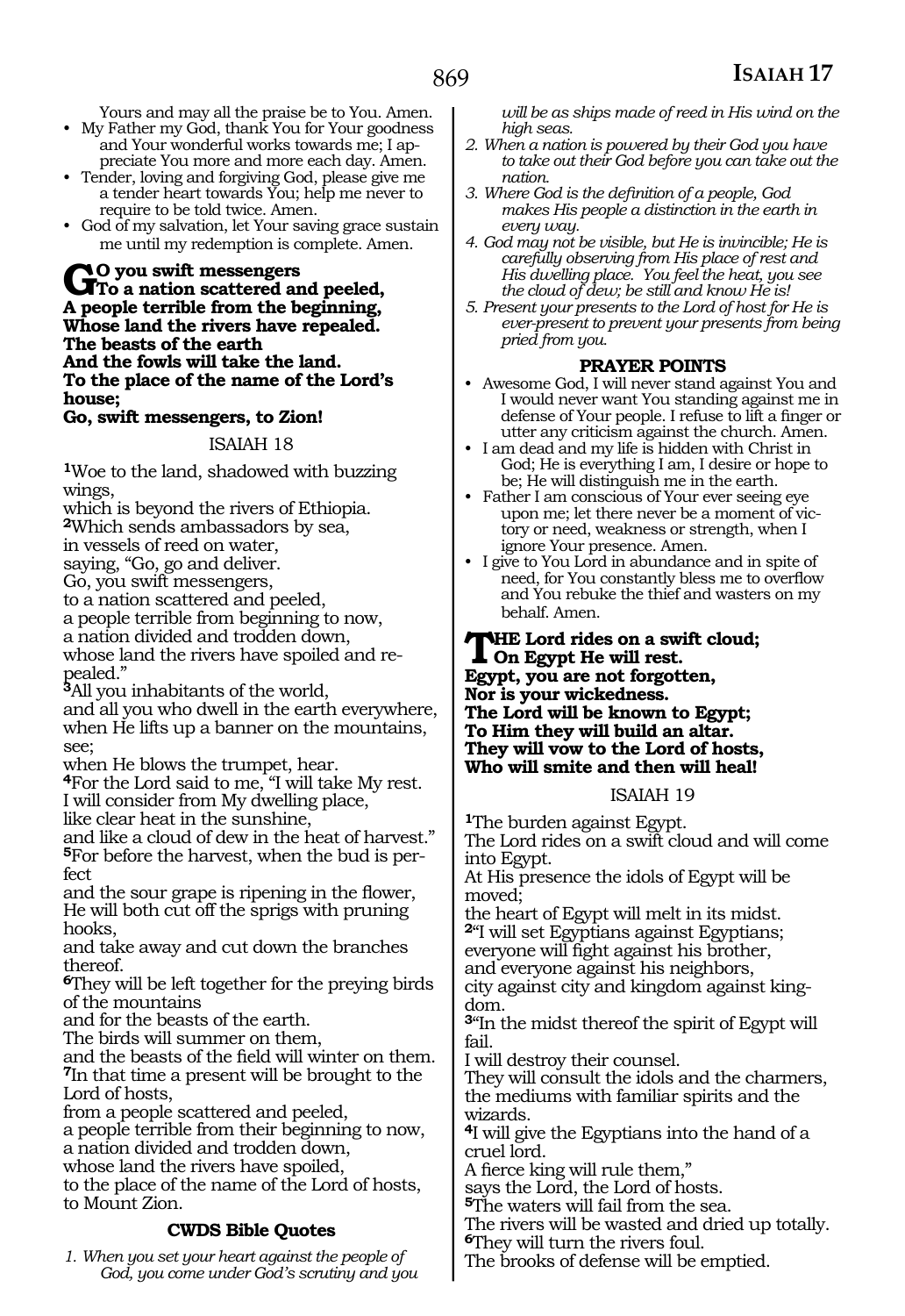870

The reeds and rushes will wither.

**<sup>7</sup>**The paper reeds by the mouth of the brooks, and everything that is sown by the brooks; will wither, be driven away, and be no more. **<sup>8</sup>**The fishermen also will mourn,

and all those who cast a line into the brooks will lament.

Those who spread nets on the waters will languish.

**<sup>9</sup>**Moreover, those who work in fine flax, and those who weave will be ashamed.

**<sup>10</sup>**All who make sluices and ponds for fish, will be broken in their purposes.

**<sup>11</sup>**Surely the princes of Zoan have become fools, and Pharaoh's wise counselors too; all their counsels are become foolish.

How do you tell Pharaoh then,

"I am the son of the wise, the son of ancient kings"?

**<sup>12</sup>**Where are they? Where are your wise men? Let them tell you now.

Let them also know what the Lord of hosts will do,

what He has purposed against Egypt.

The princes of Memphis are deceived.

**<sup>13</sup>**The princes of Zoan are become fools.

They have seduced Egypt,

those who are leaders,

those who are the main providers of the tribes. **<sup>14</sup>**The Lord has mingled a perverse spirit in her midst.

They caused Egypt to err in every work she has tried;

err as a drunken man staggers in his vomit. **<sup>15</sup>**There will be no work for Egypt, which the head or tail, branch or bulrush may do. **<sup>16</sup>**Egypt will be like a woman in that day. It will be afraid and fear because of the shak- ing of the Lord's fist which He shakes over

that land,

**<sup>17</sup>**and Judah will be a terror to Egypt. Everyone who mentions this will be afraid in himself just at the mention,

because of the counsel of the Lord of hosts, which He has determined against it.

**<sup>18</sup>**In that day five cities in the land of Egypt will speak the language of Canaan and swear by the Lord of hosts.

One will be called, the City of Destruction. **<sup>19</sup>**In that day there will be an altar to the Lord in the midst of Egypt,

and a pillar to the Lord at the border thereof. **<sup>20</sup>**It will be for a sign and a witness to the Lord of hosts in the land of Egypt,

for they will cry out to the Lord.

They will cry to Him because of the oppressors,

and He will send them a Saviour, and a Great One, and He will deliver them.

The Lord will be known to Egypt in that day. **<sup>21</sup>**The Egyptians will know the Lord of creation and will make sacrifice and offerings.

They will vow a vow to the Lord and perform it. **<sup>22</sup>**And the Lord will smite Egypt.

He will smite, then He will heal it. They will return to the Lord and He will be entreated by them and heal them. **23**There will be a highway from Egypt to Assyria in that day. Into Egypt the Assyrians will come, and also the Egyptian into Assyria. The Egyptians and Assyrian will serve together, **<sup>24</sup>**and Israel will be one of three. They will join the Egyptian and the Assyrian, as a blessing in the midst of the land,

**<sup>25</sup>**whom the Lord of hosts will bless, saying, "Blessed is My people, Egypt, and Assyria the work of My hands,

and Israel My inheritance."

### **CWDS Bible Quotes**

- *1. Where God enters any place for judgment, the weight of His presence sends chills to every celebration and trembling up the cold spine of every idol.*
- *2. God does not have to strike with His hands, He sends a spirit of confusion that causes His enemies to strike each other with their own hands.*
- *3. Consultation with witches is presenting yourself for judgment of the idols in your heart. When you see widespread consultation with sorcerers, voodoo and witchcraft activities it is a spirit of judgment.*
- *4. Satan is not divided; devils can only steal, kill and destroy as they work your judgment.*
- *5. Oppressive rulership of any nation is not the absence of God, just the presence of judgment.*
- *6. Not every natural disaster or national crisis is caused by climate change or other natural explanations, some spring from the soul and a change of the spiritual climate.*
- *7. Wise counsel turned foolish happens when the foolish and perverse counsel the wise; when a people embrace confusion God will send a spirit of delusion so that the disaster becomes their own policy decisions.*
- *8. Capture the heart of the Lord for if He waves His hand you completely lose heart as if captivated by a spirit of fear and trembling.*
- *9. Where a people do not cry to the Lord by themselves, they will cry to the Lord because of themselves and the oppression within them; God in His mercy hears a genuine cry.*
- *10. Where there is economic soundness with spiritual infection, God may strike to reveal in order to heal. Incision leads to precision to facilitate perfection.*
- *11. When the dust settles, there will only be one God with every nation submitted to Him and serving Him in humility and in perfect oneness with Israel.*

### **PRAYER POINTS**

- Mighty God, judge every idol in my heart and send fire to every spirit manipulating this nation to idolatry. Amen.
- Most High God, baptize Your enemies with a spirit of confusion this moment; let them implode where they feel secure and strong, in the name of Jesus.
	- Spirit of wisdom, wake up every person who is being driven to witchcraft and demonic consultations by the spirit of judgment, especially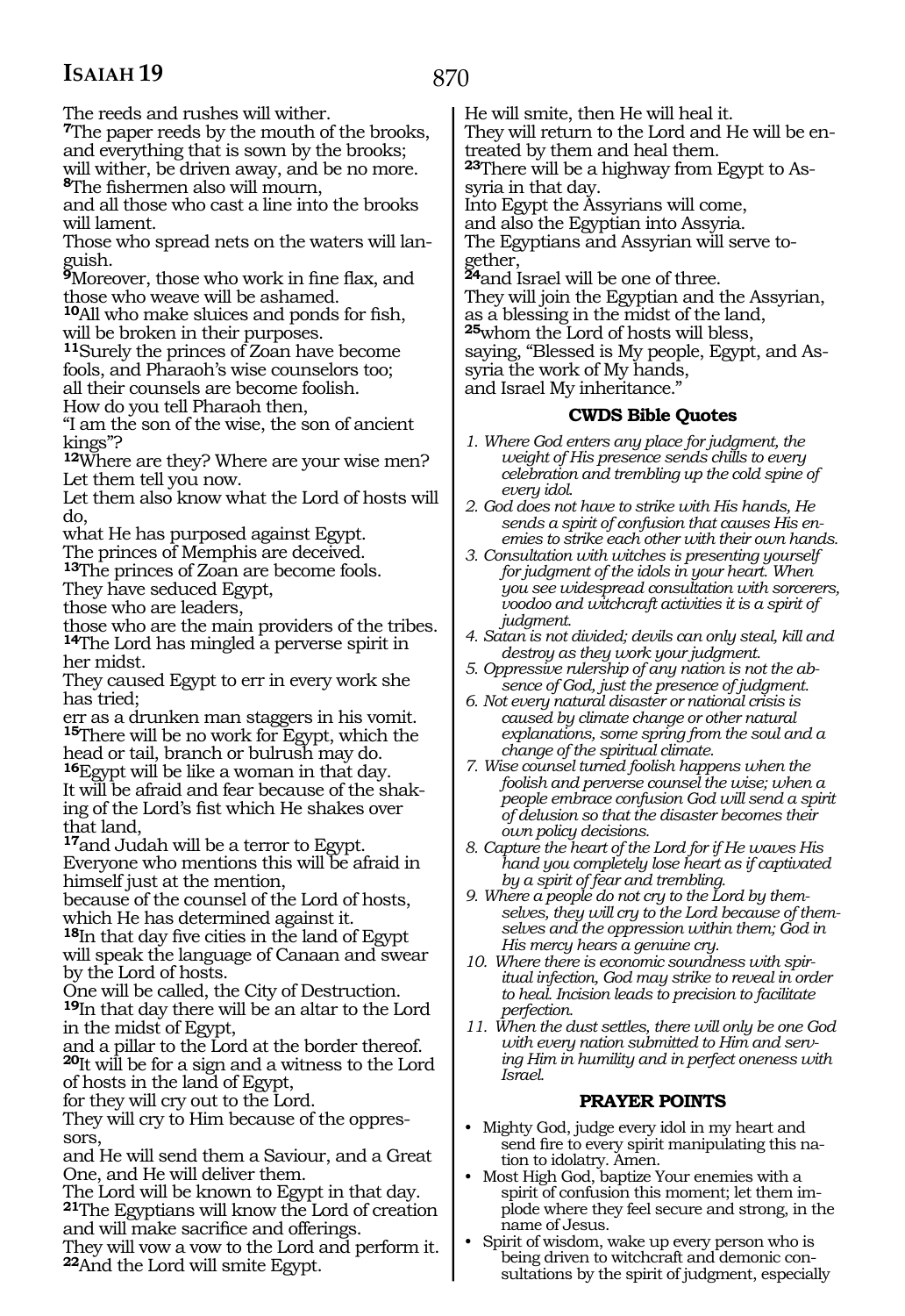for those within the church; have mercy on my nation, Lord. Amen.

- Merciful Father, deliver with a mighty and strong hand, everyone who is in a love relationship with Satan; let the dance of death be broken now, in the name of Jesus.
- I command the spirit of intercession to fall upon believers now as the climate of judgment looms over the nations of this earth. Amen.

### **LOOSE** the shoe from your feet! **Loose the sackcloth from your loins! The prophet walked naked and barefoot three years for a sign! Can you read the signs around you? So will it be; control your fate! If the prophet walked naked and barefoot, How will we escape?**

### ISAIAH 20

**<sup>1</sup>**In the year that the commander came to Ashdod,

whom Sargon the king of Assyria sent, and he fought against Ashdod and took it, at that same time the word of the Lord came. **<sup>2</sup>**The Lord spoke to Isaiah son of Amoz, saying, "Go remove the sackcloth from your loins,

and remove the shoes from your feet." He did so and, naked and barefoot, he walked. **<sup>3</sup>**The Lord said, "Just as My servant, Isaiah walked barefoot and naked three years for a sign and a wonder against Egypt and Ethiopia,

**<sup>4</sup>**"so will the king of Assyria lead away the Egyptians prisoner

and take the Ethiopians as captives away; young and old will be barefoot and naked, their buttocks uncovered to Egypt's shame. **<sup>5</sup>**"Then they will be afraid and they will be

ashamed

of Egypt who is their glory and Cush their expectation.

**<sup>6</sup>**The inhabitants of the coast will say,

in that day everyone will say:

'Such is our expectation,

wherever we flee for help to be delivered from the Assyrian king;

oh, how shall we escape!?'"

### **CWDS Bible Quotes**

- *1. The prophetic anointing demands extreme obedience and such is everyone of us. You will never hear the voice you are not prepared to obey.*
- *2. God is always speaking but He only engages those who respond to Him in unchallenged, immediate obedience.*
- *3. The prophetic may be glorious in fulfillment but foolish and challenging in execution; if you are not willing to embrace and execute the foolish you will never enjoy the glory.*
- *4. We must be willing to bear the shame for His name in order to present the glory of His name.*
- *5. A picture says a thousand words; a prophetic portrayal may dazzle the eyes but will rest very heavy on the heart.*
- *6. Isaiah was willing to bare it all to bring the heart*

*of God to the people and broadcast the folly of their confidence in their fully clothed sinfulness and shame.*

- *7. It took a naked portrayal to reveal the naked truth of the nakedness of a nation in the confidence of their sin; Isaiah was theirs, the cross is ours.*
- *8. God always goes to the very extreme for sinners; Isaiah for Egypt and Ethiopia; Jesus for us all.*
- *9. It takes a child to fully receive, reveal and relate God, for He breaks every convention of the seasoned and inflexible adult mentality to present the simplicity of our spiritual realities.*

### **PRAYER POINTS**

- Omnipotent God, creator of heaven and earth, make me a vessel you can trust with stewardship of Your word in this generation; I command my spirit to extreme obedience. Amen.
- Forgive me Father for every time I have questioned or challenged Your word because it made me uncomfortable; cause me to be obedient as the prophets of old. Amen.
- I will be undignified before You and before the world to magnify and glorify You, O mighty God; help me to be true to this commitment. Amen.
- Jesus, You made Yourself of no reputation to make me reputable, You took the shame for my glory; I hereby vow to take the shame of the gospel for the glory of my God. Amen.
- Amazing God, give me effective ways of getting the message of salvation across to the hearts of men. Amen.

### **My loins are filled with pain. I bowed as a woman giving birth! I was very afraid at the vision that I saw. Babylon is fallen, and the images she has carved.**

**Her gods He has broken! This I heard of the Lord.**

### ISAIAH 21

**<sup>1</sup>**The burden against the Desert of the Sea. As whirlwinds in the south pass through, so from the desert it comes, from a land that is terrible. **<sup>2</sup>**A grievous vision is declared to me. The treacherous dealer deals treacherously, and the plunderer plunders continually. O Media, besiege! O Elam, go up without fail! All its sighing I have made to cease. **<sup>3</sup>**Therefore my loins are filled with pain, and pangs have taken hold on me, like the pangs of a woman in travail. When I heard it I was distressed. On seeing it I was dismayed. I was frightened by fearfulness. **<sup>4</sup>**My heart panted, the night of my pleasure turned to fear. **<sup>5</sup>**Prepare the table. Set a watchman in the watchtower; eat and drink; you princes rise up; anoint the shield; the time has come. **<sup>6</sup>**The Lord said to me, "Appoint a watchman. Let him declare what he sees!" **<sup>7</sup>**And he saw a chariot with two horsemen, a chariot of donkeys and a chariot of camels.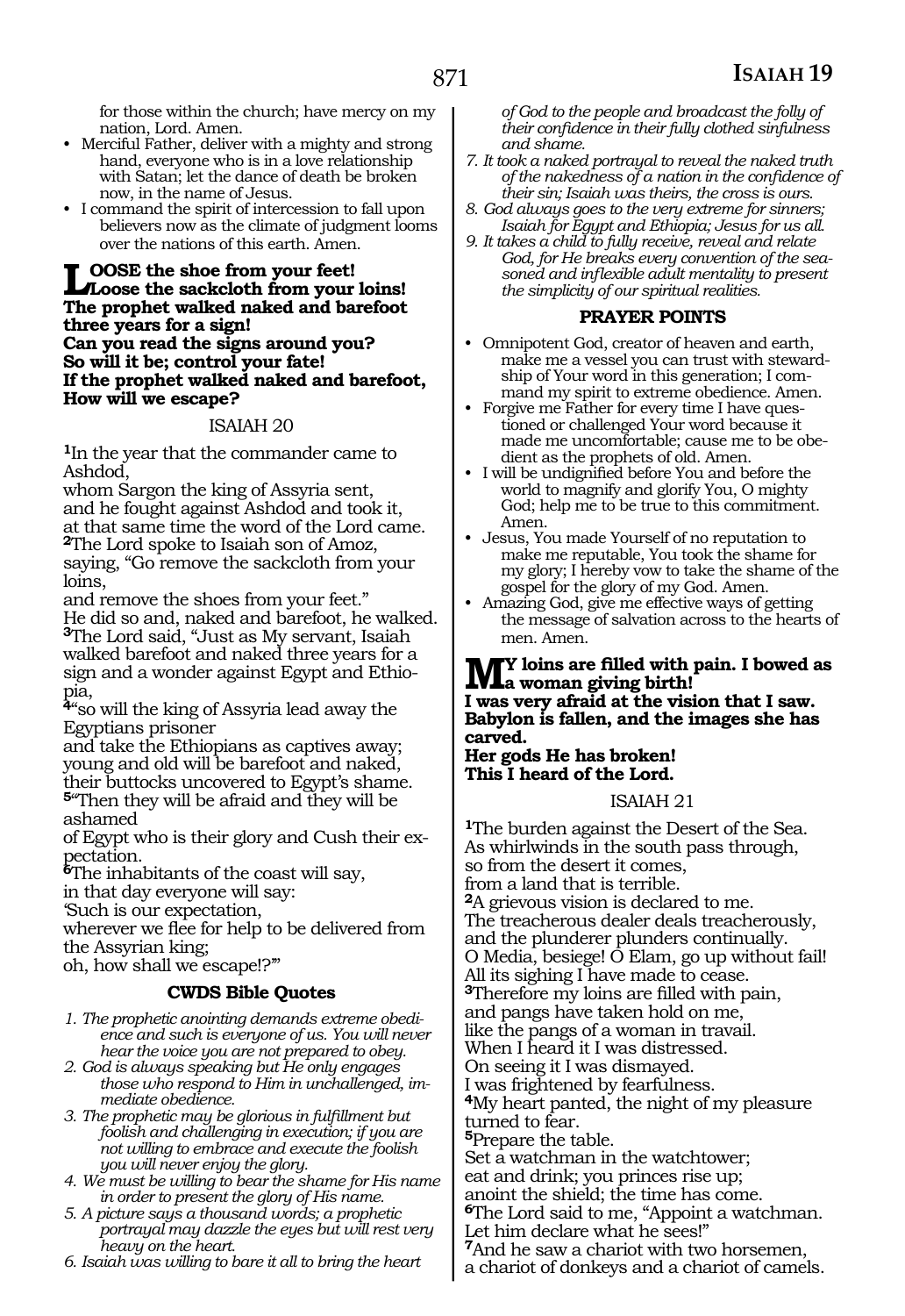And he listened diligently and gave heed. **<sup>8</sup>**Then he cried, "A lion, a lion, my lord! I stand continually on the watchtower in the daytime,

and I remain at my post every night, **<sup>9</sup>**and behold, here comes a chariot full of men

with a couple of horsemen!"

Then he answered and said, "Babylon is fallen, is fallen!

All the carved images of her gods have been broken to the ground and trodden."

**<sup>10</sup>**Oh my threshing and the grain of my floor! That which I heard of the Lord of hosts, to you I have declared it all.

**<sup>11</sup>**The burden against Edom:

to me, out of Seir he calls,

"Watchman what of the night? Watchman what of the night?"

**<sup>12</sup>**The watchman said, "The morning comes, and also the night.

Inquire if you will inquire.

Inquire; return! Come back!"

**<sup>13</sup>**The burden against Arabia:

in the forest of Arabia you will lodge,

O traveling companies of Dedanites.

**<sup>14</sup>**O inhabitants of Tema, bring water to the thirsty to drink.

They met and restored with their bread, those who fled.

**<sup>15</sup>**For they fled from the sword, from the bent bow that left many dead,

and from the distress of war.

**<sup>16</sup>**For this, the Lord said to me,

"Within a year, according to the year of a hired man, the glory of Kedar will fail,

**<sup>17</sup>**and all the remainder of the archers.

The mighty men of Kedar will be diminished." The Lord God of Israel has spoken it.

### **CWDS Bible Quotes**

*1. The fall of the mighty is with such mystifying magnitude that it sends shockwaves and leaves residual aftershocks.* 

*2. Fear rises everywhere when the fearless, indomitable and famous falter; hearts move like water when they fall.*

*3. The mighty strong are mighty weak if their strength is given to feeble idols.*

*4. If a nation's gods cannot stand on their own they will fall when the nation falls with no power to lift themselves up or help themselves out.*

*5. Day and night are expected but cannot be taken for granted; we know who holds the night but we do not know what the night holds so we seek the mind of the Spirit.*

*6. Our life is fleeting so we cannot take for granted those who are fleeing for their life or whose life is fleeing from them; we meet them with the Bread of life and with living water.* 

*7. Time is the treasure of the wise and trivial for the foolish; pursue life in your years for you do not know what will happen within a year or a day, or a minute from now.*

### **PRAYER POINTS**

• There is no one as high and none as lofty as You Lord; let every high and exalted thing fall before You as Dagon and as Lucifer; may they all become reproaches; You stand alone. Amen.

- Ah Lord God! The best estate of man is as refuse before You. Holy Spirit, train the spirits of believers to fix their gaze on You. Amen.
- God of Abraham, Isaac and Jacob, God of Samson, all my strength is in You. Amen.
- I refuse to live for falsehood or be deluded to believe a lie; King of glory, You are my God and I<br>will subject myself to none other. Amen.
- Righteous Father, my confidence is not in the day or in the night; all my hope and expectation is in You. Amen.

**Joy and gladness, sheep's flesh and wine,**

**Eat and drink, for tomorrow we die. When you repair the breaches and do not look to the Know,**

**To the One who had fashioned it so long ago,**

**It is time for sackcloth and baldness, to weep and to mourn.**

**The Lord calls for this when your sins are not purged.**

### ISAIAH 22

**<sup>1</sup>**The burden against the Valley of Vision: what ails you now that up to the housetops you have gone?

A tumultuous city, full of noise you are; a joyous city.

**<sup>2</sup>**Your slain men are not slain with the sword nor did they die in battle.

**<sup>3</sup>**All your rulers have fled together;

they are captured by the archers.

All who are found in you, are bound together; they have fled from afar.

**<sup>4</sup>**Therefore I said, "Look away from me;

do not labor to comfort me, though I weep bitterly;

because of the plunder of the daughter of my people I mourn."

**<sup>5</sup>**For it is a day of trouble and of treading down;

a day of perplexity by the Lord of hosts, in the Valley of Vision.

A day of crying to the mountain and breaking down of walls.

**<sup>6</sup>**Elam bore the quiver with chariots of men and horsemen;

Kir uncovered the shield.

**<sup>7</sup>**It will be that your best valleys will be full of chariots.

The horsemen set themselves in position at the gate.

**<sup>8</sup>**He removed the protection of Judah in that day.

You looked in that day to the armor of the House of the Forest.

**<sup>9</sup>**You have seen that the breaches to the city of David are many.

You gathered together the waters of the lower pool.

**10**You have numbered the houses of Jerusalem,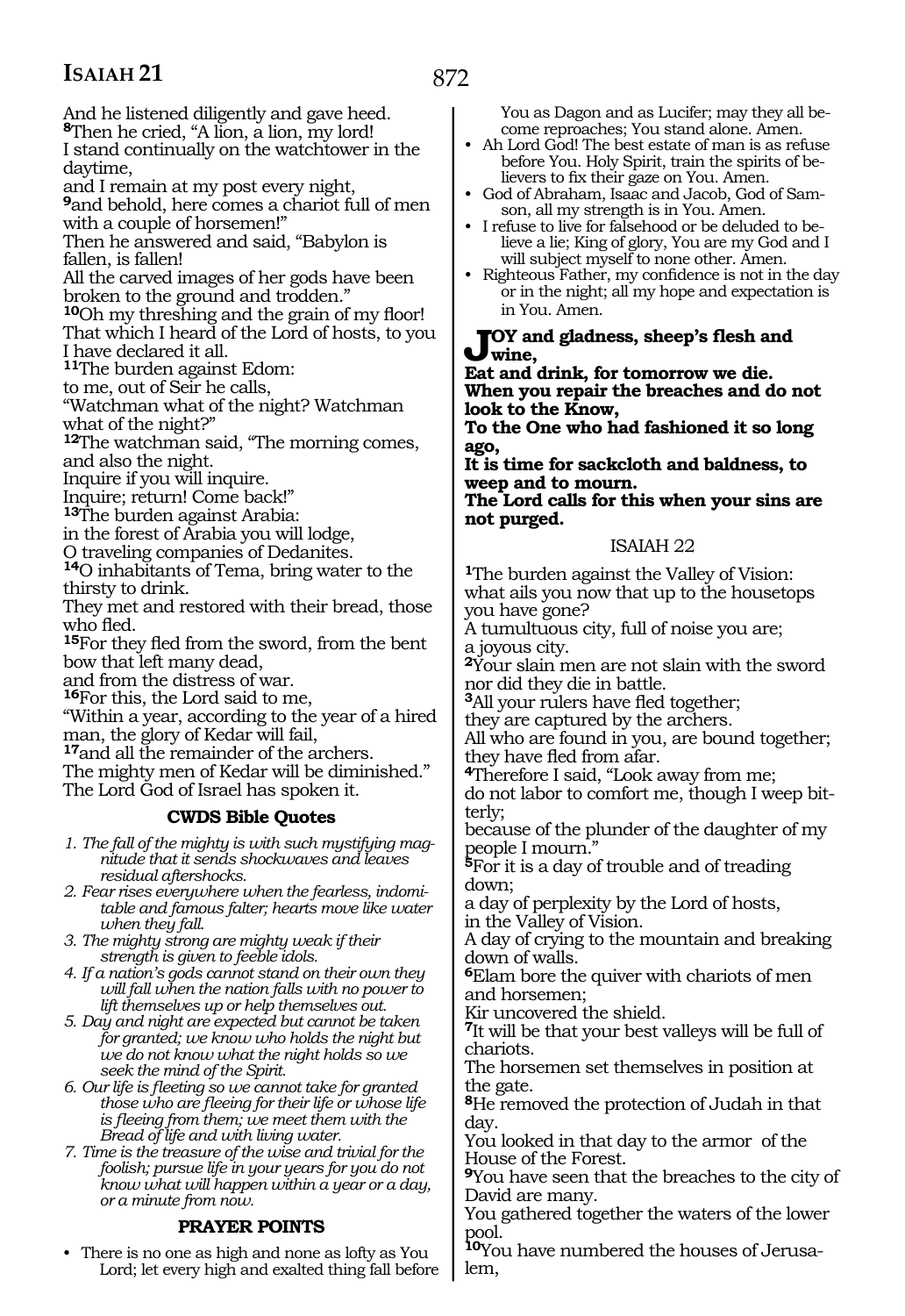and you have broken down the houses to fortify the wall.

**<sup>11</sup>**You also made a reservoir between the two walls for the water of the old pool.

But you have not looked to your Maker, *the One with the know,*

neither did you have respect to Him who fash- ioned it long ago.

**<sup>12</sup>**In that day the Lord of hosts called for weep- ing,

girding with sackcloth, baldness and mourn- ing.

**<sup>13</sup>**Instead, joy and gladness, slaying oxen, and killing sheep,

eating meat, drinking wine; you drink and eat.

"Let us eat and drink, for tomorrow we die." **<sup>14</sup>**Now this is what the Lord has revealed in my ear at this time,

"For this iniquity there will be no atonement for you, unto your death."

This is what the Lord of hosts has said.

Therefore says the Lord of hosts,

**<sup>15</sup>**"Go to this steward,

to Shebna, who is over the house, and say, **<sup>16</sup>**'What have you here? Whom do you have as aide

that you have hewn a sepulcher like a person who builds for himself a sepulcher on high, who carves a tomb for himself in a rock?'

**<sup>17</sup>**The Lord will throw you away, *you did not engrave in the Rock.*

He will carry you with a mighty captivity and will cover you.

**<sup>18</sup>**He will turn violently and toss you like a ball is thrown;

He will toss you into a country, a country large and wide.

There your chariots of glory will be your shame; there you will die.

**<sup>19</sup>**'I will drive you from your station!

From your position I will put you down.

**<sup>20</sup>**In that day I will call My servant Eliakim, Hilkiah's son;

**<sup>21</sup>**'I will clothe him with your robe, and strengthen him with your belt;

I will commit your government into his hand. He will be a father to Jerusalem and to all the house of Judah.

**<sup>22</sup>**I will lay on his shoulder the key of the house of David.

He will open and no one can shut.

He will shut and no one can open.

**<sup>23</sup>**In a secure place, I will fasten him just as a peg,

and he will become a glorious throne to his father's house.

**<sup>24</sup>**All the glory of his father's house they will hang on him alone,

the offspring and the posterity and all the ves- sels of small amounts,

from the cups to the pitchers.'

**<sup>25</sup>**'In that day,' says the Lord of hosts, 'the peg will be removed;

the peg that is fastened in the secure place will

be removed and be cut down.

The burden that was on it, will be cut off, for the Lord has spoken; so shall it be in that day.'"

### **CWDS Bible Quotes**

- *1. To celebrate without God or to put God out to celebrate and to revel, is to invite trouble in that will oust you, put out the celebration in you and put you out.*
- *2. Intercede with weeping for this wayward world and especially for your own family, or you will weep without consolation at their destruction.*
- *3. You never know how vulnerable you are without God until you remove Him from being your strong wall and depend on your own strength for safety.*
- *4. If God removes your protection there are no walls, or clouds, or mountains large or strong enough to cover you.*
- *5. Build your households on the Rock or you will break down your houses to build walls for safety.*
- *6. Never underestimate the value of your covering in God, or you will invite the hovering of His wrath over you; look to your Maker; give due respect to the One who fashioned you and fearfully molded you.*
- *7. You can wring the last out of pleasure until time rings your last, or you can rip up your blast with pleasure and ring the heartstrings of God with humility and prayer.*
- *8. Resign yourself to your death and eat and drink your time away, or reassign death in ardent intercession and penitence.*
- *9. Your glorious plans for health, wealth, enjoyment and retirement is as good as your agreement with God's heart; your future may be in your heart but not in your hands.*
- *10. Plan high but you will be taken down if your high is not upheld by the Highest or sustained by the Most High.*
- *11. God is ever in control; if you resist Him He will remove you from the controls and give it to whoever He desires.*
- *12. The tenure of your strength is in the hands of God along with the strength of your tenure, the length, the impact and the authority of it.*
- *13. The keys to the house of David were given to Eliakim with regional authority in the physical realm; the keys to the kingdom of God are given to believers with indisputable authority in the spiritual realm and undefeatable power in the physical realm.*

### **PRAYER POINTS**

- God of Moses and Miriam, I have no victory outside of You and no cause of celebration apart from You. Amen.
- Spirit of intercession driven by a burning love for friends and family, fall upon every believer; become a weight that can only be lifted by travail and persistent prayer. Amen.
- Father, if I am tempted to make You second place in my life or to get presumptuous with my attainments, You have the reins of my heart; rein me in quickly. Amen.
- Holy Father, never take away Your covering shadow from me; my walls are salvation, and my rest, Your secret place. Amen.
- I plant my family, my household, my children and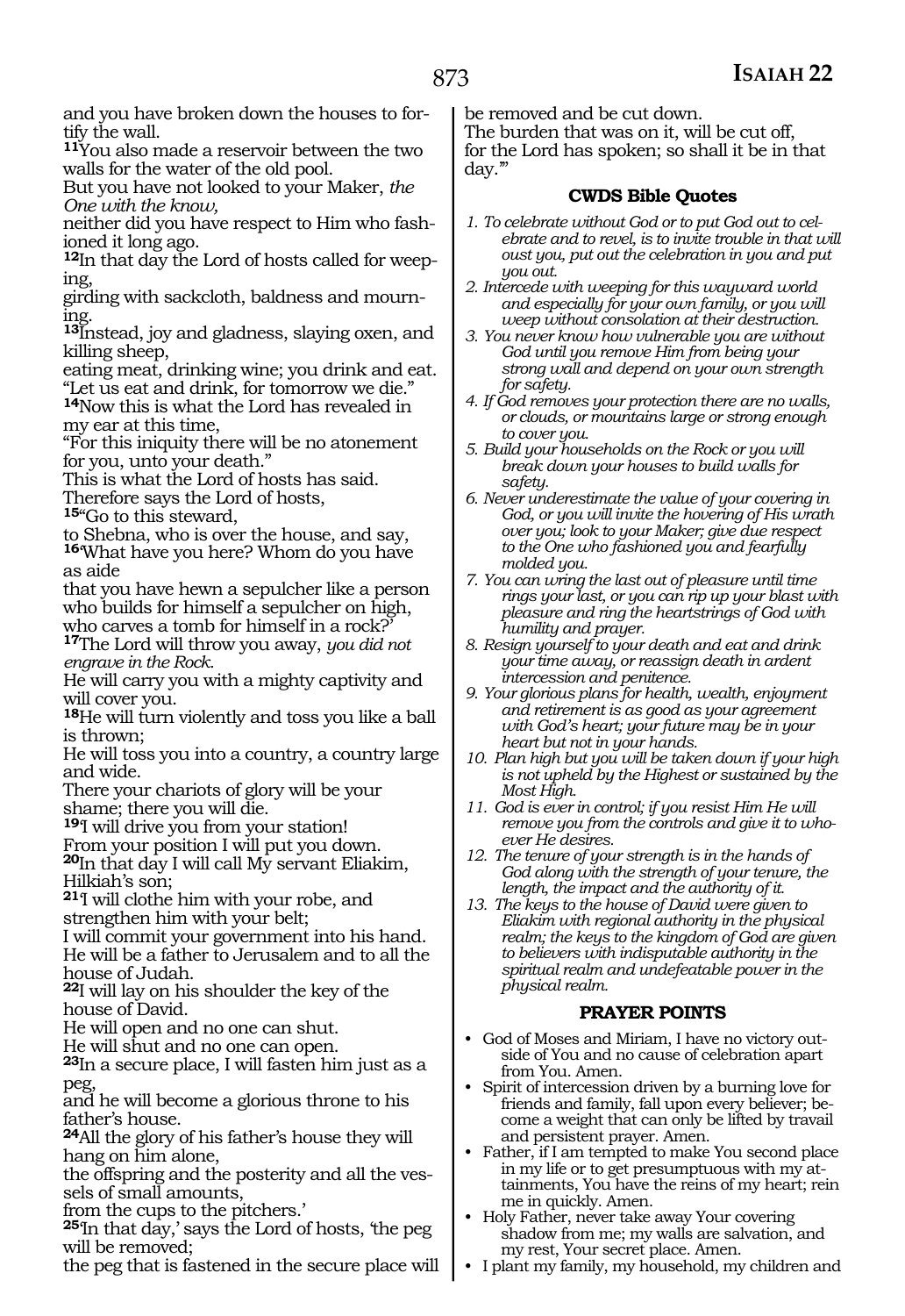874

my marriage on the immovable Rock of ages.

### **A city turned to prostitution With all the kingdoms of the world, Yet her merchandise and hire Will be holiness to the Lord. A treasure not laid up, For her merchandise will be, For those who dwell before the Lord To eat and drink sufficiently!**

### ISAIAH 23

**<sup>1</sup>**The burden against Tyre: wail, you ships of Tarshish!

For it is laid waste,

so there is no house, no harbor.

It is revealed to them from the land of Cyprus. **<sup>2</sup>**Be still, you inhabitants of the coast,

you who are replenished by Sidon's merchants who cross over the sea.

**<sup>3</sup>**And by great waters the grain of the Nile, the harvest of the River is her revenue. She is a marketplace for the nations and for fishers.

**4**Be ashamed, O Sidon, for the sea has spoken,

the strength of the sea, saying,

"I did not labor nor bring forth children; nor do I nourish young men nor bring up vir-

gins." **<sup>5</sup>**When the report reaches Egypt,

they also will be agonized at the report of Tyre. **<sup>6</sup>**Cross over to Tarshish.

Wail, you inhabitants of the coasts!

**<sup>7</sup>**Is this your joyous city whose antiquity is of ancient days,

whose feet carried her far off to dwell? **<sup>8</sup>**Who has taken this counsel against Tyre, the crowning city,

whose merchants are princes,

whose traders are the honorable of the earth? **<sup>9</sup>**By the Lord of hosts this has been purposed, to dishonor the pride of all glory, to bring all the honorable of the earth into

contempt.

**<sup>10</sup>**Pass through your land like the river, O daughters of Tarshish;

there is no more strength.

**<sup>11</sup>**He stretched out His hand over the sea.

He shook the kingdoms, all of them.

The Lord has given a commandment against

the city of merchandise, to destroy its strongholds.

**<sup>12</sup>**He said, "You will no more rejoice,

O you oppressed virgin.

Daughter of Sidon, arise,

cross over to Cyprus;

you also will have no rest."

**<sup>13</sup>**Behold the land of the Chaldeans.

They were not a people until this,

until the Assyrians founded those who dwelt

in the wilderness.

They set up its towers They raised up its palaces,

and brought it to ruin.

**<sup>14</sup>**Wail, you ships of Tarshish! For your strength is laid waste. **<sup>15</sup>**It will come to pass in that day, Tyre will be forgotten seventy years, according to the days of one king. After the end of seventy years, like a harlot Tyre will sing, **<sup>16</sup>**"Take a harp, go about the city, you harlot that all men forgot; make sweet melody, sing many songs, that you may be remembered." **<sup>17</sup>**It will be, after seventy years have ended, Tyre will be visited by the Lord. She will return to her hire, committing fornication with all the kingdoms of the world on the face of the whole earth. **<sup>18</sup>**And her merchandises and wages will be set apart for the Lord. It will not be treasured nor laid up, for her merchandise shall be for those who dwell before the Lord to eat sufficiently, and for durable clothing. *Laid up for the righteous indeed, for the wealth of sinners will be holiness to our King.*

### **CWDS Bible Quotes**

- *1. You could be the pride and joy of nations but if you are not properly positioned with the Lord you will move from hero to zero in time and to nothing in eternity.*
- *2. It is not who you know that matters, it is that you know the only One who matters and who takes all matters in His hands.*
- *3. Your association with the great in evil will only serve to magnify your disassociation from God and your destruction by His hand.*
- *4. Live in gratitude to God, because the reality is, we all live and continue to enjoy life at His mercies; we will understand this reality if He gives one command against us.*
- *5. We take grace for granted until grace is withdrawn and we are granted the grave reality of our own destructive paths.*
- *6. You are bent on sin where seventy years of punishment cannot purge your harlotry, and broken for shame when you sell yourself even when you cannot keep the gains.*
- *7. Sin never benefits for the gain of sin is unsustainable; it never lasts.*
- *8. The justice of a righteous God is to designate the wealth of sinners for the preservation of the just and to have it deployed for the redemption of sinners.*

### **PRAYER POINTS**

- Righteous and holy God, I assess myself in the mirror of Your word only; I will not be fooled by the applause of men. Amen.
- Almighty God, my life's pursuit is to know You. Amen.
- I refuse to align myself with any person, however great, who lives in enmity to the word of the Lord. Amen.
- Thank You Father for Your daily mercies; You extend new mercies to me every morning and I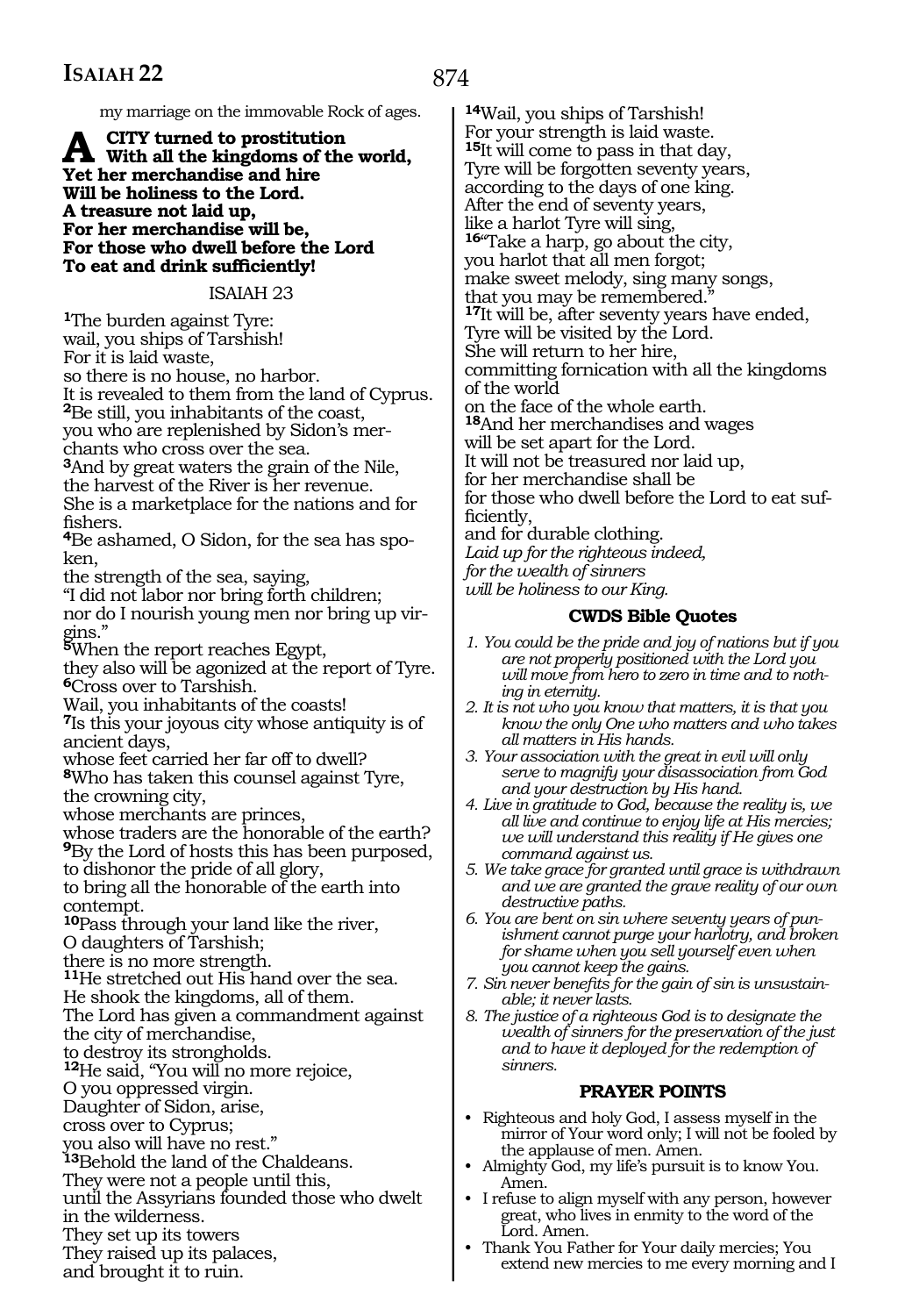appreciate this. Amen.

• My Father my God, You are gracious and forgiving and I thank You daily; my determination is to live in Your will; may Your kingdom come and Your will be done ever in my life. Amen.

**THEY will lift up their voices;**<br>They shall sing of Your majesty.<br>They will lift up their voices: **They will lift up their voices; They shall cry aloud from the sea, "My leanness, my leanness, Woe to me! The treacherous dealers Have done treacherously!"**

### ISAIAH 24

**<sup>1</sup>**The Lord makes the earth empty. The Lord makes the earth waste. He turns it upside down and scatters the inhabitants in every place. **<sup>2</sup>**And it shall be,

as with the people, so with the priest.

As with the servant, so with his master it shall be.

As with the maid, so with the mistress then. As with the buyer, with the seller just the same.

As with the borrower, so the lender will see; the same with the giver and the taker of interest.

**3**The land will be entirely emptied and plundered.

The Lord has spoken this.

The earth mourns and fades away.

**<sup>4</sup>**The world languishes and fades away.

The proud people of the earth languish.

**5**The earth is also defiled under the inhabitants,

because they have changed the ordinance, broken the everlasting covenant

and transgressed the laws.

**<sup>6</sup>**Therefore the earth is devoured,

devoured by the curse,

those who dwell in it are desolate.

Therefore the inhabitants of the earth are burned,

very few men are left.

**<sup>7</sup>**The new wine fails, the vine languishes; all the merry-hearted sigh.

**<sup>8</sup>**The mirth of tambourine ceases.

The noise of the jubilant has come to an end; the joy of the harp ceases.

**<sup>9</sup>**They will not drink wine with a song.

Strong drink is bitter to those who drink it.

**<sup>10</sup>**The city of confusion is broken down.

Every house is shut up, so that no man may go in.

**<sup>11</sup>**There is the cry for wine.

It is heard in the streets.

The joy is all darkened.

The mirth of the land has ceased.

**<sup>12</sup>**Desolation is left in the city.

The gate is smitten with destruction.

**<sup>13</sup>**When this shall be in the midst of the land among the people,

it shall be like the shaking of an olive tree, like the gleaning of grapes when the vintage is done.

**<sup>14</sup>**They will lift up their voice,

and sing for the majesty of the Lord. From the west they shall cry loudly. **<sup>15</sup>**They will glorify the Lord in the east, the name of the Lord God of Israel in the coastlands of the sea. **<sup>16</sup>**From the utmost parts of the earth we have heard the songs, "Glory to the righteous!" But I said, "Oh, my leanness, I am ruined! Woe to me! The treacherous dealers, have dealt very treacherously." **<sup>17</sup>**O inhabitants of the earth, fear is on you, fear and the pit and the snare also. **<sup>18</sup>**It will be, he who flees from the noise of the fear shall fall into the pit, and he who comes up from the midst of the pit will be captured in the snare. For the windows from on high are open, and the foundations of the earth shake. **<sup>19</sup>**The earth is utterly violently broken down; the earth is dissolved and removed. **20**The earth will reel to and fro like a drunkard. It will be removed like a cottage from the plain. Its transgression will be heavy on it. It shall fall and shall not rise again. **<sup>21</sup>**It shall come to pass in that day, the Lord will punish the host of exalted ones on high, and the kings of the earth on the earth. **<sup>22</sup>**They will be gathered together in one, as prisoners are gathered in a pit, and will be shut up in prisons, and after many days they will be punished. **<sup>23</sup>**The moon will be confounded, and the sun will be made ashamed, for the Lord of hosts will reign on Mount Zion and in Jerusalem, and before His elders gloriously.

### **CWDS Bible Quotes**

- *1. You may choose your action or inaction when a nation is being judged, but when the earth is that nation there can be no salvation, or safe station, or passivity, or neutrality.*
- *2. There is no stature or status recognition in judgment; the ground is level when the earth is being leveled.*
- *3. Discrimination by wealth, race, ability, achievement and nationality will ever mar the earth but will never mar its judgment; the judgment of the earth is a rigid and frigid non-discriminatory zone.*
- *4. To change the ordinances of God which uphold righteousness is to disdain the word of God which upholds the earth.*
- *5. Where the roots of righteousness are uprooted, joy is unsustainable; it will soon wither and dry up totally.*
- *6. If they deal unrighteousness they steal your glory and leave woe and ruin; wake up! It is demonic*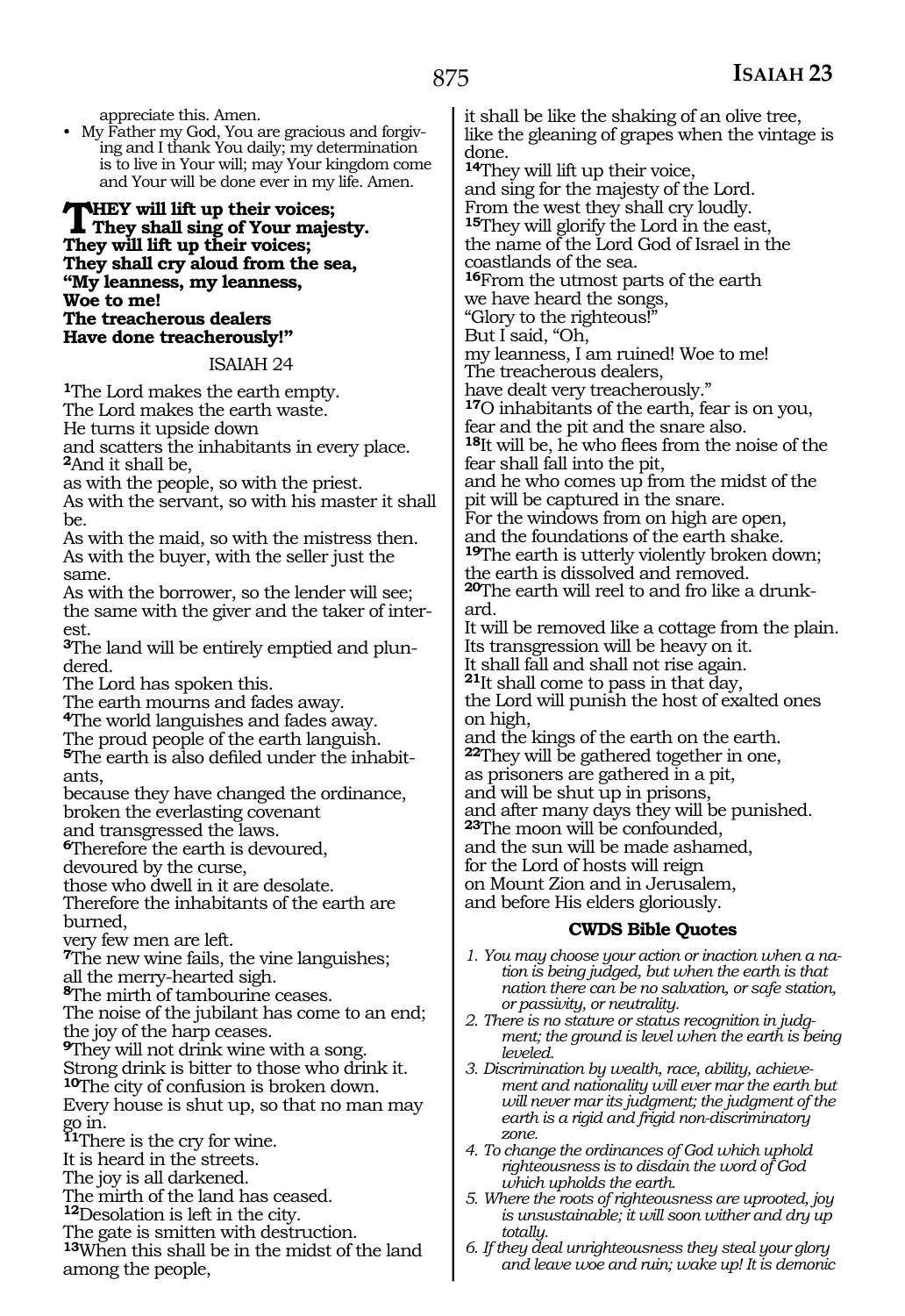876

*treachery.* 

- *7. Fear is a weapon of judgment that will take you out; the pit will take you down and the snare will take away your escape.*
- *8. Appeal to the open doors of heaven, not the open window of judgment.*
- *9. Sin and transgression weigh heavily on the earth; when the Lord removes its foundations, the weight of transgressions will make it totter and fall.*
- *10. The heights of human glory, position and exaltation must be supported from on high by righteousness from below, for they will all be brought low.*
- *11. The sun and moon are only relevant when the Son is not reigning in the earth from the earth; these lights will ever be ashamed and confounded in the light of His glory.*

### **PRAYER POINTS**

- I stir believers to their knees from their place of complacency. Let them arise with a spirit of urgency before pestilence and judgment removes comfort from the earth totally and leaves them on their faces.
- Have mercy Lord; save us and we shall be saved. Amen.
- Arise O Lord and mightily judge the earth; remove comfort from the strong and let them place all reliance on You. Amen.
- Forgive our governments Lord, for changing Your laws as ordained by the Holy Word to satisfy the lust of men; if the foundation is destroyed, what can the righteous do?
- My joy, my peace, my security is rooted in righteousness and I stubbornly refuse to remove it. Amen.
- Lord Jesus, soak this nation in the blood of Calvary and remove unrighteousness from among us, in the name of Jesus.

### **STRENGTH** to the poor, refuge from the **storm,**

**Shadow from the heat, that is who You are Lord!**

**I will praise Your name, for You have done wonderfully;**

**You have wiped all tears from the eyes and swallowed up death in victory!**

### ISAIAH 25

**<sup>1</sup>**O Lord, You are my God.

I will exalt You my King;

I will praise Your name for You have done wonderful things.

Your counsels of old are faithfulness and truth;

**<sup>2</sup>**You have made a city a ruin, a fortified city ruinous.

You have made a palace of foreigners to be a city no more.

It will never be rebuilt.

**<sup>3</sup>**The strong people shall glorify You.

You will be feared by the cities of the terrible nations,

**<sup>4</sup>**for You have been a strength to the poor, a refuge from the storm,

a strength to the needy in distress, a shade from the heat to all,

when the blast of the terrible ones is like an explosion against the wall.

**<sup>5</sup>**Like heat in a dry place, you will reduce the noise of strangers.

As heat with the shade of a cloud,

the branch of the terrible ones will be diminished.

**<sup>6</sup>**In this mountain, the Lord of hosts will make for all people a feast.

A feast of fat things, a feast of wines, vintage wines that are aged,

of fat things full of marrow, of aged wines that are well refined.

**<sup>7</sup>**And He will destroy in this mountain,

the surface of the covering cast over all people, and the veil that over all nations is spread.

**<sup>8</sup>**He will swallow up death in victory. The Lord God will wipe away all tears from the faces.

He will take away the rebuke of His people from all the earth.

For the Lord has spoken and He will perform His words.

**<sup>9</sup>**It will be said in that day:

"Behold, this is our God.

We have waited for Him and He will save us. This is the Lord; we have waited for Him. We will be glad and rejoice in His salvation." **<sup>10</sup>**For the hand of the Lord will rest on the

height of this mountain.

Moab will be trampled under Him, as the straw is trampled for the waste heap.

**<sup>11</sup>**He will spread out His hands in their midst, as the swimmer spreads forth his hands to

swim. He will bring down their pride together with

the plunder of their hands.

**<sup>12</sup>**The fortress of the high fort of your walls He will bring down, lay low,

and bring to the ground; to the dust He will bring them down.

### **CWDS Bible Quotes**

- *1. If you appreciate faithfulness and truth in relationships, you appreciate God and anticipate life.*
- *2. If you appreciate what He has done, you will anticipate what He will do in the context of His faithfulness.*
- *3. Your faith in the strongest of cities can only be founded on your fear of the Lord who confuses the strength of cities.*
- *4. The strong will glorify God for they understand His power to make strong weak; the poor and needy will glorify God because He makes the weak strong, in fact, He becomes the strength of the weak.*
- *5. God will turn down the noise of those who rage against you by bringing you shade from their heat under His cloud; He will turn off their noise by sending His own heat against them.*
- *6. There is a place of rest, the holy mountain, where the Lord will place a seat under you, set a sumptuous feast before you and destroy the curse of death and sorrow from over you.*
- *7. Speak to your open heavens constantly for there is an unholy covering in the heavens over all people and a veil spread over all nations that will*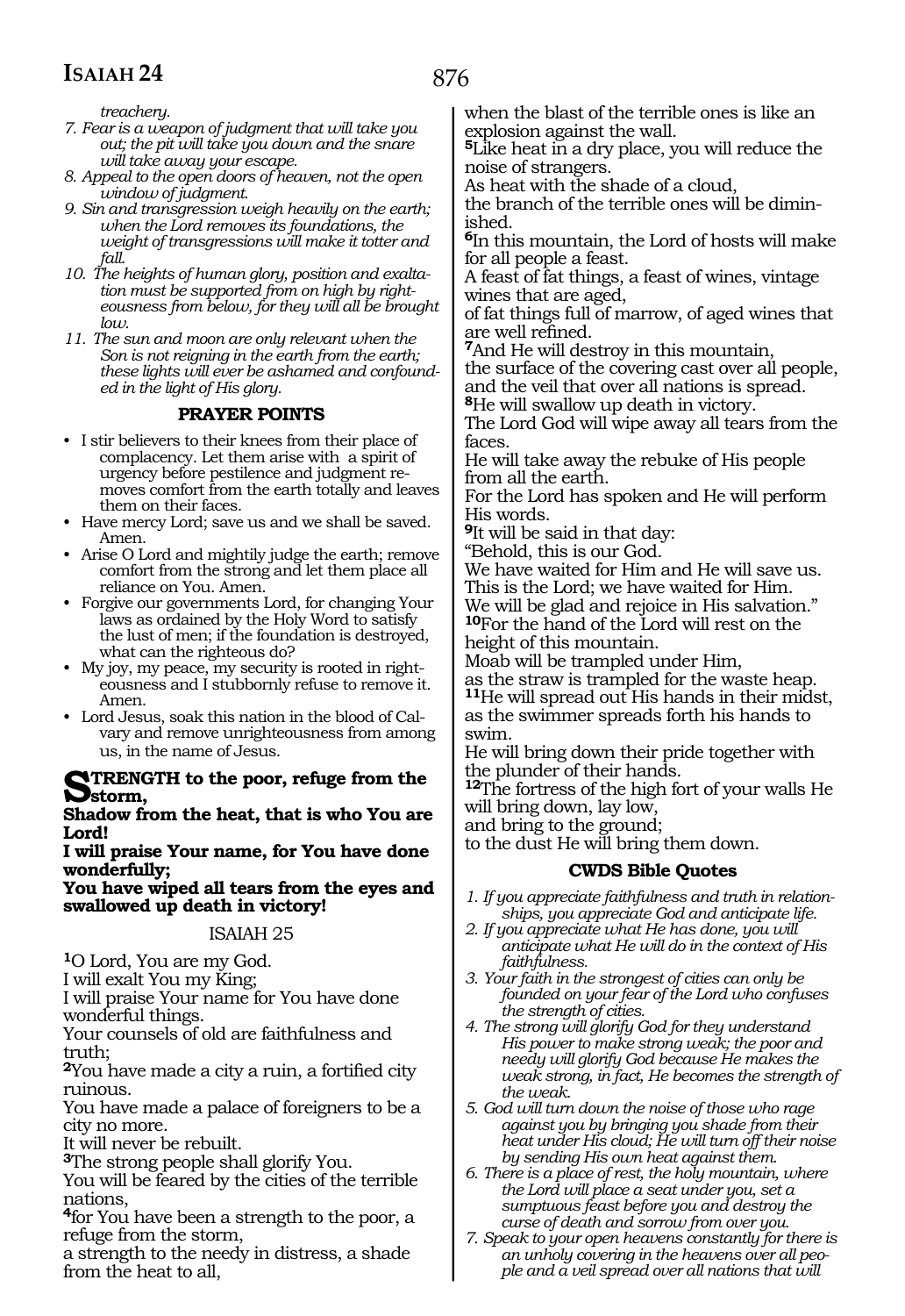*only be destroyed with death when the King reigns supreme.*

- *8. You may be teared up and never out of tears but there comes a day when tears will be completely out of you, totally wiped away, and every cry from then will be cries of joy.*
- *9. Serving God is a spiritual affair and a physical reality in the spirit that may seem unreal in the physical, but on the day when salvation is complete, it will become a spiritual reality in the physical.*
- *10. The favor of the Lord is rich and as complete and intense as His judgment; one you cannot outclass the other you cannot outlast.*

### **PRAYER POINTS**

- Let every relationship in the church, in families and businesses in this nation be filled with righteousness and truth. Amen.
- You are a faithful God, and You have been forever faithful; I can depend on You. Amen.
- God of war, my only confidence is in You, not in the strength of men, human defenses or of mighty nations.
- Omnipotent God, all my strength is in You; I will never be defeated for You cannot fail. Amen.
- Great and mighty God, send Your heat against my enemies and shelter me in Your shade, in the name of Jesus.

**Trust in the Lord forever; everlasting strength is in Jehovah! In the night You are my desire; You will keep him in perfect peace, Perfect peace, perfect peace; You will keep him in perfect peace, Yes, that is what You will do, To him whose mind is fixed on You! Lord, open the gates; A righteous nation awaits That they may enter through with praise; All those whose minds are fixed on You!**

### ISAIAH 26

**<sup>1</sup>**In that day this song will be sung in the land of Judah, "We have a strong city. God will appoint salvation for bulwarks and walls.

**<sup>2</sup>**Open the gates,

that the righteous nation which keeps the truth may enter in.

**<sup>3</sup>**"Perfect peace, perfect peace; You will keep him in perfect peace,

whose mind is fixed on You, because he trusts in You.

**<sup>4</sup>**Trust in the Lord forever, for in the Lord whose name is Jehovah is everlasting strength.

**<sup>5</sup>**He brings down those who dwell on high; the lofty city He lays low.

He lays it low to the ground.

He brings it down to the dust.

**<sup>6</sup>**"The foot will tread it down;

the feet of the poor and the steps of the needy."

**<sup>7</sup>**The way of the just is uprightness. O Upright One,

you weigh the path of the just in the way of Your judgments,

**<sup>8</sup>**O Lord, we have waited for You.

Our soul's desire is for Your name and for Your memory.

In the night I have desired You.

**<sup>9</sup>**With my soul;

with my spirit within me, I will seek You early; for when Your judgments are in the earth, the inhabitants of the world will learn righteousness.

**<sup>10</sup>**To the wicked, let favor be shown, yet righteousness but he will still not learn; he will deal unjustly in the land of the upright, and he will not behold the majesty of the Lord. **<sup>11</sup>**Lord when Your hand is lifted up, they will not see;

but they will see and be ashamed for their envy of the people.

The fire of Your enemies will devour them. **<sup>12</sup>**But, Lord, for us You will ordain peace, for all our works in us You have also done. **<sup>13</sup>**O Lord our God, our hope and trust, other masters have had dominion over us, but Your name is the only name we will make mention of.

They are dead; they will not live, O Lord. **<sup>14</sup>**They are deceased; they will not rise. You have visited and destroyed them. You made all their memory to perish.

**<sup>15</sup>**You have increased the nation, Lord; You alone are glorified.

All the borders of the land You have expanded. Lord, in trouble they have visited You.

**<sup>16</sup>**Lord, to You they poured out a prayer when You chastened and distressed them.

Like as a woman with child pangs they cried. **<sup>17</sup>**As a woman in pain whose delivery time draws near.

O Lord, so have we been in Your sight; as when she cries out in her pangs.

**<sup>18</sup>**We have been with child; we have been in pain.

We have, as it were, brought forth wind. We have not done any deliverance in the earth,

nor have the inhabitants of the world fallen. **<sup>19</sup>**Your dead men will live; I know they will stand.

Together with my dead body they will arise. Awake and sing, you who dwell in the dust, for your dew is as the dew of herbs;

and the earth will cast out its dead. **<sup>20</sup>**Come, my people, enter into your chambers. Enter your chambers and shut your doors. Hide yourselves as if but for a little moment it were

until the indignation is past.

**<sup>21</sup>**For behold, the Lord comes out of His place; to punish the inhabitants of the earth for the iniquity they have done.

The earth will also disclose her blood and will no more cover her slain.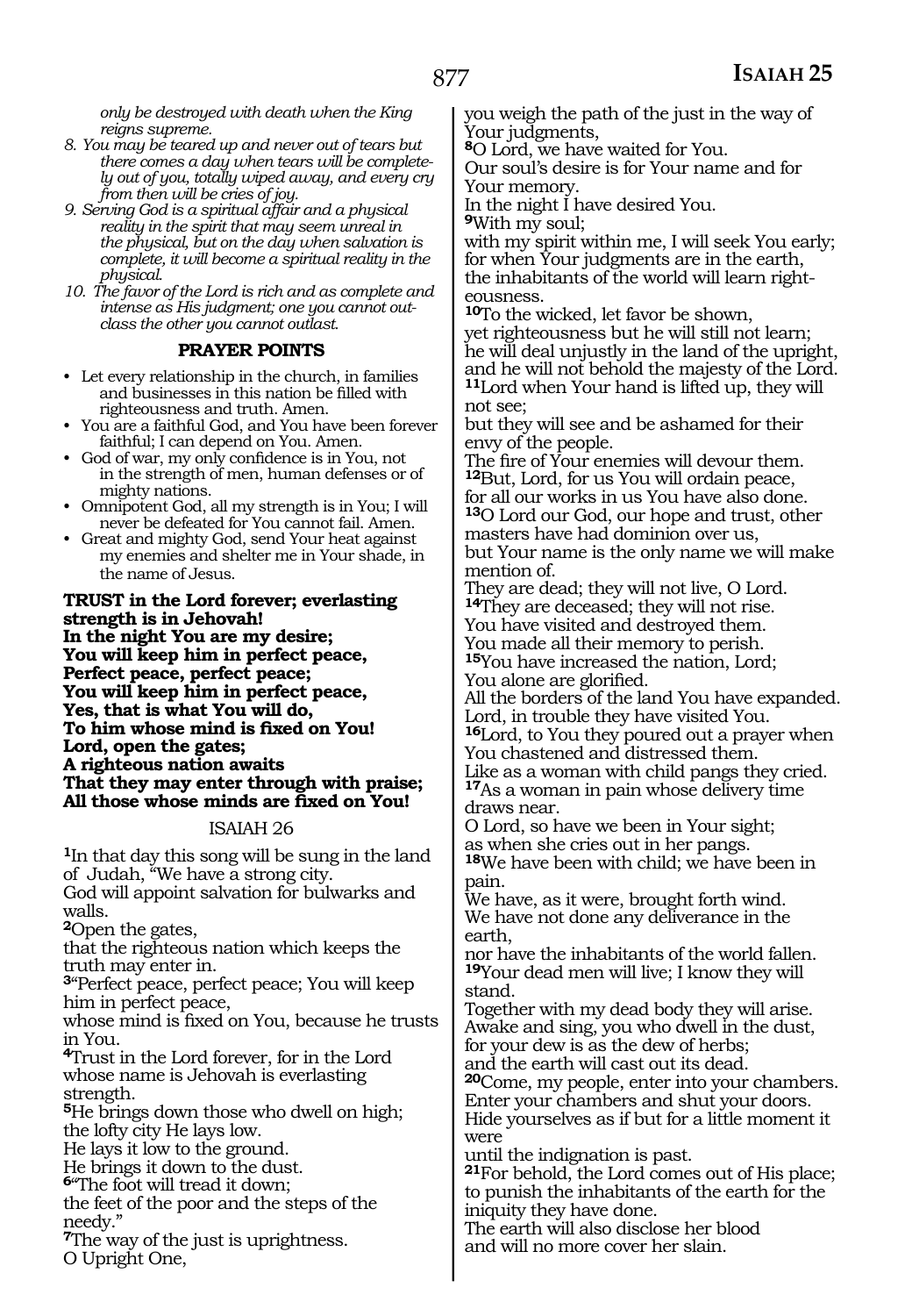### **CWDS Bible Quotes**

- *1. The strength of your strongest city of defense is God's salvation; His salvation is the only safe building on earth whether in this time or in the New Jerusalem.*
- *2. If you are mindful of peace, fill your mind with the Lord; if you want perfect peace place your mind on the Lord; to be kept in perfect peace keep your mind stayed always ever only fixed on the Lord.*
- *3. Your trust is fertile if you trust forever in the everlasting strength of the Lord; your trust is futile if you put confidence in your own heights, for then the Everlasting Strength will tread you down.*
- *4. The feet of the poor and needy must find resolve in your city or they will dissolve your city by treading it down.*
- *5. The righteous walk in the path of uprightness in pursuit of the Most Upright God; they wait for Him; search for Him and desire Him constantly.*
- *6. When your sole desire is His delight, when He is the desire of your soul throughout the night and your spirit searches for Him at the break of light, you will find Him early while there is yet time.*
- *7. They may spurn righteousness, but when God's judgment is in the earth, all the earth will learn righteousness.*
- *8. Wickedness is a spirit that cannot change, it must be driven out. Show grace to the wicked and it will not change the wicked they will be wicked still; they may experience the Lord's mercy but will never see His majesty.*
- *9. The wicked never see the lifted hand of the Lord until it falls on them and they are looking down into their own shame.*
- *10. The enemies of the Lord are lighting their own furnace and sitting on their own fire that will devour them all.*
- *11. Serving God is not a matter of opinion, it gives you dominion; when God becomes your bastion He increases you as a nation and gives you new territory.*
- *12. Whether by pressing and affectionate pursuit of God or painful disaffection from Him, serving the Lord is not an option; chase Him early or seek Him when He chastens you.*
- *13. Pain without gain and wasted labor to bring forth wind, is the sum of every effort apart from God.*
- *14. Never live for death or seek to escape life by death, for just as sure as the living shall die unless eternity intervenes, the dead shall live when eternity intervenes.*

### **PRAYER POINTS**

- Save me Lord, and I shall be saved; favor me with salvation and no evil shall come near my home. Amen.
- Jesus my Lord; Prince of peace, my peace will be unperturbed for I have taken the decision to fix my heart on You and to fill my thoughts with You. Amen.
- Most Holy God, ruler of the heaven and earth, I have no hope or expectation apart from You; all my trust and confidence is in You. Amen.
- I speak compassion into the hearts of the people of this nation for the poor and needy, in the name of Jesus. Amen.
- Lord I desire You with all my heart; I wait on You daily; my heart searches for You night and day. Fill me with Your holy fire. Amen.

**I**N that day it shall be, it shall be in that day,<br>With His figure, great and strang sweed **day,**

**With His fierce, great and strong sword He will punish the leviathan! A vineyard of red wine kept by the Lord. He will beat the river channels. Israel will be gathered one by one! A trumpet will be blown; They will worship in the holy mountain. From Egypt they shall return, O yes, it all shall be in that day!**

### ISAIAH 27

**<sup>1</sup>**In that day the Lord,

with His fierce, great and strong sword will punish Leviathan, that piercing and twist-

ed serpent.

He will slay the dragon in the sea.

**<sup>2</sup>**In that day sing to her,

"A vineyard of red wine come see!

**<sup>3</sup>**I the Lord keep it securely.

I will water it every moment.

I will keep it both night and day lest any should hurt it.

**<sup>4</sup>**Fury is not in Me.

Who would set the briers and thorns to battle Me?

I would go through them,

all of them together I would burn.

**<sup>5</sup>**Let him take hold of My strength and learn that with Me he may make peace."

**<sup>6</sup>**He shall cause those who come, to take root in Jacob;

Israel shall blossom and bud, and fill the face of the world with fruit.

**<sup>7</sup>**Has He smitten Israel as He smote those who smote him?

Or has He been slain in accordance with the slaughter of those He slew?

**<sup>8</sup>**In the day it shoots forth in measure; you will debate with it;

by His rough wind He has taken it away,

in the day of the east wind. **<sup>9</sup>**Therefore, by this thing Jacob will be purged of his iniquities.

This is all the fruit of taking away his sin, when he makes the altar stones like chalkstones, beaten to dust,

the groves and wooden images will not stand. **<sup>10</sup>**The fortified city will be a desolation.

The habitation forsaken and left like a wilderness.

There the calf will feed and there it will lie down and there consume its branches.

**11**When the boughs are withered it will be broken off;

the women come and set them on fire. For it is a people who has no understanding. Therefore their Maker will show them no mercy.

He who formed them will show them no favor. **<sup>12</sup>**In that day it shall come to pass,

the Lord will beat off from the channels of the River to the Brook of Egypt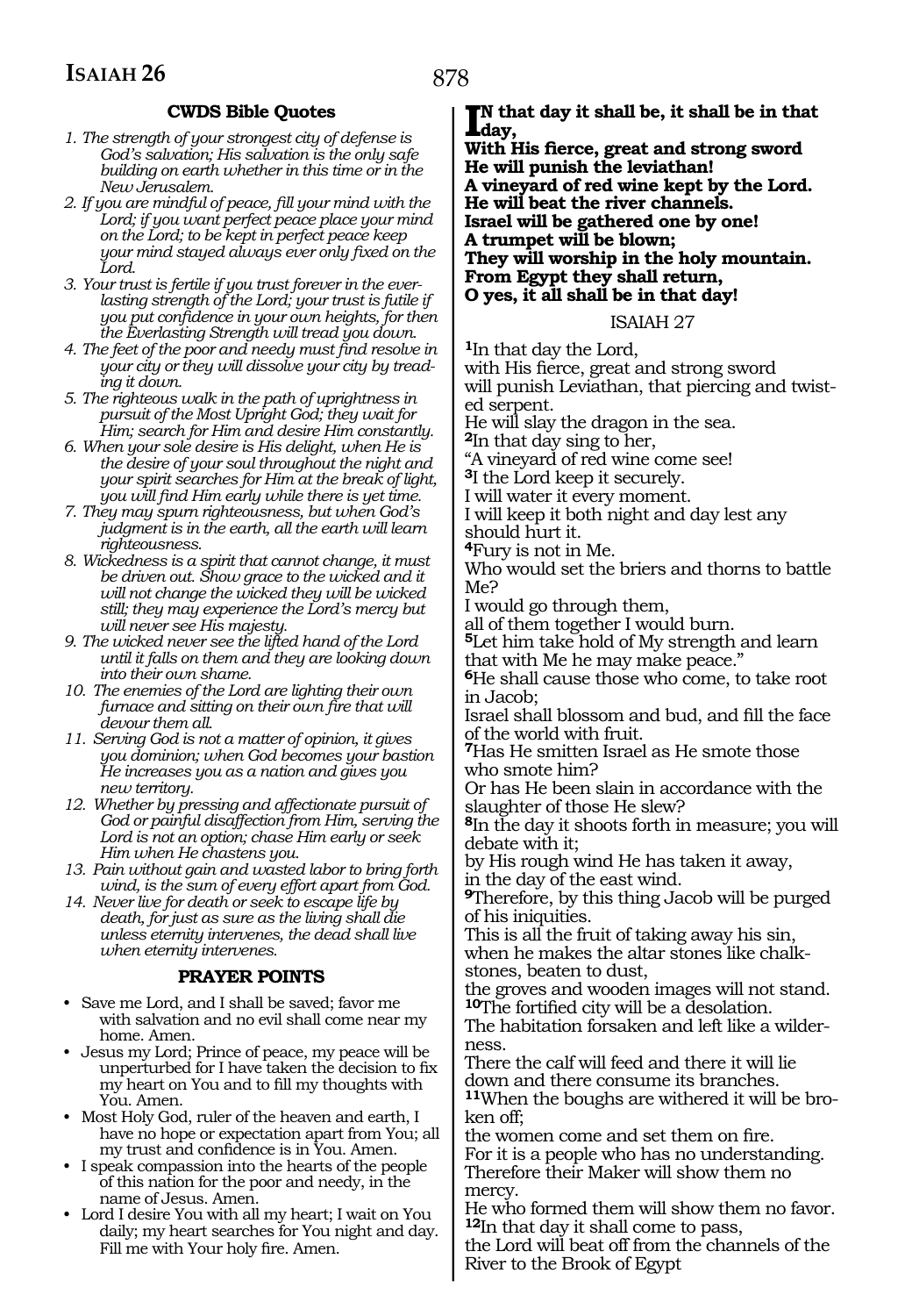and you will be gathered one by one O you children of Israel.

**<sup>13</sup>**In that day the great trumpet will be blown, and those ready to perish will all return.

Those in the land of the Assyrian and the outcast in the land of Egypt.

They will come and worship the Lord at Jerusalem in the holy mount.

### **CWDS Bible Quotes**

- *1. Crawling devils, flying devils and swimming devils (Leviathan) which terrorize flesh are under the crushing punishment of the living Word of God, and the terrible sword of the revealed word.*
- *2. The church is the vineyard of the Lord, watered by the Word, protected by angels, surrounded by His fire night and day and preserved.*
- *3. Every demonic assignment to block the move of God in the church has the assignment of fire.*
- *4. Fight the Lord and face His fire; submit to Him and find His strength.*
- *5. There is punishment of the Lord that completely destroys, and punishment that corrects those He loves for restoration.*
- *6. Where sin is severe the judgment to take it away will be severe; where sin is systematic the systems will be judged; where sin is ingrained in a nation the nation will be removed in order to restore it.*
- *7. God judges with fire but judgment is after your sin not you; confess and surrender them so He will not have to get you or go through you to get to your sins.*
- *8. There is the promise of the restoration of Israel as a nation, but greater comfort in the restorative love of God once sin is completely purged.*

### **PRAYER POINTS**

- Jesus my Lord, let the word become Rhema in the mouths of Christians globally to punish every devil in their territory and especially every demonic assignment against them. Amen.
- Thank You Lord Jesus for planting the church on the back of Your own life and for tending her with gentle persistent care; may the church produce for You consistently. Amen.
- I assign fire to every demonic assignment against the church and the people of God; I speak confusion to all their works. Amen.
- Almighty God, I will not fight against You; I am happy to be on Your team and to have You on mine. Amen.
- By the power in the blood of Jesus, let divine correction bring change and transformation to the people of God; we will not resist You Father. Amen.

## **PRECEPT upon precept, line upon line,**<br>Here a little, there a little, but there is a **stone that is tried.**

**Priests, how can you forget precepts and teach with a drunken tongue?**

**The people will not hear you; precept upon precept is the judge!**

**He will lay the stone in Zion; make haste if you believe.**

**Righteousness will go to the plumbline; the hail will sweep away all refuge of lies!**

**<sup>1</sup>**Woe to the crown of pride, to the drunkards of Ephraim,

whose glorious beauty is a flower that fades away,

which is at the head of the fat valleys, to those who are overcome with wine!

**<sup>2</sup>**The Lord has a mighty and strong one, who is like a tempest of hail and a destroying storm.

Like a flood of mighty waters overflowing its banks,

who will throw them down to the earth with His hand.

**<sup>3</sup>**The crown of pride and Ephraim's drunkards will be trodden on.

**<sup>4</sup>**And the glorious beauty which is at the head of the fat valley

shall be as a fading flower and as a fruit hasting away,

the first fruit before the summer which, when he that looks on it sees,

while it is still in his hand, he eats it.

**<sup>5</sup>**In that day the Lord of hosts will be for a crown of glory and a diadem of beauty, to the residue of His people.

**6**To him who sits in judgment, a spirit of jus-

tice.

To him who turns back the battle at the gate, He will be his strength.

**<sup>7</sup>**But they also have erred through wine, and by strong drink are gone out the way.

The priest and the prophet have erred through strong drink just the same.

They are swallowed up by wine.

They err in vision, they stumble in judgment. **8**For all their tables are full of vomit and filthi-

ness; no place is clean.

**<sup>9</sup>**To whom will he teach knowledge?

Who will he make to understand the doctrine?

Those just weaned from the milk?

Those just drawn from the breast? **<sup>10</sup>**For precept must be upon precept;

precept upon precept

line upon line; line upon line

here a little, there a little.

**11**For He will speak to His people with stammering lips and a foreign tongue.

**<sup>12</sup>**To whom He said, "This is rest for the weary, this is the refreshing!"

Yet they would not hear.

**<sup>13</sup>**But the word of the Lord was to them precept upon precept; precept upon precept, line upon line; line upon line.

Precept upon precept, line upon line, here a little and a little there.

That they may go and fall backwards and be broken, caught when snared.

**<sup>14</sup>**Therefore hear the word of the Lord you scornful men,

you who rule this people who are in Jerusa-<br>lem.

**<sup>15</sup>**Because you have said, "We have made a covenant with death

and are in agreement with Hell,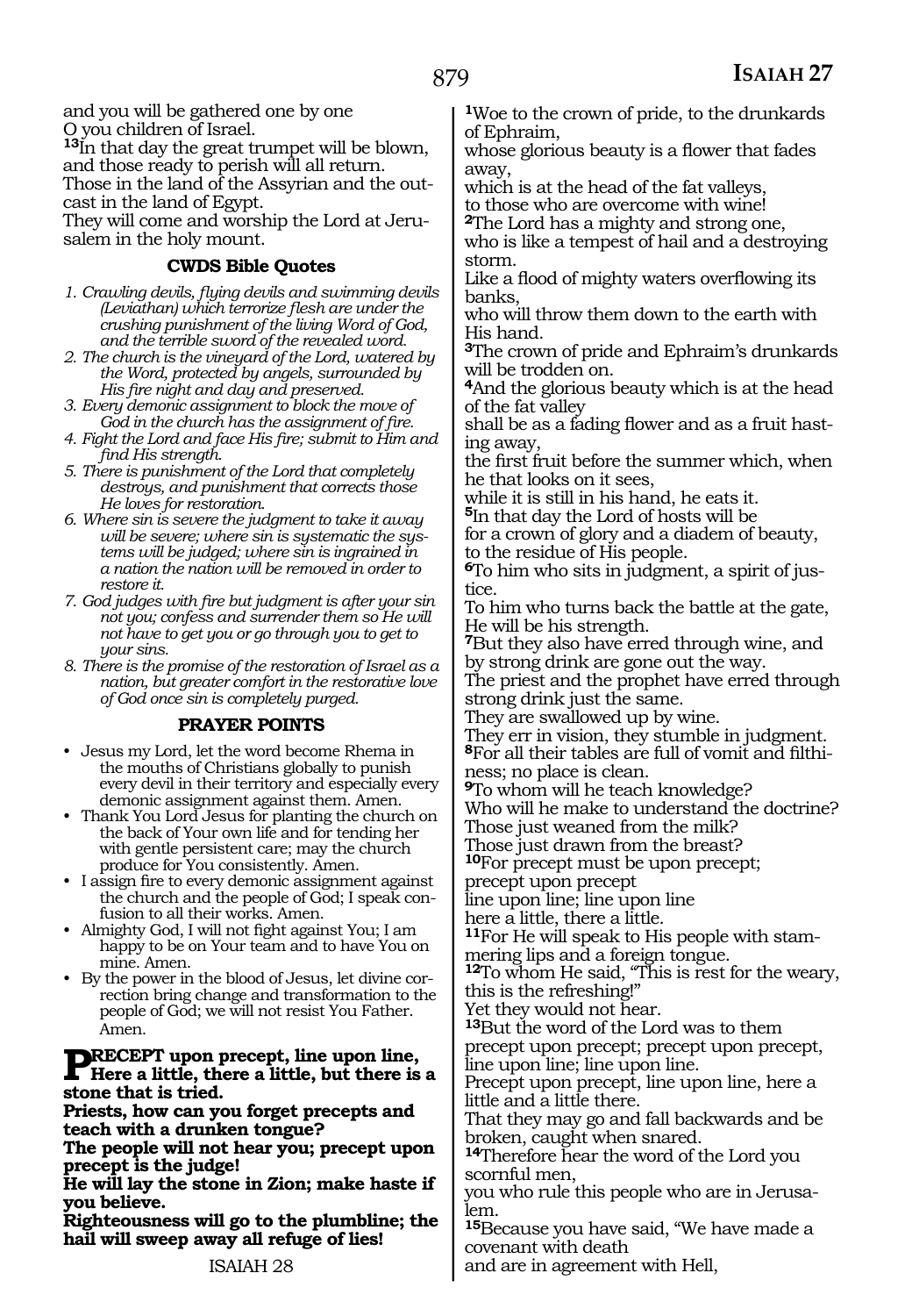when the overflowing scourge passes through, it will not come on us.

We have made lies our refuge.

We have hidden ourselves under falsehood for safety."

**<sup>16</sup>**Therefore, says the Lord God, "Behold, I lay in Zion a tried stone;

a precious corner stone, a sure foundation; whoever believes will not act hastily.

**<sup>17</sup>**I will also make justice the measuring line and righteousness the plumbline.

The hail will sweep away the refuge of lies.

The waters will overflow the hiding place. **<sup>18</sup>**Your covenant with death will be annulled. Your agreement with Hell will not stand.

When the scourge passes through,

you will be trampled down by it.

**<sup>19</sup>**Every time that it goes out it will take you. For morning by morning it will pass over, and by day and by night;

it will be a terror just to understand the report."

**<sup>20</sup>**For the bed is too short to stretch out on, and the covering so narrow that no one can use it to wrap himself.

**21**For the Lord will rise up as in Mount Perazim.

He will be angry as in the Valley of Gibeon, that He may bring to pass His unusual act and that He may work His awesome work.

**<sup>22</sup>**Therefore do not be mockers, lest your bonds be made strong;

for I heard from the Lord God of hosts. He has determined destruction upon the whole earth. **<sup>23</sup>**Give ear and hear My voice.

Listen and hear My speech.

**<sup>24</sup>**Does the plowman plow all day to sow? Does he keep turning his soil and breaking the clods?

**<sup>25</sup>**Does he not sow the black cumin when he has tilled the land,

and scatter the cumin, plant the principal wheat, the barley and rye in their place? **<sup>26</sup>**For his God instructs him to use discretion; God who teaches man.

For the black cumin is not threshed with a threshing instrument,

nor is the cartwheel rolled over the cumin. **<sup>27</sup>**But the black cumin is beaten with a staff and the cumin beaten with a rod.

**28**Bread grain is crushed and ground, therefore he never threshes forever,

break it with the wheel of his cart,

or crush it with his horsemen.

**<sup>29</sup>**This also comes from the Lord of hosts, the Lord who is wonderful in counsel and is excellent in works.

### **CWDS Bible Quotes**

- *1. The power of your beauty is as a flower that fades; the failure of your power is beauty that endures when you put your confidence in God.*
- *2. Never get drunk on good fortune or you will get sober on waste and total loss; if you will not control indiscretion, God will command judgment.*
- *3. See the Lord beautiful, see Him strong, see His justice and lean on Him rather than have Him lean on you and you see His wrath.*
- *4. Get intoxicated with the love of God and not with substance for in the end His love is the only substantive thing you will ever have.*
- *5. The knowledge of the Lord is for those with teachable spirits; the kingdom is not for the childish but for the childlike in faith with untainted passion.*
- *6. Passion without principles is powerless; principles without order is confusion; precept must be upon precept.*
- *7. Your rest and your refreshing is in searching the word of God and finding the precepts among the parables.*
- *8. Never take comfort in death as the infinite end, Jesus breaks every covenant with death and will resurrect you to face the actions and passions of your life.*
- *9. There is a cornerstone laid in Zion who makes it possible to measure our lives in His righteousness and to obtain the treasures of His kingdom.*
- *10. When the judgment of the Lord passes over the earth like a scourge, it will be complete, chronic and devastating; there will be no comfort, rest or hiding place.*
- *11. Bind your mockery for you cannot mock your bonds, you only magnify and tighten them.*
- *12. Let the God who instructs the farmer with knowledge for good harvest, instruct you to life with the precision of His counsel and guidance.*

### **PRAYER POINTS**

- Mighty God, You are everything beautiful about me; I clothe myself in You. Amen.
- I refuse to celebrate luck or good fortune; I am blessed by the living God and I live my life in gratitude to Him and my eyes fixed on Him. Amen.
- Most High God, I rest at Your feet; I find my strength in You; let me not entertain a single thought or act of disobedience that opposes You. Amen.
- Lord of my soul, I cannot get enough of Your love; I want to be so drunk on You that I never get sober again. Amen.
- I speak to my heart, be ever tender towards Your Lord God; be ever receptive to His word and to His instructions. Amen.

### **Do you deliver a book that is sealed To an educated man and tell him, read?**

**Do you draw near with your lips And speak things of righteousness, Honoring God with your false kiss, But your heart is far from Him?**

### ISAIAH 29

**1"**Woe to Ariel, to Ariel the city where David dwelt. Add year to year. Let them kill sacrifices there; **2**yet I will distress Ariel with sorrow and heaviness, and it will be to me as Ariel.

**<sup>3</sup>**I will camp against you all around, I will lay siege against you with a mound, and against you I will raise forts.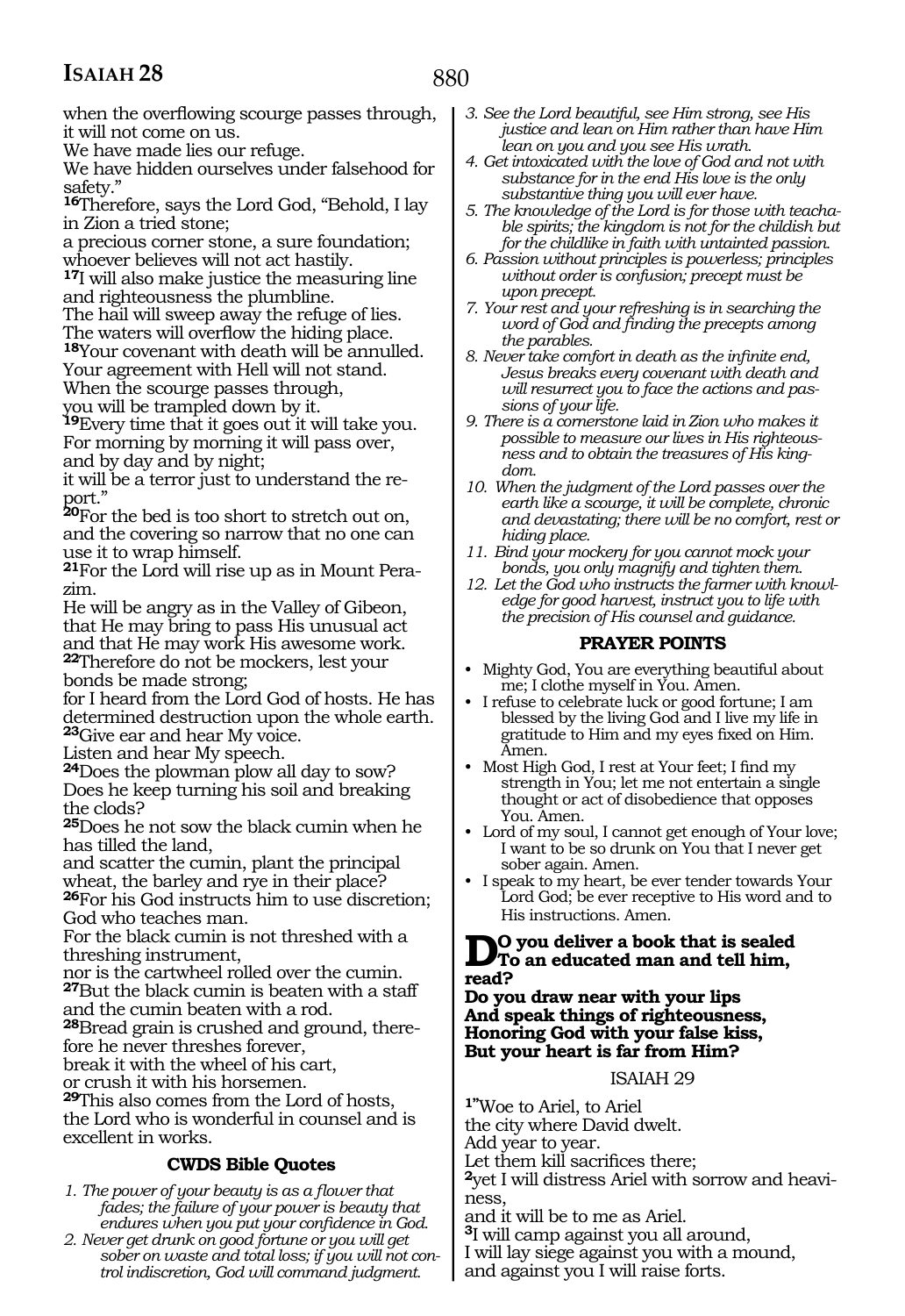**<sup>4</sup>**You will be brought down. You will speak out of the ground. Your speech will be low, out of the dust; your voice as a medium's, out of the ground. Your speech will whisper out of the dust.

**<sup>5</sup>**Your many foes will be like small dust, the many terrible ones like chaff that passes away.

It shall be at an instant, suddenly.

**<sup>6</sup>**With thunder you will be visited by the Al- mighty.

With earthquake and a great noise, with tempest and storm,

and the flame of devouring fire.

**<sup>7</sup>**The multitude of all the nations who fight against Ariel and her fortress and distress her will be as a dream of a night vision.

**<sup>8</sup>**It shall be as when a hungry man dreams; he eats but wakes up and his stomach is empty.

Or the dream of a thirsty man who awakes; he dreams he drinks but wakes up thirsty and faint.

So will the multitude of nations that fight Mount Zion be."

**<sup>9</sup>**Stop and wonder!

Blind yourself and be blind!

They are drunk but not with wine;

they stagger but not with strong drink.

**<sup>10</sup>**For the Lord has poured on you the spirit of a deep sleep.

The Lord has closed your eyes, namely the prophets.

He has covered the heads of the seers.

**<sup>11</sup>**The entire vision has become like the words of a book that is sealed,

which men deliver to the literate and tell him to read,

saying, "Read this, please." And he says, "It is sealed; I cannot.

Though I am literate and I can read, I do not have access!"

**<sup>12</sup>**And the book is delivered to one who is not literate;

he says, "I cannot read."

**<sup>13</sup>**Therefore says the Lord, "Inasmuch as the people honor Me with their lips.

They draw near to Me with their words, but their hearts are far,

for they have removed their hearts far from Me," says the Lord.

"Their fear towards Me is as man dictates; it is taught by the precepts of men.

**<sup>14</sup>**Therefore, behold, I will proceed to do a mar- velous work among this people,

a marvelous work and wonder.

For the wisdom of their wise men shall perish, and the understanding of their prudent will be hidden."

**<sup>15</sup>**Woe to those who seek deep to hide their counsel from the Lord;

their works are in the dark.

"Who sees us? Who knows us?" This is what they say.

**<sup>16</sup>**Surely you have things turned around! Shall the potter be esteemed as the clay, for can the work say of him who made it, "You did not make me"?

Or shall the thing formed say to him who formed it, "You have no understanding"? **<sup>17</sup>**Is it not a very little while? A little while it shall be,

until Lebanon shall be turned into a fruitful field,

and because of abundance, the fruitful field will be esteemed as a forest.

**<sup>18</sup>**In that day the deaf will hear the words of the book,

and the eyes of the blind will see out of obscu- rity,

and the blinded eyes see out of darkness. **<sup>19</sup>**In the Lord, the humble will increase their joy.

In the Holy One of Israel, the poor will rejoice. **<sup>20</sup>**The terrible one is brought to nothing, and the scornful is consumed.

All who watch for iniquity are cut off; **<sup>21</sup>**he who makes a man an offender by a word, and lays a snare for him who reproves in the gate,

and turns aside the just for nothing. **<sup>22</sup>**"Therefore," says the Lord who redeemed

Abraham,

concerning the house of Jacob:

"Jacob will not be ashamed, nor shall his face grow pale anymore,

**<sup>23</sup>**"but when he sees his children,

the work of My hands in his midst,

they will hallow My name

and hallow the Holy One of Jacob and fear the God of Israel.

**<sup>24</sup>**Understanding will come to those who erred in spirit,

and those who murmured will learn doctrine."

### **CWDS Bible Quotes**

*1. Never too high for the Lord to bring you down, never too low for the Lord to bring you up.* 

*2. Cry to God from the ground, whisper from the dust; lower yourself in your heights; whisper and walk softly and you will never be moved.*

*3. Your love relationship with God needs maintenance. If you will not seek Him from your knees you will cry for Him from the ground.*

*4. However angry the Lord is with His people, never fight the people of the Lord in any way whatsoever, for His anger is only for a moment, His judgment restorative, then all His wrath will be instant and destructive on their enemies.* 

*5. When you fight against the people of the Lord even in their weakness you will wake up to your worst nightmare; you fight against the Lord in His full strength.*

*6. Never make a child of God your enemy, even in your dreams; it is a terrifying awakening.* 

*7. Nothing like corrupt information released from trusted sources, it makes you blind and staggering like a drunk with no sense of direction.*

*8. The presence of the vision is confusion and perplexing with the absence of revelation and understanding.*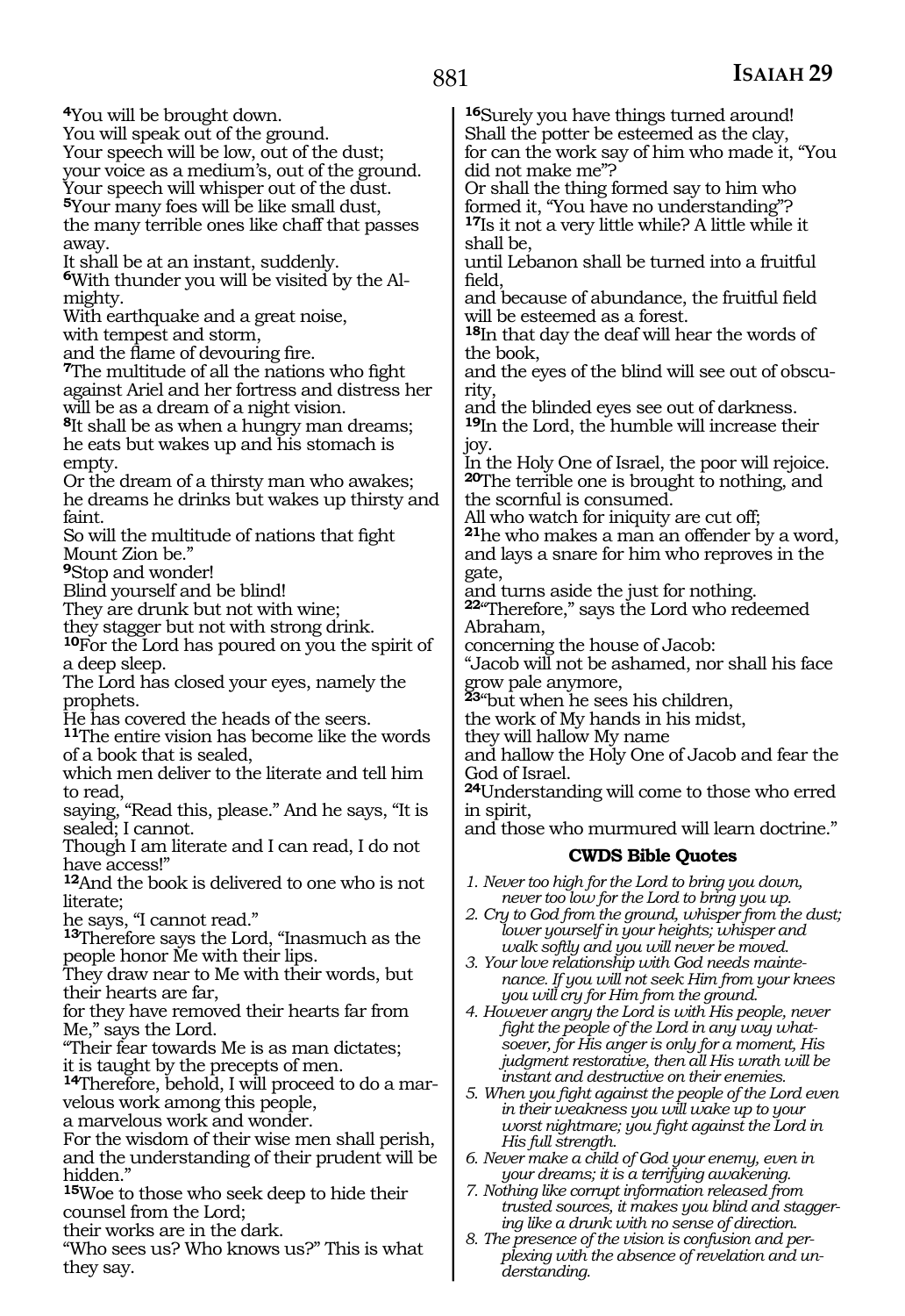- *9. To worship God in truth is to be true to your worship; if the words of the lips are not a true reflection of the heart then they are falsehood.*
- *10. Consider the word of all the songs you sing in worship to the Lord and consider if your heart is singing or your lips are just syncing, for God is considering you.*
- *11. Hide in the heart of God for there is no hiding place too far, too dark or apart from the Lord.*
- *12. To question the wisdom of your maker or the authenticity of your uniqueness is to question your own sanity; it is just like pottery questioning the potter.*
- *13. Complete turnaround, divine acceleration and overflow is the portion of the people of God: from expansion, to extension, to extravagance.*
- *14. Spiritual eyes and spiritual ears will see and hear beyond the physical capabilities to receive the word that turns situations around.*
- *15. You may think your joy in the Lord is at its full but be ready for the overflow when the Lord turns up the joy for the humble.*
- *16. Empty words make empty lives and make a person scornful and an oppressor; it positions them to be emptied.*
- *17. There is a promise to Israel for the land of Israel and the people of Israel who are in the midst of Israel fearing and serving the Lord.*
- *18. The word of God confuses and corrects a complaining spirit and understanding removes error in spirit.*

### **PRAYER POINTS**

- Holy Father, I lay myself at Your feet and from there I spring like a tender plant and run as a flowing stream. Amen.
- Hear my cry, O Lord, attend to my prayer; I cry to You from the ashes and You raise me up. Amen.
- I live to love You, Father; help me never to forsake You or go an hour without calling You or holding a conversation with You. Amen.
- Lord Jesus, I love Your people, I love Your church; cover the faults and failures of Your people; strengthen them in their faith and remove every spirit of condemnation far from them. Amen.
- The church shall prevail; the arm of every leader is being strengthened this moment; where there is sin, divine agitation will bring repentance; arise people of God and crush your enemies. Amen.

**YOUR strength is to be still!**<br>It is not in the shadow of Egypt's wings;<br>Your strength is to be still! **Your strength is to be still! In rest you will be saved, In quietness and confidence. There one will make a thousand flee. The Lord awaits, gracious to be! Do not go adding sin to sin; Your strength is to be still!**

### ISAIAH 30

**<sup>1</sup>**"Woe to the rebellious children," says the Lord. "Woe to them! Those who take counsel, but not of Me, who plan strategies but not of My Spirit. My Spirit was not their covering, that they may add sin to sin.

**<sup>2</sup>**"They walk to Egypt. They go down and have not asked My advice,

to strengthen themselves in Pharaoh's strength,

and to trust in the shadow of Egypt! **<sup>3</sup>**Therefore the strength of Pharaoh shall be your shame,

and your trust in the shadow of Egypt your humiliation.

**<sup>4</sup>**For at Zoan his princes were;

to Hanes his ambassadors came.

**<sup>5</sup>**Of a people who could not profit them, they were all ashamed.

A people who could not profit or help them, but a shame and a reproach."

**<sup>6</sup>**The burden against the beasts of the south: Through the land of trouble and anguish, from which direction come the young and old lion,

the viper and the fiery flying serpent along, they will carry their riches on the backs of young donkeys,

and they will carry their treasures on the humps of camels

to a people that will not profit them. *Your strength is to be still.*

**<sup>7</sup>**For the Egyptian will help in vain,

to no purpose and to no avail.

Therefore I called her Rahab-Hem-Shebeth*.* **<sup>8</sup>**Write it before them in a tablet.

In a book make note of it,

that it may be for the time to come forever and ever,

**<sup>9</sup>**that this is a rebellious people, a people of lies,

a people who will not hear the laws of God. **<sup>10</sup>**Who say to the seers, "Act as if you do not see!"

And say to the prophets, "Do not prophesy right things to me;

do not speak to us right things, speak niceties. Speak to us smooth things, prophesy deceits. **<sup>11</sup>**"Get out of the way, turn aside from the

path,

cause the Holy One of Israel to cease from before us, we ask."

**12**Therefore says the Holy One of Israel, "Because you chose to despise this word

and trust in oppression and perversity, and rely on them,

**<sup>13</sup>**iniquity will be to you as a breach ready to fall away,

like the bulging in a high wall, that should be strong,

whose breaking comes suddenly and in an instant.

**14**"He will break it like the breaking of the potter's vessel which is broken in pieces. He will not spare.

There will not be found among its rubble a shred to take fire from the hearth;

neither to take water from the pit." **<sup>15</sup>**This is what the Holy One of Israel says,

"In returning and rest you will be saved!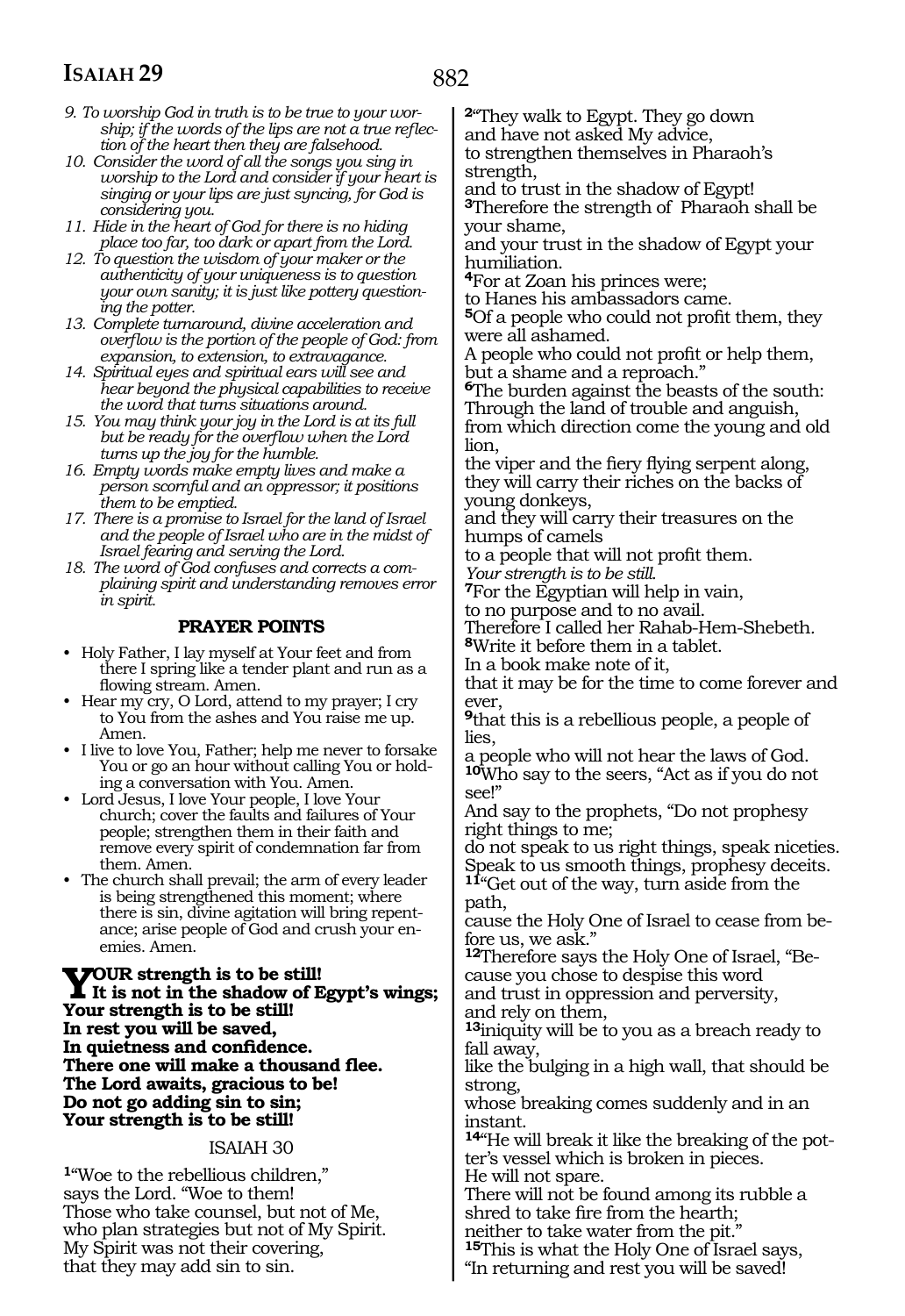Your strength will be in quietness and confidence." But you rejected this. **<sup>16</sup>**You said, "No, on horses we will flee." Therefore, you will flee! You say, "We will ride on swift horses!" But hear this, those who pursue you will be swift. **<sup>17</sup>**One thousand will flee at the rebuke of one. At the rebuke of five you will flee, until you are left as a beacon on the moun- taintop and as a banner on a hill. **<sup>18</sup>**Therefore the Lord will wait that He may be gracious to you; and therefore He will be exalted, that He may have mercy on you. For He is a God of justice. Blessed are all those who wait for Him. **19**For the people will dwell in Zion at Jerusalem. You will weep no more. He will be gracious to you at the sound of your cry. When He hears it, He will answer from on high. **20**Though the Lord gives you the bread of adversity and the water of affliction, yet your teachers will not be moved into a corner anymore, but your eyes shall see them. **<sup>21</sup>**Your ears shall hear a word behind you, saying, "This is the way, walk in it," when you turn to the right hand, or you turn to the left. **<sup>22</sup>**You will also defile the silver covering of your carved gods, and the ornaments of your molten images of gold. You will cast them away as a menstruation cloth. You will say to them, "Get out!!" **<sup>23</sup>**Then He will give rain for your seed that you may sow. And He will give bread of the increase. It will be fat and plenteous. In that day your cattle will feed in large pastures. **<sup>24</sup>**The oxen too and the young donkeys, that work the ground will eat clean provision, which have been winnowed with the shovel and fan. **<sup>25</sup>**On every high mountain and on every high hill, there will be rivers and streams filled with water, in the day of the great slaughter when the towers fall. **<sup>26</sup>**The light of the moon will be as bright as the sun. The light of the sun will be sevenfold strong, **<sup>27</sup>**The name of the Lord comes from afar, burning with His anger. The burden is heavy and hard. Indignation fills up His lips and His tongue as devouring fire. **<sup>28</sup>**His breath is like an overflowing stream, which reaches to the center of the neck, to sift the nations with a sieve of futility. There will be a bridle in the jaws of the people causing them to err. **<sup>29</sup>**You will have a song, a song as in the night when a holy festival is kept, and gladness of heart as when one goes with a pipe to come into the mountain of the Lord, the Mighty One of Israel. **<sup>30</sup>**The Lord will cause His glorious voice to be heard, and show the descent of His arm, with the indignation of His anger and the flame of a devouring fire, with scatterings, tempest and hailstones to devour. **<sup>31</sup>**By the voice of the Lord, the Assyrians will be beaten down, as He strikes with the rod. **<sup>32</sup>**And in every place where the reproving staff passes, which the Lord will lay on him, it will be with tambourines and harps; in the battles of shaking, He will fight with it. **<sup>33</sup>**For Topheth was established of old. It is prepared for the king. He has made it deep and large. Its pile is fire with much wood. The breath of the Lord kindles it like a stream of brimstone. **CWDS Bible Quotes** *1. Counsel with the Counselor, for His counsel is sure and His judgment final; if you consult counselors apart from Him they may give you counsel against the Counselor's counsel and cause you to accumulate sins. 2. It is not befitting for you to have the Lord and to put your trust and confidence in the strength of others; God may use them as a tool to bless you, but not for you to exalt them above God. 3. If you seek strength in the glory of sinners you will share their shame when their strength fails and their glory becomes dust; God's steadfast, sure and unfailing strength stands forever the same. 4. When you look for help in times of crisis to what God has delivered you from, you will lose everything that God has delivered you to and your freedom and hope in the process. 5. When you set your heart to hear what is set in your heart, and you will not hear the heart of the Lord, then your heart is set on rebellion and your feet on judgment. 6. When you dictate to the prophet of the Lord what you want to hear, then what you hear will not profit for it is your own dictate and your determination of judgment.*

as the light of seven days,

His people,

in the day that the Lord binds the bruises of

and heals the stroke of their wound.

*7. If you seek any word from a prophet except the word of God then what you get is your own prophetic judgment.*

*8. Prize the word of God for if you despise the word,*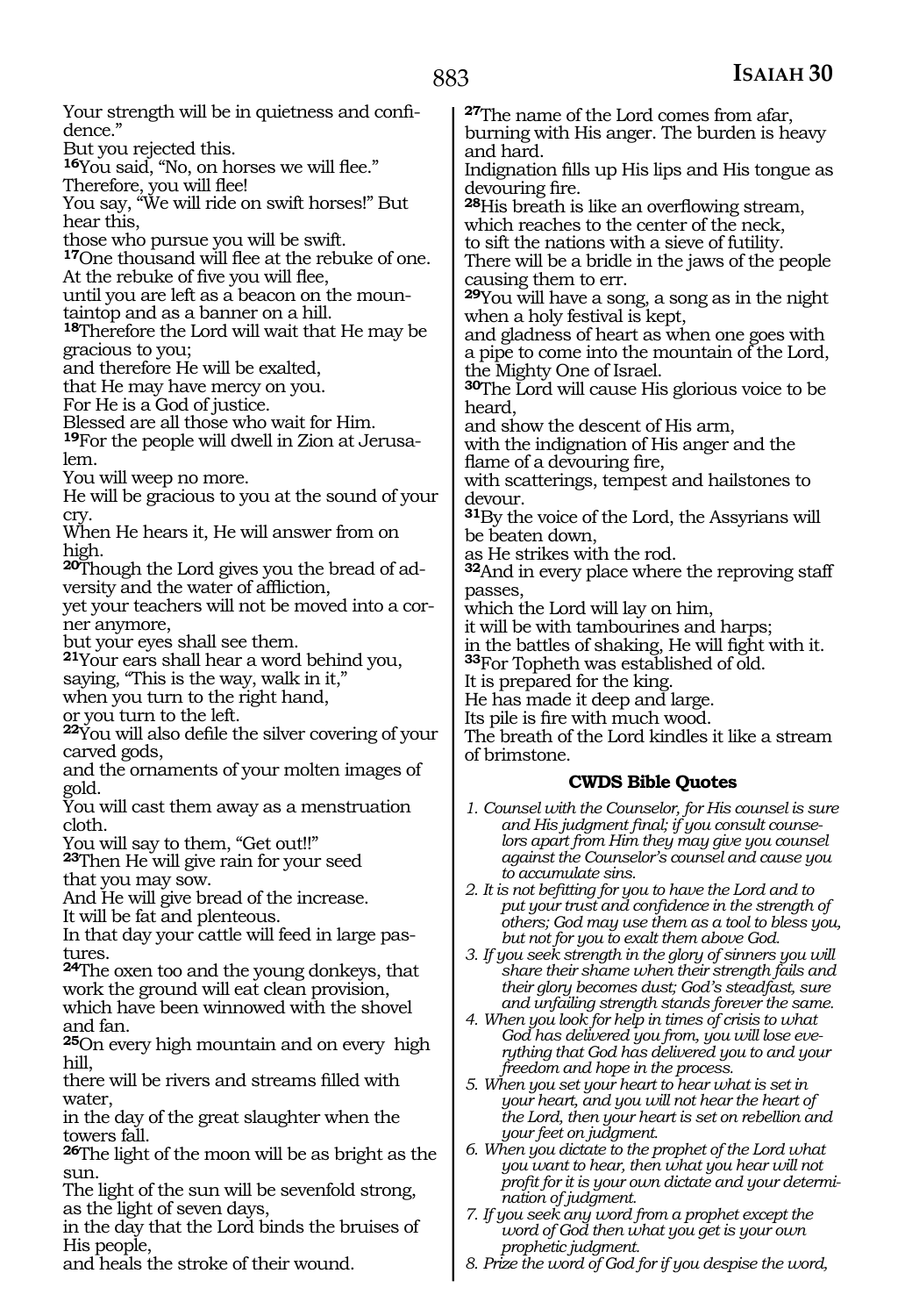884

*do not let it surprise you when it causes you to splinter and crush you to insignificance.*

- *9. Your salvation is in humility, your strength is in your confidence in God, for there is no rest until you rest yourself and everything else in God.*
- *10. It is not the size of the threat that matters but the size of your fear; if your fear is not God-sized your many thousands will flee from as little as five.*
- *11. It is best for you to wait for the Lord and enjoy blessings, but if you put the Lord on hold to pursue your lust the Lord will put His favor on hold and wait patiently on you to be gracious to you.*
- *12. The absence of the word is the presence of confusion and judgment; celebrate your teachers for if Satan can steal your word he steals your peace, your freedom, your health, your power and your life.*
- *13. Fertility, abundance and overflow is the portion of God's people and their estate irrespective of what their state may appear to be.*
- *14. When you bear the wounds of the cross and are bruised for the lost, the Lord Himself will bind every bruise you bear and heal every wound.*
- *15. Call on the name of the Lord, embrace the arm of the Lord, breathe the breath of the Lord, for if His name comes against you, or His arm is extended at you, or his breath breathes against you, it will be destructive, devastating and deleterious.*
- *16. The Lord is a consuming fire that completely covers like a flood; there is no escape from His lava of judgment.*

### **PRAYER POINTS**

- Holy Spirit, speak to me; give me discernment and defining wisdom for decision making and lead me into all truth. Amen.
- Lord, thank You for every person You place in my life to bless me; I celebrate them because of You and celebrate You because of them; I refuse to celebrate them instead of You. Amen.
- Most High God, I glory in You; I refuse to fix my eyes on glory that fails, or my hope on strength that fades. Amen.
- My Lord, my God, my strong deliverer, I fix my eyes on You. You are my Ebenezer; You are faithful to lead me to a good conclusion.
- I rebuke every stubborn rebellious spirit from my heart that will resist the word of the Lord. I will hear You; I will heed You. Amen.

### **WHEN troubled on every hand,<br>
When you feel you cannot stand,<br>
Trust in the Lard de not nut your trust Trust in the Lord; do not put your trust in man!**

**When you feel you are near to death, Who will you turn to next?** 

**Trust in the Spirit; do not put your trust in flesh!** 

**Trust in the Lord, trust in His word, Trust in the mighty flying bird Who will defend, who will preserve. Trust in the Lord; do not trust in man!** 

### ISAIAH 31

**<sup>1</sup>**Woe to those who go down to Egypt for help, and rely on horses,

who trust in chariots because they are many, and trust in horsemen because they are

strong,

but they do not look to Israel's Holy One, neither do they seek the Lord.

**<sup>2</sup>**He will bring disaster; He also is wise. He will not call back His words. No He does not lie,

but against the house of evildoers He will arise,

and against the help of the workers of iniquity. **<sup>3</sup>**The Egyptians are men, not God but men; their horses not spirit, they are but flesh. When the Lord stretches out His hand, the helper and he who is helped will fall. They will perish together.

**<sup>4</sup>**For this, the Lord has spoken to me, "As a lion roars, and a young lion roars over its prey,

when many shepherds come forth against him, he will not be afraid

nor humble himself because of their noise, so shall the Lord of hosts come down

to fight for Mount Zion and its holy hill." **5**The Lord will be as flying birds,

so will He defend Jerusalem*.* 

Defending, He will also deliver it;

passing over, He will preserve it. **<sup>6</sup>**Return to Him again and be devoted, to Him against whom the children of Israel have deeply revolted,

**<sup>7</sup>**for in that day every man will cast away his idols of gold and silver,

that your own hands have made to become your sin.

**<sup>8</sup>**"Then the Assyrian will fall with the sword, not of a mighty man.

Not by a man's sword will he be devoured, but from the sword he will flee,

and his young men will be discomfited there. **<sup>9</sup>**He will cross over to his stronghold for fear, and his princes will be afraid of the banner," says the Lord whose fire blazes in Zion, and His furnace in Jerusalem.

### **CWDS Bible Quotes**

- *1. Others trust in numbers and strength and the strength of numbers but the number of your strength is One, the Lord your God.*
- *2. Frustration and stagnation are often linked to evil work; for if you frustrate your God He will frustrate and defeat your help.*
- *3. There is no hiding place in sin, even in the strongest of nations with the greatest of military prowess, for the best of man cannot be compared to the worst of God and the best of flesh with the glory of Spirit.*
- *4. It is wisdom and health to hold to the unchanging arms, for your help of flesh needs help and you both will haplessly fall if you stand against the outstretched hand of God.*

*5. An aerial battle with the Lord is an impossible win; He is above the highest heights of the enemy and when He comes down to defend, deliver and preserve His own, the enemy is lowered quickly.* 

*6. The Lord is passionate about His people as a young lion over its prey; and He preserves a people who are passionate about Him.*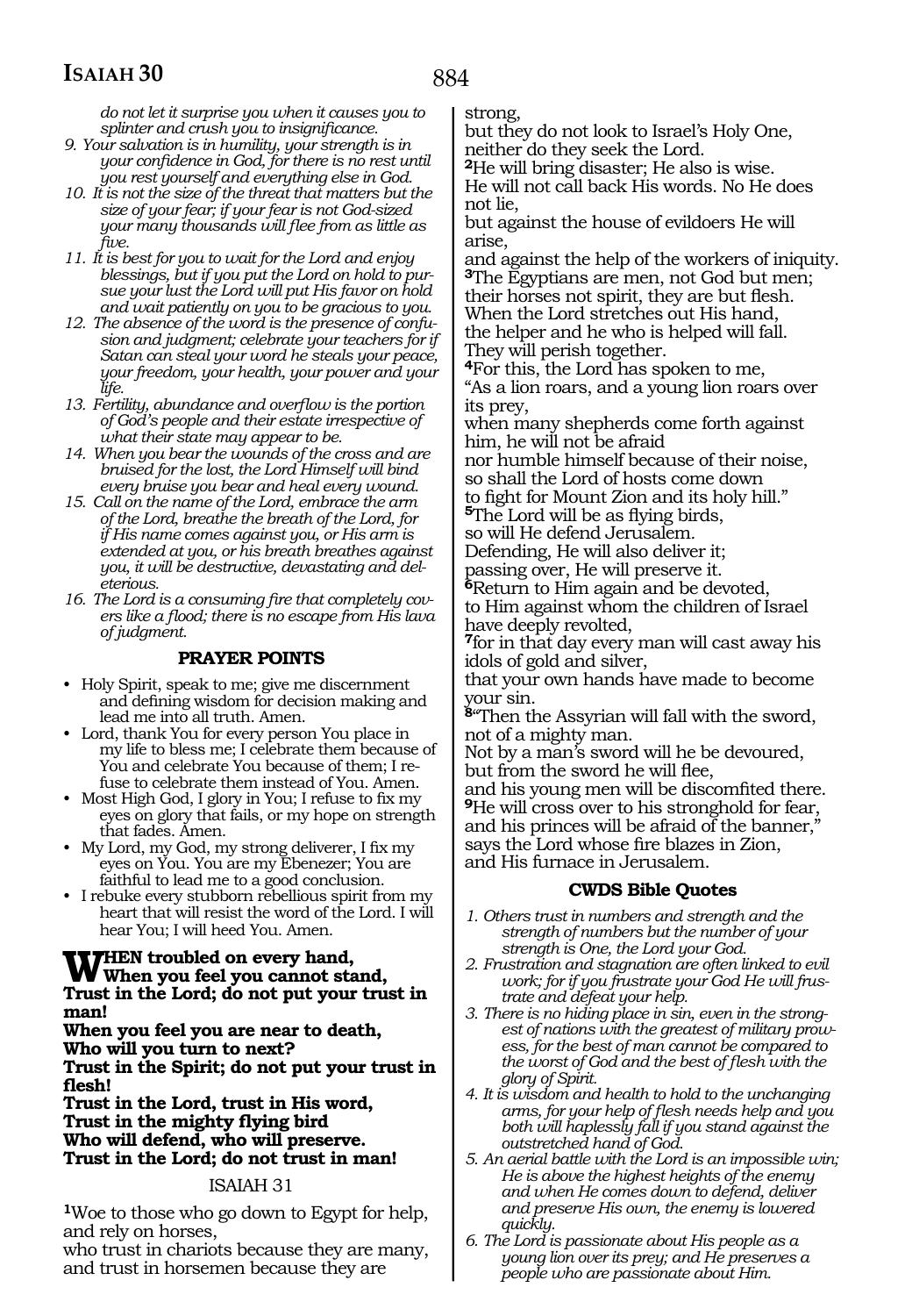- *7. The rise of your enemies is in the fall of your standards; return to the Lord and see your enemies flee and fall before the fiery furnace of your God.*
- *8. The fire and furnace of the Lord in your midst will consume your enemies if you are rightly aligned, but consume you if you fail to repent.*

#### **PRAYER POINTS**

- Jehovah, You are the Lord my God and You are One, not just number one but the only one, You are not divided. Amen.
- It is my passion and purpose in life to cooperate with You and to be one with You Lord; help me never to frustrate You in any way. Amen.
- The Lord is my hiding place and righteousness my covering; I passionately hate evil and every sinful thing. Amen.
- I have made a covenant with my heart to hold on to the unchanging hands of the living God and to walk in fear of His outstretched hands.
- Arise, O Lord, and defend Your heritage; vindicate Your servants this moment, in the name of Jesus.

#### **INTIL the Spirit is poured out from on high,**

**Is poured out on us from on high, Until the wilderness be fruitful fields And the fruitful fields as a forest lie. Women forsake your carelessness, Seek the effects of righteousness, Blessed peace and quietness! Until the Spirit is poured out from on high, Is poured out on us from on high, The land will be desolate!**

#### ISAIAH 32

**<sup>1</sup>**Behold a king will reign in righteousness, and princes will rule with justice.

**<sup>2</sup>**A man will be as a hiding place from the wind,

and a shelter from the tempest,

as rivers of water in a dry place,

as the shadow of a great rock in a weary land. **<sup>3</sup>**The eyes of those who see will not be dim.

The ears of those who hear will listen.

**4**The heart of the rash will understand knowledge.

The tongue of those who stammer will speak plainly.

**<sup>5</sup>**The foolish person will no more be called noble,

nor will the miser be said to be bountiful.

**<sup>6</sup>**For the vile person speaks villainy, and his heart will work iniquity:

to practice hypocrisy,

to utter error against the Lord,

to make the hungry person empty,

to cause the drink of the thirsty to fail.

**<sup>7</sup>**All the schemes of the schemer are evil. He devises his wicked plans to destroy the poor with lies when the needy speak justice. **<sup>8</sup>**But the generous person will devise generous

things; by his generosity he will stand.

**<sup>9</sup>**You women who are relaxed, arise.

You complacent daughters, hear my voice,

give ear to my speech.

**<sup>10</sup>**You will be troubled in a year and some days,

you complacent women,

for the vintage will fail.

There will be no gathering.

**<sup>11</sup>**Tremble, you women who are at ease;

be troubled, you complacent ones.

Strip yourself, make yourselves bare, and gird sackcloth on your waists.

**<sup>12</sup>**People will beat their breasts in mourning for the fruitful vine and the pleasant fields. **<sup>13</sup>**On the land of My people will come up thorns and briers,

on all the houses of pleasure found in the joyous city.

**<sup>14</sup>**The palaces will be forsaken.

The bustling city will be deserted.

The forts and towers will become lairs and dens forever.

They will be for the pleasure of wild donkeys and pasture for flocks,

**<sup>15</sup>**until the Spirit is poured out from on high, is poured out on us from on high,

until the wilderness becomes a fruitful field, and the fruitful field is counted as a forest. **<sup>16</sup>**Justice will dwell in the wilderness

and righteousness remain in the fruitful field. **<sup>17</sup>**Peace will be the work of righteousness,

and the effect of righteousness, quietness and assurance forever.

**<sup>18</sup>**In a peaceable habitation My people will dwell;

in secure dwelling places and in quiet resting places,

**<sup>19</sup>**Though hail comes down on the forest, and the city is brought low and humiliated. **<sup>20</sup>**Blessed are you who sow beside all waters, who send out freely the feet of the ox and the donkey.

#### **CWDS Bible Quotes**

*1. The character of your reign or leadership determines the culture of your kingdom, your home or organization.*

- *2. The rule of righteousness and justice promotes, protects, prospers, projects, perfects and prolongs any nation, organization or people.*
- *3. Corruption starts at the top and causes any nation to go bottom-up; to root out corruption and perversion you crop the top of all its evil.*
- *4. Shady leadership causes the righteous to be shaded, the wicked to be exalted and the people to be exposed to fierce and evil elements.*
- *5. The foolish person speaks foolishness and does foolishness; there is no greater folly than opposing the Lord and sinning against each other.*
- *6. Heaven never satisfies where the hungry is kept unsatisfied, the thirsty is not filled and the poor unrealized.*
- *7. Stinginess is like the sand but generosity will make you stand; generosity is not in the mind, it is in the heart, the lifestyle and in every plan.*
- *8. Complacency is a mindset of permanence in a temporary situation; it is futile ambition in infertile actions; it is hope for grace while working grief.*
- *9. Seize the moment for that is all you are assured*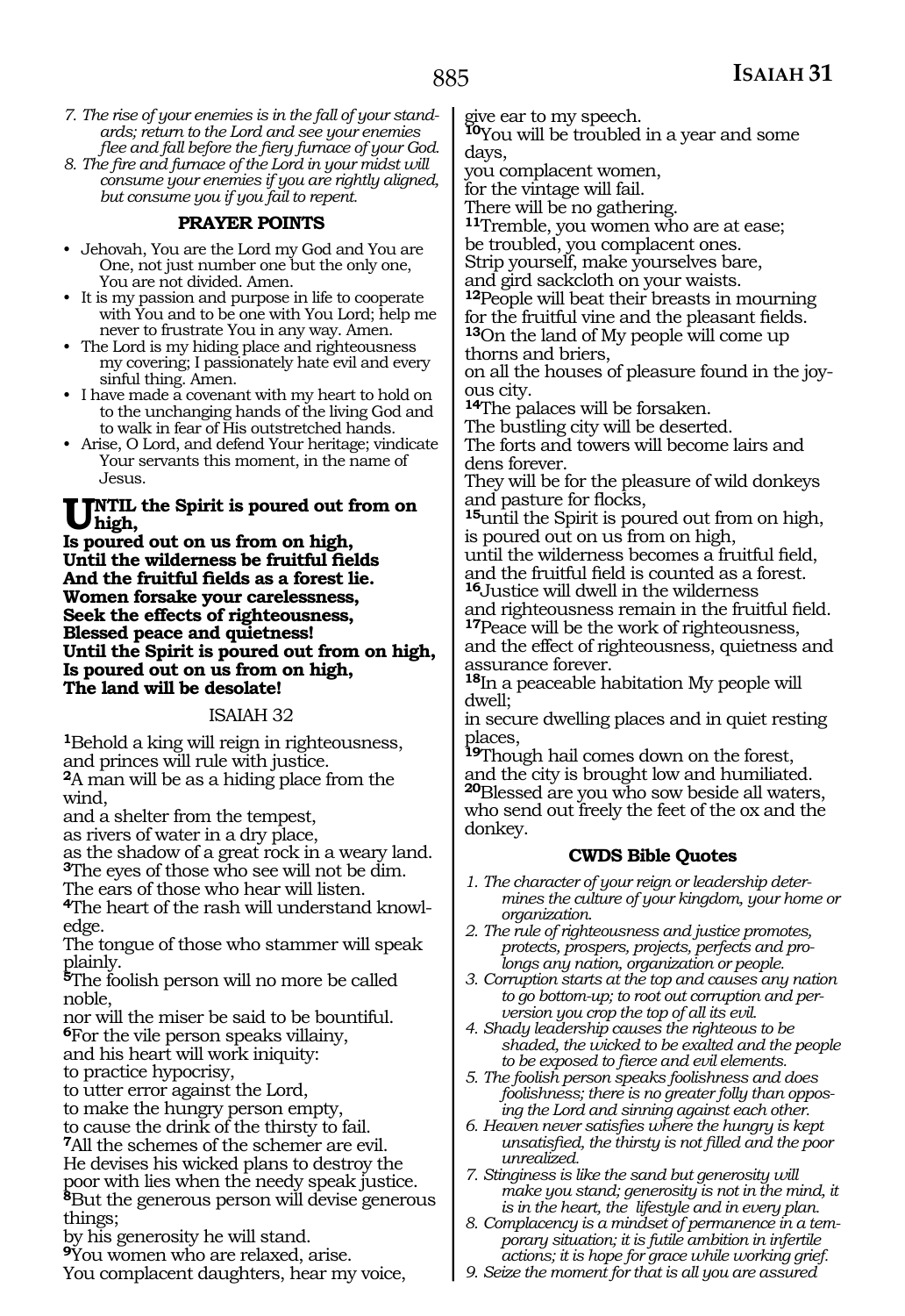886

*of; your righteousness is your only assurance of permanence but not in this world; your righteousness may save you but it will not save your world.*

- *10. Whatever the devil gets into, he destroys, whether a heart, a holy nation, or the entire world; it has no other possible end; your wisdom is fervency and not complacency.*
- *11. The pouring out of the Spirit from on high is the reversal of everything that is dry, and the power for change.*
- *12. Your baptism in the Holy Spirit changes your potential exponentially; it makes your droughtparched land, a flowing stream, your flowing stream, a rushing overflowing river, your barrenness, fruitful and it takes you beyond orchard to a forest.*
- *13. Your land will remain fruitful if righteousness remains in it; righteousness is not an injection; it must be the foundation.*
- *14. Righteousness is the turnaround you have been waiting for which ever waits on you to turn around and embrace it; it brings peace, safety, hope and assurance in your present devastation.*

#### **PRAYER POINTS**

- Righteousness is the bar to which I aspire and from which I operate; Holy Spirit, help me to maintain standards of righteousness, in the name of Jesus.
- I speak righteousness into the hearts and actions of the leaders of this nation; let them rule with perfect motives before You, Father. Amen.
- I speak to every corrupt practice in leadership of this nation, may the fire of the Lord purge you from our government, in the name of Jesus.
- By the power in the blood of Jesus, I place a divine resolve in the hearts of the righteous in this nation to dictate spiritually, the character of the leadership of this nation. Amen.
- Mighty God, You are the source of all wisdom; I fear before You. I will love You with all my heart and soul and I will love the brethren. Amen.

# **Wisdom and knowledge will bring sta- ble times;**

**When righteousness is its pleasure, 'strength of salvation,' will a nation find. Her treasures will be in the fear of the Lord,**

**And the king in his beauty they will surely behold!**

**Wisdom and knowledge will bring stable times,**

**But if the Lord rises up, He shall devour the spoils!**

#### ISAIAH 33

**<sup>1</sup>**Woe to you who plunder though you were not plundered,

who deal treacherously, yet none dealt treacherously with you.

When you cease plundering, you will be plundered,

and when you end dealing treacherously, they will deal treacherously with you at that time.

**<sup>2</sup>**O Lord, be gracious to us;

for we have waited long for You.

Be our arm every morning, and in troubled times be our salvation.

**<sup>3</sup>**At the noise of the tumult, all the people fled; the nations were scattered when You lifted up Yourself.

**4**Like the gathering of caterpillars, Your plunder will be retrieved;

as the running to and fro of the locust, He will run upon them.

**<sup>5</sup>**The Lord is exalted, for He dwells on high; He has filled Zion with righteousness and justice.

**<sup>6</sup>**Wisdom and knowledge will be the stability of your times,

and the strength of salvation;

the fear of the Lord is his treasure.

**<sup>7</sup>**Behold, the valiant ones will cry, they will cry outside.

The ambassadors of peace will weep bitterly aloud.

**<sup>8</sup>**The highways lie waste, the traveling man ceases.

He has broken the covenant, He despises the cities, He regards no man.

**<sup>9</sup>**The earth mourns and languishes.

Lebanon is ashamed and cut down.

Sharon is like a wilderness.

Bashan and Carmel cast their fruits. **<sup>10</sup>**"Now I will rise, now I will be exalted, now I will lift up Myself," says the Lord.

**<sup>11</sup>**"You will conceive chaff and bring forth stubble; your breath, as fire, will devour you. **<sup>12</sup>**And the people will be as the burning of

lime. Like thorns that are cut up, they will be

burned in the fire.

**<sup>13</sup>**"Hear, you who are far off, hear what I have done.

You who are near, acknowledge My might, everyone."

**<sup>14</sup>**The sinners of Zion are afraid.

Fearfulness has surprised and has seized the hypocrites.

"Who among us shall dwell with the devouring fire?

Who among us shall dwell with everlasting burning?"

**<sup>15</sup>**He who walks righteously and speaks uprightly.

He who despises the gains of oppression. He who shakes his hands from holding of bribes;

from hearing bloodshed and seeing evil he stops his ears and shuts his eyes.

**<sup>16</sup>**He will dwell on high, on high lifted up. His place of defense will be the fortress of rocks.

He will be given bread, his water will be sure. **<sup>17</sup>**Your eyes will behold the King in His beauty. You will behold the land, the land that is at a very far distant.

**<sup>18</sup>**You will meditate on terror in your heart. "Where is the scribe? Where is the receiver? Where is the one who counts the towers?"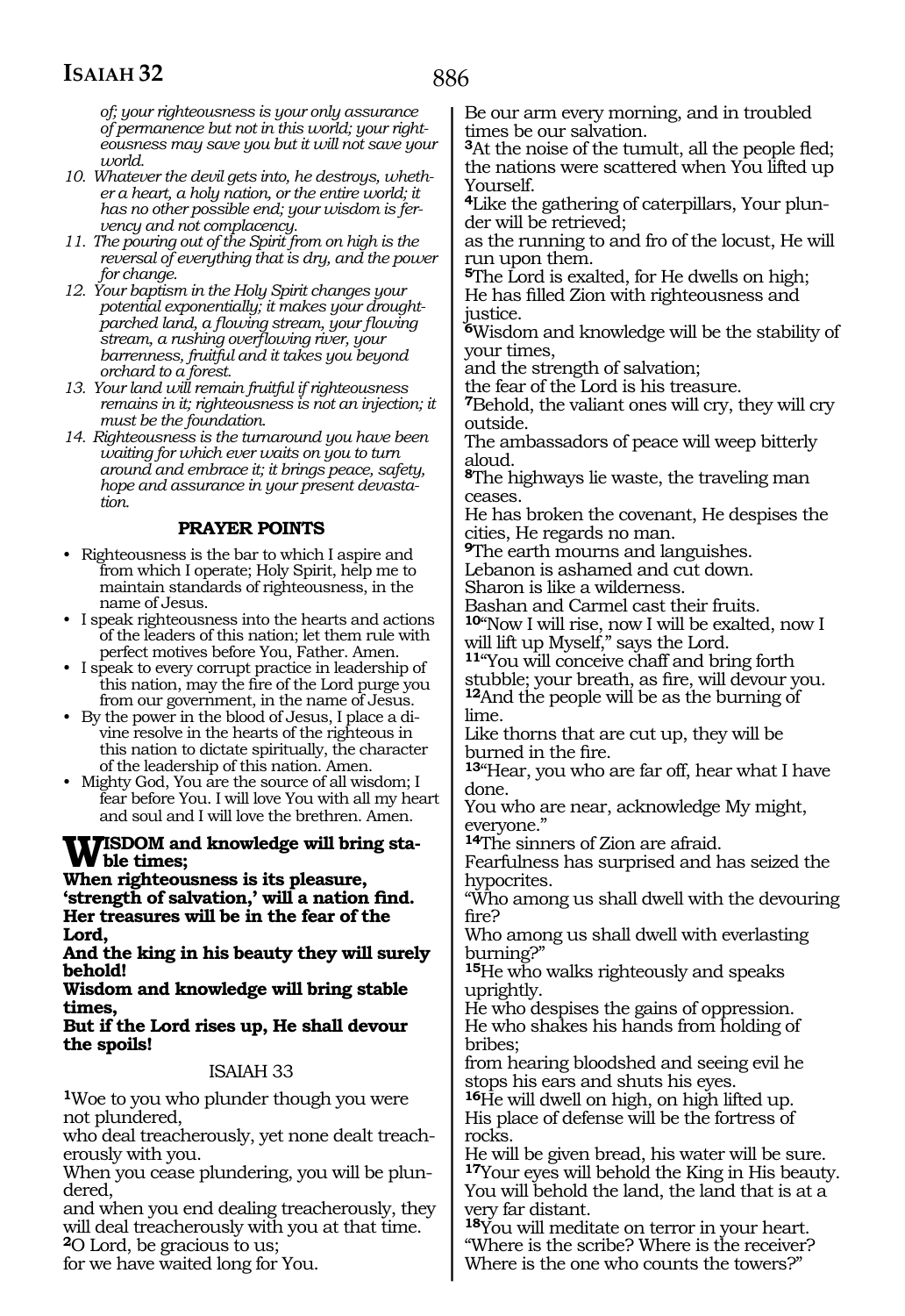**<sup>19</sup>**You will see a fierce people, a fierce people you will see,

a people of obscure speech that you cannot perceive,

of a stammering tongue that you cannot understand.

**<sup>20</sup>**Look at Zion the city of our solemn feasts. Your eyes will see Jerusalem, a quiet habitat, a tabernacle that will not be taken down. Not one of the stakes will ever be removed, neither will any of its cords be broken.

**<sup>21</sup>**But there, the glorious Lord will be to us,

a place of broad rivers and streams. In it no galley with oars shall sail, neither will

any gallant ship pass in it,

**<sup>22</sup>**for the Lord is our Judge,

the Lord is the Giver of our laws.

He is our King; He will save us.

**<sup>23</sup>**Your tackle is loose.

They could not strengthen the mast;

they could not spread the sail.

Then the prey of great plunder is divided. The lame take the prey.

**<sup>24</sup>**The inhabitants will not say, "I am sick"; and the iniquity of all who dwell in it will be forgiven.

#### **CWDS Bible Quotes**

- *1. Be sure to tie the hands you turn for evil, for the turning hands of time will fall upon you with the evil you turned in your time; it will speak to you, 'this is your turn'.*
- *2. The arm of the Lord extended is your strongest defense, His grace is worth the wait; it fully settles your case.*
- *3. When the Lord is your salvation we pity your enemy; He will rush to your defense and run at your enemies.*
- *4. Make the fear of the Lord your pleasure for it is your greatest treasure; wisdom and knowledge bring stability beyond efforts and ability.*
- *5. Only a fool will stand against the Lord or against the people He defends; His presence is overwhelming.*
- *6. The devouring fire and everlasting burning will consume sin like stubble but will keep the righteous burning, consummated, effectuated, fiery and buoyed.*
- *7. Living with the Consuming Fire is an eventuality that must reflect in our present everyday reality; we live before Him every day in fear with the conscious reality that we will live with Him.*
- *8. Live as practitioners of righteousness with Jesus in sight for the present reality of our future promise is that our eyes will see the King and the land prepared for the righteous.*
- *9. Fix your heart on the word and fix the word in your heart; it will take you to that place of peace and settled rest where we dwell forever with the Word, our Lord, King, Savior and Judge in the new Jerusalem.*
- *10. Perfect peace and perfect health in that perfect place of perfect rest is exclusively reserved for the imperfect, fully submitted to the perfect word and the perfecting walk of faith.*

#### **PRAYER POINTS**

• Merciful Father, let the delusion that covers evil-

doers be lifted so they can see the impending judgment that is looming above them. Amen.

- Extend Your hand to me for good, gracious Lord; Your grace never ceases to amaze me. Amen.
- I refuse to stand against the people of the Lord; I will not commit folly against my own life. Amen.
- I fear before Your awesomeness, O Lord; make me rich in the knowledge of You. Amen.
- Devouring Fire, pass through this nation and consume every sinful thing; turn the hearts of our people to righteousness. Amen.

**Come near you nations, come near! Give heed you people, let all the earth hear.**

**Great indignation upon all nations; With blood His sword will be filled! Come near, you nations, come near! Give heed, you people, let all the earth hear.**

**The heavens will be rolled just like a scroll! Seek out the book of the Lord and read.** 

#### ISAIAH 34

**<sup>1</sup>**Come near, you nations, come near, to hear and to heed; let all the earth hear, the earth and all that is in it,

the world and all things that from it come forth.

**2**For the Lord's indignation, is against all nations,

His fury against all their armies is poured out. He has utterly destroyed them,

delivered them to the slaughter.

**<sup>3</sup>**Their slain also shall be cast out.

Their stench shall rise up to us from their corpses,

and the mountains will be melted with their blood.

**<sup>4</sup>**And all the host of heaven will be dissolved, and the heavens rolled together like a scroll. As the leaf falls from the vine, as a fig falls from a fig tree,

all their host will fall down.

**<sup>5</sup>**"For My sword will be bathed in heaven. Upon Edom it shall come down;

and on the people of My curse, for judgment as I have ordained."

**<sup>6</sup>**"The sword of the Lord is filled with blood. It is overflowing with fatness,

with the blood of lambs and goats,

with the fat of the kidneys of rams.

For the Lord has a sacrifice in Bozrah, and in the land of Edom a great slaughter.

**<sup>7</sup>**"The wild oxen shall come down, with them, the bullocks and the bulls also.

With blood their land will be soaked. With fatness their dust will be enriched." **<sup>8</sup>**This is the day of the Lord's vengeance; the year of recompense for the cause of Zion.

**<sup>9</sup>**The streams will be turned into pitch, the dust into brimstone.

The land will become burning pitch.

**<sup>10</sup>**It will not be quenched night or day.

The smoke will ascend forever.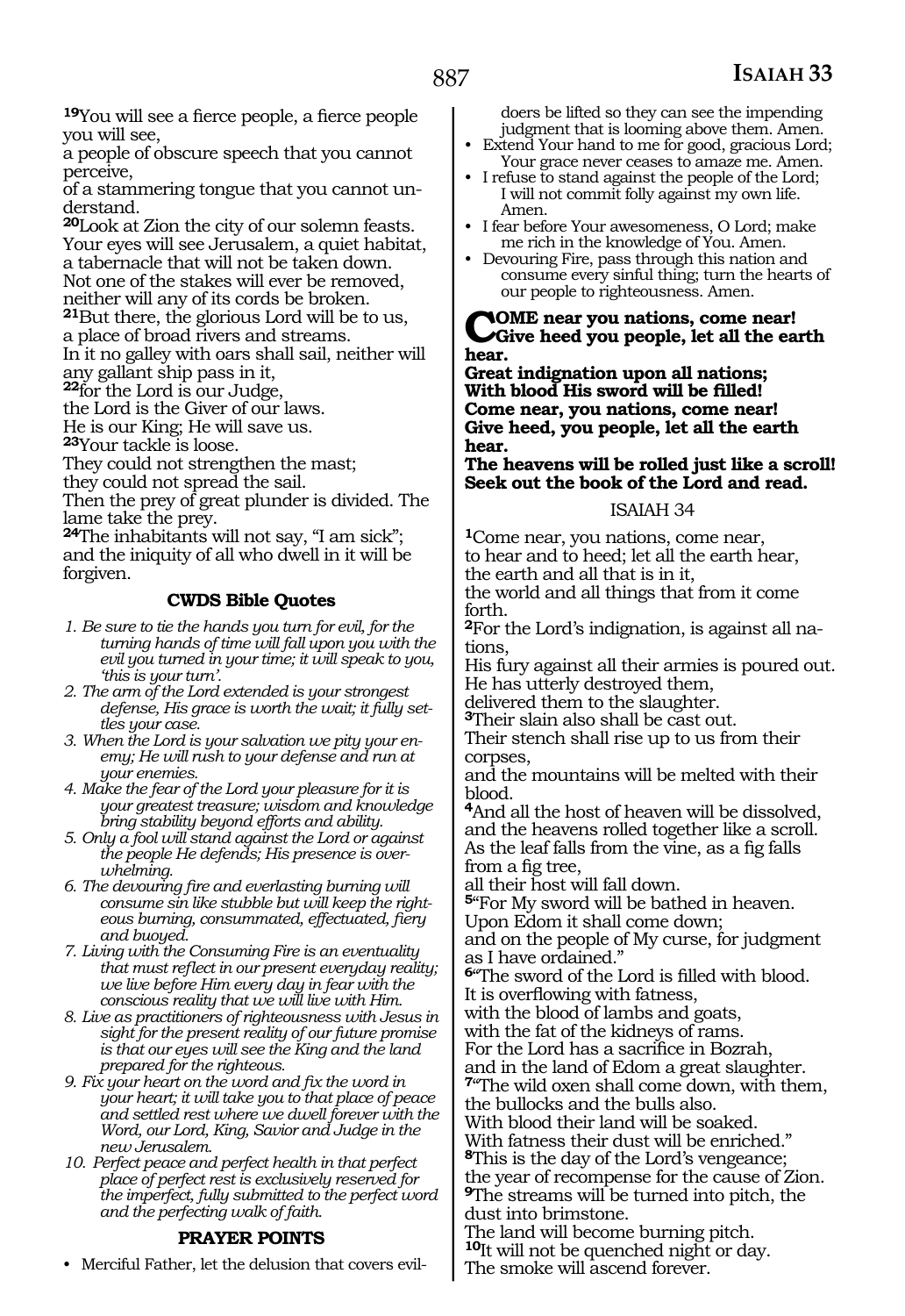It shall lay waste from generation to generation.

No one shall pass through it forever.

**<sup>11</sup>**It is for the pelican and hedgehog to occupy. They will possess it freely.

In it the owl and the raven shall dwell. He will stretch out over it the line of confusion,

and the stones of emptiness as well.

**<sup>12</sup>**They will call its nobles to the kingdom, but none shall be there at all,

and its princes will be as nothing.

**<sup>13</sup>**Thorns will come up in her palaces,

nettles and brambles in her fortresses.

It will be a place for ostriches and jackals to sleep.

**<sup>14</sup>**The wild beasts of the desert will meet the wild beasts of the islands.

To his companions the hairy goat will cry; and there the screech owl shall make her nest, and find for herself a place of rest.

**<sup>15</sup>**The great owl will make nest likewise.

She shall hatch and gather the eggs under her wings.

The hawks shall also be gathered there, everyone with their mate.

**<sup>16</sup>**Seek from the book of the Lord and read; not one of these shall fail;

not one shall lack her mate.

For My mouth has commanded it, and His Spirit has gathered them.

**<sup>17</sup>**He has cast the lot for them.

His hand has divided it between them with a measuring line.

They will possess it forever;

from generation to generation, they will dwell there.

### **CWDS Bible Quotes**

*1. Join with the sins of the nations and be enjoined with them in their judgment.*

*2. Not because they legislate sin in disregard for the word of God means you must reciprocate sin.* 

- *3. Economic or military power does not give you the right to sin or violate the word. You may withstand armies but you cannot withstand the wrath of God; your economy and military will fall devastatingly.*
- *4. Judgment will find sin whatever nation, people or culture it is found in, and it will punish it mercilessly. Judgment is always searching for sin; sinners are searching for judgment.*
- *5. Sacrifice righteousness to the Lord in your land rather than have Him come and make a righteous sacrifice of you in your land.*
- *6. Sin devastates, destroys, desolates and decimates; never let the good times fool you, sin is as termites quietly working your destruction.*
- *7. Live carefully under the covering hand of the living God for it is a fearful thing to fall into the punishing hand of the living God.*

*8. Sin works destruction; destruction leaves nothing working, nothing to work and no one to work a thing.*

### **PRAYER POINTS**

• I declare that I am in this world but I am not of this world; Your kingdom come, Your will be

done in this earth as it is in Heaven, O Lord.

- Almighty God, I pity all those people and nations whose confidence is in their strength, achievement or military distinction; wake them up to their vulnerability, O Lord. Amen.
- Father God, let every sin in my nation be punished; let the judgment of the Lord fall mercilessly upon sin, starting with my heart, in the name of Jesus. Amen.<br>• I send an alarm in the spirit to the spirit of sin-
- ners; "Wake up! Judgment is near." Amen.
- Ah Lord God, receive the sacrifice of the righteous in this nation; assign to us a contagious spirit that will make righteousness irresistible to even the hardest heart. Amen.

**BLIND** eyes, tell me, have you seen<br>The joy of the ransomed and the i **The joy of the ransomed and the re- deemed?**

**Deaf ears, tell me, have you heard The song of glad and joyful words? Do you see a wilderness when you look about?**

**In the wilderness, waters will break forth!**

#### ISAIAH 35

**<sup>1</sup>**The wilderness and the solitary place, shall be glad for them with happiness. The desert will rejoice and blossom as the rose.

**<sup>2</sup>**It will blossom abundantly and rejoice with joy and singing. The glory of Lebanon will be given to it; the excellency of Carmel and Sharon.

They will see the glory of the Lord,

the excellency of our God.

**<sup>3</sup>**Strengthen the weak hands,

and make firm the feeble knees.

**<sup>4</sup>**Say to those who have fearful hearts, "Be strong!

Fearful hearts, do not fear, be strong! Your God will come with vengeance; with the recompense of God, He will come and save you."

**<sup>5</sup>**Then deaf ears will be unstopped, and the eyes of the blind will be opened. **<sup>6</sup>**Then the lame man shall leap like a deer, and the tongue of the dumb shall sing. For waters will burst forth in the wilderness, and streams in the desert.

**<sup>7</sup>**The parched ground shall become a pool; and the thirsty land, springs of water. In the habitation of jackals, where each lay, there shall be grass with reeds and rushes. **<sup>8</sup>**A highway shall be there, and a road. It shall be called, the Highway of Holiness.

The unclean shall not pass over it.

It is for the wayfaring men.

Fools will not go astray on that road. **<sup>9</sup>**No lion will be there, nor will ravenous beasts be on it.

They will not go up on it nor be found there. But there the redeemed will walk. **<sup>10</sup>**And the ransomed of the Lord shall return

and come to Zion with singing, and with everlasting joy on their heads.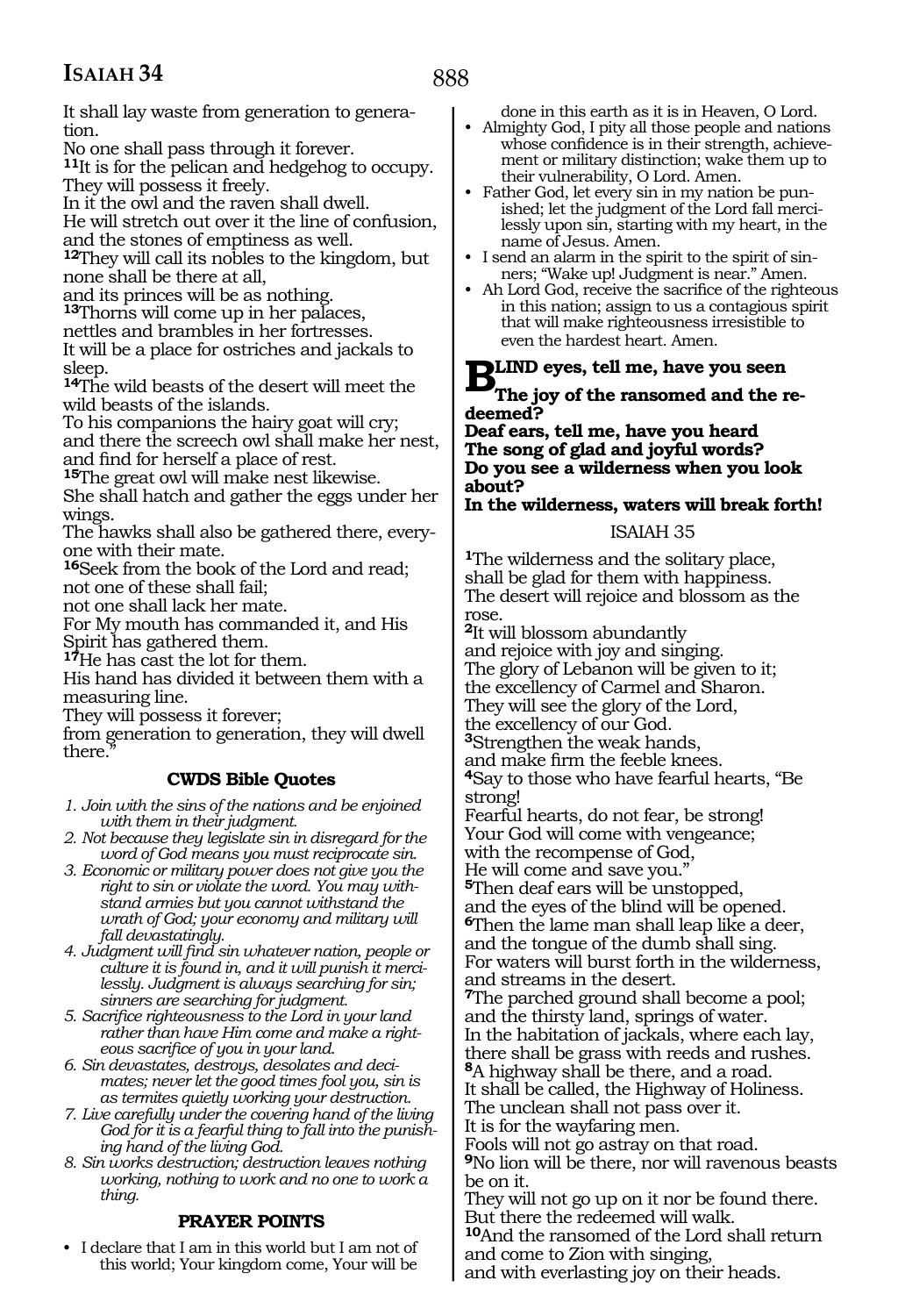They shall obtain joy and gladness, and sorrow and sighing will flee away.

#### **CWDS Bible Quotes**

- *1. Turnaround grace causes the reversal of every negative thing, the productivity of every barren thing, the restoration of every lost and stolen thing and the confusion of every wagging tongue.*
- *2. Refreshing, restoration and renewal spring from your spirit and renovate your environment.*
- *3. When God fixes you up, it is not about who you look like anymore, it is about everyone wanting to look like you.*
- *4. The length of your wait should not diminish the strength of your faith; hold on to your confession, keep professing your faith; your God will come.*
- *5. It is best to have blind eyes with open hearts; deaf ears with clear vision of God and mute mouth with heavenly language, for when redemption comes only the condition of your heart and the strength of your relationship with God matters.*
- *6. Love the blind, deaf and mute with a purpose for they will be seeing, hearing and talking, and then, your absence of love will reveal how blind, mute and dumb you really were when you are left speechless by your exclusion.*
- *7. Holiness is not just a lifestyle it is a highway into the land of promise; holiness is not just a practice it is a pathway to peace and eternal rest, happiness and joy.*
- *8. Salvation removes the weight from your head and replaces it with joy that ever increases; heaviness gives way to joy that never ends, where the only weight you carry is the weight that carries you: everlasting joy.*
- *9. Pain cannot deter the spirit or damage the promise; we sing because of the promise and we enter the promise with singing and with joy not just in our hearts but on our heads.*

#### **PRAYER POINTS**

- By the power in the blood of Jesus Christ, I am a candidate of turnaround grace; I will be a righteous display of the grace of God in the earth. Amen.
- Holy Spirit, impregnate my spirit with sweet refreshing that restores, renews and refreshes everything around me. Amen.
- Holy Spirit, fix me up this moment and make me a reflection of Jesus Christ; He is my only aspiration. Amen.
- I command my spirit to hold on to the profession of my faith until something breaks, for the word cannot break. Amen.
- Holy Spirit, I adore You; condition my heart with the holiness of my Father God. Amen.

#### **I**N spite of the Assyrian sword,<br>Our hope is in the Lord!<br>Despite their strangend grisses **Our hope is in the Lord! Despite their strong and grievous words, Our hope is in the Lord!**

**When they say, "In what confidence do you trust that you should rebel against us? Be it the Lord your God or in Egypt's husk! We have destroyed many gods; have you not heard?"**

**We will say, "We put no confidence in man, Nor in horses great and strong,** 

#### **Nor in gods that are made with hands; Our hope is in the Lord!"**

#### ISAIAH 36

**<sup>1</sup>**In the fourteenth year of Hezekiah, Sennach- erib the king of Assyria

came up against the fortified cities of Judah. He fought and he took them.

**<sup>2</sup>**Then the Assyrian king sent Rabshakeh from Lachish to Jerusalem, and a great army with him,

to Hezekiah the king of Judah.

By the conduit of the upper pool, on the high- way of the Fuller's Field he stood.

**<sup>3</sup>**Then to him Eliakim, Hilkiah's son, came forth;

he was over the household at that time. With him was Shebna the scribe and Joah, who was of Asaph's lineage; he was the recorder.

**4**Then Rabshakeh said to them, "Tell Hezekiah, 'So says the great king, the king of Assyria, "What is this confidence wherein you trust? **<sup>5</sup>**I say, 'You speak of having counsel and

strength for war, but your words are vain.' Now on whom do you trust that against me you rebel?

**<sup>6</sup>**"If it is the staff of Egypt that you trust in, it is a staff of a reed that is broken; it will pierce the hand of those who lean on it.

So is Pharaoh, Egypt's king, to all who trust in him.

**<sup>7</sup>**But should you say to me, 'We trust in the Lord our God only, then is it not He, whose high places and altar Hezekiah has taken away,

and said to Judah and Jerusalem, 'You shall worship at this altar'?

**<sup>8</sup>**"Now give pledges, I urge you, to my master the king of Assyria, and I will give you two thousand horses,

if you are able, on your part, to put riders on them.

**<sup>9</sup>**How will you then turn the face of one of the least of my master's captains away,

and put your trust in Egypt for chariots and for horsemen?

**<sup>10</sup>**"Have I now come up without the Lord against this land to destroy it?

**<sup>11</sup>**'Go up and destroy it,' was the Lord's word,

'Go up against this land.'" shakeh, "Speak, I beg you, in the Syrian lan-<br>guage, for we understand your tongue.

Do not speak to us in the language of the Jews, that the ears of the people may hear

you, even those who are on the wall listening." **<sup>12</sup>**But Rabshakeh said,

*"*Has my master sent me to your master, and to speak these words to you*?* 

Is it not the people that he is after?

The men who sit on the wall,

that they may eat their own dung, and who will drink their own urine with you?"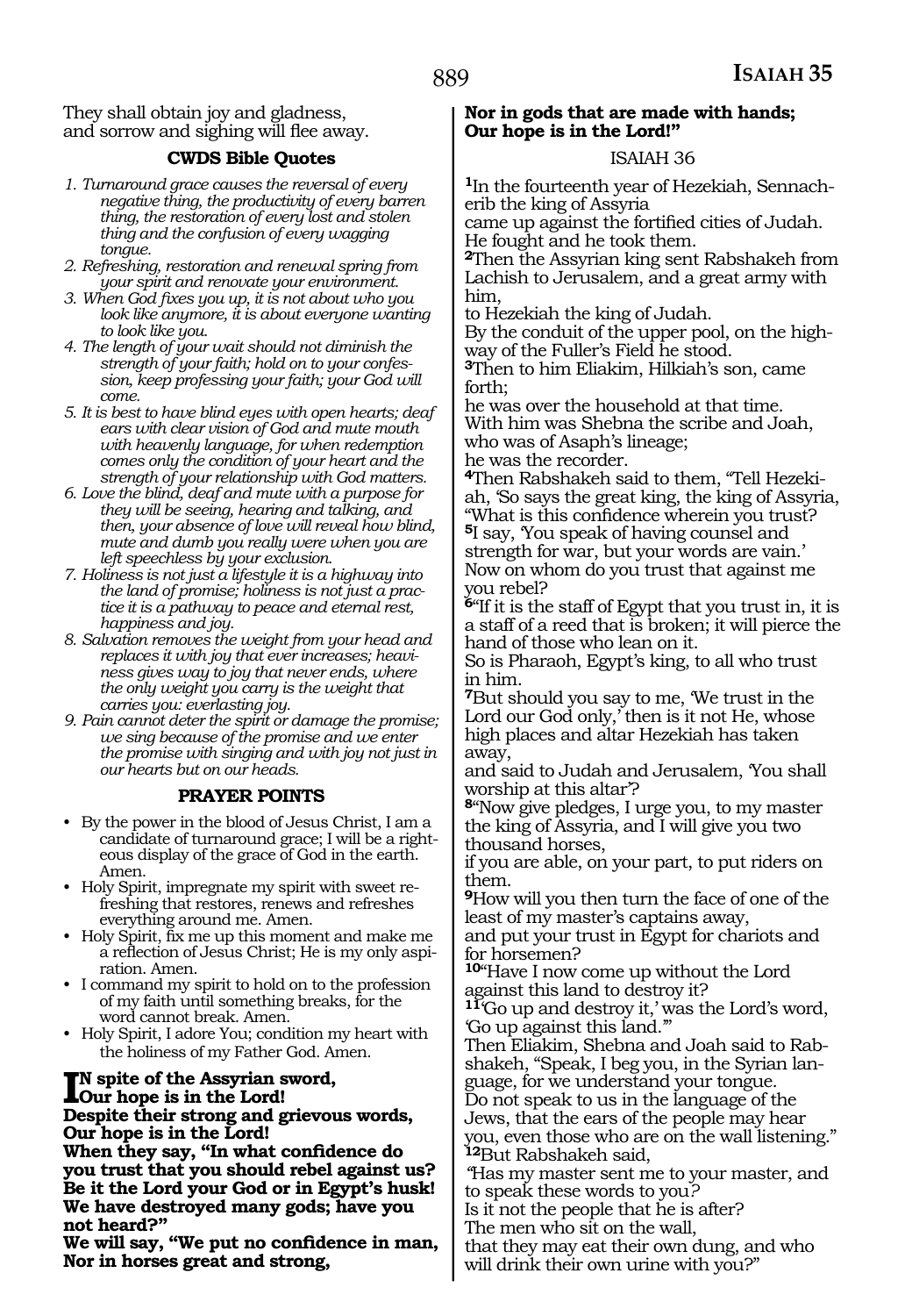**<sup>13</sup>**And with a voice that was very loud,

Rabshakeh stood and he cried.

He cried in the Jews' language, saying, "Hear the words of the Assyrian king.

**<sup>14</sup>**This is the great king's message that I bring; 'Do not permit Hezekiah to deceive you with lies.

**<sup>15</sup>**He cannot deliver you! Do not let him make you trust the Lord,

saying, "The Lord will surely deliver.

The city will not be delivered into Assyria's hand."

**16"**Do not listen to Hezekiah, for this says the king of Assyria, 'Make an agreement with a gift and come to me;

then let everyone eat of his vine and of his fig tree. Go on enjoy and drink of your own reser- voir at this time,

**<sup>17</sup>**until I come to take you away

to a land just like your own, a land of wine and of grain, a land of bread and of vineyards.' **<sup>18</sup>**Beware lest Hezekiah persuade you and say, 'In the Lord we put our hope.

The Lord will deliver us; He is our shield and trust.'

Consider this and be wise,

have any gods of the nations delivered his land from the king of Assyria's hand?

All gods are powerless before his might. **<sup>19</sup>**"Where are the gods of Hamath and Ar- phad? Speak of Sepharvaim; where are their gods? Have they delivered Samaria out of my hand?

Who among all the gods has delivered his land?

**<sup>20</sup>**Who among all the gods of these lands has delivered their lands out of my hands, that the Lord should make Jerusalem strong?

To deliver out of my hand, He cannot!"

**<sup>21</sup>**But they all remained silent. They did not answer him one word,

for the king had commanded and told them not to speak,

saying, "Give no answer to him."

*We put no confidence in man, or in horses great and strong, or in gods that are made by hands. Our hope is in the Lord!*

**<sup>22</sup>**Then came Eliakim the son of Hilkiah, and Shebna the scribe, and Joah the recorder, with their clothes torn to Hezekiah

and told him Rabshakeh's words.

*And he reflected, "We put no confidence in man or in horses great and strong, or in gods that are made by hands.*

*Our hope is in the Lord!"* 

### **CWDS Bible Quotes**

- *1. They may challenge your dependence on man or earthly kings with confidence, but when they challenge your dependence on God, they challenge their confidence and their security.*
- *2. The enemy will attack your confidence with the words of fact but you can fortify yourself with the Word of Truth.*
- *3. The greatest trick of the enemy is to make you feel*

*your greatest confidence has turned on you, that you have no hope in God.*

- *4. Our God will never give you into the hands of sinners unless you force His hand by being partakers of their sins.*
- *5. The enemy feeds on fear and will feed the fire of fear which is self-defeating. Feed on faith and the enemy fears, fades and flees.*
- *6. Even the strongest enemy plays the ploy of fear because they know if you have just a measure of confidence in the comprehensive coverage you have in God, they have no chance against you.*
- *7. The enemy has already lost if they take the fight to your God, stand still. You will have already lost if you agree with the enemy and turn in fright away from your God.*
- *8. Never bargain with the boisterous, they will put you to shame.*
- *9. You silence wisdom by reasoning with fools; you give wisdom a voice by remaining silent.*

#### **PRAYER POINTS**

- Most Holy God, You are distinguished, You cannot be challenged; fools will be appalled by their folly if they stand against Your people. Amen.
- I am fully aware of the facts about me but the truth is written in Your word and it is the only script that I will believe. Amen.
- Righteous Father, when they say of my soul, I have no help in God, I will continue to remind myself that You are my shield and my fortress, my rock and the one who lifts my head.
- Vindicate me O God, before my enemies; put them all to shame, humiliate them in their confident boasting, in the name of Jesus.

# **"Whom have you reproached with noise?**<br>Against whom have you lifted your voice

**Against whom have you lifted your voice? I know your abode, your coming in and go- ing out, and the rage of your mouth; I have you in My sight!"**

#### ISAIAH 37

**<sup>1</sup>**And it came to pass when King Hezekiah heard,

he covered himself with sackcloth and tore his clothes.

Then he went up into the Lord's house.

**<sup>2</sup>**And he sent Eliakim and Shebna the scribe out,

and the elders of the priests covered with sackcloth,

to Isaiah the prophet Amoz's son. **<sup>3</sup>**And they said to him, "This is Hezekiah's word,

'This is a day of trouble and rebuke and of blasphemy,

for the children have come to childbirth but there is no strength to bring forth. **<sup>4</sup>**It may be the Lord your God will hear the words Rabshakeh has spoken in our ear, whom the king of Assyria sent to us here to reproach the living God,

and so reprove the words that He has heard. 'Therefore lift up your prayer for the remnant!'" **<sup>5</sup>**This is what Hezekiah's servants came to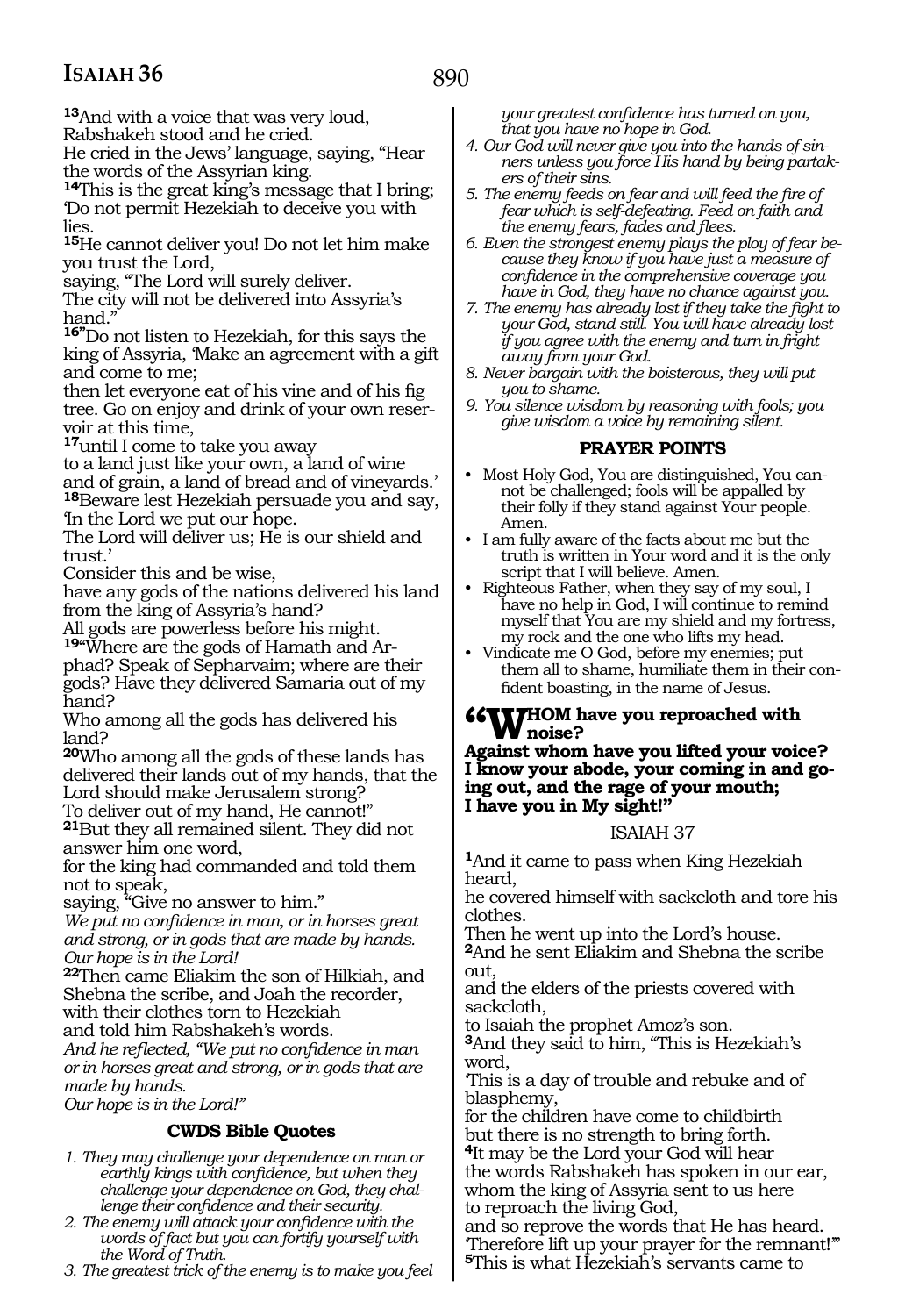Isaiah and said. **<sup>6</sup>**And Isaiah responded to them, "Say this to your master; 'This is what the Lord God of Israel says, "Of these words you have heard do not be afraid! Do not be afraid of the king of Assyria's word, the words his servants spoke to blaspheme the Lord. **<sup>7</sup>**Behold on him I will send a blast. He will hear a rumor to divide the heart, and will return to his own land speedily, and in his own land by the sword I will cause him to fall."\* **<sup>8</sup>**So Rabshakeh returned and found, war raged between the king of Assyria and Libnah. **<sup>9</sup>**They told this to him. He heard how he had departed from Lachish, and how Tirhakah king of Ethiopia came to make war with Assyria. And so he sent messengers to Hezekiah, **<sup>10</sup>**saying, "Speak to Hezekiah, Judah's king, and say, 'Do not let the God you trust in deceive you this day, saying, "Jerusalem will not be given *i*nto the hand of the Assyrian king." **<sup>11</sup>**Behold you have heard, you must have heard this thing, what our king has done to all lands; all the happenings, how he has destroyed them utterly. Will you be delivered then; how will you stand? **<sup>12</sup>**Have any of the gods of the nations delivered those which my fathers have destroyed, even Haran, Rezeph and Gozan and the children of Eden in Telassar? **<sup>13</sup>**Where are the kings of Hamath, Hena and Arphad, of Sepharvaim and of Ivvah?'" **<sup>14</sup>**And Hezekiah received the letter from the hand of the messengers. He read it and to the house of God he went, and before the Lord, he spread the letter. **<sup>15</sup>**And he prayed to the Lord and said, **16**"O Lord of hosts, You are God of Israel, the God who dwells between the cherubim. You are God, even You alone, of all the earth's kingdoms and its thrones. You have made the earth and the heavens **<sup>17</sup>**Incline your ear, O Lord, and hear. Open your eyes and see, draw near. Hear all the words that Sennacherib sent to us to reproach the living God. **<sup>18</sup>**"The Assyrian kings, O Lord, have of a truth laid waste all the nations and their countries **<sup>19</sup>**and into the fire cast their gods, and not a therefore these they have destroyed. **<sup>20</sup>**Save us from his hand, O Lord, this do. Save us so that all the earth will see and know that You are God, and You alone; there is none but You." **<sup>21</sup>**Then Isaiah sent to Hezekiah, "Let it be known, so says the Lord your desire, 'Whereas you have prayed this prayer against Sennacherib king of Assyria, **<sup>22</sup>**concerning him, this is the Lord's word: '"It is you, the virgin, the daughter of Zion has despised, and laughed you to scorn with rage in her eyes. The daughter of Jerusalem shook her head at you. **23**Whom have you reproached and blasphemed? Against whom are you exalted, tell Me? Against whom have you exalted your voice, and lifted up your eyes on high? Against the Holy One of Israel! **<sup>24</sup>**By your servants you have reproached the Lord and said, 'By the multitude of my chariots and by my strength I am come up to the height of the mountain and to the sides of Lebanon. I will cut down the tall cedar trees, and the fir trees of beauty and of choice, and I will enter the heights of his border, and its fruitful forest. **<sup>25</sup>**"'I have dug and drunk water, and with the soles of my feet dried up all the brooks of defense of besieged places.' **<sup>26</sup>**Have you not heard long ago how I made it; that I formed it in the days of old? And I have brought it to pass now, that you should lay waste fortified cities, and turn them into heaps of ruins. **<sup>27</sup>**Therefore their inhabitants had little power. They were as the grass of the field. As the green herbs they have been; as grass on the housetops in the heat and grain blighted before it grows. **<sup>28</sup>**But I know your abode, your coming in and going out, the rage against Me with your mouth! **<sup>29</sup>**Now because your tumult and your rage is come up into My ears, in your lips a bridle I will place, and My hook into your nose, and I will turn you back the way you came. **<sup>30</sup>**To you this sign will make it plain. This year you will eat, you will fill your plate with that which grows of itself, and the second year that which springs of the same, and in the third year sow and reap and plant vineyards, and eat of its fruit. **<sup>31</sup>**'"And that which remains that is escaped of the house of Judah will take root downward

again,

for they were no gods; there is none but You. They are wood and stone that men designed,

also.

too,

few,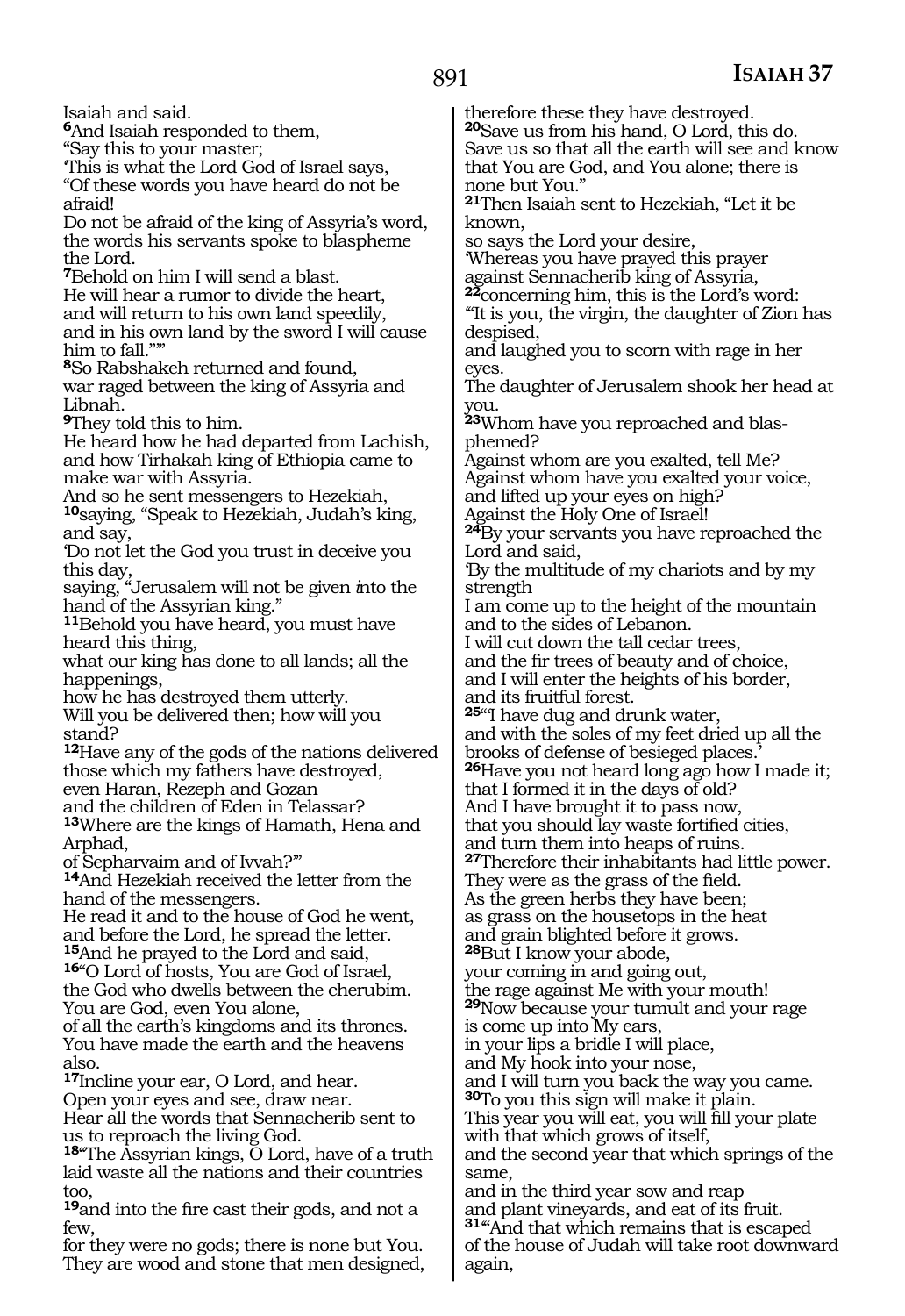892

and they will bear many fruits upwards. **<sup>32</sup>**For out of Jerusalem those who remain will

go, and those who escape out of the mount of Zion.

The zeal of the Lord of hosts will do this."' **<sup>33</sup>**"Concerning the king of Assyria," says the Lord,

"into this city he shall not come,

nor shoot an arrow here, not one,

nor come here with shields nor cast an embankment.

**<sup>34</sup>**He shall return by the same path he took to come here,

and shall not come into this city!" the Lord says.

*Same path to come; same path to go.*

*"Yes they will take the same path to go, the same path they came,*

**<sup>35</sup>**for I will defend this city to save it for My own sake,

and for David and the covenant that with him I made."

**<sup>36</sup>**Then the angel of the Lord went out and struck the Assyrian camp.

One hundred and eighty-five thousand, never awoke from sleep.

For when in the early morning they rose,

behold their dead corpses were all about! **<sup>37</sup>**So Sennacherib the Assyrian king departed. He returned to Nineveh and there he remained.

**<sup>38</sup>**As he worshipped with lifted hands in the house of Nisroch, who was his god, there came Adrammelech and Sharezer his sons.

They struck him with the sword that day, and into the land of Ararat they escaped. And in his place his son Esarhaddon reigned. *The Lord God delivered, but his god could not save;*

*God knows where you live, therefore know… He reigns!*

#### **CWDS Bible Quotes**

- *1. The greater your responsibility the greater your humility; when you do not know what to do, do nothing, hand it over to God.*
- *2. A Rhema word from God settles what the lie of the enemy unsettles; you will not accept a lie if you have a prophet; you will not engage a lie if you are prophetic, you hear the Holy Spirit.*
- *3. Wisdom never chooses a challenge it has no power to handle or knowledge of; anyone who challenges God is in for a rude awakening.*
- *4. Let the word of God settle your heart and a word from God settle your confidence.*
- *5. They compare you with other people and nations because they compare your God with their gods; but your God cannot be compared for He cannot be comprehended, apprehended or captured.*
- *6. They may have handled and man-handled the idols of many nations, but they will soon realize that they have not happened on, nor can they handle what is about to come to them from your God.*

*7. Whatever the enemy lays before you never lay* 

*upon yourself, lay it before the Lord; hand it over in prayer and leave free, He takes your cares for He cares for you.*

- *8. Never ignore the strength of your enemy or lie about the facts, but acknowledge the strength of your God and boast in the truth, He is truth.*
- *9. You may ridicule man but walk wide of God; it is ridiculous to ridicule God for you only ridicule yourself and it becomes your riddle when He*
- *answers. 10. If they do not understand the source of the Strength that they challenge, they will lose their strength in their sleep, without coming to an understanding of the strength they encountered.*
- *11. It is foolish to fight someone you cannot touch or hold, yet who can touch you, hold you, break you without a touch and who knows your every action.*
- *12. The only sure escape is into the hands of the Lord and into the safety of His word; Jerusalem may have escaped insolent Assyria but outside of God it is prime for judgment.*
- *13. When God defends a city the enemy is defeated without a fight or even positioning for combat, for the only positioning before the Lord is prostrate, on the face voluntarily or forcefully.*
- *14. One angel of the Lord is enough to destroy a mighty army of one hundred and eighty-five thousand; wisdom submits and surrenders to His power which is undefeatable.*
- *15. Go to bed with God rather than with His enemy, the devil, for you do not know if you will be with Him in the spirit or still in the flesh when you wake up.*
- *16. You will have no answer if God should answer your insolence, nor can your gods or illicit lifestyle answer, protect or preserve you.*

#### **PRAYER POINTS**

- My Father, my God, I lay myself at Your feet and present my strong challenges to you. Let every power challenging my confidence in You receive angelic fire now, in the name of Jesus.
- Holy Spirit, speak truth to me; I will receive nothing in my spirit unless from my trusted source, the Holy Spirit. Amen.
- Merciful God, let every opponent of the cross be warned; let them forsake their insolence and surrender to Your loving, healing and forgiving heart. Amen.
- Righteous Father, release a word today for every stubborn situation believers are facing, in the name of Jesus.
- I extend pity to fools and the love of Jesus Christ to those who will exercise wisdom and fear You. Amen.

**SET your house in order,<br>
For you will surely die.**<br> **I have walled in truth hofe I have walked in truth before You, O Lord, oh, no, not I! Who will sing Your praises? Death cannot celebrate at all! The living, yes, the living, Lord, only the living shall!**

#### ISAIAH 38

**<sup>1</sup>**Hezekiah was deathly ill, very sick in those days. Isaiah the prophet, son of Amoz,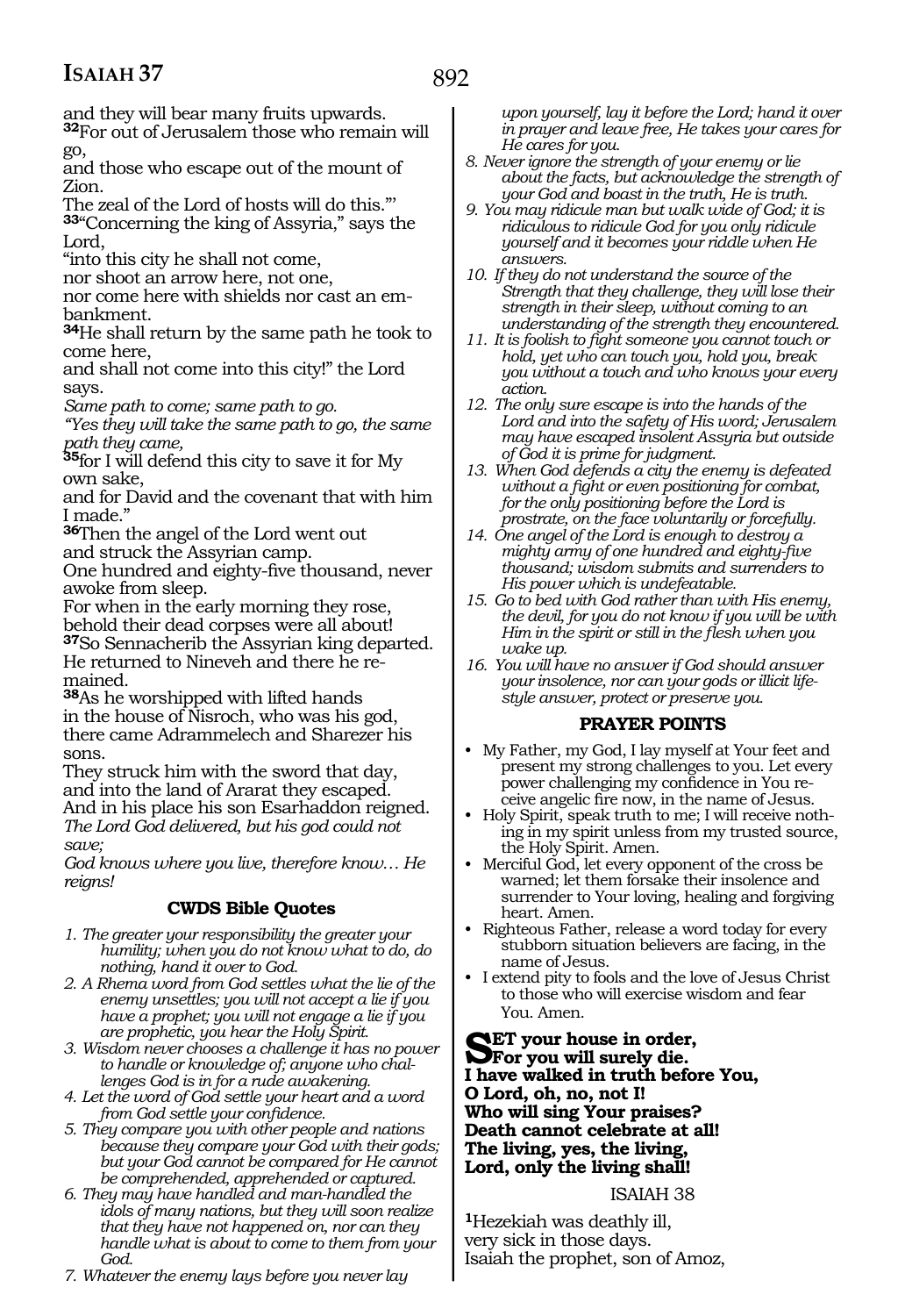came to him and said, "Set your house in order for this is what the Lord says: 'You will die, you will not live. Very soon you will pass away.'" **<sup>2</sup>**Toward the wall he turned then; there Hezekiah turned his face, and prayed to the Lord, **<sup>3</sup>**weeping and unashamed. "Remember now, O Lord, I beg you, see how I have walked. I have walked before You in truth and with a perfect heart. I have done that which is good, only good in Your sight." And he wept, oh, how he wept grievously. *But for the Lord to dry his eyes!*  **<sup>4</sup>**Then God's word came to Isaiah, **<sup>5</sup>**"Go to Hezekiah and say, 'So says the God of David, your father, "I have heard all that you have prayed. I have heard your prayer, and I have seen your tears, and I will add to your life another fifteen years. **6**And I will deliver you and this city from the hand of the Assyrian king. **<sup>7</sup>**And this will be a sign that I will perform this thing. **<sup>8</sup>**"'I will bring again the shadow of degrees that is gone down in the sun, the dial of Ahaz, ten degrees backward!'" And so it was done. **<sup>9</sup>**These are the writings of Hezekiah, when Judah's king was sick, and he recovered from his sickness. Judah's king wrote this: **<sup>10</sup>**"I said, 'In the cutting off of my days I will go to the gates of the grave. I am deprived of the remainder of my years.' **<sup>11</sup>**I said, 'I shall not see the Lord. I shall not see the Lord, my King, in the land of the living, no. No more a man will I behold with the inhabitants of the world. **<sup>12</sup>**"'My age is removed, departed, spent; removed, even as a shepherd's tent. Like a weaver, He has cut off my life. With pining sickness I shall die. Yes, He has cut me off from day to night. Will You make an end of my life? **<sup>13</sup>**I contemplated until morning, as a lion, will He break all my bones? 14"Like a crane or swallow, so did I chatter; I mourned like a dove; my eyes failed. Undertake for me, Lord; I am oppressed! **<sup>15</sup>**What shall I say? He spoke to me Himself! From Him the word has come. He, Himself spoke. All my years softly I shall go in the bitterness of my soul.

**<sup>16</sup>**"'O Lord, by all these things men live; in all these is the life of my spirit,

so will You recover me and make me to live. **<sup>17</sup>**Instead of peace, I had great bitterness, but in love for my soul, You delivered me. From the pit of corruption I was snatched. You have cast all my sins behind Your back. 18"For You cannot get praise from the grave,

nor can death celebrate. And those who go down into the pit cannot hope for Your truth.

**<sup>19</sup>**The living, the living shall praise You, yes, even as I do this day.

The fathers will show their sons;

they will make Your truth to be known. **<sup>20</sup>**"'The Lord was ready to save me; I give thanks.

Therefore we will sing my songs to the stringed instruments all our days, in the house of the Lord giving praise. **<sup>21</sup>**"'For Isaiah has told me to do this,

"Let them take a lump of figs and lay it for a plaster, on the boil,

and he will be revived.'""

**<sup>22</sup>**Hezekiah also said at that time,

"What shall be the sign that I may go up at your word to the house of my Lord?"

#### **CWDS Bible Quotes**

- *1. You live to order your house; you put your house in order to die; it is best to live with an ordered house with your house always in order so whether you live or die your assignment continues.*
- *2. God has the final say, not the devil, not the world, not your sickness, not even the prophet; their conclusion is your reason to seek God with earnest for His infusion and word.*
- *3. Align yourself with the prophetic word but do not resign yourself to it; resign yourself to God; let the prophetic word inform you but not disarm you; you have audience with God.*
- *4. The prophetic word of grace, healing, deliverance and prosperity will locate you in your place of prayer.*
- *5. God will turn back the hands of time on your behalf if you will turn up your hands in prayer.*
- *6. Accept and embrace the prophetic word of God and respond with urgency and with passion and you will move the heart of God.*
- *7. When the prophetic word about your generation moves you to fervency as it moved Hezekiah, then this world will never be the same.*
- *8. Humility is the heart of wisdom settled on a prophetic understanding of your frailty and how truly powerless your power is in the presence of your life being powered out.*
- *9. The dead cannot praise God but if the living will not, their life is as effective as the dead; in the spiritual world they are seen as the living dead.*
- *10. Parents tell your children about God's faithfulness for the devil has designed many sources of misinformation to deceive them.*

- **PRAYER POINTS** I speak organization, preparation, physical and spiritual readiness into the hearts of every believer, in the name of Jesus.
- Lord I thank You for doctors, counselors and prophets but You have the final say in my life; You can change any proclamation, diagnoses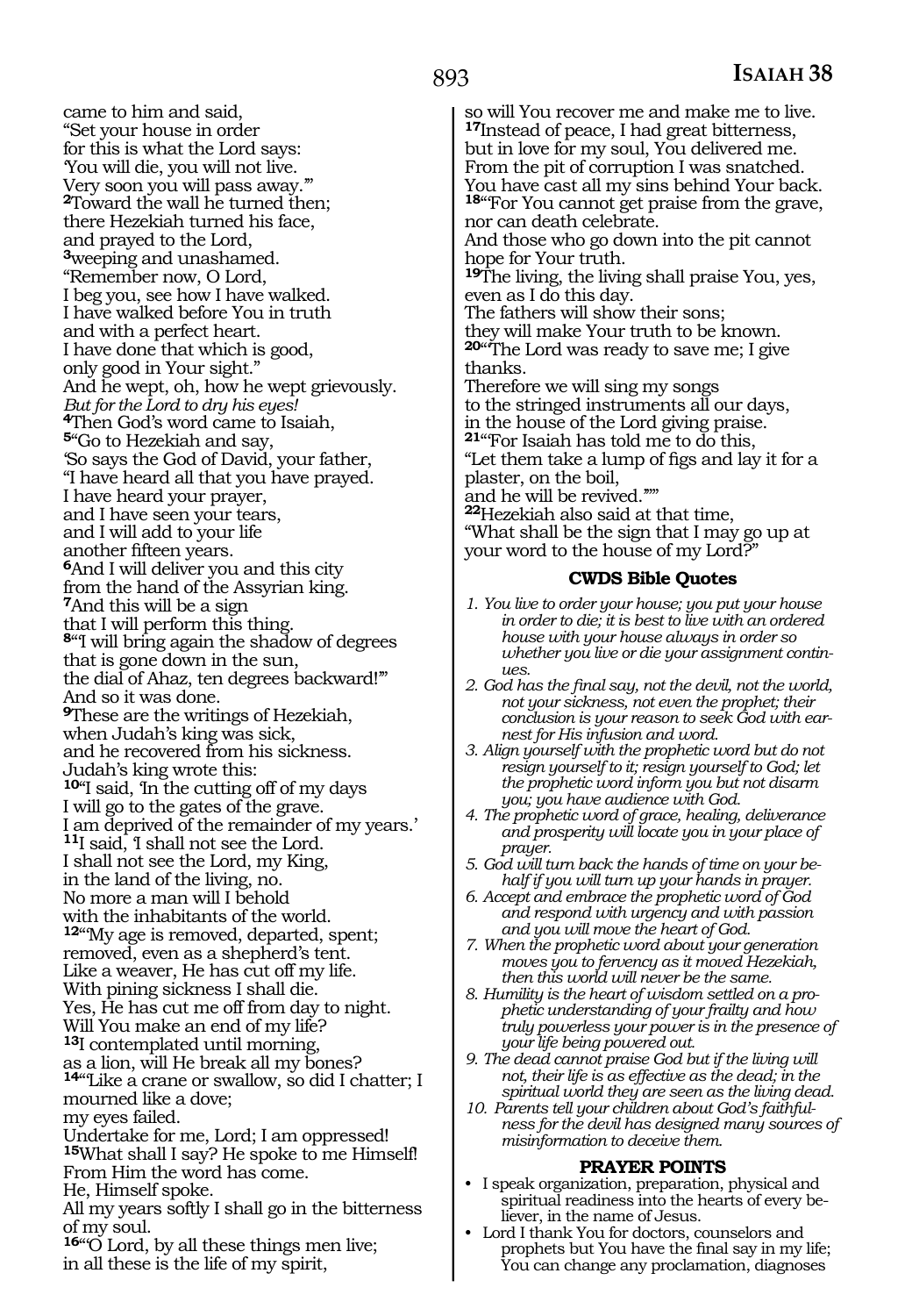and determination against me. Amen.

- I speak resolve in the hearts of believers to raise their children in the knowledge and fear of God. Amen.
- I soak myself in prayer and command all my blessings to come to me, in the name of Jesus.
- Eternal Creator, put time on hold and rescue me; I declare that with God I cannot be defeated. Amen.

**PRECIOUS gifts from the enemy**<br>What has the enemy seem? **What has the enemy seen? On what has he set his eyes? All your pride and treasures By his wiles he has now seen; He will come back for his gifts and, also, All you have he will take with him. Yes, he will even take your children!**

#### ISAIAH 39

**<sup>1</sup>**Merodach-baladan son of Baladan, the king of Babylon at that time, sent letters and a present to Hezekiah, for he heard he was sick but now was fine. **<sup>2</sup>**Hezekiah was glad for them, and he showed to them the house, the house of his precious things, his spices, ointments, silver and gold, and all the house of his armor, and all in his treasuries that were found. There was nothing in his house, or Hezekiah's dominion, not shown. **<sup>3</sup>**Then came Isaiah the prophet to Hezekiah the king and said, "What did these men say to you? And where did they come from? Now tell!" Hezekiah said, "They came from Babylon, a country very far." **<sup>4</sup>**"What have they seen in your house?" And Hezekiah answered, "They saw all. They have seen all that is in my house; there is nothing they were not shown; nothing among my treasures or in my kingdom that is not known." **<sup>5</sup>**Then Isaiah said to Hezekiah, "Hear the word of the Lord of hosts, **<sup>6</sup>**'Behold the day will come, is coming, that all that you have here in your house and all that your fathers have laid up in store to this day will be carried into Babylon. Nothing will remain. **<sup>7</sup>**"'And of your sons, your very issue, the sons whom you beget, they will take to be their eunuchs in the Babylonian king's palace.'" **<sup>8</sup>**Then said Hezekiah to Isaiah, "The word the Lord speaks is good, as long as in my days, there will be peace and truth." **CWDS Bible Quotes**

*1. Discern the spirits before you engage them or you will decide and dictate your future before you engage it.*

- *2. Do not open yourself up to every person who shows affection, care, concern or empathy to you; engage spirits in flesh and you will engage the spirit of the flesh for all humans are spirits.*
- *3. There is no situation too big to place before God and no situation too small to release to Him; seeking God is absolute; faith in God must be resolute; failure to seek God leaves you desolate; it makes the small, enormous.*
- *4. Build a future of peace and safety for your generations through your careful walk of righteousness and faith and not a future of destruction through selfishness and lack of empathy.*
- *5. If you can change the word of God speaking death to you, you can change the word of God speaking death to your generations, travail until something breaks.*
- *6. Never be satisfied with life if your children face a future of death, never be satisfied with freedom if they face bondage.*

#### **PRAYER POINTS**

- Spirit of discernment, fall upon every believer to order their relationships. Amen.
- Let the fire of the living God drive away every unfaithful, deceiving, lying spirit from my company and my environment, in the name of Jesus.
- My Father, my God, I invite You into every area of my life and every decision I make. Amen.
- By the Spirit of the living God, I will be sensitive to my generations; I declare that I will leave a legacy that will last by careful intentional actions. Amen.
- Holy Father, baptize believers with the spirit of travail for their generations; I rebuke every callous insensitive spirit that causes them to ignore Satan's trap set to destroy them. Amen.

#### *GOMFORT* ve, comfort," I heard a **voice cry.**

**All flesh is like grass, like flowers that fade and die!**

**But the Spirit of God blows, like a shepherd who feeds a flock;**

**His word stands forever! No, it is not like the grass!**

*Those who wait on the Lord will renew their strength;*

*they will rise up once more; with fresh wings they will soar.*

*His words are not like the grass, renewed strength at long last.*

*It is best to wait on the Lord!*

ISAIAH 40

**<sup>1</sup>**"Comfort, oh, comfort My people," says your God.

**<sup>2</sup>**"Speak comfortably to Jerusalem; cry to her now;

her warfare is accomplished; I have pardoned her sins.

She has received double of the Lord's hands for her sins committed!"

**<sup>3</sup>**The voice of him who cries in the wilderness, "Prepare the way of the Lord;

make straight in the desert a highway for our God.

**4**Every valley will be exalted, these He will ex-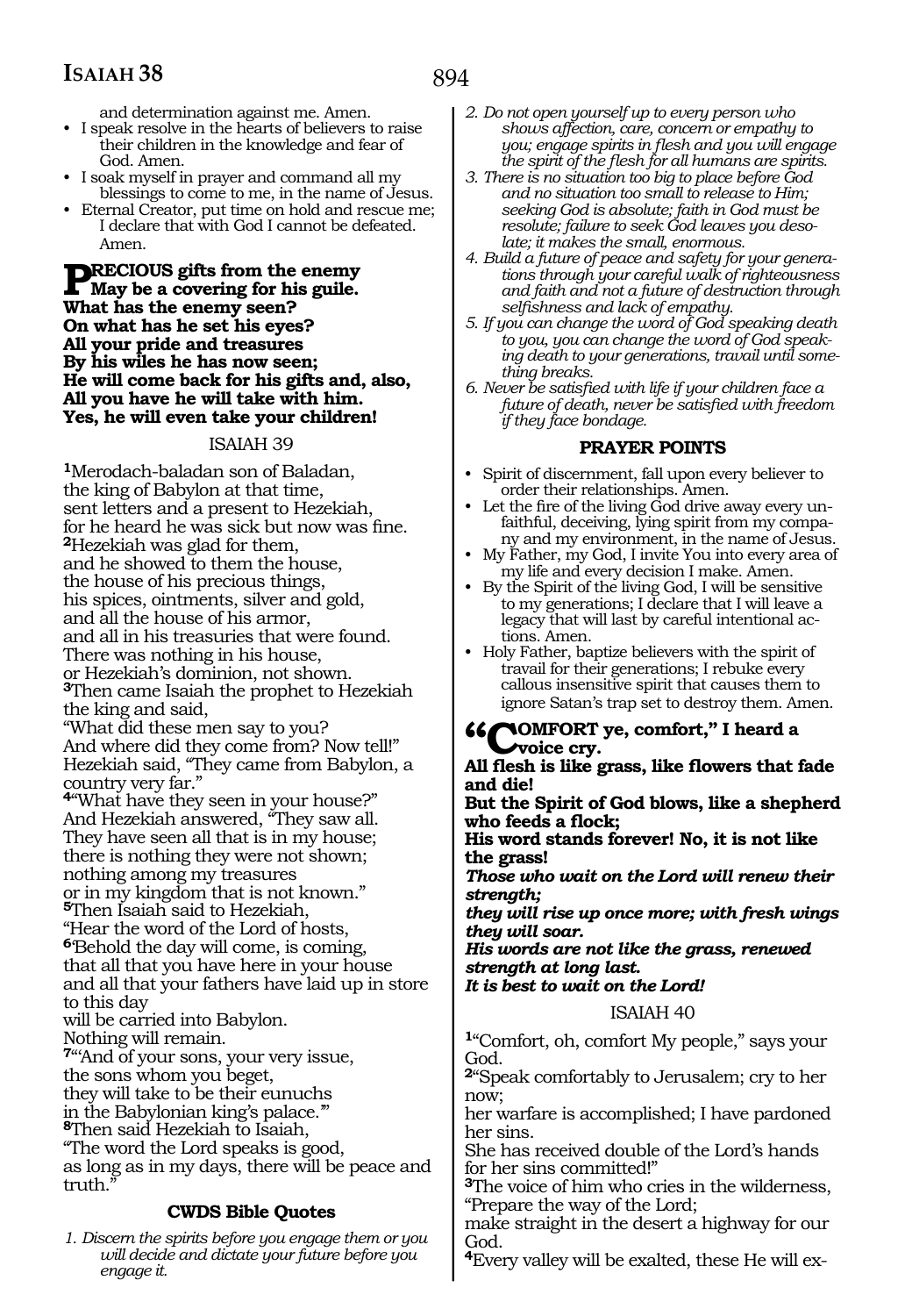alt;

every mountain and hill will be made low. And the crooked will be made straight, and the rough places made plain; then His glory will be seen.

**<sup>5</sup>**Yes the glory of the Lord will then be revealed. All flesh see together, the revelation of His glory.

The mouth of the Lord has spoken; so shall it be."

**<sup>6</sup>**The voice said, "Cry!" And he said, "What shall I cry?"

"All flesh is grass and all the beauty alike! All the beauty is as the flower of the field.

**<sup>7</sup>**The grass withers, the flower fades; soon it will no longer be,

because the Spirit of God blows on it.

Surely the people are grass, even just as this. **<sup>8</sup>**"The grass withers, the flower fades, they will not last for long,

but the word of God will forever stand."

**<sup>9</sup>**O Zion that brings good tidings, get into the mountain high.

O Jerusalem who brings good tidings, with strength lift up your voice.

Lift up your voice, do not be afraid; make yourself to be heard.

Say to the cities of Judah, "Behold your God!" 10<sup>B</sup>ehold the Lord will come with strong hands;

His arm will rule for Him.

With Him is His reward.

His work is before Him;

**<sup>11</sup>**He will feed His flock just like a shepherd. He will gather the lambs with His arms and carry them in His bosom,

and He will gently lead those who are preg- nant.

**<sup>12</sup>**He has measured the waters in the hollow of His hand,

and divided the heavens, divided it with the span,

and in a measure He has measured the dust of the earth,

and weighed the mountains in scales and the hill in a balance.

**<sup>13</sup>**Who has directed the Spirit of the Lord?

Who has been His counselor or His instructor?

**14**With whom did He take counsel? Who instructed Him?

Who has taught Him in the path of judgment? Who has taught Him knowledge? Who taught this to Him,

or showed to Him the way of understanding? **<sup>15</sup>**As a drop in a bucket, so are the nations. They are counted as small dust in the scales. He takes up the islands as a very small thing, **16**and Lebanon is not sufficient for His burn-

ing, and for a burnt offering, its beasts are not sufficient.

**<sup>17</sup>**Before Him, all nations are just as nothing. They are counted less than nothing, just as

vanity.

**<sup>18</sup>**To whom will you compare God? Of what likeness is He?

**<sup>19</sup>**By a workman a molten image is melted and formed;

the goldsmith decorates it with silver chains and overlays it with gold.

**<sup>20</sup>**He who is so poor that he cannot afford this, chooses a tree that will not rot to prepare his image.

Cunning workmen prepare an image that will not be moved.

**<sup>21</sup>**Tell me, have you not known? Have you not heard?

From the beginning have you not been told? Have you not understood from the foundations of the world?

**<sup>22</sup>**It is He, even He who sits on the circle of the earth,

and all the inhabitants of the earth are as grasshoppers before Him.

He stretches out the heavens as a curtain,

and He spreads them out like a tent for one to dwell in.

**<sup>23</sup>**He brings the princes to nothing, makes the judges of the earth as vanity.

**<sup>24</sup>**They will not be planted, nor will they be sown.

Their stock shall not take root downwards in the earth.

He will blow on them, and they will wither to the dirt,

and as stubble, the whirlwind will blow them away.

**<sup>25</sup>**"To whom will I be equal; to whom will you compare Me?"

**<sup>26</sup>**Behold who has created these things--yes, lift up your eye--

that brings out their host by number; lift it up on high.

He calls them by name, by the greatness of His might,

for He is strong in power; not one fails.

**27**Why do you say, O Jacob, and speak, O Israel, saying,

"My way is hid from God. He passes over my justice"?

**<sup>28</sup>**Have you not known? Tell me, have you not heard,

that the Everlasting God, the Lord and creator of the earth does not faint or get weary?

He is the creator of the ends of the earth,

and there is no searching of His understanding.

**29**He is the One who gives power to the powerless.

To those who have no might, He increases strength.

**<sup>30</sup>**All the youths will faint and be weary, and then the young men will utterly fall. *but for those who wait on the Lord this is not so. Their strength is renewed like the eagle and they shall rise once more!* 

**<sup>31</sup>**Those who wait on the Lord will renew their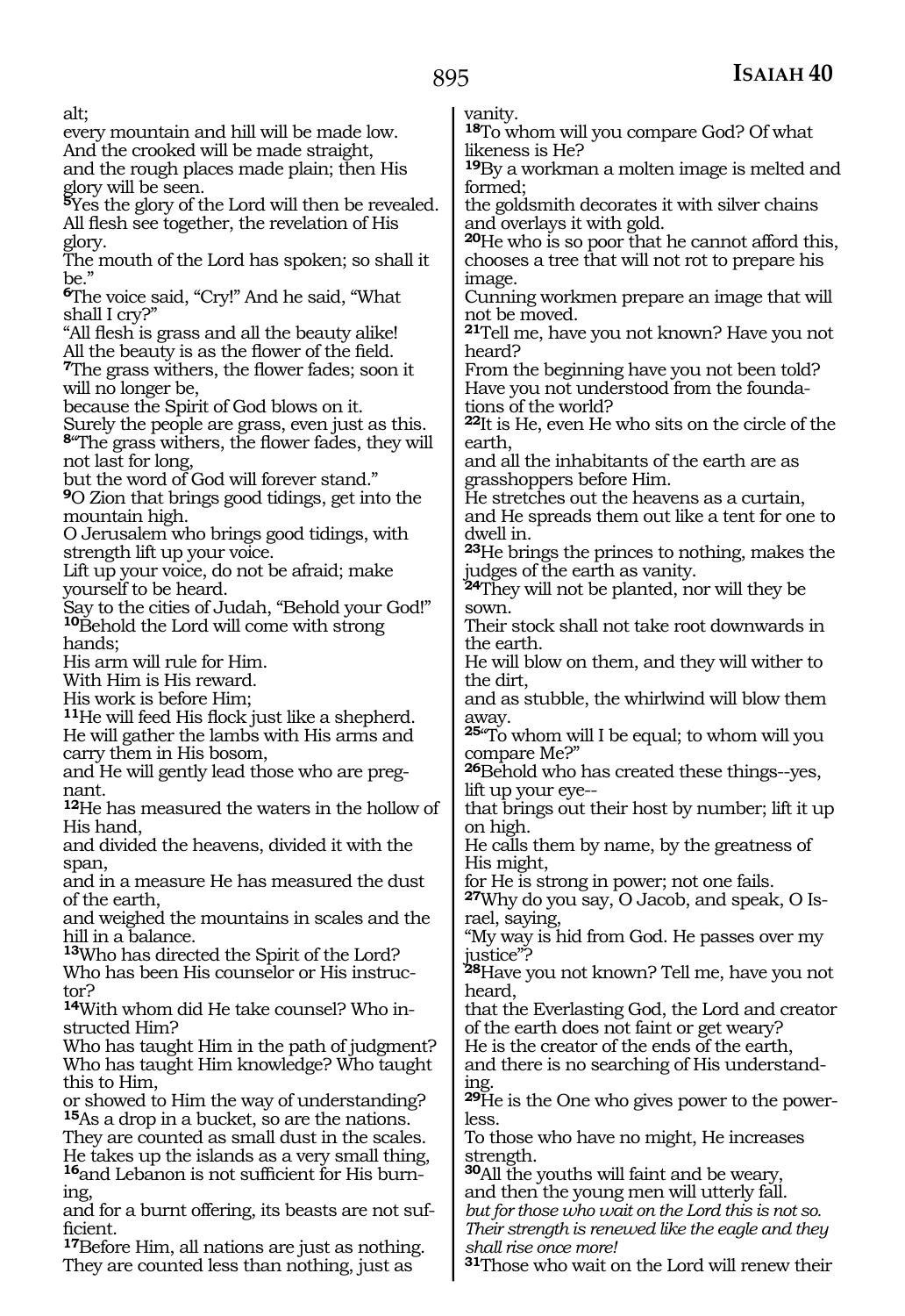strength.

They will mount up with wings like eagles.

They will run and not be weary.

They will walk and not faint.

*Wait on the Lord, all you people; all you people, wait!*

#### **CWDS Bible Quotes**

- *1. There is no comfort in sin but great comfort for the afflicted who have been chastised and corrected and have repented of sin.*
- *2. Sin will cause you double trouble but God gives double for your trouble if you persevere to righteousness.*
- *3. The way of the Lord must be prepared for Him to ride into the hearts of men, change their story, and reveal His glory; someone must do it.*
- *4. Even from your wilderness your voice has the power to change and rearrange things for kingdom impact; refuse to be silent.*
- *5. Fleeting flesh fades like grass but the living, lively and unfailing word forever lasts.*
- *6. Your news may be good but you have to tell it or it will be no news; lift up your voice to let it out and go to the unreached to get it out.*
- *7. The Lord comes as King, to rule, to reward and to work, and as a Shepherd to feed, to gather, to gently hold, to nurture and to lead.*
- *8. The measure of a God who measures the waters is measureless, who weighs the mountains is weighty.*
- *9. What is immeasurable to man(the waters) our God measures in His hand; what is boundless to man(heaven) the Lord measures with a span, and what is too much mass to weigh (the mountains) the Lord weighs in a scale.*
- *10. The wisdom that we cannot counsel, instruct, or teach, we demonstrate wisdom and submit to; His Spirit who we cannot direct we cause to direct us.*
- *11. What we build our lives on in time is as nothing to Him; this world has no significance in eternity where time has no place.*
- *12. When you liken God to the likeness of something you make, you make Him lower than your own counsel and wisdom and lower than you.*
- *13. The mass of the Spirit is His power and His wisdom; the mass of idols in their lifeless physique is the imagination and image of their maker, with the lack of understanding being the only direct and definable transfer from maker to idol.*
- *14. When God's creation compares or replaces God with their own creation they elevate themselves above God and make themselves more powerful than both the God they were created to serve and the gods they created to serve them.*
- *15. Make it count to you for fearful honor that the stars which are countless to you God numbers by names.*
- *16. The weight of your presence does not move the unsearchable wisdom of God but your wait on the Lord, which is wisdom, does.*
- *17. Waiting on the Lord does not display weakness, it is a demonstration of strength and confidence in the renewing power of His presence and in your take-off velocity from that experience.*
- *18. Waiting on God is pursuance not passivity; waiting on God is service like a waiter not sedentary or slothfulness; waiting on God is renewal not removal.*
- *19. Eagles soar but eagles wait with the understanding that only God grows feathers to make it soar again.*
- *20. Fight to fly with your old feathers and lose your strength, dignity and royalty; lose your old feathers in His presense and wait on Him and regain your strength for flight with youth and buoyancy.*

#### **PRAYER POINTS**

- I refuse to be comfortable in sin; let every sinful thing in my life become an intolerable itching to my spirit, in the name of Jesus.
- I will follow after righteousness; I soak myself in the blood of Jesus daily and accept His cleansing. Amen.
- Merciful Father, stir the hearts of men and send them to labor in Your vineyard all over the world today, in the name of Jesus.
- Divine discomfort, displace the complacent and send them into the field of souls. From this day they will not be silent; the gospel of the kingdom shall be as fire in their souls. Amen.
- I place no confidence in my flesh; I feed on the living word of God. Amen.
- I live my life waiting on You Jesus; I will serve You and draw my life and strength from Your presence. Amen.

**He** who raised up the righteous man,<br> **On** his feet calls him to stand;<br>
Given to him the nations **Gives to him the nations, And makes him to rule over kings; Yes, He who opens rivers in high places, In the valley makes fountains; Makes pools in the wilderness, And turns dry land into springs; Says to you, "I am with you; do not fear! Do not be dismayed, for I am here! I will help, strengthen and uphold you, with the right hand of My righteousness!"**

#### ISAIAH 41

**<sup>1</sup>**"Before Me, O coastlands, keep silence. Let the people renew their strength. Let them come near; let them speak. Let them come near as one to judgment. **<sup>2</sup>**Who raised up the righteous man from the east,

and called him to his feet? And gave the nations before him, and over kings made him to rule. Who gave them as dust before his sword, as driven stubble before his bow? **<sup>3</sup>**Who pursued them and safely went by the way he had not gone with his feet? **<sup>4</sup>**Who has performed, who has done this thing, calling the generations from the beginning? I am the Lord, the first and last." **<sup>5</sup>**The coastlands saw it and feared; the ends of the earth were afraid. They all drew near. **<sup>6</sup>**Everyone helped his neighbor,

and said to his brother, "Be of good courage." **<sup>7</sup>**So the carpenter encouraged the goldsmith, and he who smote with the hammer, he who smote the anvil,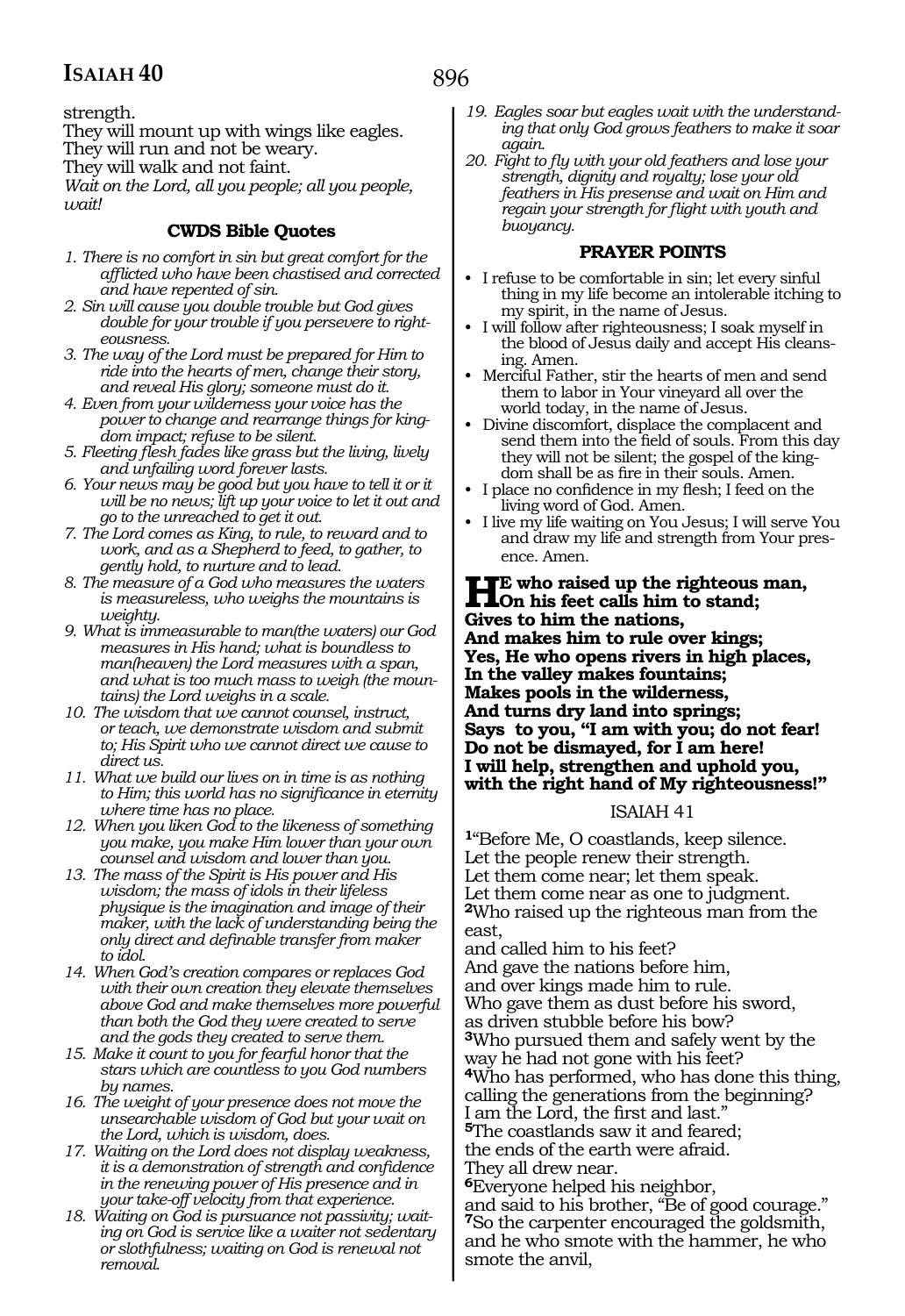saying, "It is ready to be soldered," and with nails he fastens it that it should not be moved again. **<sup>8</sup>**"But you are My servant, Israel, Jacob whom I have chosen, the seed of Abraham who is My friend. **<sup>9</sup>**You whom I have taken from the ends of the earth, I called you from the chief men and this to you I said: 'You are My servant. I have chosen you, yes, and I will never cast you away. Fear not, do not be dismayed, **<sup>10</sup>**"'Do not fear, for I am with you. Do not be dismayed; I am your God. I will strengthen you, help you, make you strong, and uphold you with My righteous right hand. **<sup>11</sup>**Behold all who are incensed against you, ashamed and confounded they will be. They will be as nothing; those who quarrel with you shall perish. **<sup>12</sup>**"You will seek but will not find, those who contend with you; those who war against you will be as nothing. **<sup>13</sup>**For I, the Lord your God, will hold your right hand, saying, 'Fear not, I will help you, be bold.' **<sup>14</sup>**Fear not Jacob, Jacob you worm; do not be afraid you men of Israel. The Lord your God, says, I will be your help,' the Lord your Redeemer, the Holy One of Israel. **15** I will make you a new, sharp threshing instrument, having teeth, and you will thresh the mountains. You will thresh the mountains and beat them small. You will make the hills just like chaff. **<sup>16</sup>**You will fan them, and the wind will carry them off, and the whirlwind will scatter them, and in the Lord you will rejoice and glory in the Holy One of Israel with lifted voice. **<sup>17</sup>**For when the poor and needy seek water and they find none, I, the Lord, will hear them. Yes, when for thirst their tongue fails, I, the Lord, their God, will hear, and these I, the God of Israel, will not forsake. **<sup>18</sup>**I will open rivers in high places; I will make fountains in the midst of the low valleys. I will make a pool of water in the wilderness, and in dry lands springs of water will flow. **<sup>19</sup>**I will plant trees in the wilderness, the cedar, the acacia and myrtle tree, and there I will also plant the olive tree. The pine, box and fir trees shall be together in the desert; they will consider and together understand that this was done by the Lord's hand and created by Israel's Holy One. Produce your cause, let it be known. **21**"Produce your cause," says the Lord. "Produce them; bring forth your strong reasons," says the God of Israel. **<sup>22</sup>**"Let them bring them forth and show us what will happen; show what the former things are, that we may consider them and know the latter end. **<sup>23</sup>**Declare things to come, yes, declare them! Show the things to come after this moment, that we may know you are gods. Do good or evil that we may be dismayed<br>and behold it together; do this if you may. <sup>24</sup>You are of nothing and your works of nothing. He who chooses you is an abomination. **<sup>25</sup>**I have raised up one from the north and he will come. He will call on My name from the rising of the  $sinn$ He will come upon princes as upon mortar; as the potter treads clay, this he will do." **<sup>26</sup>**Who has declared this from the beginning that we may know them, and in advance that we may say of Him, "He is righteous! Righteous is He"? Yet there is none who shows, none to declare; there is none who can hear your words. **<sup>27</sup>**"The first shall say to Zion, 'Behold give your ear.' I give Jerusalem one who brings good tidings. **28**"I looked and there was no man, one or another; there was none among them, no, not a counselor, that when I asked of them could give an answer; they could not answer a word. **<sup>29</sup>**Behold, they are all vanity; all their works are indeed nothing. Their molten images are all wind; wind and confusion." **CWDS Bible Quotes** *1. Before God calls you to great feats for the kingdom, He first calls you to His feet, there He equips you to conquer and calls nations to your feet. 2. The beginning of a generation did not start with the birthing of the generation but began with the First who called it from the beginning and ends with the Last, for the generations cannot extend beyond the generations He called at the beginning. 3. You have the promise that God will never cast you off; He will strengthen you and uphold you in His righteousness because of the premise that you are called and chosen just as Israel; you have no reason to be fearful or discouraged. 4. Let your faith in His promises and your confidence in His faithfulness dissolve every fear in any* 

**<sup>20</sup>**they will consider, they will see, they will know,

*predicament you face. 5. It is not the size of your problem that determines*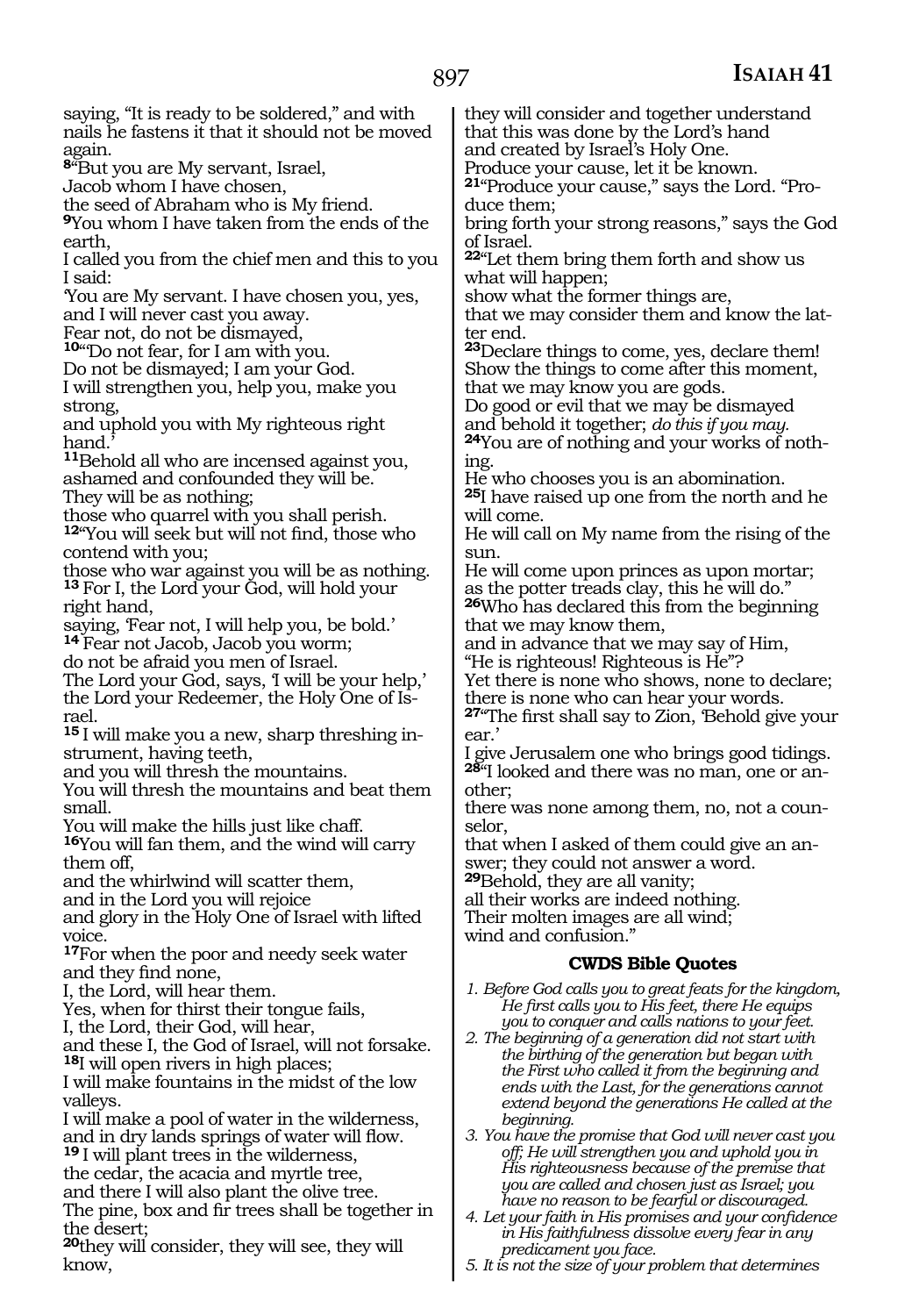*your peace but the size of your God; it is not what comes at you that determines your confidence but who is with you; God is saying to you, "I Am; I am your God; I am with you."*

- *6. A little help from the big God makes every big issue in your life little and minimal.*
- *7. With God as your help, your enemies will seek you and not find you because you are covered; you will seek them and not find them because they are discovered, disgraced, decimated and destroyed.*
- *8. Your size and strength are as big as the size of your God; the size of your mountain will never change; your God is a mountain-mover and the God in you magnifies your words to cause you to reshape them and change their location.*
- *9. You in the hands of your God and His word in your mouth are more powerful than any tool, equipment or weapon of war that man can ever make.*
- *10. When rivers run in the wilderness and a forest springs in the desert you know that your thirst for anything you desire is fulfilled in your thirst for God.*
- *11. Your thirst for anything in life is satisfied in your search for God for He is the spring of living water who brings rivers of blessing and prosperity to your dry seasons and to every wilderness you encounter.*
- *12. A claim to divinity without prophetic capability is a claim of futility for the all-knowing God reveals then fulfills.*
- *13. You know your God by His prophetic signature; He declares it that we may know He is in it; it is He who performs it; and you will know simply that He is.*

#### **PRAYER POINTS**

- Holy Father, I avail myself; empower me and use me to glorify You in the earth, in the name of Jesus.
- Eternal Father, nothing happens in the earth without your ordination, you knew the character of this generation before it came forth; our days are numbered in your book. Amen.
- My God and King, thank You for including me in the commonwealth of Israel and making me heir through Christ of all the divine promises to Abraham. Amen.
- Wonderful Lord, You have been faithful through the ages; I rest in Your promises; You have never lied and You can never fail. Amen.
- Be magnified, O Lord, You are bigger than any problem I can ever face and You are ever present, willing and ready to intervene. Amen.

**DECLARE** His praises in the islands!<br> **ISLES** of the sea sing out,<br> **ISLES** and Mr. delight. **because of My elect and My delight. He will bring justice to the Gentiles. In the street He will not lift up His voice; He will be a guide to the blind, Making their darkness into light! Let the wilderness lift its voice; From the mountaintop now, Shout!**

#### ISAIAH 42

**<sup>1</sup>**"Behold My Servant whom I uphold. My Elect and the delight of My soul; upon Him I have put My Spirit;

He will bring forth justice to the Gentiles. **<sup>2</sup>**He will not cry, nor raise His voice,

nor make His voice heard in the street.

**<sup>3</sup>**He will not break a bruised reed,

and He will not quench a smoking flax. He will bring forth justice for truth.

**<sup>4</sup>**He will not be discouraged, nor will He fail, until He has established justice in the earth. "The coastlands will wait for His law."

**<sup>5</sup>**This says the Lord God,

who created the heavens and stretched them out;

who spread forth the earth and all that which from it comes;

who gives breath to the people of the earth and spirit to those who walk in it:

**<sup>6</sup>**"I the Lord have called You in righteousness, and will hold Your hand.

I will keep You and give You as a covenant to the people,

for a light to the Gentiles,

**<sup>7</sup>**to open the eyes of the blind,

to bring out the prisoners from the prison, those who sit in darkness from the prison house.

**<sup>8</sup>**I am the Lord; that is My name.

I will not give My glory to another,

nor My praise to carved images.

**<sup>9</sup>**Behold, the former things have come to pass, and now new things I declare.

Before they spring forth, of them I make you aware."

**<sup>10</sup>**Sing to the Lord, sing a new song, from the ends of the earth make His praise resound.

You who go down to the sea,

and all that is in it.

The islands and all their inhabitants.

**<sup>11</sup>**Let the wilderness and cities lift their voices, the villages that Kedar inhabits.

Let the inhabitants of the rock sing.

Let them shout from the mountaintops.

**<sup>12</sup>**Let them give glory to the Lord God and declare His praise in the coastlands. **<sup>13</sup>**Like a mighty man the Lord will go forth. He will stir up His zeal jealousy like a man of war.

He will cry, yes, He will roar,

and against His enemies He will prevail. **<sup>14</sup>**"For a long time I have held My peace. I have been still and have refrained Myself. Now like a travailing woman I will cry and devour at once and I will destroy.

**<sup>15</sup>**I will lay waste the mountains and hills, and all their vegetation I will make dry. I will make their rivers into coastlands, and I will dry up all their deep pools. **<sup>16</sup>**I will lead the blind by a way they never knew.

I will lead them in paths they have not known. I will make darkness light before them; and crooked places straight.

These things I will do for them and not forsake them."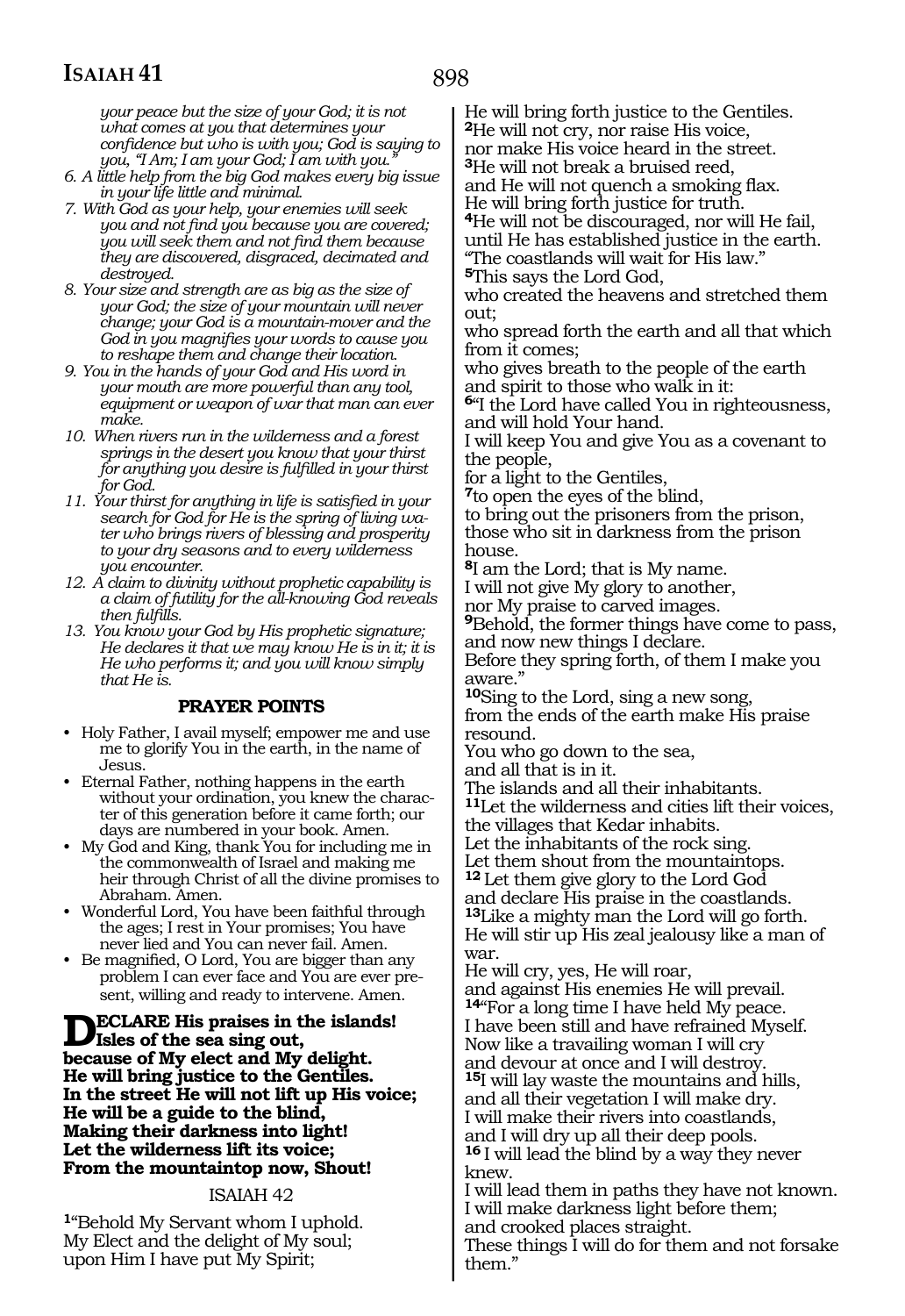**<sup>17</sup>**They will be turned back.

They will be greatly ashamed,

who trust in carved images,

and who look to molten images, and say,

"You are our gods."

**<sup>18</sup>**Hear, you deaf, hear the sound.

Look, you blind, that you may see.

**<sup>19</sup>**"Who is blind but My servant,

or who is deaf as My messenger whom I send? Who is blind as he who is perfect;

and blind as the Lord's servant?

**<sup>20</sup>**Seeing many things, but you do not observe.

He does not understand, though he hears.

**<sup>21</sup>**For His righteousness' sake, the Lord is well pleased;

He will magnify the law and make it honorable.

**<sup>22</sup>**But this is a people robbed and plundered. All of them snared in holes.

In prison houses they are hidden.

They are for a prey, and there is none to deliver;

for a plunder and no one says, "Restore," to them.

**<sup>23</sup>**Who will give ear to this? Who will attend?

Who will listen and hear for the time to come? **<sup>24</sup>**Who gave Israel to robbers and Jacob for plunder?

Was it not the Lord against whom we have sinned?

For they would not walk in His ways,

nor were they obedient to His law.

**<sup>25</sup>**He poured the fury of His anger on him therefore,

and the strength of battle.

It has set Him on fire all around,

yet he did not know.

Though it burned him, he did not lay it to his heart.

#### **CWDS Bible Quotes**

- *1. The Spirit of God makes the difference between man, irrespective of his nationality or divineorigin, and a man operating as god, a man-god.*
- *2. Love restores rather than removes and destroys; love ignites rather than extinguishes.*
- *3. Humility is the ascent to glory, pride is the descent to the pit; you do not have to raise your voice or be boisterous to be a voice, to be heard and to have resonance.*
- *4. You cannot believe the prophet Isaiah without believing creation or Jesus, for Isaiah ratified creation and prophesied Jesus.*
- *5. When you give yourself to God, He gives you to the people. The blind, the bound and sinners are about to be blinded and enlightened by the light of His love in you.*
- *6. You can create an image and name it god, or elevate a thing or routine above God but you cannot recreate His glory; He will never share His glory with anything else.*
- *7. Fulfilled prophecies should build faith in the prophetic word for the end times. The entire Bible is prophetic; we are living under the crown of the prophetic; God continues to declare new things every day.*

*8. Your passion for God's presence should commit* 

*you to praise, command you to shout, compel you to write new songs in appreciation and expression of His glory and His praise.* 

- *9. Because God is silent does not mean He is absent; your wisdom is humility for when He speaks every voice is silenced and every strength fails.*
- *10. It is not that you hear that matters but that you understand, which is about what you hear and who you hear. It is also what the Spirit is saying about what you hear.*
- *11. Your claim on God does not determine closeness and proximity nor does it determine relationship; the frequency of your rituals does not determine worship; all that matters is that your eyes and ears are tuned in to the frequency of His word.*
- *12. Religion will cause you to be robbed and plundered without help, for God makes the law honorable but only righteousness has the power to bring you into honor.*
- *13. The most dangerous position to be in is on fire without knowing it and burning without learning; it is the estate of sin and the state of a generation.*

#### **PRAYER POINTS**

- Holy Spirit, I celebrate You daily; You make all the difference in my life; You are my status and authority in both the physical and spiritual realm. Amen.
- Thank You Father that You will not extinguish my dying flame, nor will You crush my broken life; You gently restore me and set me on fire again. Amen.
- Gentle Father, grant me the power to assert without exertion or exhaustion; make me effective in communicating the kingdom; make me a voice in the earth. Amen.
- All-wise God, place wisdom in the hearts of doubters to understand that the word that declared Abraham and Israel, declared Jesus and the end of this age; it is one and very consistent throughout. Amen.
- I give myself to You Lord; make me a trusted representative of the kingdom in the earth. Amen.

### **I Will be with you, I will be by your side, When you pass through the rivers or walk through the fire.**

**I have redeemed you, I have called you by name,**

**And I will be with you. I will be with you; I will blot out your sins!**

**Created for His glory, called by His name, He has formed us; by Him we were made. We will not consider the past things, but with every new thing He shapes We will consider, yes, we will consider; we were created for praise!**

#### ISAIAH 43

**<sup>1</sup>**This is what the Lord says, O Jacob, by whom you were made,

He who formed you, O Israel, "I have redeemed you; do not fear.

I have called you by name; know you are Mine.

**<sup>2</sup>**When you pass through the rivers, pass through the waters,

I will be by your side.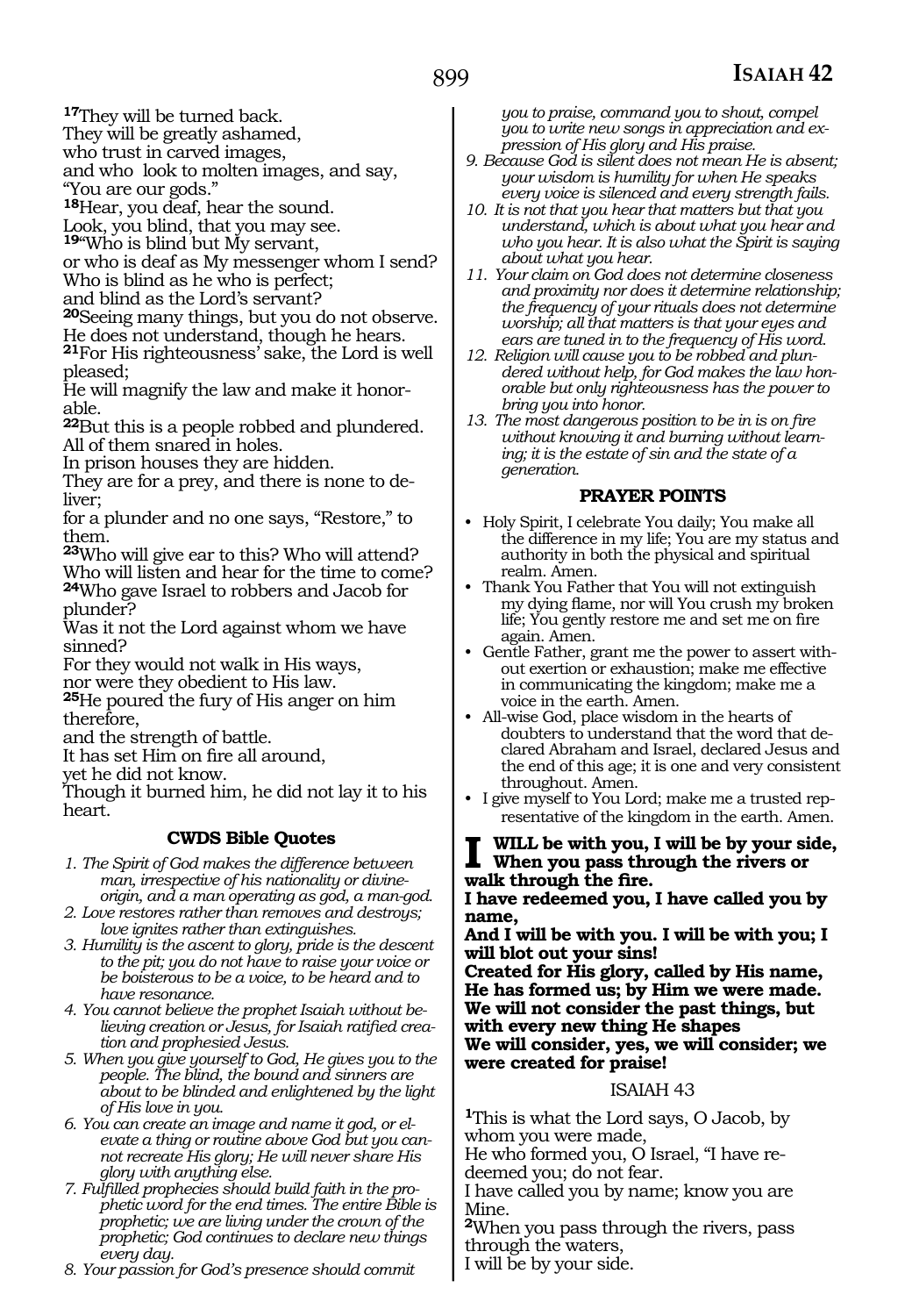900

I will be with you through the waters.

The rivers will not overflow you.

When you walk through the fire, you will not be burned.

The fire will not scorch you.

**<sup>3</sup>**For I am the Lord your God, the Holy One of Israel.

I gave Egypt for your ransom, Ethiopia and Sheba in your place;

**<sup>4</sup>**I am your Saviour and strength.

Since you were precious in My sight, honored and loved,

I will give men for you, people for your life.

**<sup>5</sup>**Fear not for I am with you; I will bring your descendants from the east.

I will gather you from the west;

**<sup>6</sup>**I will say to the north, 'Give them up!' And to the south, 'Do not keep them back!'

Bring back my sons from afar, and my daughters from the ends of the earth,

**<sup>7</sup>**"everyone who is called by My name, created for My glory and praise.

I have formed him; I have made him; by Me he was made."

**<sup>8</sup>**Bring forth the blind who have eyes, the deaf who have ears.

**<sup>9</sup>**Let all the nations be gathered together; let them assemble, prepare.

Who among them can declare this and show us former things?

Let them bring out their witnesses, that they may be justified.

Let them bring witnesses or let them hear and say, "It is true.

**<sup>10</sup>**"You are My witnesses," says God.

"You are My servants, the ones I have chosen, the ones I have made strong,

that you may know and believe Me and un- derstand that I am He.

There was no God formed before Me, and after Me none shall ever be.

**11**I am the Lord, even I; there is no savior besides.

**<sup>12</sup>**I have declared, I have shown, I have saved, when there were no strange gods among you. Therefore you are My witnesses," says the

Lord, "that I am God!

**13**Before the day was, I am He; none can deliver out of My hand.

I work; who will reverse it?" says the Lord your God.

**<sup>14</sup>**The Lord, your Redeemer, The Holy One of Israel,

"I will send to Babylon for your sakes;

I will bring down their nobles;

the Chaldeans who boast in their ships.

**15**I am the Lord, your Holy One, Israel's Creator and King.

**<sup>16</sup>**Thus says the Lord, who makes a way in the sea,

and a path through the mighty waters.

**<sup>17</sup>**Who brings forth the horse and the chariots, the power and the army.

"They shall lie down together; they shall not

rise.

They are extinguished. They are quenched like a wick of its fire.

**<sup>18</sup>**"Do not remember the former things, nor consider the things of old.

**<sup>19</sup>**I will do a new thing; even now it shall spring forth.

Tell Me, will you not know it?

I will make a highway in the wilderness and rivers in the desert.

**<sup>20</sup>**The beasts of the field shall honor Me, the jackals and the ostriches,

because I give water in the wilderness and rivers in the desert,

for My redeemed, yes, My people, the ones whom I have chosen, to give them to drink. **<sup>21</sup>**"I have formed this people for Myself, to show forth My praise,

**<sup>22</sup>**but you have not called on Me, O Jacob; you have been weary of Me, O Israel.

**<sup>23</sup>**You have not brought Me the small cattle for your burnt offerings,

nor have you honored Me with your sacrifices. With grain offerings I have not caused you to serve, nor wearied you with incense.

**<sup>24</sup>**You have bought Me no sweet cane with money.

You have not filled Me with the fat of your sacrifices,

but you have burdened Me with your sins, and you have wearied Me with your iniquities.

**25**I, even I, have blotted out your transgressions for My own sake;

I will not remember your sins, none of the things you have done.

**<sup>26</sup>**Put Me in remembrance. Let us plead to- gether.

Declare your case, so you may be pardoned. **<sup>27</sup>**"Your first father sinned and your teachers transgressed,

**<sup>28</sup>**therefore I will profane the princes of the sanctuary;

I will give Jacob to the curse and Israel to the reproaches."

*Created for My glory, created for My praise, but your actions were contrary!*

#### **CWDS Bible Quotes**

*1. Your redemption was not an occasion it is ongoing; it comes with a covenant of ownership by God who declares His responsibility.* 

- *2. Come flood, come fire, come shaking, you are coming through unscathed for God is committed to you.*
- *3. God gave Egypt for Israel but He gave His Son Jesus for you, that is how precious you are to Him!*
- *4. Whatever the situation you find yourself in, know that God called you out before they carried you in; it was brought to a conclusion with a defined time before it happened in time.*
- *5. You serve a God who was here before the day, who fulfills what He declares and who does what He determines; no one can change and no one can deliver when He proclaims.*
- *6. Know the Lord, your Redeemer, King, Way Maker and your Holy One, for your tests become trivial*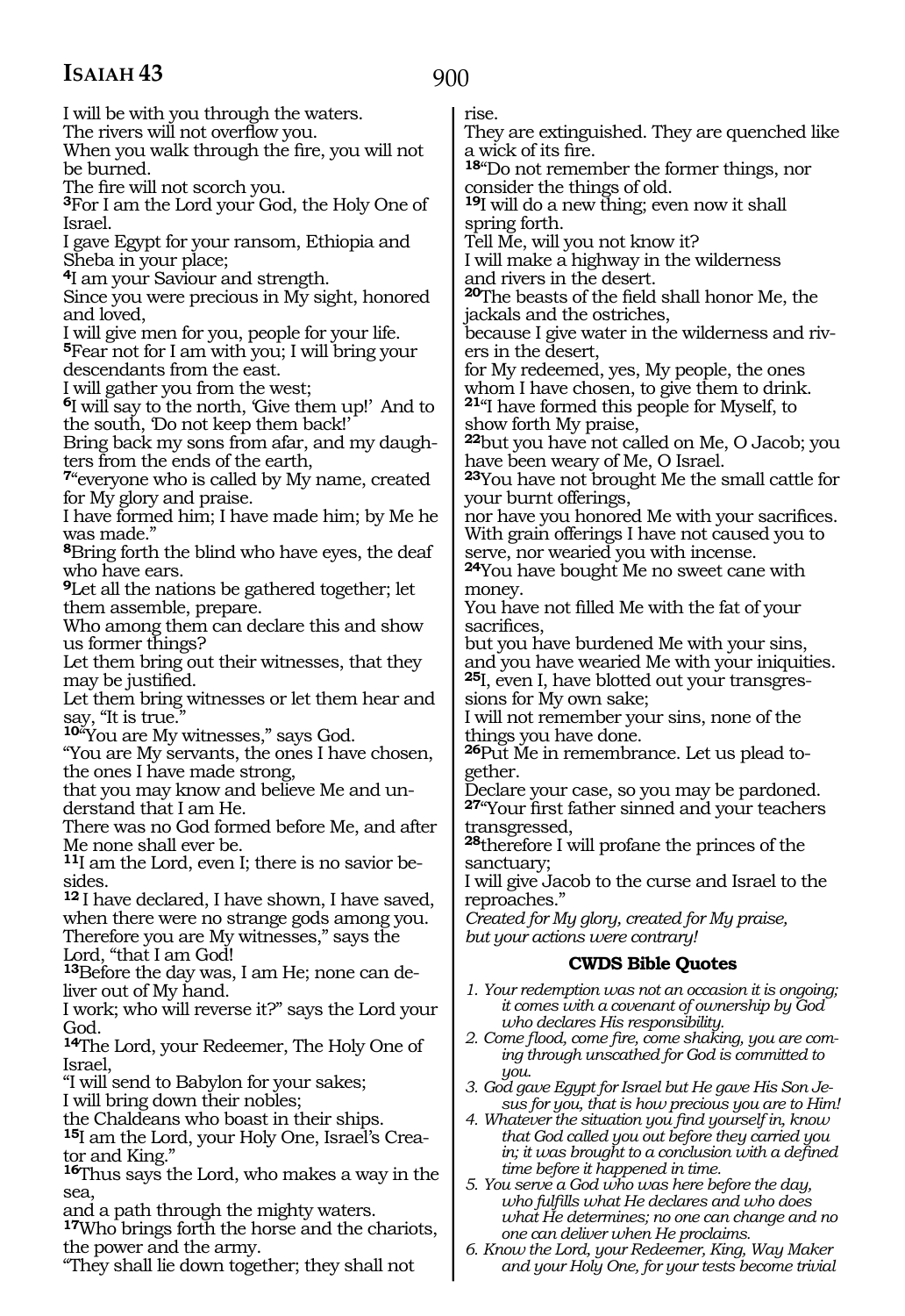*when you know Him.*

- *7. God will erase your bitter memories to take you into supernatural renewal, refreshing and prosperity; He will favor you with so many novelties that you have no time to dwell on history.*
- *8. You do not need the right conditions to prosper when you are favored by God; He will condition the conditions rightly to favor you.*
- *9. God's goodness to you is no guarantee that you will serve Him unwaveringly; His provision in your desperation does not guarantee your offering; serving is a personal commitment pursued with determined consistency and continuity.*
- *10. Instead of blessing and praising God for His supernatural intervention with thanksgiving and a worthy offering, men often burden Him with sin; His goodness is resolute so He chooses to blot them out.*
- *11. Contend for righteousness for you cannot contend with the God who finds your sins contentious and contemptuous.*
- *12. You have only one plea when presented with your sins, the blood of Jesus; apply it daily.*

#### **PRAYER POINTS**

- Thank You Holy Father for the redemptive blood of Jesus that brings me into covenant with You and the redemptive presence of the Holy Spirit who seals me until the day of redemption. Amen.
- I am rejoicing, I have a great God who is faithful; although I walk through the valley of the shadow of death, I will not fear. Amen.
- My heart is in tears, O Lord, I am awed by how much I mean to You evidenced by the testament of the cross. Amen.
- All-knowing God, I let go of all my difficult situations and hang on to the solution You already determined before the situation came; it is working my good. Amen.
- I refuse to be lost in any situation I face; I am lost in my God and every situation gets lost in significance. Amen.

**follow** the first, I am the la<br>Is there a God besides Me?" **am the first, I am the last, Besides Me there is none! No, Lord, You stand alone! "I am the Lord who made all things, Spread the earth all by Myself. I frustrated the signs of liars, Made diviners mad with no help! Is there a God besides Me?"** 

**Lord, there is no one else! You spread forth the heavens All alone, all by Yourself!** 

#### ISAIAH 44

**<sup>1</sup>**"Hear, O Jacob, my servant; Israel, whom I have chosen.

**<sup>2</sup>**Thus says the Lord who made you and formed you from the womb,

who will help you,

'Do not fear, O Jacob, My servant, Jeshurun, whom I have chosen.

**<sup>3</sup>**For I will pour water on the thirsty man and floods upon dry ground;

I will pour My Spirit on your descendants; and My blessing on your offspring.

**<sup>4</sup>**They will spring up among the grass like willows by the watercourses.'

**<sup>5</sup>**One shall say 'I am the Lord's,' because of My blessing on your house.

Yes, one will call himself Jacob's, and another will subscribe by lifted hands to the Lord and making Israel his surname.

**<sup>6</sup>**This is what the Lord says, the King of Israel, his Redeemer, the Lord of hosts,

'Besides Me there is no God. I am the First and I am the Last!

**<sup>7</sup>**Who can declare as I do?

Let him declare it and set it in order for Me, since I appointed the ancient people.

And the things that are coming and shall be. Let them show these to them.

**<sup>8</sup>**Do not fear or be afraid; have I not told you from back then?

Have I not declared it? You are My witnesses. Is there a God besides Me?

Indeed there is no Rock. I know not one!'"

**<sup>9</sup>**Those who make a carved image are useless, all of them;

their desirable things will not profit; they will witness for themselves.

They do not see, they do not know, that they may be ashamed.

**<sup>10</sup>**Who would form a god or mold an image that profits him nothing?

**<sup>11</sup>**All his companions would be ashamed; his workmen are just men.

Let them be gathered together; let them stand. Yet they shall fear, and together shall be ashamed.

**<sup>12</sup>**The smith with the tongs fashions the gods with his hammer.

He works in the coals, makes it with the strength of his arms.

He is hungry; his strength fails; he drinks no water and is faint.

**<sup>13</sup>**The carpenter stretches out his rule; he marks out one with a chalk.

He fits it with planes, and lines it out with a compass.

He makes it like the figure of a man, according to his beauty

that it may remain in the house for his eyes to see.

**<sup>14</sup>**He cuts down cedars for himself, and takes the cypress and the oak.

He selects it for himself among the forest trees. He plants a pine, and it is nourished by the rain.

**<sup>15</sup>**Then it shall be for a man to burn, to take some of it to warm himself.

He kindles it and he bakes bread.

He then makes a god and worships it.

He makes a carved image and falls down to it. **<sup>16</sup>**He burns part in fire and with part he eats flesh.

He roasts a roast and is satisfied; yes, he also warms himself.

He says, "Aha, I am warm, I have seen." **<sup>17</sup>**With the residue he makes a god, even his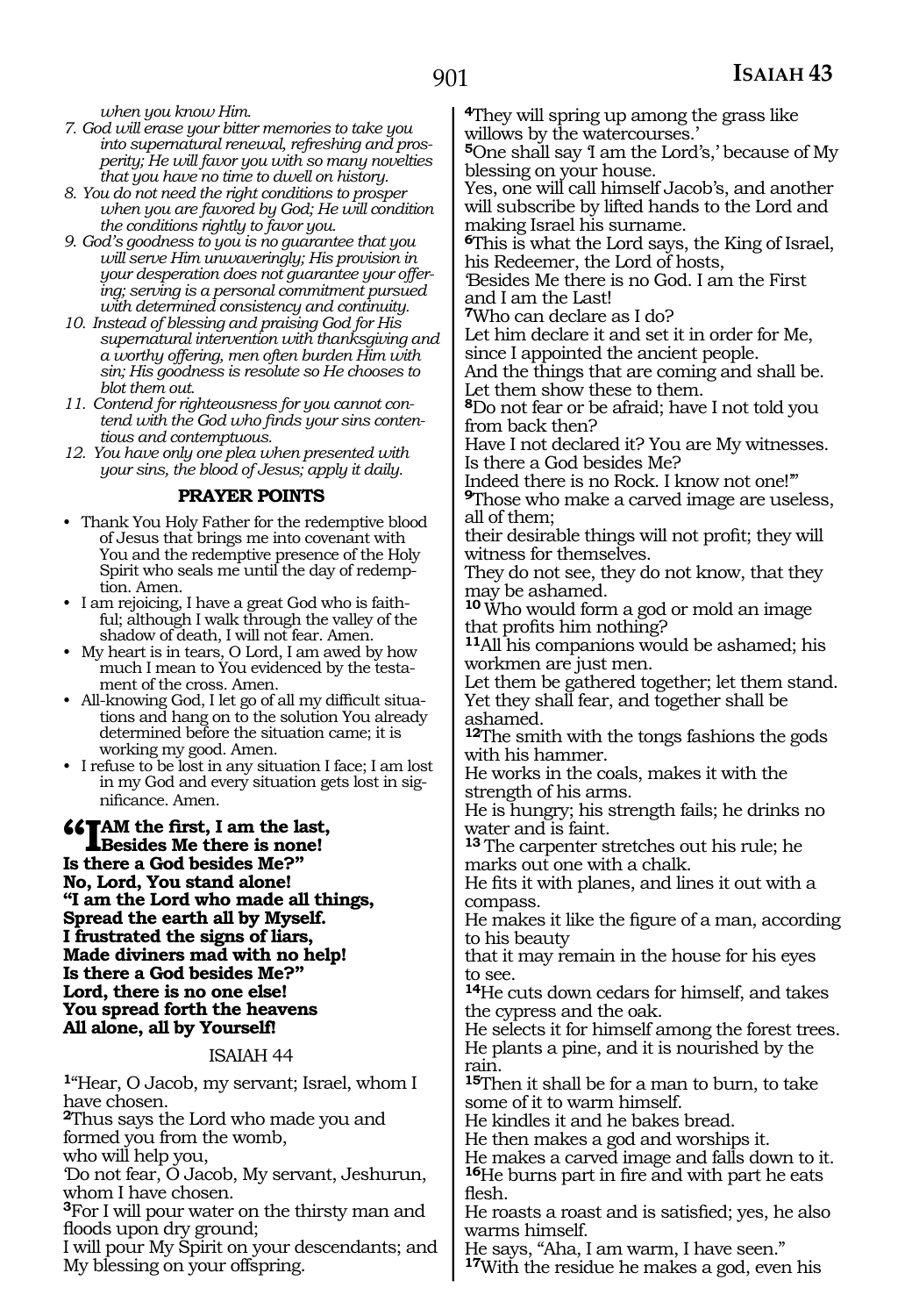carved images.

He falls down and worships it, and to it he prays,

"Deliver me, you are god!" *or "O wood;" it goes both ways.* 

**<sup>18</sup>**They do not know or understand, for He has shut their eyes,

so that they cannot see, they cannot understand.

**<sup>19</sup>**None ponders in his heart.

No one applies knowledge and understanding to say, "I have burnt of it in the fire, I have

baked bread with a part;

I have roasted flesh and eaten;

shall I make the residue of it to be an abomi- nation?

Shall I fall down before the stock of a tree?" **<sup>20</sup>**He feeds on ashes;

a deceived heart has turned him aside.

He cannot deliver his soul or say, "Is there not a lie here in my right hand?"

**<sup>21</sup>**"Remember these, O Jacob and Israel, for you are My servants.

I have formed you, My servant; I will not forget you.

**<sup>22</sup>**"Like a thick cloud, I have blotted your transgressions out.

Return to Me, I have redeemed you. I blotted your sins out like a cloud!"

**<sup>23</sup>**Sing, O you heavens, for by the Lord this has been done.

Break forth into singing you mountains; let the lower parts of the earth shout.

O forest and every tree, sing with all your strength,

for the Lord has redeemed Jacob; in Israel He has glorified Himself.

**<sup>24</sup>**Thus says the Lord your Redeemer; He who formed you from the womb.

"I am the Lord who made all things;

who stretched forth the heavens all alone.

Who spread abroad the earth all by Myself.

**<sup>25</sup>**Who frustrates the signs of liars, and makes diviners mad!

Who turns wise men backward, and makes their knowledge foolishness.

**<sup>26</sup>**Who confirms the word of His servant, and performs the counsel of His messengers.

**27**Who says to Jerusalem, 'You will be inhabited,' to the cities of Judah, 'You shall be built.' I will raise up her desolate places.

I am He who says to the deep, 'Be dry.'

I will dry up your rivers too.

**<sup>28</sup>**Who says to Cyprus, 'He is my shepherd; all My pleasure he will perform,'

saying to Jerusalem, 'You will be built again,' and to the temple, 'Your foundation will once more be laid.'"

#### **CWDS Bible Quotes**

- *1. The promise of the Spirit to be poured out from on high is as water to the thirsty and as a refreshing stream on the earth, dry and parched with sin.*
- *2. Never an end to those who proclaim Abraham as*

*father and the God of Jacob their Redeemer and God.* 

- *3. Know God for there is no Redeemer, King or God apart from Him; God is the only one of His kind, none before, none after, special edition, the First and the Last, God.*
- *4. God is rock solid in character, strength, assurance, performance, dependability, immutability and in our defense; He never changes. He is simply our Rock.*
- *5. You can make anything you want to be your god but you cannot make God anything you want Him to be; He is God all by Himself.*
- *6. You worship what you make to glorify the works of your hands but it is best to reverence the One who made you and glorify the work of His hands.*
- *7. So much time, effort and skill is put into making things that profit so little yet blocks the God who means so much in real terms to you.*
- *8. There are many other things men do with the things they make their gods; they spend it, burn it, cook with it, store it and lie on it, as testimony to themselves that they are pursuing futility.*
- *9. The romance with creation is like sleep you must wake up from before you wake up face to face with the Creator.*
- *10. Anything you put above God is elevated to His place; where creation replaces the Creator it is conflicting confusion that cannot carry.*
- *11. The excess of human wisdom and the lack of understanding defines the simplicity of serving God yet the absence of commitment.*
- *12. You lie to yourself when you exalt anything above God; reality waves you to meet the glaring Truth.*
- *13. Your wisdom is in your return, for when you embrace your Strength it will manifest in your physical environment.*
- *14. The heavens, the lower part of the earth and the mountains are seeking a reason to sing, to shout, to dance; they find this in the return of the redeemed and in the manifestation of the Son and of sons of God.*
- *15. Your evil expectation of the people of God is the best expectation and outcome for you; God will redirect your expectations, for His good counsel towards His called and chosen shall stand.*

#### **PRAYER POINTS**

- Merciful Father, thank You for the outpouring of the Holy Spirit on the earth; teach us the true value of this great gift You have given to us. Amen.
- Thank You Lord Jesus that I am the beneficiary of the promises of Abraham by faith in You; I am a son of Abraham and his successor. Amen.
- Eternal God, You are the creator of all things, there is none like You, none but You; without You there is nothing. Amen.
- Most High God, You are my rock and my shield of defense; You are solid in every way to me. Amen.
- O Lord, You are my God, and I will ever praise You; I love You just the way You are and I would have nothing else or place nothing above You. Amen.

### **Every knee shall bow and every tongue confess,**

**"In the Lord I have strength and righteous-**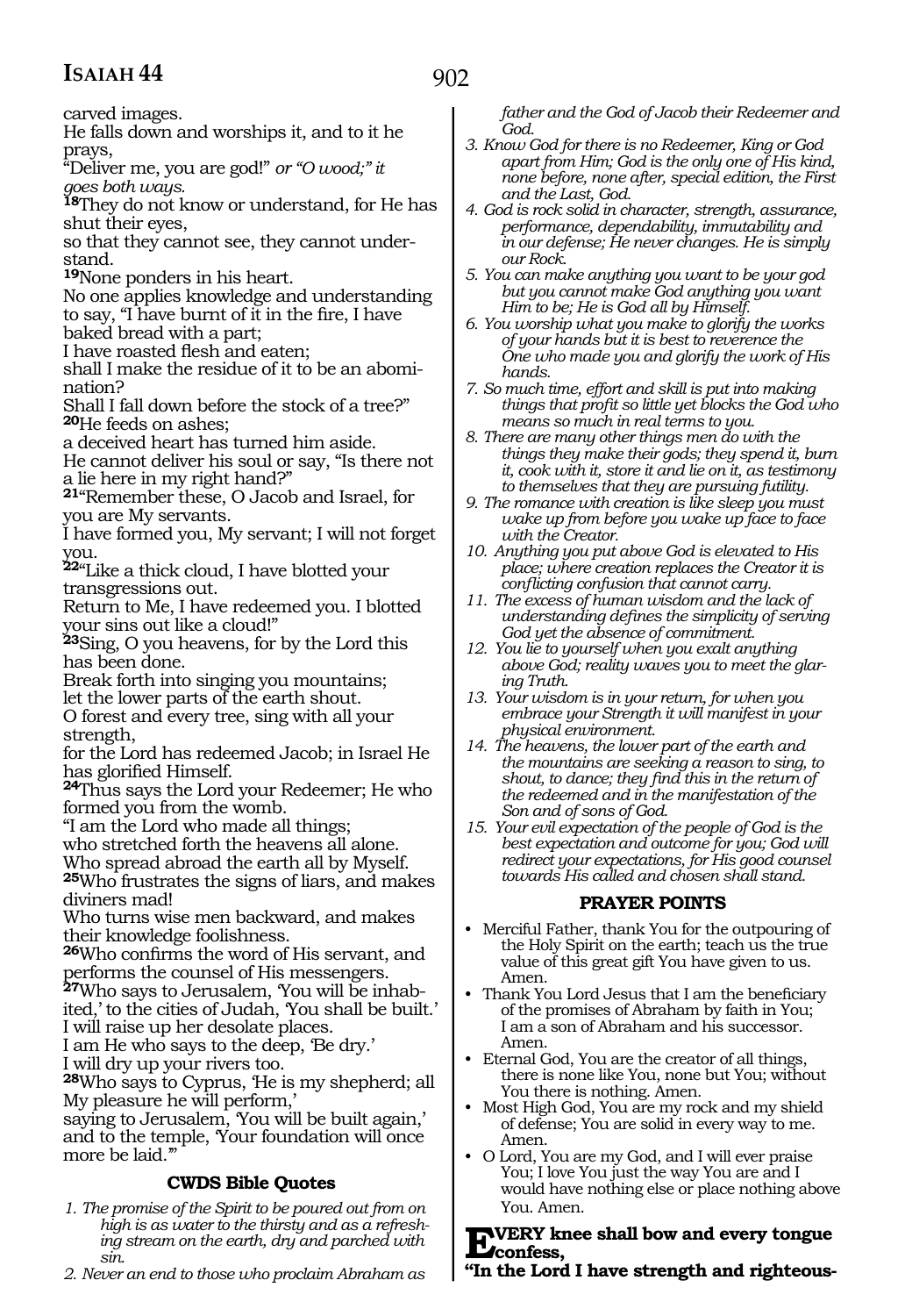**ness!"**

#### **Who is he who contends with his Maker? Can the clay contend with the potter? I have sworn by Myself, no other; My word will not come back to Me. All men shall bow, yes, one day every knee!**

#### ISAIAH 45

**<sup>1</sup>**"Thus says the Lord to His anointed; to Cyrus, whose right hand I held to subdue nations before him and loose the armor of kings,

to open the double gates before him,

so that the gates will never be shut again.

**<sup>2</sup>**'I will go before you and make the crooked places straight.

I will cut in pieces the bars of iron and break in pieces bronze gates;

**3**'I will give you the treasures of darkness, hidden riches of secret places,

that you may know that I, the Lord, who calls you by your name, am the God of Israel.

**<sup>4</sup>**For Jacob My servant's sake, I will do this, and for Israel who is My elect.

I have called you by name and I have named you, though you have not known Me.

**<sup>5</sup>**'I am the Lord and there is no other; there is no God besides Me.

Though you have not known Me, I will gird you,

**<sup>6</sup>**that you may know that from the rising of the sun to its setting there is no other.

Besides Me there is none; I am Lord alone.

**<sup>7</sup>**I formed the light and create darkness;

I make peace and create calamity.

I, the Lord, do all these things.'

**<sup>8</sup>**"Rain down, you heavens, from above.

Let the skies pour down righteousness.

Let the earth open, let it bring forth salvation. Let righteousness spring up together.

I, the Lord, have created it.

**<sup>9</sup>**Woe to him who strives with his Maker! Let the potsherd strive against other potsherd, but shall the clay say to the potter, 'What are you making with me?'

Or shall your handiwork say of you, 'He has no hands*?'*

**<sup>10</sup>**"Woe to him who says to his father, 'What did you beget?'

Or to the woman, 'What have you brought forth?'"

**<sup>11</sup>**This the Lord says, 'Israel's Holy One, and his Maker':

"Ask Me of things to come concerning My sons;

command Me concerning the work of My hands.

**<sup>12</sup>**I have made the earth and on it created man.

I have stretched out the heavens, even with My hands.

All of heaven's host I have commanded.

**<sup>13</sup>**"I have raised him up in righteousness, and I will direct all his ways.

He will build My city and he will release My captives,

not for price nor reward."

This is the word of the Lord:

**<sup>14</sup>**"You shall have Ethiopia's merchandise. You shall have the labor of Egypt and of the

Sabeans, men of stature everyone.

They will be yours, coming over to you; to you they will come.

Surely in chains they will come over; they will bow down to you.

They will make supplications, saying, 'God is in you; there is no other; there is no other God.

**<sup>15</sup>**Truly, you are a God who hides Yourself, O Saviour and God of Israel!

**<sup>16</sup>**They will all be ashamed and disgraced.

All the makers of idols will together go to confusion,

but Israel shall be saved by the Lord with an everlasting salvation.

**<sup>17</sup>**Israel shall not be ashamed nor confounded, world without end.

**18**For so says the Lord, who created the heavens,

the God who formed the earth and made it; by whom it was established;

who did not make it in vain, but who formed it to be inhabited.

"I am the Lord, there is none else; there is no other Lord.

**<sup>19</sup>**I have not spoken in secret, in a dark place of the earth;

I did not say to the seed of Jacob, 'Seek Me in vain.'

I, the Lord, speak righteousness; I declare the right things.

**<sup>20</sup>**Assemble yourselves and come;

draw near together everyone,

you who are escaped from the nations.

You have no knowledge,

those who carry the wood of your carved images,

and pray to a god that cannot save;

**<sup>21</sup>**"Declare and bring forth your case.

Let them take counsel together as one. Who has declared it from ancient time, and

from that time told what is to come?

Have not I, the Lord? There is no God besides Me.

A just God and a Savior; there is none besides Me.

**<sup>22</sup>**Look you, all you ends of the earth, to Me and be saved,

for I am God; there is no other.

**<sup>23</sup>**I have sworn by Myself.

The word has gone out of My mouth in right- eousness, and it shall not return,

that to Me every tongue shall swear, and every knee will bow down.

Every knee shall bow and every tongue confess,

**<sup>24</sup>**and shall say, 'In the Lord I have strength and righteousness.'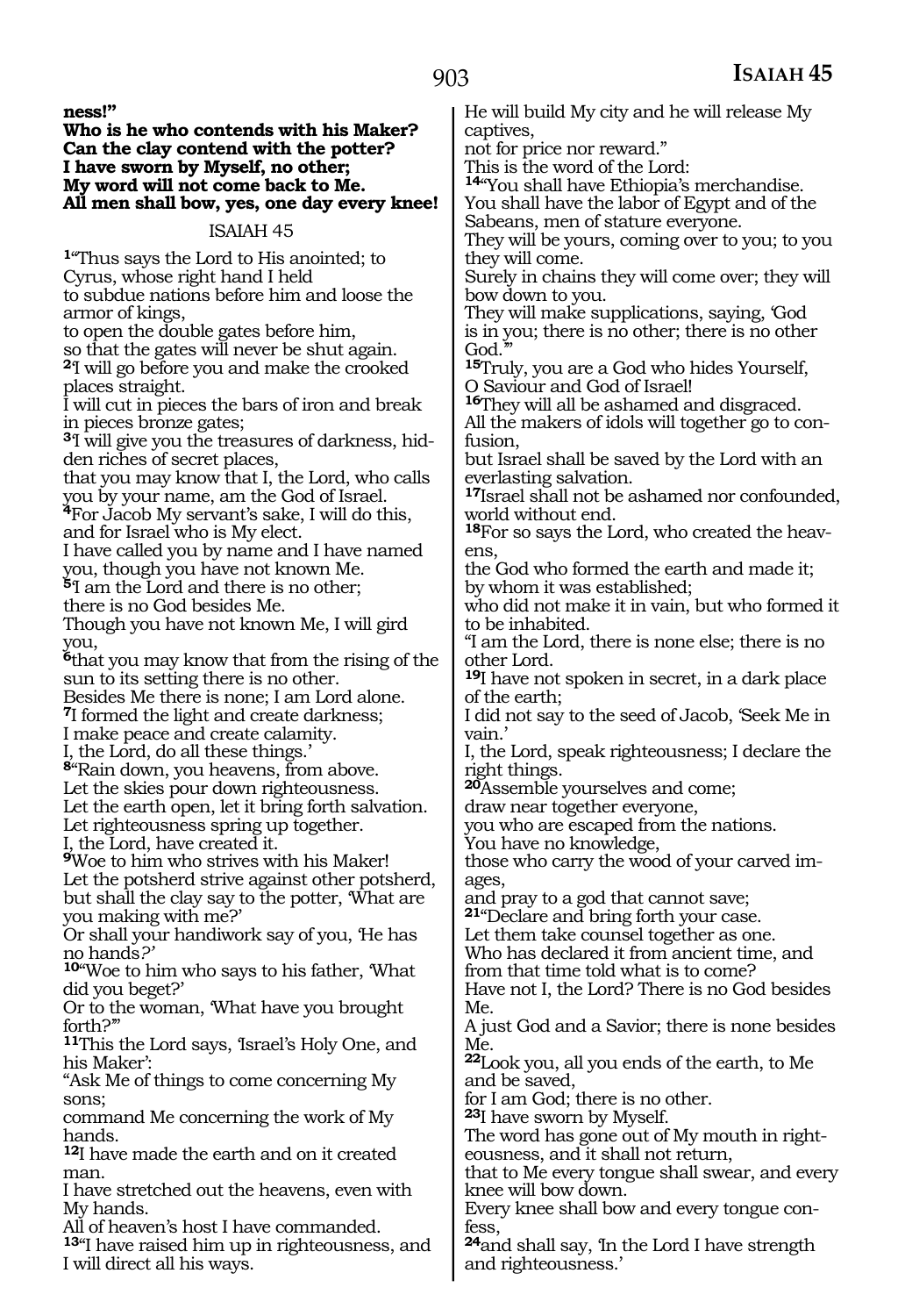To Him men shall come.

All those who are incensed against Him shall be ashamed.

**25**In the Lord shall all the descendants of Israel be justified.

They shall glory in Him."

#### **CWDS Bible Quotes**

- *1. It is not strange for God to hold the hand of strangers and use it to strengthen the hand of His elect.*
- *2. There are people being positioned to bless you; the pathway to your blessing may be through the open doors and prepared pathway of others.*
- *3. God will raise up financiers and destiny helpers for you whom He will bless and empower with financial prowess, wisdom, might and success to bless you.*
- *4. There are hidden treasures in secret places waiting to be discovered by those positioned to be kingdom financiers.*
- *5. They do not have to know God or be called by His name to be used by God to fulfill His purposes in the earth, but they must know Him to be included in His promise.*
- *6. God is one and in Him there is no conflict, yet it may seem conflicting that He formed light and darkness, created good and evil, peace and conflict.*
- *7. When heaven pours down righteousness, the earth springs up salvation and lives out righteousness.*
- *8. It is a demonstration of folly for intelligent beings to question the intelligence or the intent of the one who made them.*
- *9. God commands His creation at will to favor His children in the earth; they will act on the basis of compulsion not for compensation.*
- *10. God will deliver you by His grace from your shame and disgrace to a place you are honored and safe perpetually.*
- *11. Destination earth was created with a designation, to be inhabited; it was not created without purpose; sin and idolatry wastes but righteousness establishes.*
- *12. God foretells it so there is clarity of intent and no question of coincidence; when all theories are eliminated He is exalted as God alone.*
- *13. It does not matter how bad it looks, look to the Lord and be saved.*
- *14. Progress to the end game by confessing His name from the beginning, for every knee shall bow and every tongue confess that strength and righteousness is in Him alone.*

#### **PRAYER POINTS**

- Marvelous Lord, I call my destiny helpers to take their place; Father, raise up strangers to fund the advancement of Your kingdom in this earth. Amen.
- My Father my God, I laugh in Your presence at the tools You use to bless me; You are amazing in all Your ways. Amen.
- King of Glory; give me the grace of a kingdom financier and open the doors of my treasure houses, I pray. Amen.
- Father God, I pray for everyone who is generous to the church and to the kingdom of God; my tears overflow for those who have not taken hold of their possession; give them the grace of salvation. Amen.

**EVEN** to your old age I am He,<br> **Declaring the end from the beginning, From ancient times things yet to be! Until you have grey hairs I will carry you; He who made you will bear you on. I will do all My pleasure. My counsel shall stand! I am God and there is none like Me. Even to your old age I am He!**

#### ISAIAH 46

**<sup>1</sup>**Bel bows down, Nebo stoops; their idols were on the beasts and also on the cattle.

You had lain heavy burdens on carriages; to the weary beast they were a burden. **<sup>2</sup>**They stoop, together they bow down. They could not deliver the burden, but into captivity they themselves have gone. **<sup>3</sup>**"Listen to Me, O house of Jacob, and all the remnant of Israel's house who are carried by Me from the belly, who have been carried from the womb. **<sup>4</sup>**Even to your old age, I am He, and even to your grey hairs I will carry you; I have made, and I will bear you, even I will carry you and deliver you. **<sup>5</sup>**"To whom will you liken Me? To whom will you make Me equal? To whom will you compare Me, that we should be alike; to which god? **<sup>6</sup>**They lavish gold out of the bag, and weigh silver on the scales, then hire a goldsmith to make a god, and fall down and worship. **<sup>7</sup>**"They bear him on the shoulder. They carry it and set it in its place. There it stands. From there it has no power to move. Although one cries to it; it cannot answer. Out of his trouble, it cannot save him. **<sup>8</sup>**Remember this and show yourself men. O you transgressors, bring it to mind again. **<sup>9</sup>**"Remember the former things of old, for I am God; there is none else. I am God and there is none like Me. I am God all by Myself, **<sup>10</sup>**declaring the end from the beginning, from ancient times things not yet done, saying, 'I will do all My pleasure; My counsel shall surely stand.' **<sup>11</sup>**"Calling a ravenous bird from the east, the man who will execute My counsel. Calling him from a far country. I have spoken it, I will bring it to pass also. I have purposed it. I will also do it. **<sup>12</sup>**Listen to Me, you stubborn in heart who are far from righteousness. **<sup>13</sup>**"I will bring My righteousness near. It will not be far off! My salvation shall not delay. In Zion I will place salvation. I will place My salvation in Zion, for Israel My glory."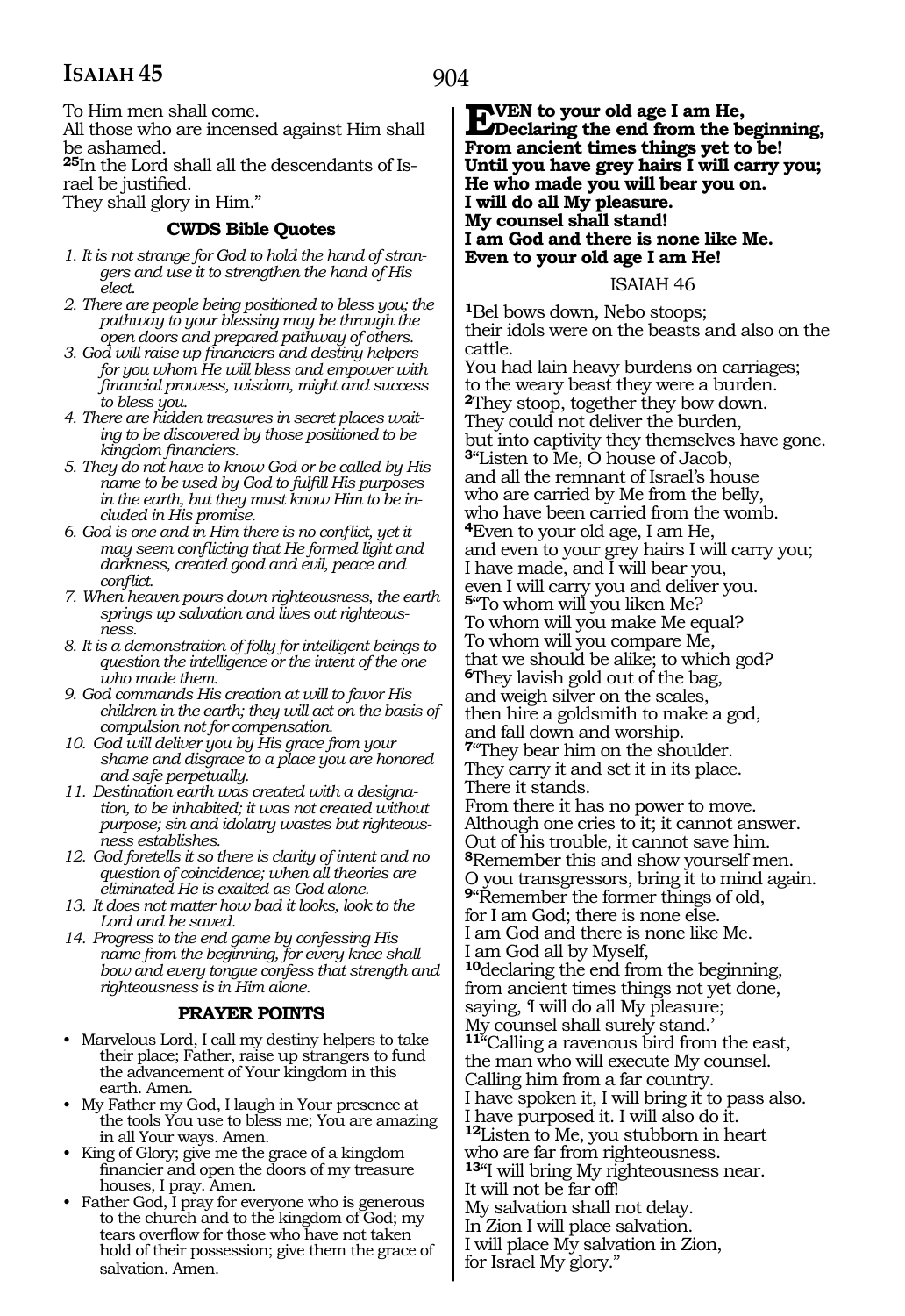#### *He who made you will bear you. Even to your old age I am He!*

#### **CWDS Bible Quotes**

- *1. The donkey may not be able to deliver its burden but God will carry and deliver every life and every vision He has given birth to.*
- *2. From the womb to the tomb, from babe to the grave and beyond; God delivered us to carry and deliver us to the designation of His throne. He is our God forever and our forever God.*
- *3. When we compare the incomparable God to the things that we prepare, we lower ourselves below these things and our understanding below their absolute lack of life, senses and wisdom.*
- *4. We make no sense when we lower our glory below the senseless, inanimate objects with no senses whom we call gods.*
- *5. Who wants a god they have to carry, our God carries us; who wants a god that cannot hear, it is best to have a microphone so you can hear yourself.*
- *6. You can make your God your gold by investing everything in Him or you can make your gold your god by divesting everything God has invested in you to it.*
- *7. Worshipping silver and gold may seem ridiculous, yet it is the distraction of the earth today although the method varies.*
- *8. It is forward-thinking to take a look back to the God of old and engage the reality of His word for the future; this will help you to avoid getting stuck in the distraction of the moment.*
- *9. God only starts at the end and declares it from the beginning. His counsel stands, so you can be assured your incomplete moment is a finished beginning.*
- *10. Please the Lord and He will do your pleasure, for He does whatever pleases Him.*
- *11. When God calls for judgment and salvation in the same sentence, be certain, judgment will come but His righteousness will bring salvation and restoration.*

#### **PRAYER POINTS**

- God of my salvation, You are able to deliver me and faithful to keep my precious soul and everything I have committed to Your trust to the coming of Christ Jesus. Amen.
- O God, You are my God forever and ever; not just for a moment but for my lifetime; not just for a victory but You make my life victorious. Amen.
- I refuse to lower my glory below things and objects of worship; I will worship God only. Amen.
- O Lord You are my God, and I will ever praise You. You gave birth to me and You will carry me unto the end, in the name of Jesus. Amen.
- It is finished! Jesus You declared this on the cross and I enter into Your finished work for my freedom, healing, prosperity and peace. Amen.

#### ANY choices to make, each one decid**ing your path;**

**God is waiting in judgment, to gather or cast off!**

**If driven by God's anger, His righteous seed are brought to you,**

**Will you show mercy, will you spare, Or act as if your sins are not open to His eye and ear?**

**When God's judgment is turned on, You will lose both children and husband; Can your sinfulness then make you strong?**

#### **Let your astrologers save you if they can!**

#### ISAIAH 47

**<sup>1</sup>**"O virgin daughter of Babylon, come down; sit in the dust.

Sit on the ground without a throne daughter of the Chaldeans!

For you shall no more be called tender and delicate.

**<sup>2</sup>**Take the millstone and grind meal.

Uncover your locks; make your legs bare.

Uncover your thigh and pass over the river.

**<sup>3</sup>**Your nakedness will be uncovered*.*

Your shame will be seen.

I will take vengeance,

and I will not meet with a man."

**<sup>4</sup>**As for our Redeemer, the Lord of hosts is His name;

the Holy One of Israel.

**<sup>5</sup>**"Sit in silence, go into darkness,

O daughter of the Chaldeans;

for you will no longer be called

the Lady of Kingdoms.

**<sup>6</sup>**"I was angry with My people; I took a strong stance;

I polluted My inheritance;

and gave them over into your hands.

You showed them no mercy.

You laid your heavy yoke on the elderly.

**<sup>7</sup>**And you boasted, 'I will be a lady forever,' so that you did not lay these things to heart,

nor did you remember the latter end of them. **<sup>8</sup>**"Hear this now, you who are given to pleas- ures, hear me,

you who dwell securely;

who say in your heart,

'I am, and there is no one else besides.

I will not sit as a widow,

nor will I know the loss of children.'

**<sup>9</sup>**But these two things will come your way, in a moment, yes, in one day.

The loss of children and widowhood.

They will come on you in perfection, very good, because of your many sorceries,

and the great abundance of your enchantments.

**<sup>10</sup>**For in your wickedness you did trust.

'No one sees me,' you have uttered. Your wisdom and your knowledge have perverted you.

'I am, and there is no one besides me'; your heart lied to you.

**<sup>11</sup>**"Therefore evil blots out your skies.

You will not know from where it arises.

Upon you trouble will fall.

You will not be able to put it off. Desolation will come on you suddenly.

You will not know desolation.

**<sup>12</sup>**Stand now! With your enchantments stand, and in your many and strong sorceries;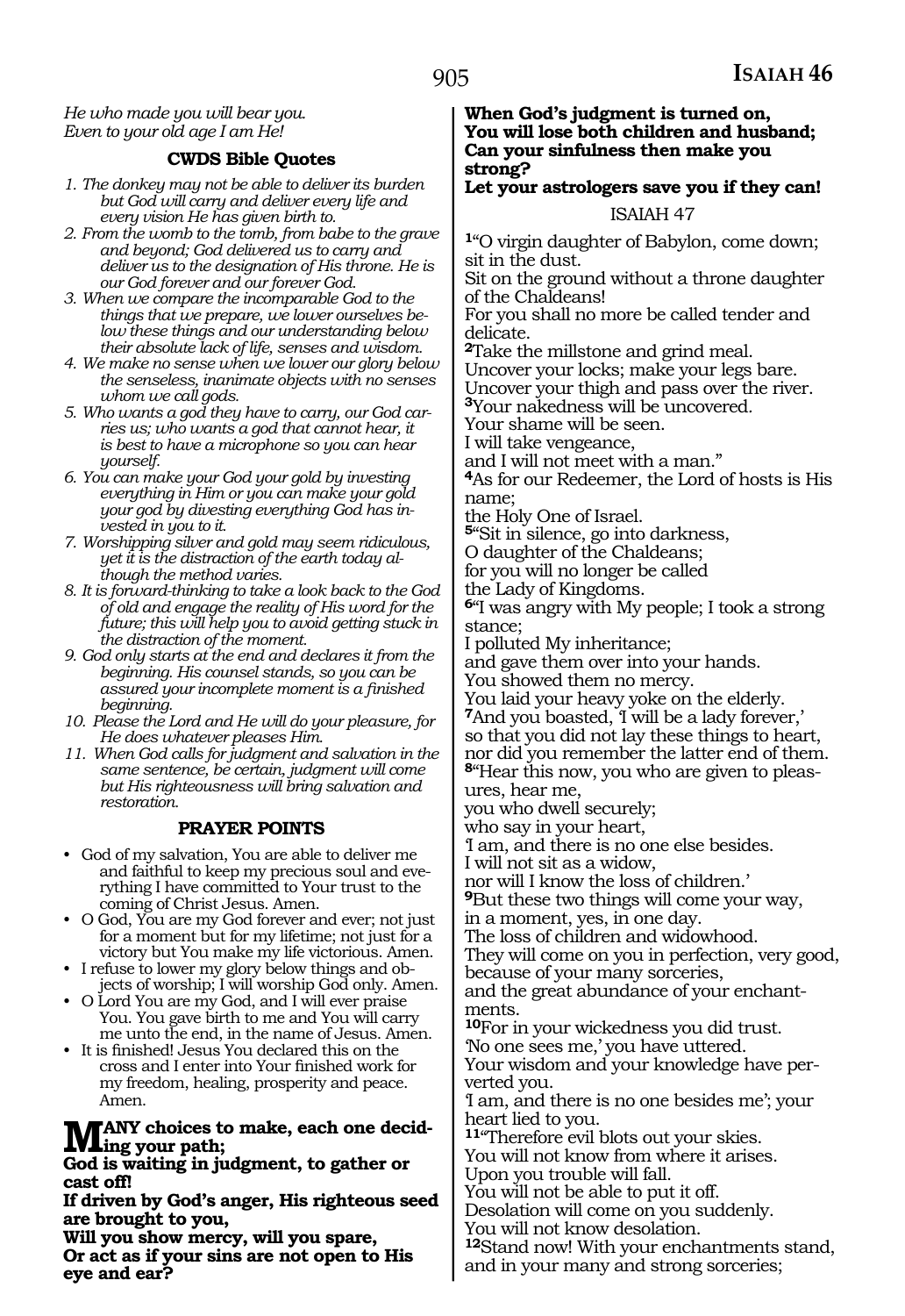906

in which you have labored from your youth. If perhaps you may profit,

if perhaps you will prevail.

**<sup>13</sup>**Your many counsels have wearied you. Now let the astrologers and stargazers, and the monthly prognosticators, stand up and save you,

from the things that will come on you.

**<sup>14</sup>**"They shall be as stubble, to be burnt by the fire,

that shall not deliver themselves from the flame's power.

It will not be a coal by which you get warm, nor fire to sit before and laugh.

**<sup>15</sup>**So will they be to you,

with whom you have labored,

your merchants from your youth;

everyone will wander to his quarter; no one will save you."

#### **CWDS Bible Quotes**

- *1. Even if they are delivered into your hand, defer, desist, resist and restrain from grieving God's people; there is no hand lifted against the people of God that is not subject to the lifted hand of God.*
- *2. Mercy begets mercy but the merciless get no mercy; the shoe you fit when you are strong will be your shoe in the other song.*
- *3. Pleasure is the caption of a moment; wisdom is the consideration of a lifetime. Pleasure maximizes the moment at the cost of extreme future consequences.*
- *4. You may enjoy comprehensive and powerful victories but it does not make you God; adjust your attitude or adjust your expectations, for you will discover there is only one I AM and there is none like Him when He addresses you.*
- *5. Safety is a myth if it is not based on God for there is no safety or protection against God; your confident proclamation is presumption if God is not in your equation.*
- *6. Demonic protection is deception, for demons have no cover against the fire of the living God; the devil cannot deliver himself or his demons from the fire, how much less the witches and those who invoke demons?*
- *7. Seeking witchcraft and sorcery for help is the greatest lie; the devil is not divided but rather very deceptive and divisive; he can and will only give hell, not help.*

#### **PRAYER POINTS**

- I speak wisdom as a warning into the heart of every person agitated against the people of God, His prophets, His ministers or any of His saints even if they appear to fail. Amen.
- Merciful Father; place compassion, empathy and mercy into the spirits of believers; help us to truly replicate Your love, in the name of Jesus.
- By the power in the blood of Jesus, I stubbornly refuse to sell my destiny in God for a moment of flesh; I will not subject my birthright to a bowl of soup. Amen.
- I lay my trophies at Your feet Lord Jesus; You are the source of all my victories and to You belong all the glory. Amen.
- My Lord and my God, You are my shield, my shelter, my God in whom I will trust. I put all

my hope and confidence in You. In You I am safe and secure. Amen.

#### **HE** shows to us the future,<br> **Here** all will know when it comes;<br> **He** is the Lard, there is no other! **He is the Lord, there is no other! He will share His glory with no one! He teaches you to profit; He leads you in the way to go. Oh, that you would listen to His command, Then you should know Peace like the river, Righteousness as gentle waves! He has refined you, but not with silver, But in affliction and with pain!**

#### ISAIAH 48

**<sup>1</sup>**"Hear this, O house of Jacob, who are called Israel by name, and have come forth out of Judah's waters, and by the name of the Lord you swear; you who make mention of the God of Israel, but not in righteousness or truth. **<sup>2</sup>**They call themselves after the holy city, and lean on the God of Israel,

the Lord of host.

**<sup>3</sup>**"I have declared the former things from the beginning;

they went out of My mouth,

and I made them hear it.

And suddenly, I did them; they came to pass. **<sup>4</sup>**Because I knew that you are obstinate,

your neck an iron sinew, your brows bronze, **<sup>5</sup>**even from the beginning I declared it; before it came to pass, I proclaimed it to you. Lest you say, 'My idol has done them; my carved and molded image commanded them.'

**<sup>6</sup>**You have heard and seen all this. Will you not declare it then?

I have showed you new things from this time, hidden things you did not know.

**7**They are created now, not from the beginning.

Before this day you have not heard them, lest you should say, 'Behold I knew them!' **<sup>8</sup>**You did not hear, surely you did not know; from ever since your ear was not opened. For I knew you had dealt very treacherously. You were called a transgressor from the womb.

**<sup>9</sup>**For My name's sake I will defer My anger, and for My praise I will refrain it from you, so that I do not cut you off.

**<sup>10</sup>**"I have refined you, but not as silver;

in the furnace of affliction I have selected you. **<sup>11</sup>**For My own sake, yes, for My own sake I will do it,

for how should My name be polluted?

I will not give My glory to another. **<sup>12</sup>**O Jacob, listen to Me,

O Israel My called,

I am the First, I am the Last; I am He.

**<sup>13</sup>**"My hand has laid the earth's foundation.

The heavens were stretched out by My right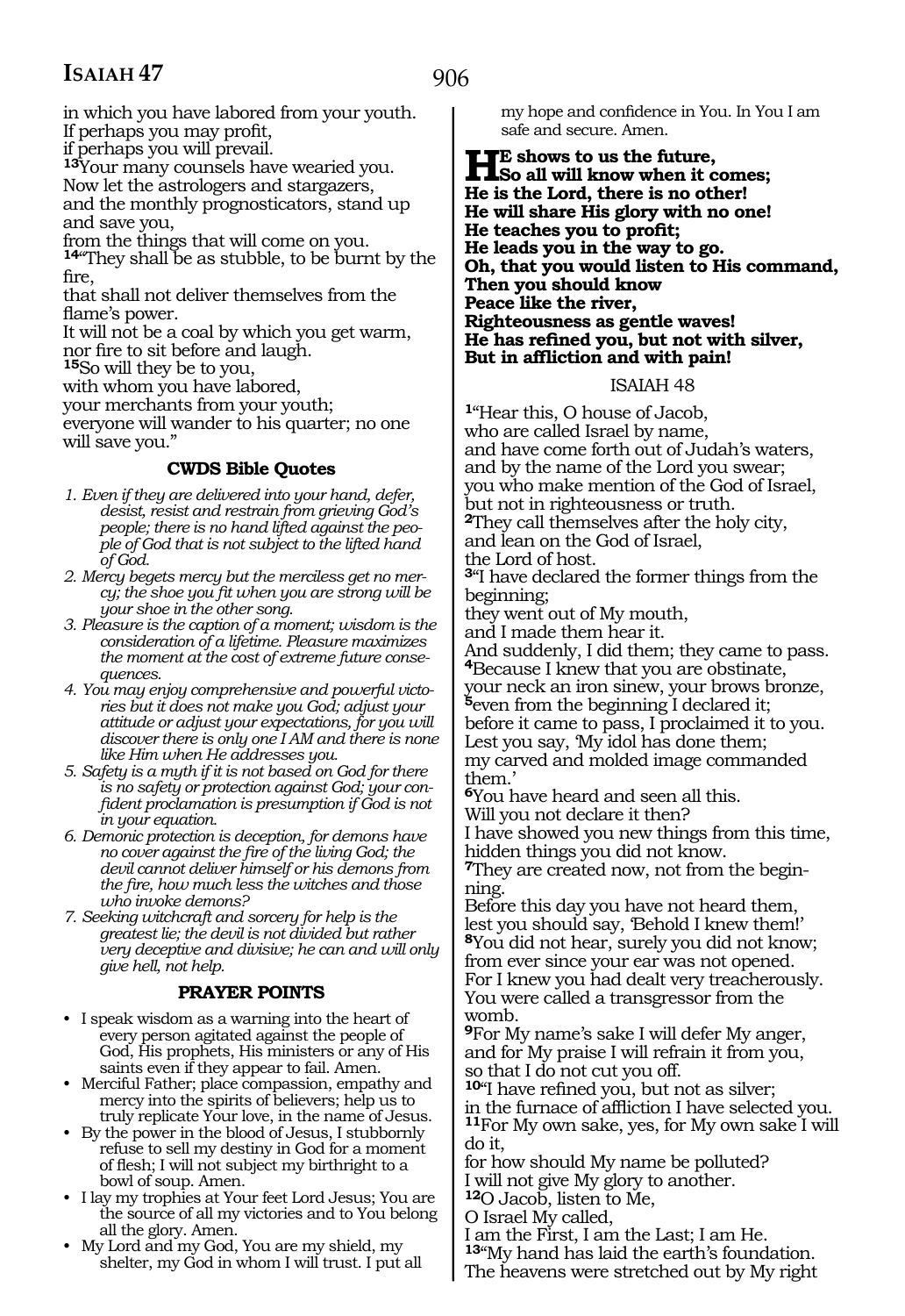hand.

When I call to them together they do stand. **<sup>14</sup>**Assemble yourselves, all of you, and hear. Who among them has declared these things? The Lord loves him;

He will do His pleasure on Babylon and His arm shall be against the Chaldeans.

**<sup>15</sup>**"I, even I, have spoken; I have called him, I have brought him, and I will make his way prosperous.

**<sup>16</sup>**Come near to Me; hear Me now:

from the beginning I have not spoken in se- cret.

From the time that it was, I was there. And now the Lord God and His Spirit, have sent Me."

**<sup>17</sup>**This says the Lord your Redeemer, the Holy One of Israel to you:

"I am the Lord your God who teaches you to profit

who leads you by the way you should go. **18**Oh, that you had heeded My commandments;

then your peace would have been like a river, and your righteousness as gentle waves on the sea.

**<sup>19</sup>**"Your descendants also would have been like the sand.

Your offspring like the grains of sand.

His name would not have been cut off

or destroyed from before Me."

**<sup>20</sup>**Go forth from Babylon!

From the Chaldeans flee!

With a voice of singing, declare, proclaim this, utter it to the ends of the earth,

"The Lord has redeemed His servant Jacob. **<sup>21</sup>**They were not left thirsty,

when He led them through the deserts.

From the rock He caused the waters to flow.

He split the rock, made it hollow;

out of it the water gushed."

**<sup>22</sup>**"There is no peace," says the Lord.

"For the wicked, there is no peace; no, there is none!"

#### **CWDS Bible Quotes**

- *1. It is right to claim your godly heritage in Christ and to make mention of the God of Israel, but it is wrong to do the right if it is not in truth and righteousness.*
- *2. The stubbornness of human hearts attributes the credit for the things of God to idols and to science, but the wisdom of His divine heart declares it beforehand to unmask the stubbornness.*
- *3. God gets praise, not in removing His works but in restoring His works; not in destroying the unrighteous but in correcting them and leading them on the path of righteousness.*
- *4. The fire of affliction may not be your desire or design but it will refine and perfect you; as silver is assigned to the process of refining we must be resigned to the process.*
- *5. God has no reason to give His glory to things that have no reasoning, but rather, they have every reason to give Him glory.*
- *6. Understanding causes creation, including humans, to respond with immediacy to the voice of the Creator; even the heavens and earth stand at His call.*
- *7. The love of the Lord preserves you above and beyond His punishing correction; He breaks you to build you so He can bless and prosper you.*
- *8. It profits to submit to the teaching of the Lord, for His teaching is profitable, and He teaches us to profit.*
- *9. You may know the way you want to go but it is wisdom to submit to the leading of the Spirit, He leads you in the way you should go.*
- *10. Complete obedience to the word and to the instruction of the Lord leads to complete peace (like a river) with comprehensive righteousness cascading like the waves that compel perpetuity and blessings.*
- *11. Write your name in the heart of God by writing His word in your heart and performing righteousness.*
- *12. The redemption of the Lord is not subject to the conditions you face; He redeems the conditions and retrofits it with everything you need for life and godliness.*
- *13. There is rest for the weary but there is no peace for the wicked, even in great riches or on large comfortable beds.*

#### **PRAYER POINTS**

- O Lord, God of Israel, I will make mention of Your name and claim my godly heritage in truth and righteousness. Amen.
- All-wise, all-knowing God; have mercy on this generation, we have degenerated as Your word has declared beforehand. Amen.
- God of all creation; change the hearts of sinners for Your praise and glory; destroy all the works of the enemy for the exaltation of Your marvelous name. Amen.
- Refiners fire, purify me and make me valuable to the kingdom. Amen.
- Most glorious and holy Lord; You will not share Your glory; breathe wisdom to every foolish spirit that seeks to impose this on You. Amen.

#### **On the palms of His hands you are written,**

**Or, rather, you are engraved! The Lord will not forget you; You are His suckling child, His pains! I am the Lord, your Saviour and Redeemer; This all flesh shall know! Sing, O heavens; be joyful, earth! Mountains, with singing, go on, break forth! All His people take comfort; Those who wait on Him will not be ashamed!** 

#### ISAIAH 49

**<sup>1</sup>**Listen to Me, O islands. Take heed, you peoples from afar. The Lord has called Me from the womb; from My mother's body, He has called My name.

**<sup>2</sup>**He has made My mouth like a sharp sword; He has hidden Me in the shadow of His hands;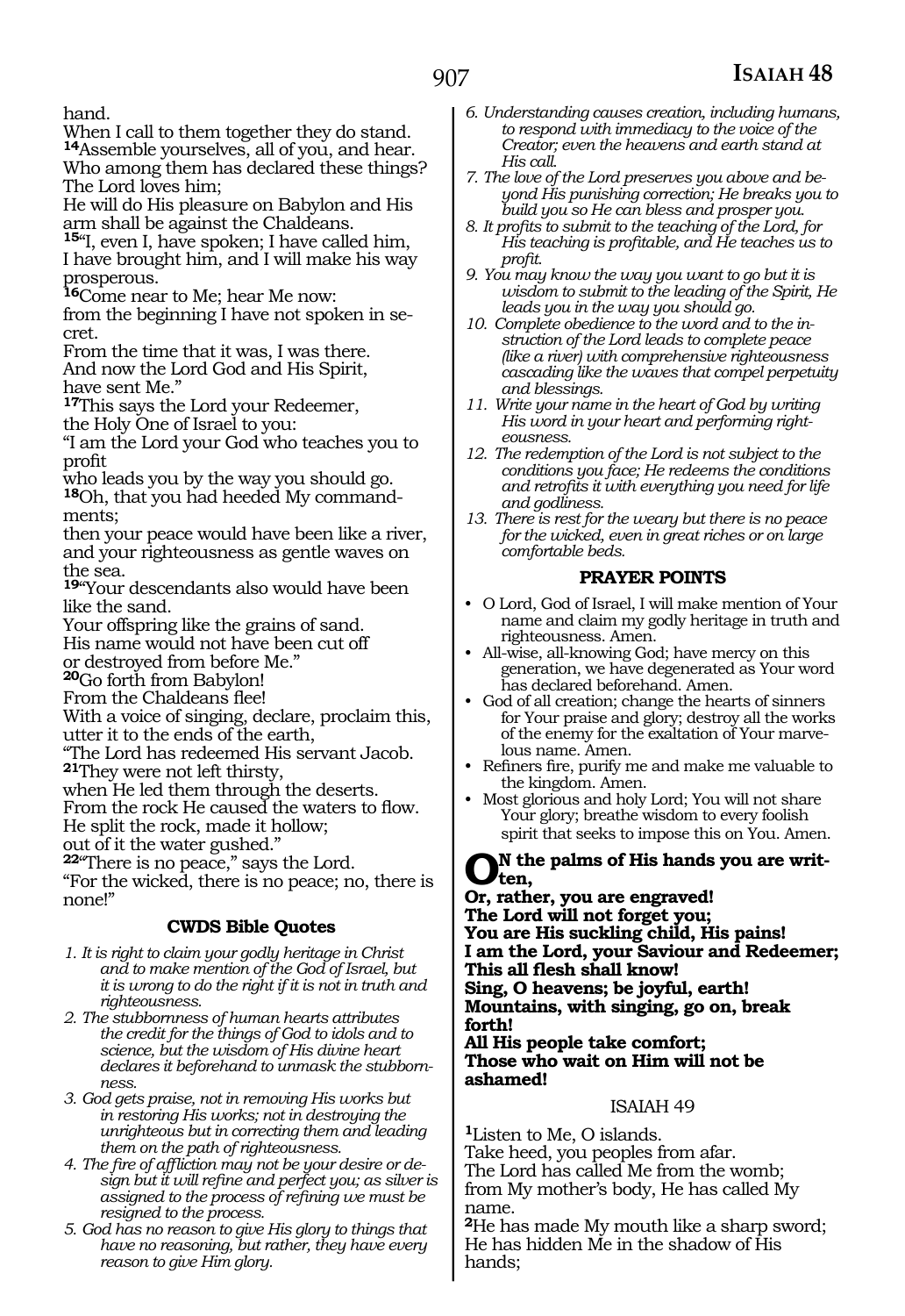He made Me a polished shaft. In His quiver He has hidden me. **<sup>3</sup>**"He said to me, 'Israel, you are My servant, in whom I will be glorified.' **<sup>4</sup>**Then I said, 'I have labored in vain. I have spent my strength for nothing. Surely my work is with my God, and my reward is with the Lord.'" **<sup>5</sup>**Now says the Lord who formed me and made me His Servant from the womb, to bring Jacob again to their Lord, so that Israel is gathered to Him. In God's eyes I shall be glorious, and He will be My strength also. **<sup>6</sup>**And He said, "It is such a small thing, that You should be My servant, to raise up the tribes of Jacob, and to restore the preserved of Israel to Me. I will also give You as a light to the Gentiles, that You should be My salvation to the ends of the earth." **<sup>7</sup>**This is what the Lord says, the Redeemer of Israel, their Holy One, to Him whom man despises, to Him who is abhorred by the nations, to the Servant of rulers: "Kings shall see and rise; princes will also worship, because of the Lord who is faithful, the Holy One of Israel, and He has chosen You." **<sup>8</sup>**Thus says the Lord, "In an acceptable time I have heard You. In the day of salvation, I have helped You, and I will preserve you, and give You as a covenant to the people, to restore the earth, to cause them to inherit the desolate heritages, **<sup>9</sup>**that You may say to the prisoners, 'Go forth,' and say, 'Show yourself,' to those who are in darkness. They shall feed along the road ways. Their pastures will be on the barren high places. **<sup>10</sup>**They will neither thirst nor hunger, neither will the heat nor sun smite them, for He who has mercy on them will lead them. By the springs of water He will guide them. **<sup>11</sup>**I will make all of My mountains a roadway, and My highways will be exalted. **<sup>12</sup>**Behold, they will come from far away." Behold! People from the north and the west, and these from the land of Sinim. **<sup>13</sup>**Sing, O heavens! Be joyful, O earth! O mountains, break out with singing! For to His people the Lord has brought comfort. He will have mercy on His afflicted ones. **<sup>14</sup>**But Zion said, "The Lord has forsaken me; by my Lord I am forgotten. **<sup>15</sup>**Can a woman forget her nursing child and not have compassion on the son of her womb?

### 908

Surely they may forget, yet I will not forget you. See, I have inscribed you on the palms of My hands. **<sup>16</sup>**On My palms inscribed, always in My hold; your walls are before Me always. **<sup>17</sup>**Your children shall make haste. Your destroyers and those who laid you waste shall go away from you. **<sup>18</sup>**"Lift up your eyes, look all around and see, all these gather themselves together and come to you. As I live," says the Lord, "you will clothe yourself with all of them, as with an ornament, and bind them on you as a bride does. **<sup>19</sup>**For your waste and desolate places, and the land of your destruction, will even now be too narrow for the inhabitants. Those who swallowed you will be far away. **<sup>20</sup>**"The children you have after you have lost the others, will say again into your ears, 'This place is too small for me; give me a place where I may dwell.' **<sup>21</sup>**Then you will say in your heart, 'Who has begotten these for me, since I have lost my children and I am desolate, a captive, wandering to and fro? Who has brought these up? Behold, I was left alone. Where have these been?" **<sup>22</sup>**Thus says the Lord, "Behold, I will lift up My hand in an oath to the nations. I will set up My standard for the peoples. They shall bring your sons in their arms, and carry your daughters on their shoulders. **<sup>23</sup>**Kings will be your guardians. Their queens will be your nursing mothers. They will bow down to you with their faces to the earth and lick up the dust of your feet. Then you will know that I am the Lord. Those who wait for Me will not be ashamed." **<sup>24</sup>**Shall the prey be taken from the mighty man, or the captives of the righteous be delivered? **<sup>25</sup>**But this is what the Lord says, "Even the captives of the mighty shall be taken away and the prey of the tyrant delivered. I will contend with him who contends with you and I will save your children. **<sup>26</sup>**I will feed all your oppressors with their very own flesh. With their own blood they will be drunken as with sweet wine. And all flesh will know, that I am the Lord; and Your Savior and Redeemer, the Mighty One of Jacob."

### **CWDS Bible Quotes**

*1. You are a specially designed arrow in the arsenal of heaven; the only real hiding place for your*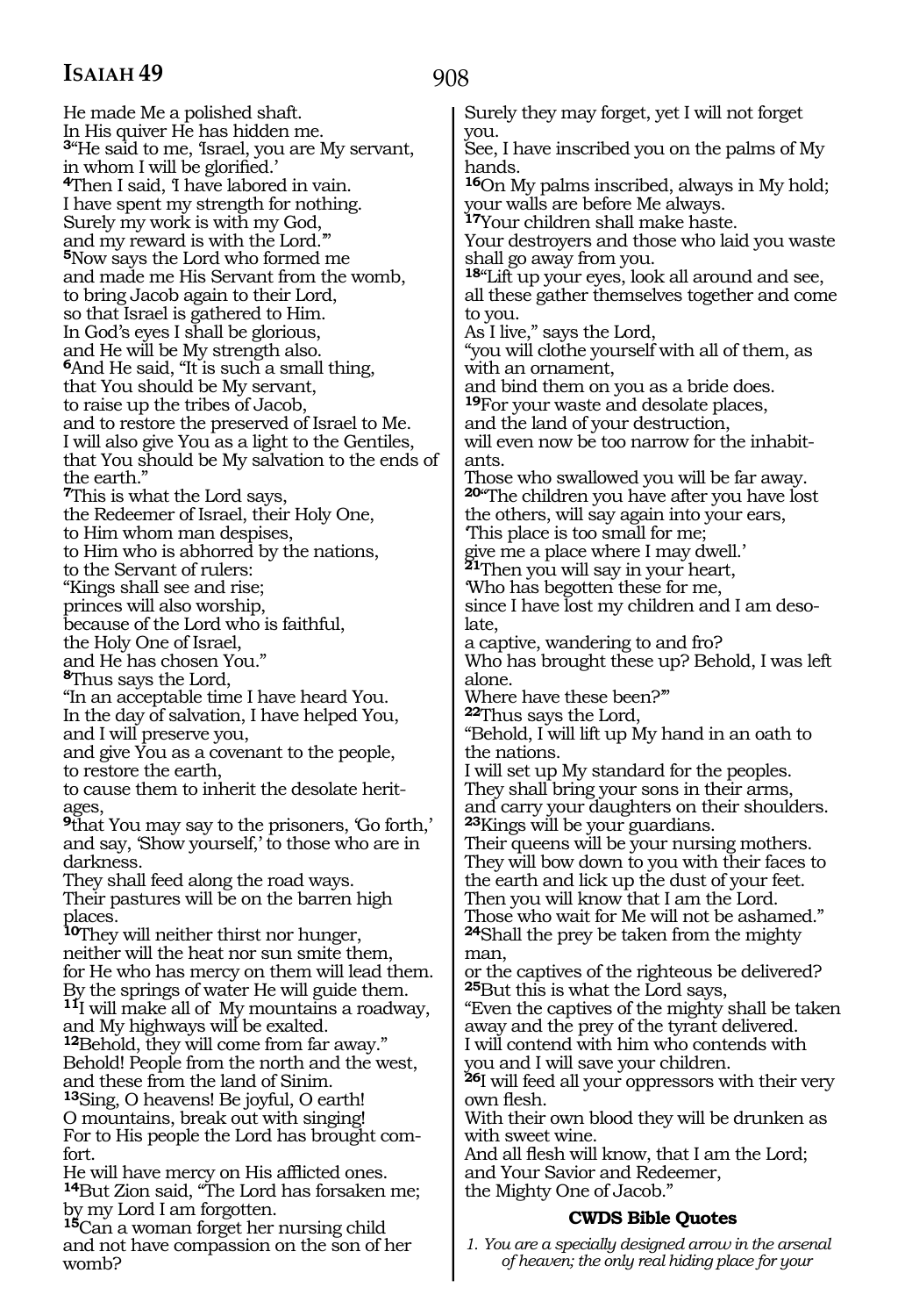*destiny is in the quiver of God; once He releases you, you become prominent.*

- *2. You are God's secret weapon in the earth, but there is no secret to your weapon, your power is in your mouth.*
- *3. There is a designation for everyone at birth; like the Son of the Most High, fulfillment comes with resignation to your designed purpose.*
- *4. Jesus was a lamp to Israel but a light to the world; He was sent by the Redeemer to redeem and to save the people in the earth.*
- *5. The Ruler of kings and Lord of princes is Servant of rulers, despised by men and hated by nations, for Lordship is not in remonstration but in demonstration.*
- *6. Your situation is not acceptable but you must endure for in the time acceptable your help will manifest.*
- *7. Your restoration in Christ is complete and comprehensive to include your health, your wealth, your environment and all other conditions and considerations.*
- *8. God does not need to move you from your bad situation; He moves your bad situation from you and rearranges your landscape; your deserts will become fertile land and your mountains become highways.*
- *9. The earth is not being remodeled for your wellbeing, it is being restored; let the heavens sing and the earth rejoice.*
- *10. Love never forgets or forsakes; it remembers actively and takes active steps to remember because it loves; God writes you in the palm of His hands.*
- *11. The palm of God's hands is never empty; you are inscribed in it; it is never blank, it is open with you and to you.*
- *12. When you cannot hold on be assured God is holding you.*
- *13. God is always open to you, for every time He opens His palm He sees you, He is very deliberate about it to the point of inscription; He will have it no other way.*
- *14. The grace of the Lord causes the hearts of strangers to turn and fulfill His will towards His people; He moves them to return, restore, prosper, advance and cause His elect to settle and be established in His will.*
- *15. Your contention is not with those who contend with you; your contention is with God and for God. Your God will contend with them for you.*
- *16. Your enemies are thirsty for flesh and blood, but your blood is under God's covenant protection; He gives to them their own blood as sweet wine.*

#### **PRAYER POINTS**

- I declare that I am dead and my life is hidden in Christ my Lord; my life is targeted by heaven and will manifest His glory. Amen.
- Awesome God, the one who upholds all things by the word of Your power; help believers to fully understand the arsenal of power they release in every word they utter, in the name of Jesus. Amen.
- I am fully resigned to the purpose of God for my life; I will have nothing else. Amen.
- I pray for the peace of Israel; let her enemies be forever ashamed; thank You Father for Jesus, the well of salvation, planted in Israel, that springs all over this earth. Amen.
- Jesus, You are Lord, demonstrated by authority and distinguished by service. Amen.

• Whatever place I find myself in the earth, I can't help but celebrate my treasured place in heaven, Lord; inscribed in Your hand. Amen.

#### **THE tongue of the educated<br>This the Lord has given me,<br>To speed, a word in sesson To speak a word in season To those who are weary. Morning by morning He awakens my ear, As the voice of an educated person He makes me to hear. He who justifies me, yes, He is near; The tongue of the educated is my prayer!**

#### ISAIAH 50

**<sup>1</sup>**"Where is the bill of your mother's divorce, whom I have put away? To which of my creditors have I sold you?" This is what the Lord says: "For your iniquities, you have sold yourself, and your mother put away because of your transgressions. **<sup>2</sup>**"Why when I called, was there no man? Why was there none to answer when I called? Is My hand shortened that it cannot redeem? Do not I have the power to deliver? With My rebuke I dry up the sea, I make the rivers a wilderness. Their fish stink, because there is no water. Because of thirst they are dead. **<sup>3</sup>**I clothe the heavens with blackness, and with sackcloth I cover them." **<sup>4</sup>**The Lord God has given Me the tongue of the educated, that I should know how to speak a word in season to the weary souls. Morning by morning He awakens Me; as the educated He awakens My ear to hear. **<sup>5</sup>**The Lord God has opened My ear. I was not rebellious nor did I turn away. **<sup>6</sup>**I gave My back to those who struck Me; my cheeks to those who plucked out the beard. I did not hide My face from shame and spit-

ting.

**<sup>7</sup>**For the Lord God will help Me,

therefore I will not be disgraced, therefore, like a flint I have set My face.

I know that I will not be ashamed,

**<sup>8</sup>**for He who justifies Me is near.

Who will contend with Me?

Together let us stand.

Who is My adversary?

Let him come near Me.

**<sup>9</sup>**Behold, the Lord God will help Me.

Who condemns Me?

Like a garment they will all grow old.

They will be eaten up by the moth.

**<sup>10</sup>**Who among you fears the Lord?

Who obeys His servant's voice?

Who walks in darkness and has no light? In the Lord's name let him trust and let him delight.

Let God be his confidence both day and night! **<sup>11</sup>**Behold, all you who kindle a fire,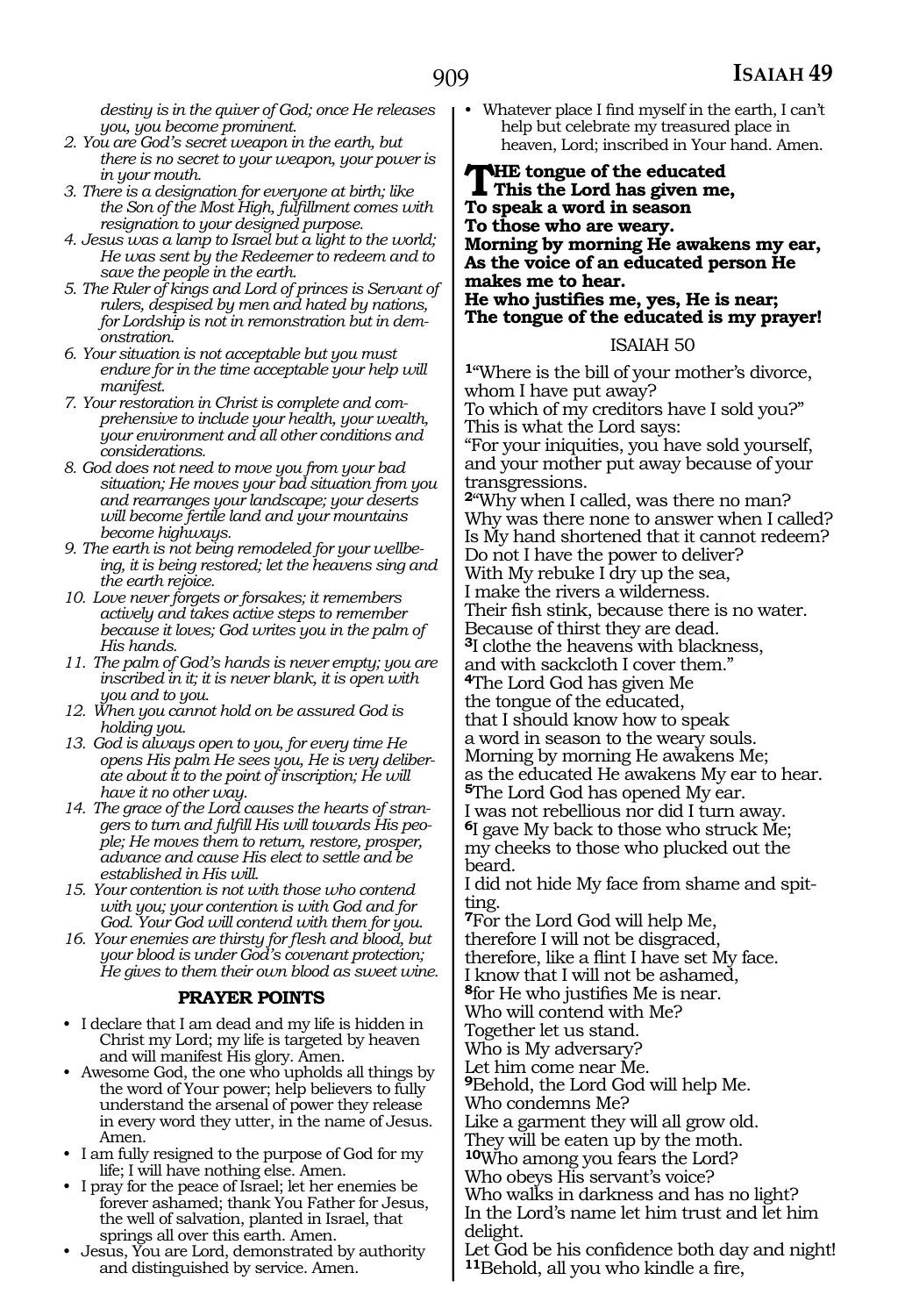who surround yourself with sparks; walk in the light of your fire, and in the sparks you have kindled. You shall have this from My hand: you shall lie down in torment.

#### **CWDS Bible Quotes**

- *1. Your bad situation is not a God situation; your destitution is caused by your own disposition to sin; the only hand God has in it is hands-off.*
- *2. Do not blame God for your bondage and slavery when you sell yourself to sin.*
- *3. God's power to deliver is so extensive He does not need highways, He dries rivers; He does not need surprise, He is the surprise, He clothes the heavens with blackness.*
- *4. You need power and range where distance and strength is an issue; the hand of God is not short; His power is immeasurable.*
- *5. Wisdom from above beats all reasoning; it always delivers a word in season. Heaven's university beats all earthly institutions, they educate your mind, He educates your tongue.*
- *6. Jesus gave His back to be tortured and His face to be smitten; you shame the shame when you resolve to the pursuit of purpose.*
- *7. When you know your Help, you have no fear of the greatest attack of your enemies; you fall to rise, they rise to fall.*
- *8. Trust in your own flame and you will be thrust into your own fire and consumed; trust in the Lord and be protected by His consuming fire.*

#### **PRAYER POINTS**

- Forgive me of all my sins, O Lord; rebuke the exactor and turn my situation around for Your own name's sake. Amen.
- I speak change to every heart that is sold out to sin in this nation; merciful Father, deliver our nation. Amen.
- Omnipotent Father, You possess all power; all our strong enemies are Your creation; You are Spirit and they are flesh; speak and it is done. Amen.
- Mighty God, I am awed by You. I tremble at Your power and pity all Your enemies who oppose me. Amen.
- Educate my tongue, O Lord, to speak a word in season every time I open my mouth to speak, in the name of Jesus.

**Oh, what a day it shall be, The return of the redeemed With everlasting joy and gladness; Sorrow and mourning shall flee! By the shadow of His hand we are covered; He puts words in our mouth. What a day, what a day! O ransomed, When the Lord will bring comfort. Yes, He Himself will comfort you!**

#### ISAIAH 51

**1**"Listen to Me you who follow after righteousness, who seek the Lord. Look to the rock from which you were hewn, to the hole of the pit you were dug from. **<sup>2</sup>**Look to Abraham your father, and to Sarah who bore you; for I called him, yes, him alone,

and blessed and increased him." **<sup>3</sup>**For the Lord will comfort Zion. He will comfort all her waste places. He will make her wilderness like Eden; her desert like the Lord's garden. Joy and gladness will be found in it, thanksgiving and the voice of melody. **<sup>4</sup>**"Listen to Me, My people; give ear to Me, O My nation; for a law will proceed from Me. I will make My justice rest as a light of the peoples. **<sup>5</sup>**My righteousness is near. My salvation has gone forth. My arm shall judge the peoples. The coastlands will wait upon Me, and on My arms they will trust. **<sup>6</sup>**Lift up your eyes to the heavens, and look beneath on the earth. The heavens will vanish like smoke; like a garment, the earth will wax old. Those who dwell in it will die in like manner; but My salvation will be forever, and My righteousness will not be abolished. **7**Listen to Me, you who know My righteousness, you people in whose heart My law is: do not be afraid of the reproach of men, neither be afraid of their insults. **<sup>8</sup>**For the moth will eat them up like a garment, the worm will eat them like wool, but My righteousness will be forever; and My salvation from generation to generation." **<sup>9</sup>**Awake, awake, put on strength, O arm of the Lord! Awake as in the ancient days, as in the generations of old. Are You not the One who cut Rahab apart and wounded the dragon? **<sup>10</sup>**Are You not the One who dried up the sea, the great waters of the deep; who made the depths of the sea a roadway for the ransomed to pass through? **<sup>11</sup>**Therefore the redeemed of the Lord shall return and come with singing to Zion; everlasting joy shall be on their head. They shall obtain gladness and joy; sorrow and mourning shall flee away. **<sup>12</sup>**"I am He who comforts you, yes I, even I. Who are you that you should be afraid of a man who will die, of the son of man who will be made as grass, **<sup>13</sup>**and you forget the Lord your Maker, who stretched out the heavens and laid the foundations of the earth; and you have feared continually every day before the oppressor's fury, as if he was prepared to destroy. Where is the fury of the oppressor? **<sup>14</sup>**The exiled captive hastens that he may be loosed,

that he should not die in the pit,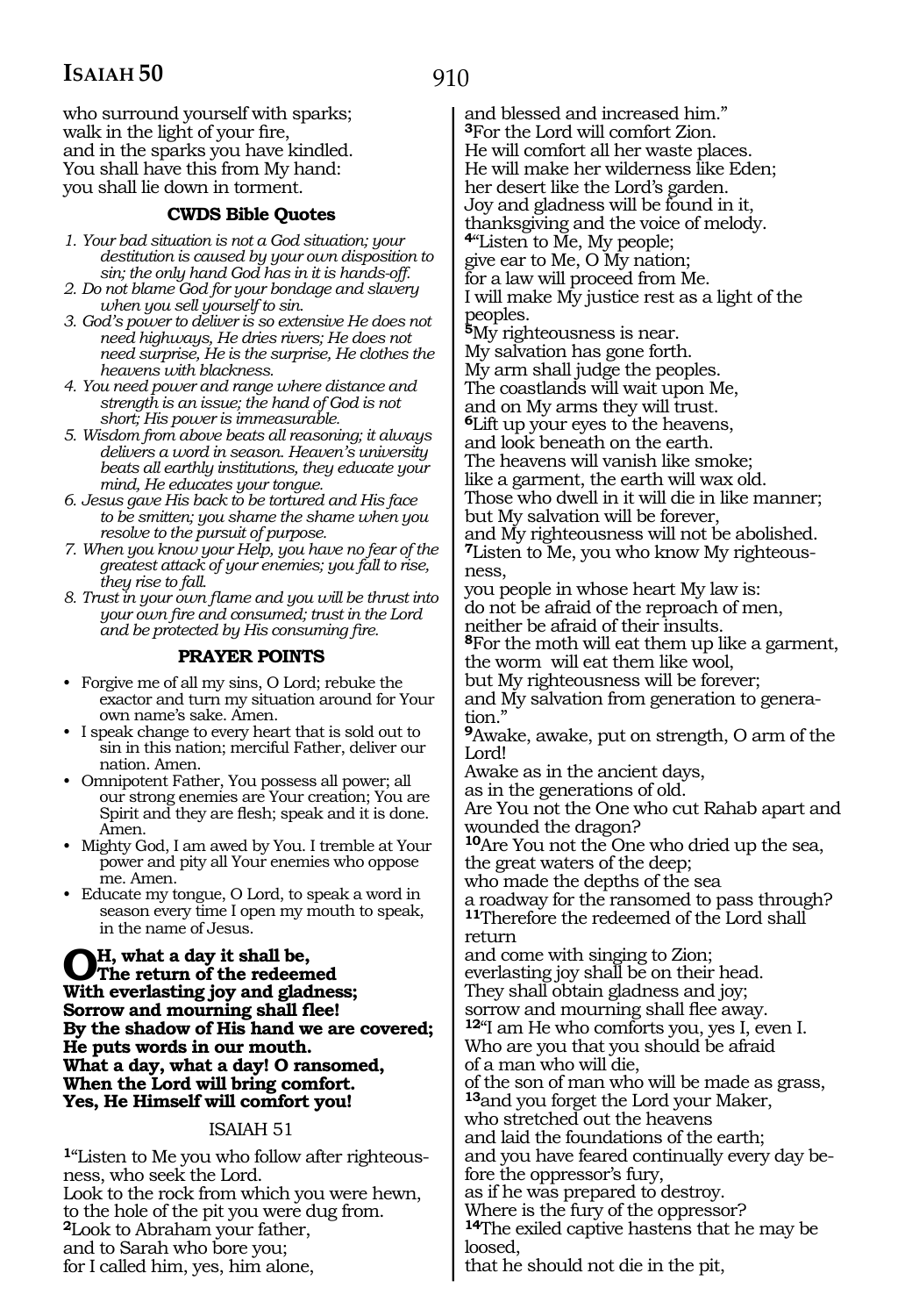and that his bread should not fail. **<sup>15</sup>**But I am the Lord your God, who divided the sea whose waves roared. The Lord of hosts is His name. **<sup>16</sup>**I have put My words in your mouth; I covered you with the shadow of My hand, that I may plant the heavens, lay the foundations of the earth, and say to Zion, 'You are My people.'" **<sup>17</sup>**Awake, awake, O Jerusalem, stand up. You who have drunk the cup of His fury at the hand of the Lord; you have drunk the dregs of the cup of trembling; you drained it out. **<sup>18</sup>**There is no one to guide her among all the sons she has brought forth; nor is there any to take her by the hand among all the sons she has brought up. **<sup>19</sup>**These two things have come to you. Who shall be sorry for you? Desolation and destruction; famine and the sword. By whom shall I comfort you? **<sup>20</sup>**Your sons, all your sons have fainted. They lie at the head of all the streets, like an antelope in a net. They are full of the Lord's fury, the rebuke of your God. **<sup>21</sup>**Therefore hear this now, you afflicted, drunk, but not with wine. **<sup>22</sup>**Therefore says your Lord, the Lord and your God, who pleads His people's cause, "Look, I have taken out of your hand the cup of trembling; the dregs of the cup of My fury you shall no longer drink it. **<sup>23</sup>**But I will put it into the hand of those who afflict you, who have said to you, 'Lie down so we may walk over you.' You have laid your body like the ground for them to go, like a street and like a highway for them to walk over on you."

#### **CWDS Bible Quotes**

- *1. There is comfort in crisis; for even in desolation we have a reference, Christ; He is the Rock of our redemption through whom the unfailing promises of Abraham are channelled to us.*
- *2. God redeems Israel in the earth. The earth will grow old and the heavens vanish like smoke yet His salvation continues beyond Israel to forever, for His righteousness has no expiration.*
- *3. The reproach of men is as fickle as the frailty of their flesh; righteousness remains forever and makes reproach the ridicule.*
- *4. It is best to wake up the arm of the Lord in prayer for physical and spiritual battles than to rely on the arms of men.*
- *5. Speak to the history of His conquest to speak to your present confidence in the strength of His arm to deliver your circumstance.*
- *6. If singing will not leave the mouths of the redeemed, joy and happiness will never leave*

*their heads and sorrow will be strongly dismissed.*

- *7. Fear of man elevates man above the God to whom all fear belongs and who created the heavens and earth that man puts confidence in.*
- *8. God's word in your mouth has the same effect as God's word in God's mouth; it is more valuable and tangible than any goods or thing.*
- *9. Those who plagued you will fear you when they drink the wrath of the God who is working on you to work on your behalf.*

#### **PRAYER POINTS**

- Jesus, You are the Rock of my redemption, I believe in You and I claim the blessings of Abraham; I declare that I cannot be cursed; everyone who attempts to curse me has succeeded to curse themselves. Amen.
- Holy Father, thank You for my salvation in this earth, and most of all that my salvation continues long after this earth is removed. Amen.
- I have an eternal hope that ridicules all ridicule; I will be foolish before God always as I hold fast to my righteousness. Amen.
- Awake arm of the Lord! Srong arm of the Lord, mighty arm of the Lord, loving and defending arm of the Lord; awake and crush my enemies, the enemies of the one You love who is in covenant with You. Amen.
- Arm of the Lord that crushed Egypt who placed confidence in its armies; arm of the Lord that crushed Jericho who placed confidence in its walls; arm of the Lord that crushed the kings of Canaan who placed confidence in numbers, arise and fight on my behalf. Amen.

**THE feet on the mountain<br>Bringing good news of salvation free and full,**

**Telling men, "Your God reigns!" Oh, what feet! Oh, how beautiful! Saying, "You sold yourself for nothing; Without money you shall be redeemed!" Awake, awake, O Zion, Put on garments beautiful and clean!**

#### ISAIAH 52

**<sup>1</sup>**Awake, awake, O Zion! Put on your strength; O Jerusalem, the holy city, put on your beautiful garments! The uncircumcised and the unclean shall no longer come to you. **<sup>2</sup>**Shake yourself from the dust. Arise, O Jerusalem! Loose yourselves from the bonds of your neck, O captive daughter of Zion. **<sup>3</sup>**"For," says the Lord, "you have sold yourself for nothing, without money I will buy you back. You shall be redeemed without money." **<sup>4</sup>**For this the Lord God says: "My people went down at first into Egypt to dwell there in that place; the Assyrian also oppressed them without cause. **<sup>5</sup>**Now therefore, what have I here? My people are taken away for nothing!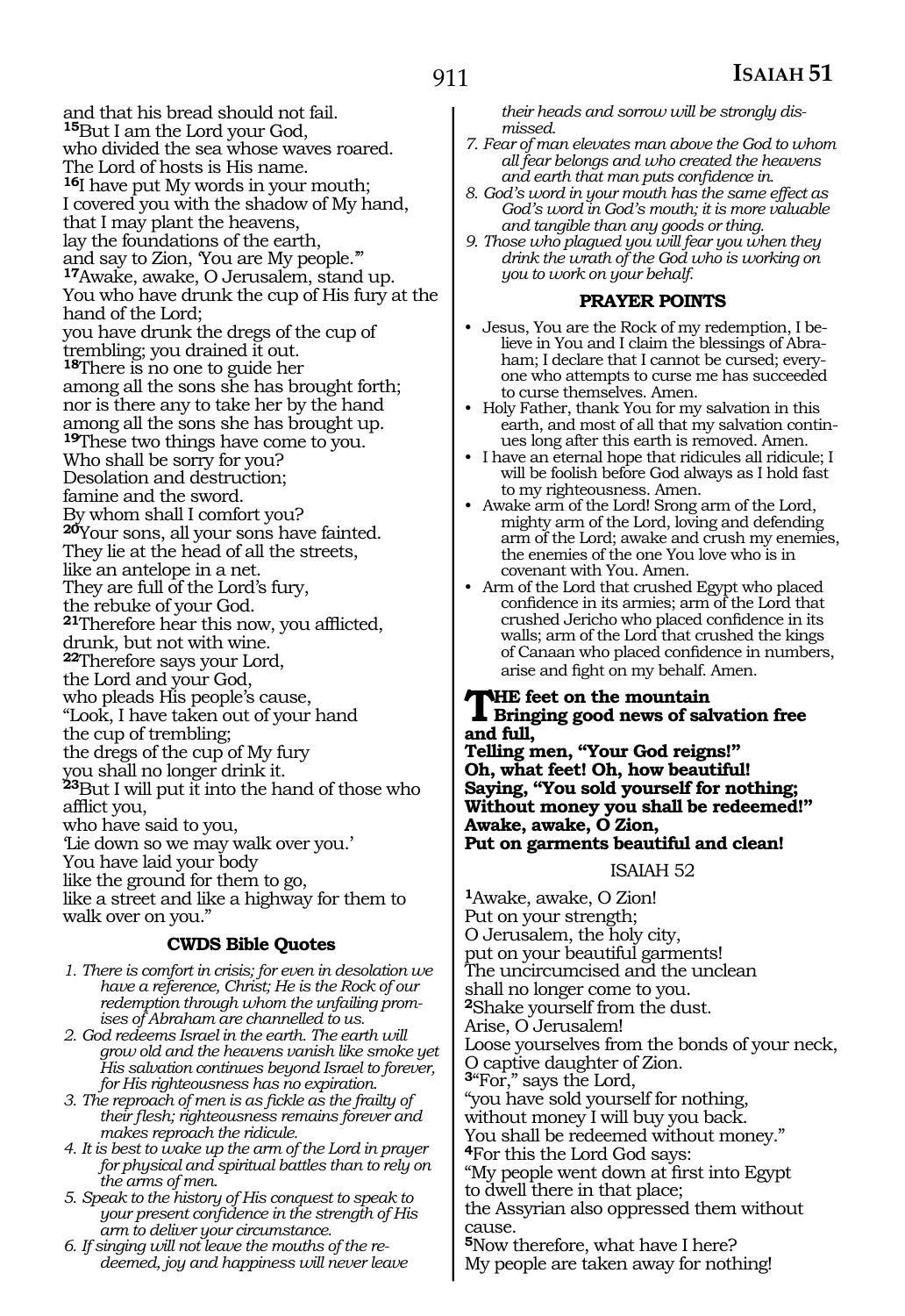Those who rule over them make them wail. My name is blasphemed continually every day. **<sup>6</sup>**Therefore My people shall know My name. they shall know in that day that I am He; the one who speaks; it is I." **<sup>7</sup>**How beautiful on the mountains, are the feet of him who brings good news, who publishes peace, who brings good tidings of good things. Oh, what feet! Oh, how beautiful. He who proclaims salvation, who says to Zion, "Your God reigns! Your God reigns!" **<sup>8</sup>**Your watchmen shall lift up their voices. With their voices, they shall sing together; for they shall see eye to eye when the Lord shall bring Zion back again. **<sup>9</sup>**Break forth into joy and sing together, you waste places of Jerusalem! For the Lord has comforted His people; He has redeemed Jerusalem. **<sup>10</sup>**The Lord has made bare His holy arm; in the eyes of all the nations. All the ends of the earth shall see, the salvation of our God. **<sup>11</sup>**Depart, depart! Go out from there. Touch no unclean thing. Go out of the midst of her. You who bear the vessels of the Lord, be clean. For you shall not go out with haste or go by flight, but in peace; **<sup>12</sup>**for the Lord will go before you; the God of Israel will be your rear guard. **<sup>13</sup>**Behold, My servant shall deal prudently. He will be very high, exalted, extolled. **<sup>14</sup>**Just as many were astonished at you, so His countenance was marred more than any man, and His form more than the sons of men; **<sup>15</sup>**so shall He sprinkle many nations. Kings shall shut their mouths at Him. For they shall see what they were not told, and they shall consider what they had not heard.

#### **CWDS Bible Quotes**

- *1. What you come to is often a result of what you have allowed to come to you, but the mercies of God will make you come through and come out of bondage into the beauty of His grace.*
- *2. It is unwise to sell yourself short, foolish to sell yourself cheap and utterly berserk to sell yourself for nothing; yet so many sell themselves out to sin.*
- *3. Sin has no value compared to what you give up; it will cost you dearly, everything! You can have no value or valuables compared to what God gave up to get you out of sin, and He did it without a cost to you.*
- *4. You have known oppression; you have known pain, but it is just a matter of time before you know His name and that it is He who speaks from the word.*
- *5. Salvation is received and experienced with joy, gladness, singing and rejoicing.*
- *6. The Lord will bare His holy arm and bring it down on your enemies, to bear you on His arm and bring you out.*
- *7. Every vessel of the Lord must exercise restraint; resolve to live pure and commit to get away from compromising situations and people.*
- *8. When God delivers you, you are led gently; you have no need to be anxious. He goes before you to lead you and He stands behind you to defend.*
- *9. You are never too high to get low for others; Jesus was exalted but He took the fall for the rise of many. His blood was shed so nations would be cleansed.*

#### **PRAYER POINTS**

- Have mercy Lord, forgive me of my indiscretions; I clothe myself in Your saving grace. Amen.
- I place value in my life here on earth. I refuse to sell myself to sin and demonic bondage. I will sell myself to righteousness and to God. Amen.
- Jesus, I value Your sacrifice on the cross; wash me in Your blood and wash away my sins. Amen.
- Thank You Jesus for taking my pain; I have no fear, Your word is my confidence, demonic oppression must stay far from me. Amen.
- I will rejoice in the God of my salvation; my heart is a well-spring of joy founded on my salvation. Amen.

#### **Despised and rejected, Bruised, battered, grieved! Wounded, chastised, dejected, And He was not esteemed! All we like sheep have gone astray, Have turned everyone to his own way. To bring us again, make us His sons, He was despised, rejected, Bruised, battered, grieved!**

ISAIAH 53

**<sup>1</sup>**Who has believed our report; oh, who has believed? And to whom has the arm of the Lord been revealed? **<sup>2</sup>**For He shall grow up before Him as a plant tender and young, green and freshly springing, as a root out of dry ground. He has no form or comeliness, and when we look at Him, there is no beauty that we should desire Him, *by His outward form.* **<sup>3</sup>**He is despised and rejected of men; a Man of sorrow and acquainted with grief; and we hid, as it were, our faces from Him. He was despised, and we did not esteem Him. **<sup>4</sup>**Surely He has borne our griefs and our sorrow He has carried. We esteemed Him stricken, smitten by God, and afflicted. **<sup>5</sup>**For our transgressions He was wounded, for our iniquities He was bruised. He was chastised for our peace, and by His stripes we were healed. **<sup>6</sup>**All we like sheep have gone astray; we have turned, everyone, to his own way,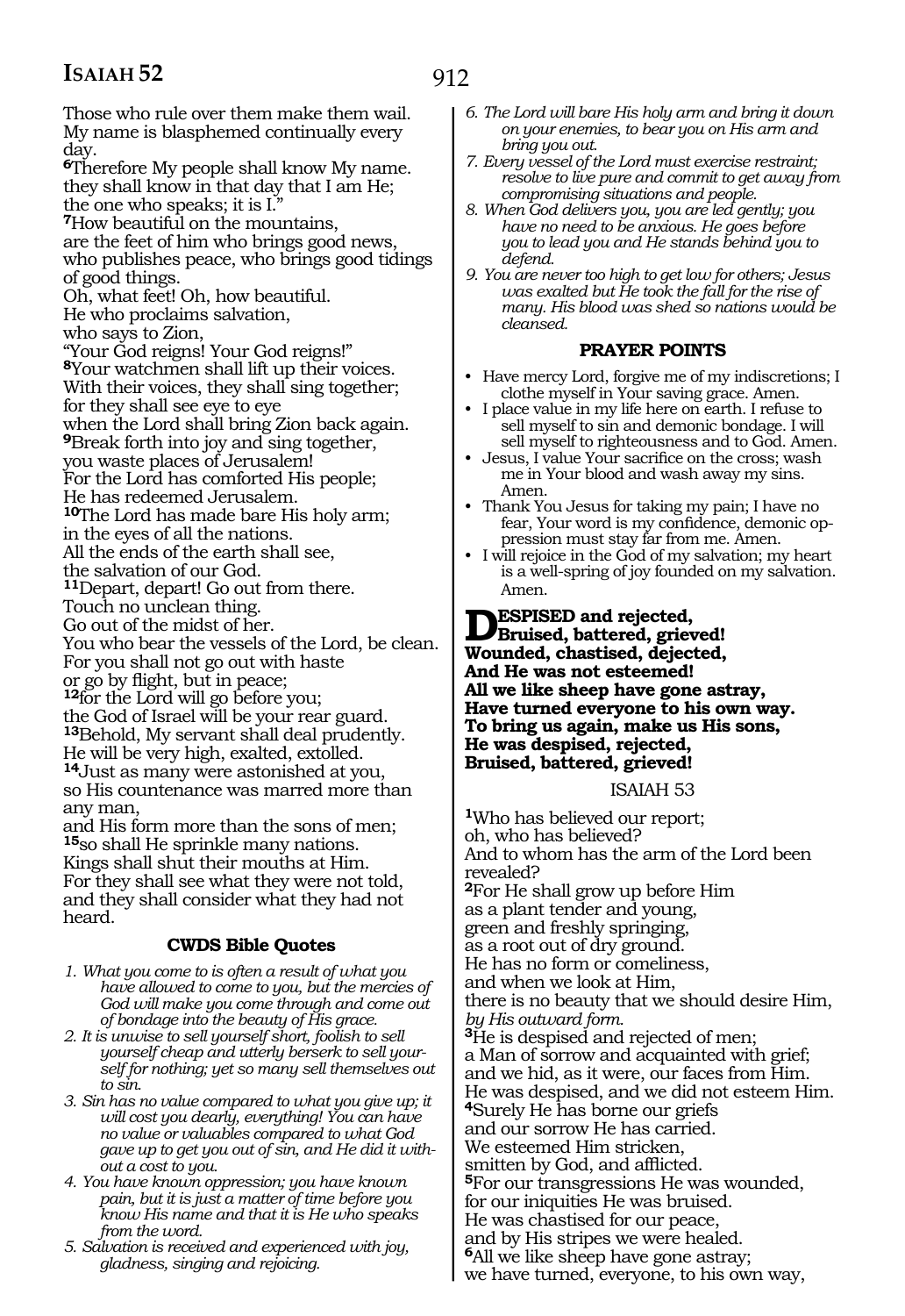and the Lord has laid on Him the iniquity of us all.

**<sup>7</sup>**He was oppressed and He was afflicted, yet He did not open His mouth to respond. He was led like a lamb to the slaughter, and as a sheep before his shearers is dumb, He held His tongue.

**<sup>8</sup>**He was taken from prison and from judg- ment,

and who will declare His generation?

For He was cut off from the land of the living. He was stricken for the transgressions of My people.

**<sup>9</sup>**With the wicked they made His grave;

but with the rich at His death,

for He had done no violence,

nor was any deceit in His mouth.

**<sup>10</sup>**Yet it pleased the Lord to bruise Him, to put Him to grief as an offering.

When You make His soul an offering for sin, then shall He see His offsprings.

He shall see His seed then and His days He will prolong.

The pleasure of the Lord will prosper in His hand.

**<sup>11</sup>**He will see the travail of His soul, and He shall be satisfied.

By His knowledge My righteous Servant shall justify many,

for he shall bear their iniquities.

**<sup>12</sup>**Therefore I will give Him a portion with the great.

He will divide the spoil with the strong, because He poured out His soul unto death. He was numbered with transgressors;

He bore the sins of many,

and for the transgressors He made intercession;

*while He was despised, rejected; bruised, battered, grieved.* 

#### **CWDS Bible Quotes**

*1. The arm of the Lord is powerful but the experience novel and progressive; He is a revelation that requires faith to fully process and experience.*

*2. The revealed arm of the Lord is not for those who receive the report but for those who believe it.* 

*3. Beauty is defined by a heart of duty, not in how cute or socially cultured you are.*

*4. It must take sorrow to bear joy to the world for the devil does not give easy passage; it gives pleasure to those who bear sorrow to see their sacrifice received.* 

*5. If sorrow is your name, then glory is your game; it took the Man of Sorrows to bring joy to the world.*

*6. The grief, the pain and the shame, was not His but ours; He bore it so we could experience His freedom and His joy.*

*7. The wounds of sin in all its depth opened the room of hope to escape from death.* 

*8. The cross is a physical expression of the wounds Jesus receives every time we transgress.*

*9. Chastisement contrasts contentment and peace; He took the chastisement contending for your peace so you could take the peace and contentment even in the midst of conflict.* 

- *10. The sheep is cultured through sacrifice; it accepts the mind of its master and is led. Sacrifice is cultured by the sheep; it remains silent and submissive to the defense, vindication and will of its Master.*
- *11. A sacrifice must be answered; the sacrifice of the innocent must be avenged by people incensed to ensure His death is not in vain, who are ready to live for what He died for; who will declare His generation?*
- *12. The gravity of your accusation is not resolved in the purity of your innocence.*
- *13. It does not matter how you die, who you die with or how you are buried; what matters is that you die for what you lived for, empty and fulfilled.*
- *14. The pain of death is defeated by the pleasure of fulfillment; when sacrifice abounds to the blessing for others, when you see the fruit of your work, when the Lord is pleased with you, when you have a sure reward, no sacrifice is too great.*

#### **PRAYER POINTS**

- Mighty God, today I seek a new experience with You; greet my enemies with Your mighty arm. Amen.
- I have received, and I have believed the report of the Lord; I speak to the hearts of unbelievers, 'Be tender to the wisdom of God's saving grace'. Amen.
- Most High God, place the beauty of service and righteousness in my heart. Amen.
- Man of Sorrows, I accept the joy You brought me through Your own sorrows; I reject all sorrows of the enemy but enter into Your sacrifice of joy. Amen.
- My Jesus, my Lord; You were wounded for my transgressions; I consciously refuse to transgress so I do not reopen Your wounds. Amen.

**O you afflicted and tempest tossed, You had no comfort, all seems lost! In righteousness you will stand tall. From oppression you will stand far! Defeated are all weapons formed. Your soul will forget all your youthful shame!**

**O you afflicted and tempest tossed, Your stones shall be fair colors and sapphires!**

#### ISAIAH 54

**<sup>1</sup>**"Sing, O barren, you who did not bear. Break forth into singing and cry aloud, you who have not labored with child! For more are the children of the desolate, than the children of the married wife," says the Lord, rejoice!

Sing, O barren, you who did not bear. **<sup>2</sup>**Enlarge your houses, go on and prepare. Let them stretch out the curtains of your dwellings;

lengthen your cords, strengthen your stakes. **<sup>3</sup>**For you will expand to the right and to the left,

and your descendants will inherit the Gentiles, and make the desolate cities inhabited again. **<sup>4</sup>**Do not fear, for you will not be ashamed, neither be confounded,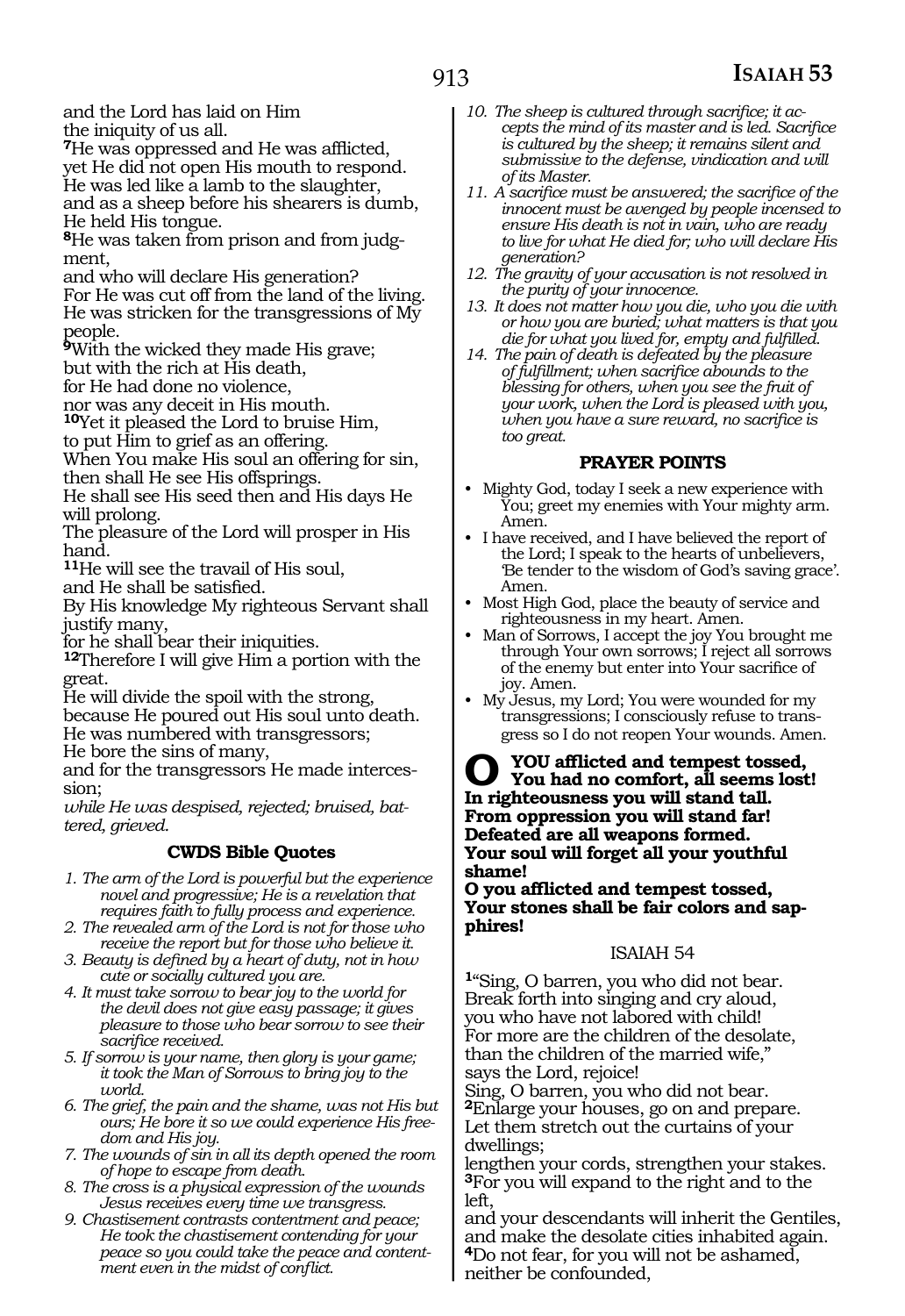914

for you will not be put to shame. You will forget the shame of your youth, and remember the reproach of your widowhood no more.

**<sup>5</sup>**For your Maker is your husband.

The Lord of hosts is His name.

Your Redeemer is the Holy One of Israel;

He will be called, 'The God of the whole Earth.' **<sup>6</sup>**"Like a woman forsaken and grieved in spirit, so has the Lord called you;

like a youthful wife when you were refused," says your God.

**<sup>7</sup>**"For a small moment I have forsaken you, but with great mercies I will gather you. **<sup>8</sup>**With a little wrath I hid My face from you; it was just for a moment, but you will see, with everlasting kindness I will have mercy on you."

This is what the Lord your Redeemer says. **<sup>9</sup>**"This is like the waters of Noah to Me in that day.

For as I have sworn that the waters of Noah would no more cover the earth,

so have I sworn that I would not be angry with you, nor rebuke you any more.

**<sup>10</sup>**"The mountains will depart and the hills be removed,

but My kindness shall not depart from you, nor shall I remove My covenant of peace," says the Lord who shows mercy to you.

**<sup>11</sup>**"O you afflicted and tempest tossed, you are tossed with tempest and not comforted;

I will lay your stones with fair colors, and lay your foundations with sapphires. **<sup>12</sup>**"I will make your windows of rubies, your gates crystal,

and all your walls of pleasant stones. *I will decorate you with beauty all around!* **<sup>13</sup>**Your children will be taught by the Lord then, and great will be their peace.

**<sup>14</sup>**"In righteousness you will be established. You will be far from oppression, for you shall not fear;

and far from terror, for it shall not come near. **<sup>15</sup>**They will gather together, but not by Me. All who gather against you will fall because of you.

**<sup>16</sup>**"I have created the blacksmith who blows the fire coals

and brings forth an instrument for his work; and I have created the spoiler to destroy. **<sup>17</sup>**"No! no weapons formed against you will prosper.

This is your heritage.

Every tongue that rises against you in judgment, you shall condemn.

Servants of the Lord, this is your heritage; your righteousness is of Me," says the Lord.

#### **CWDS Bible Quotes**

- *1. Divine transformation turns your desolation into abundance and overflow; you may have started late but you will overtake.*
- *2. Ungodly seed is cursed with stagnation; Godly*

*seed has the divine blessing of growth and expansion with nations for their inheritance.* 

- *3. You carry your shame to the cross and come away with glory, with a new name by marriage, a new identity by redemption and renewed dignity.*
- *4. The pain of shame is its memory intensified by its continuity; when the story changes the pain is forsaken and all the shame forgotten.*
- *5. Your moment of rejection is not the monument of your life; it is what it is, momentary, due to your blindness, but mercy is ushered with everlasting kindness.*
- *6. We no longer fear an absolute deluge because we take refuge in the promises of God, even so, His people have refuge in His covenant of everlasting kindness and peace.*
- *7. You wrest affliction in the moment but it is not your rest; the heart of the Lord is: He will refine you with beauty, refresh you with peace and established you in righteousness.*
- *8. Joy in pain comes with knowing that pain is not permanent nor is it your portion, in fact, you are really experiencing pain in joy for joy is your spiritual reality in God which cannot be overwhelmed or overtaken by pain.*
- *9. The reality of oppression is extended and magnified by the minute yet powerful effect of fear, your oppression ceases when your fear leaves.*
- *10. Every gathering because of you is for your furthering; if God did not call them together He will maul them together with angelic fire and give you comprehensive victory.*
- *11. The effect of a weapon is not in the power of its force, but in the designation; whether atomic or demonic, every weapon formed against you is useless, none shall prosper.*
- *12. You cannot condemn inheritance or rise against rights; you are commanding your own condemnation when you commit your tongue to judge the righteous; their tongue carries fiery judgment.*

#### **PRAYER POINTS**

- I speak divine transformation to every life that is committed to the Lord Jesus Christ; let every bondage be broken now. Amen.
- Heavenly Father, let the spirit of stagnation attaching itself to any child of God be broken now, in the name of Jesus. We shall prosper, we shall flourish; we shall inherit nations. Amen.
- I come to the cross today and claim all my free take-away; I claim my glory, my new name, my identity and my dignity. Amen.
- I refuse and reject the tormenting memory of my former shame; all my shame is erased in the cross and my life is completely filled with the Spirit, His glory. Amen.
- Have mercy on me, O God, show Your everlasting kindness to me today. Amen.

#### **COME** to the waters,<br> **CAll who are thirsty in life;**<br> **Run wise, buy will, and buy! Buy wine, buy milk and buy laughter, without money, without a price! Delight your soul in my fatness. Incline your ear and hear. Seek the Lord while He is with us; Call on Him while He is near!**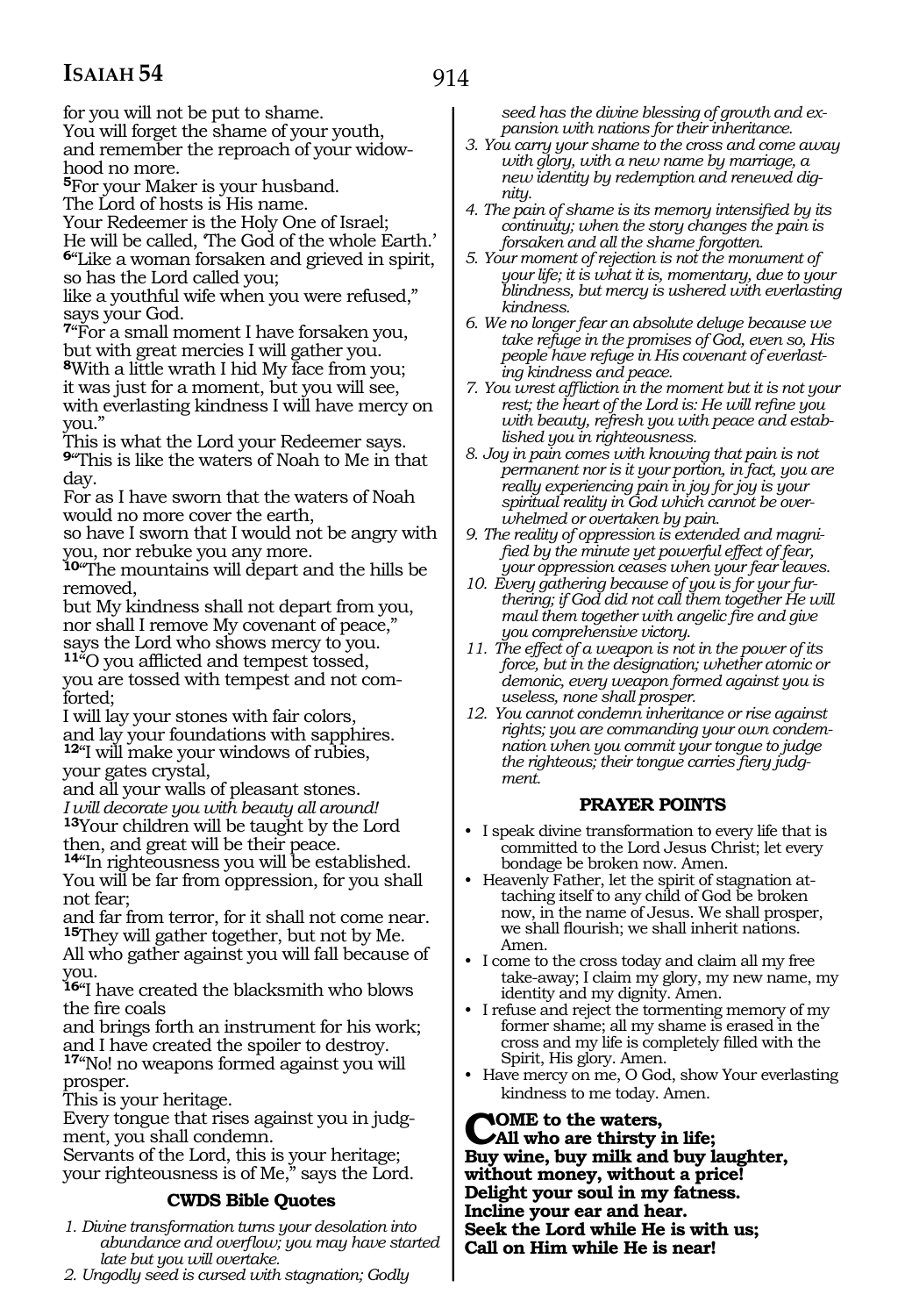*Come to the waters;*

*His ways are not our own. As the heavens are high above us, So His ways glimmer down. But as the rain from the heavens Brings water and brings life,*

*So the word of the Lord's mouth*

*Will not return to Him void.* **<sup>1</sup>**"Hello, everyone who is thirsty,

come to the waters, come!

Although you have no money,

come, buy and eat, come!

Yes, come buy wine and milk,

without money and without price.

**<sup>2</sup>**Why do you spend money for that which is not bread,

and your wages for that which does not satisfy?

Listen carefully to Me, and eat what is good. Let your soul delight itself in abundance.

**<sup>3</sup>**Incline your ear and come to Me.

Hear and your soul will live

and I will make an everlasting covenant with you,

the sure mercies of David.

**<sup>4</sup>**I have given Him as a witness to the people, a leader and commander for them.

**<sup>5</sup>**"You will call a nation you do not know, and nations who did not know you, will run to you,

because of the Lord your God,

and the Holy One of Israel,

for He has glorified you."

*Come to the water; come to His care.*

**<sup>6</sup>**Seek the Lord while He may be found;

call on Him while He is near.

**<sup>7</sup>**Let the wicked forsake his way,

and the unrighteous man his thoughts.

The Lord will have mercy on him,

therefore, let him return to the Lord.

Return to our God

for He will pardon abundantly.

**<sup>8</sup>**"For My thoughts are not your thoughts, nor are your ways My ways," says the Lord.

**<sup>9</sup>**"For as the heavens are high above the earth, so are My ways higher than your ways,

and My thoughts higher than yours. **<sup>10</sup>**As the rain and snow come down from

heaven and return to it no more but water the earth

and make it bring forth and bud,

that it may give seed to the sower and bread to the eater,

**<sup>11</sup>**"even so, the word that goes forth from My mouth shall not return to Me void, but it will accomplish what I please, and it will prosper in its assignment; in the thing I send it to do.

**<sup>12</sup>**For you will go out with joy, and you will be led out with peace. The mountains and hills shall break forth before you into singing,

and all the trees of the field will surely clap

their hands.

Fir trees will come up instead of the thorns. **<sup>13</sup>**Instead of brier the myrtle tree will grow. It shall be to the Lord for a name, for an everlasting sign that will not be cut off."

#### **CWDS Bible Quotes**

- *1. The cross is an open invitation and a persistent call to freely partake of the greatest gift that man can ever receive.*
- *2. The sadness of an open invitation is when it is received by closed hearts.*
- *3. Not because it is perfect means that it is preferred, not because it satisfies means that it will be desired, not because it is free means that it is accepted.*
- *4. You spend your time, energy and resources and have nothing to show for it; save your time, energy and resources and embrace the Covenant Blood that was fully spent for you.*
- *5. When God glorifies you, you become a magnet for nations.*
- *6. Never assume 'always', take advantage of 'now'; seek the Lord while He may be found.*
- *7. You may think like God and have the mind of Christ, but God never thinks like you; His ways and thoughts are far superior to your own.*
- *8. The rain from above makes everything that is already in the earth productive and valuable; the earth adds no value to the rain.*
- *9. Attempting to prevent God's word from taking effect is as futile as catching rain in your fingers and attempting to return it to the clouds; it slips through your fingers, overwhelms your buckets and proceeds to its predetermined assignment to water the earth.*
- *10. The designation of God's word will accomplish its predetermined assignment; its DNA reads, "No 'return to sender' unless assignment is accomplished."*

#### **PRAYER POINTS**

- Merciful Father, open the hearts of this generation to receive Jesus as Lord, in the name of Jesus.
- I speak wisdom to every heart rejecting the free gift of salvation this minute; wake up and embrace the greatest value of life. Amen.
- I refuse to seek salvation or prosperity in my own efforts or strength; the Lord is my salvation, I enter into covenant with Him and accept His finished work. Amen.
- Holy Father, glorify Your work in my life; make me a magnet for nations to bring them to You. Amen.
- I refuse to be lost in the presumption that I will always have the open throne of grace; Father, I will seek You early; I will hear You now. Amen.

**My house shall be called A house of prayer for all! Their sacrifices will be accepted In My house of prayer and joy; A house of prayer for all nations, Eunuchs and strangers too. Make them joyful in My house of prayer. It is a house of prayer for you!**

ISAIAH 56

**<sup>1</sup>**Thus says the Lord,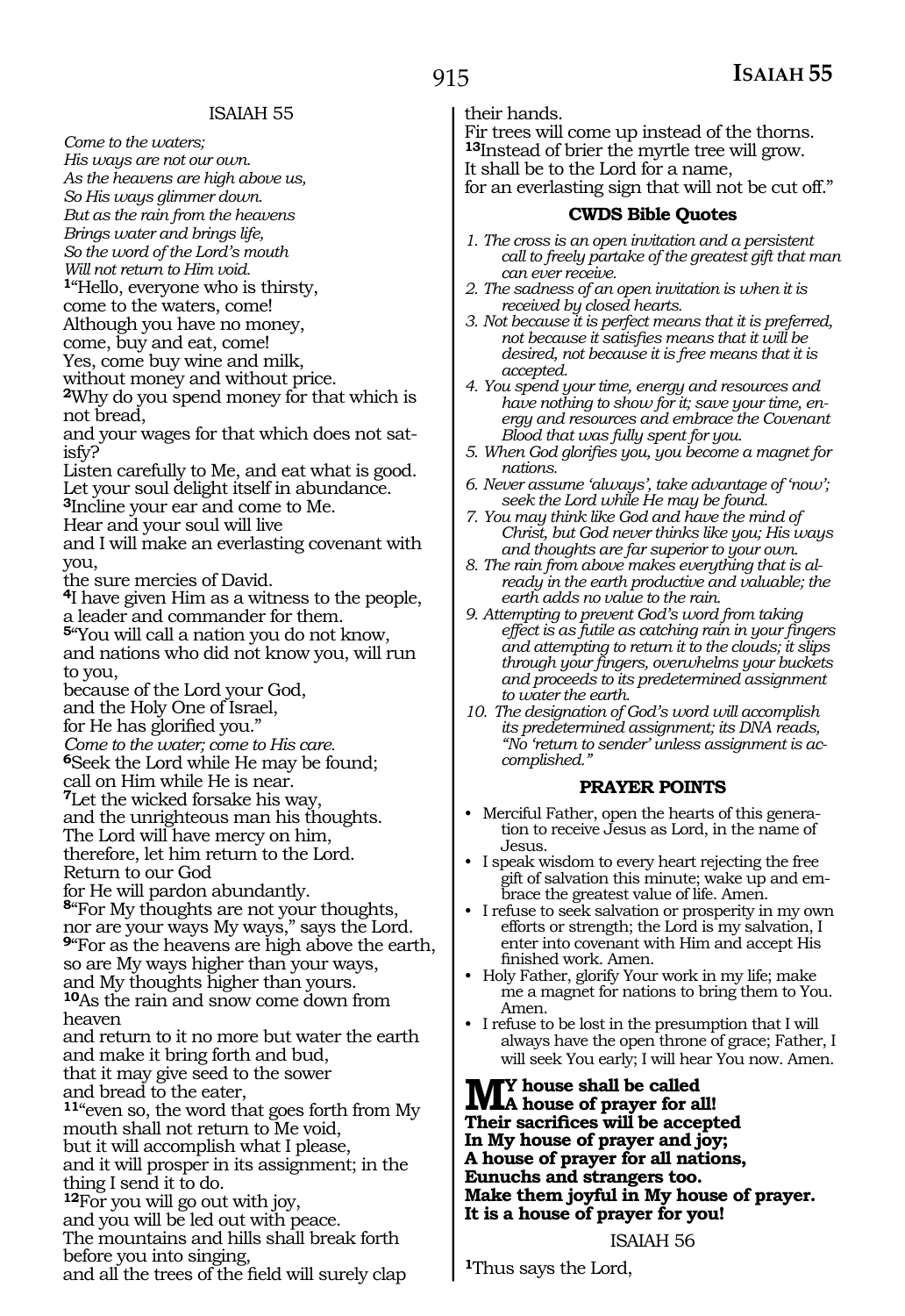"Do righteousness and keep justice, for My salvation is near at hand; and I will soon reveal My righteousness. **<sup>2</sup>**Blessed is the man who does this, and the son of man who lays hold on it, who restrains himself from defiling the Sabbath,

and keep his hand from doing any evil." **<sup>3</sup>**Do not let the son of the foreigner who has joined himself to the Lord speak, saying, "The Lord has separated me from His people."

No, neither let the eunuch say,

"Behold, I am a dry tree."

**<sup>4</sup>**For," says the Lord, "to the eunuchs who keep My Sabbaths and choose to do what pleases Me,

who steadfastly hold My covenant,

**<sup>5</sup>**to them I will give a place in My house and within My walls,

and a name better than that of sons and daughters.

I will give them an everlasting name, a name that will never be cut off,"

*nor shall it ever change.*

**<sup>6</sup>**"Also the sons of the stranger

who join themselves to the Lord, to serve Him to love the name of the Lord,

to be His servants;

everyone who keeps from defiling the Sabbath, and steadfastly keep My covenant,

**<sup>7</sup>**to My holy mountain I will bring them,

and make them joyful in My house of prayer. Their burnt offerings and sacrifices,

will be accepted on My altar;

for My house shall be called a house of prayer for all nations."

**<sup>8</sup>**The Lord who gathers the outcast of Israel says,

"Yet, I will gather others to him,

beside those already gathered to him."

**<sup>9</sup>**All the beasts of the field come to devour, and all the beasts of the forest.

**10**His watchmen are blind, they are all ignorant.

They are all dumb dogs,

they cannot bark;

they would rather sleep,

lying down, loving to slumber.

**<sup>11</sup>**Yes, they are greedy dogs

that can never have enough,

and they are shepherds who cannot understand.

They all look to their own way,

every one for his own gain, from his own territory.

**<sup>12</sup>**"Come and I will fetch the wine," one says, "we will fill ourselves with strong drink. Tomorrow will be as today, and yet much more abundant." This is what they say.

### **CWDS Bible Quotes**

*1. The limitations of your past cannot get past the* 

*righteousness of your present to impact your future.*

- *2. Righteousness levels the playing field of race, past decisions and religious restrictions, to take you into the presence of God and into the heart of covenant.*
- *3. The individual temples must be known for prayer in all nations as the physical temple is known for prayer for all nations and opened for prayer to all nations.*
- *4. Selfish leaders are effective destroyers, they destroy themselves and the people.*
- *5. Selflessness and sacrifice are synonymous to sound leadership.*
- *6. Pursuit of personal gain in leadership at any level exposes the people to evil predators and will gain the personal wrath of God.*

#### **PRAYER POINTS**

- I declare that my past terminates at the cross where my future begins. I enter my past into the declaration of Jesus, "It is finished!" Amen.
- Thank You Father, that Your presence is not restricted by human inequalities; Your grace is complete with equity. Amen.
- I am a person of prayer; I declare that I shall be known as a person of prayer, consecrated as a true living temple of the Lord. Amen.
- I remove selfishness and greed from the hearts of the leaders of our nations and release to them the strength to crush corruption. Amen.
- Thank You Lord for leaders who are prepared and willing to sacrifice; who have only one goal, which is the well-being of the people they lead. Amen.

### **THE fruit of the lips, I created it!**<br>Peace, peace; to you who are far off, **peace!**

**The wicked are like the tempestuous sea, No peace, no rest; the wicked shall have no peace!**

**He who trusts in God will possess the land And inherit the holy mountain; he will be strong!**

**"I, the Lord, dwell in the high and holy place,**

**with the humble and contrite in spirit; With him who will have peace!"**

#### ISAIAH 57

**1**The righteous perish and no one takes it seriously;

merciful men are taken away.

No one considers the reason the righteous is taken;

that from the evil to come he is being saved. **<sup>2</sup>**He shall enter into peace; they shall rest in their beds;

each one walking in his uprightness.

**<sup>3</sup>**"You sons of the sorceress, offspring of the adulterer

and of the harlot, come here;

against whom do you vaunt yourselves? **<sup>4</sup>**Against whom do you make a wide mouth and stick out the tongue?

Are you not children of transgression,

offspring of falsehood?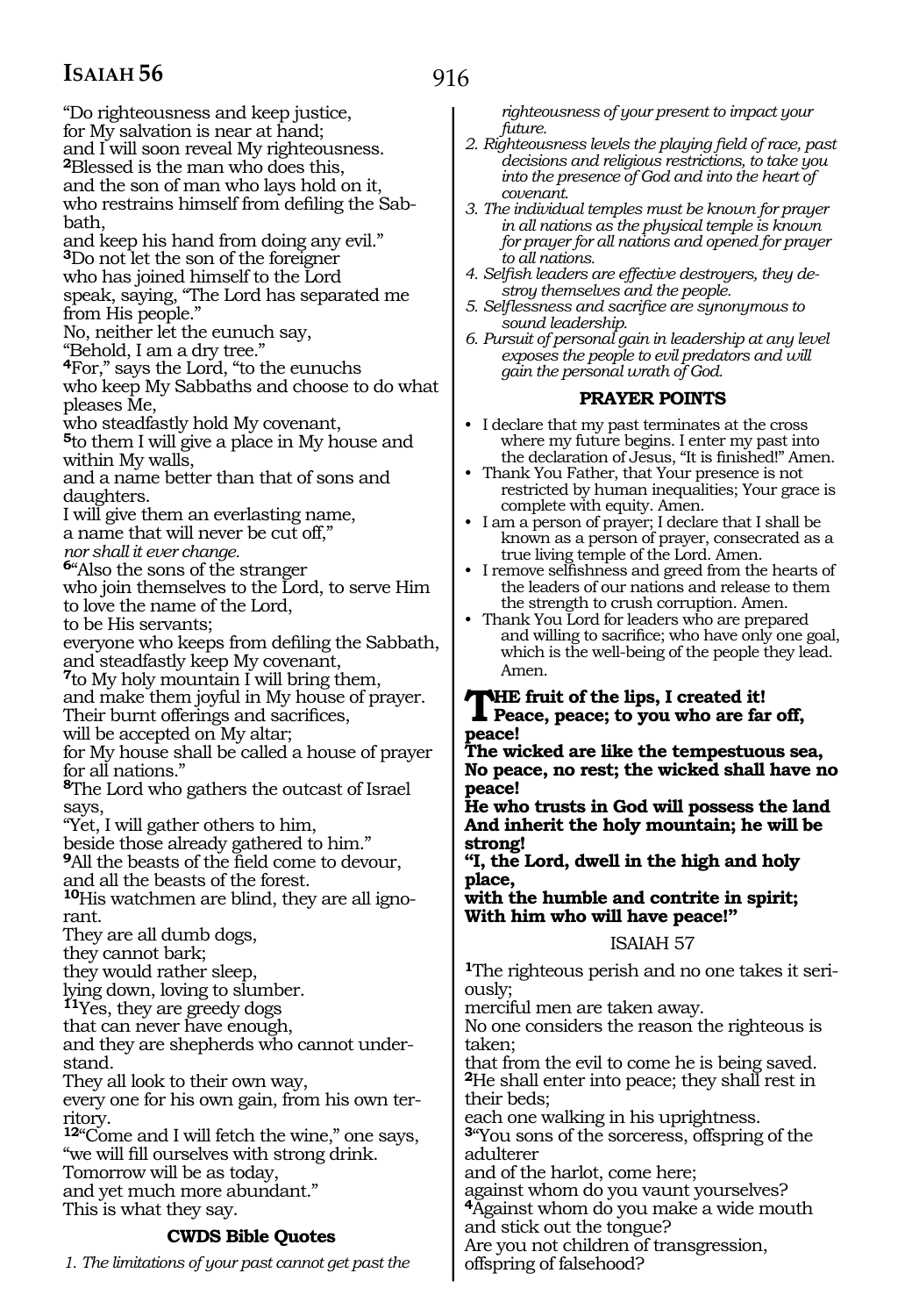**<sup>5</sup>**"You inflame yourselves with idols under every green tree,

slaying the children in the valleys,

under the cliffs of the rocks?

**<sup>6</sup>**Your portion is among the smooth stones of the streams;

these, yes, they are your lot,

even to those who have offered a drink and grain offering.

Should I receive comfort in these?

**<sup>7</sup>**On a lofty and high mountain you have set your bed,

there you went up to offer sacrifices.

**<sup>8</sup>**"You have set up your remembrance

behind the doors and their posts,

for you have uncovered yourself to those other than Me,

and you are gone up to them.

You have enlarged your bed,

and made a covenant with them;

and you loved their bed where you saw their nudity.

**<sup>9</sup>**You went to the king with ointment.

You increased your perfumes,

and sent your messengers far away.

You did debase yourselves, even to hell.

**<sup>10</sup>**You are wearied in the length of the way,

yet you never said, 'There is no hope.' You have found the strength of your hand,

therefore you were not grieved.

**<sup>11</sup>**Of whom have you been afraid,

or feared, that you have lied

and have not taken it to heart nor remembered Me?

Have not I held My peace since of old, that you did not fear Me?

**<sup>12</sup>**I will declare your righteousness

and your works, for they will not profit you. **<sup>13</sup>**When you cry, let your companies of idols deliver you.

But the wind shall carry them all away; vanity will take them.

He who trusts in Me shall possess the land; he will inherit My holy mountain."

**<sup>14</sup>**And one will say, "Cast it up,

cast it up, prepare the way.

Take the stumbling block out of My people's way."

**<sup>15</sup>**For this says the High and Lofty One, He who inhabits eternity, whose name is Holy,

"I dwell in the high and holy place,

with him who has a contrite and humble spirit;

to revive the spirit of the humble and contrite. **<sup>16</sup>**For I will not contend forever,

nor will I always be angry,

for the spirit would fail before Me,

and the souls whom I have made.

**<sup>17</sup>**For the iniquity of his covetousness,

I was angry and I struck him.

I hid Myself and I was angry.

He went on backsliding following his heart.

**<sup>18</sup>**I have seen his ways and will heal him.

I will lead him also.

I will restore comforts to him and to his mourners.

**<sup>19</sup>**I create the fruit of the lips:

peace, peace to him who is afar off, and to him who is near,

and I will heal him," says the Lord.

**<sup>20</sup>**But the wicked are like the troubled sea, when it cannot rest,

whose waters cast up mire and dirt abundantly.

**<sup>21</sup>**"No peace! To the wicked there is no peace," says the Lord.

*But there is peace in righteousness!*

#### **CWDS Bible Quotes**

- *1. Be taken up with righteousness in this evil world, for righteousness will take evil away from you in this world and take you away from the evil determined against this world.*
- *2. The death of the righteous must never get clouded by what they are taken from but must be measured by what they are being taken to.*
- *3. There is no unrighteousness that is not known, no sinful conduct that will not be called to account and no sinner who is not under wrath.*
- *4. Because God is silent does not mean He should be slighted; He is seeing, salient and potent; because He is long-suffering does not mean He should be ignored.*
- *5. The fear of the Lord is spiritual and is founded on wisdom; the presence of sin with the absence of fear is the greatest folly and the wisest death trap of the enemy.*
- *6. The hopelessness of your hope is to find the life in your hands engaged in things producing death.*
- *7. Humility and righteous pursuit is a spiritual positioning that causes a person to enter into God in the spirit and dwell with Him.*
- *8. Never ignite the wrath of God for it does not excite the Lord to destroy; instead invite His ready mercy.*
- *9. The end of sin is the destruction of the spirit and soul which is the sole intent of the enemy; he would have his way but for the relentless and merciful heart of God.*
- *10. The fruit of the lips engages the creativity of God, you speak, God creates.*
- *11. It is planted in you but it bears no fruit to you unless you speak; it is active, alive and powerful, able to change your life completely but dormant unless you give it a voice; speak!*
- *12. Peace springs from the heart and closes distance between people, but it makes every wicked distant.*
- *13. There is no peace for the wicked just temporary reprieve and delusion.*

#### **PRAYER POINTS**

- Lord Jesus, I speak righteousness into the hearts of everyone who calls upon Your name; I am determined to live a righteous life. Amen.
- Thank You Father that the righteous embraces their greatest hope in death; the reality of true life. Amen.
- Merciful God, change the hearts of sinners; help them to see the cloud of wrath that they are living under. Amen.
- Spirits of sinners, awake to God; it is not because He is absent or consenting; it is because He is merciful and long-suffering.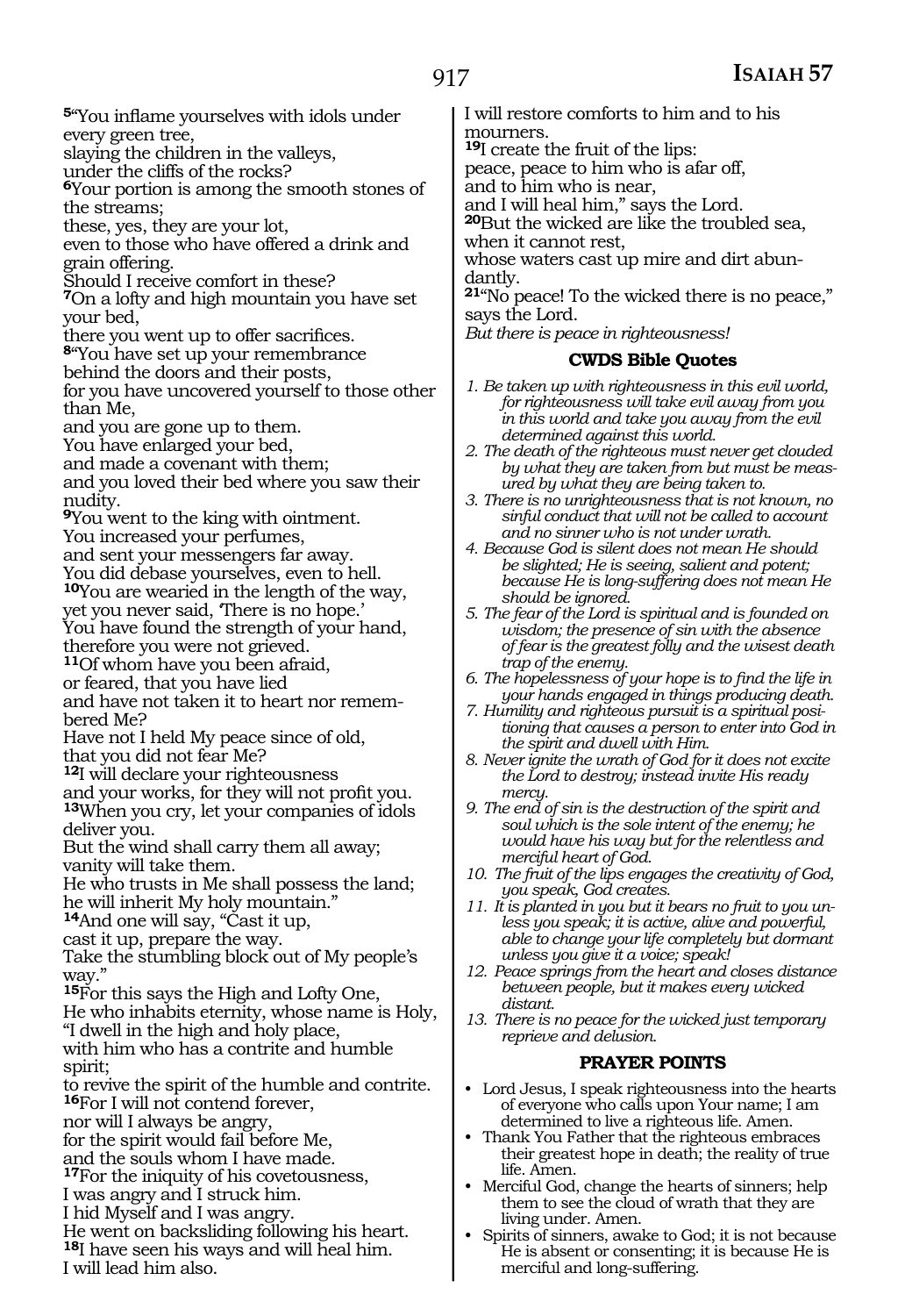- 918
- O Lord, I choose to remain awed by You; I will fear with reverential fear every moment of my life. Amen.

### **Want your light to be as the dawning? To have it break forth as the morning? Health and righteousness to be your adorn ing?**

**Then let God's chosen fast be known. It is to loose the bonds of wickedness, Undo heavy burdens and free the op- pressed;**

#### **Give the hungry bread and let the poor have rest;**

#### **This fast will satisfy your soul!**

ISAIAH 58

**<sup>1</sup>**"Cry aloud; do not spare! Lift up your voice like a trumpet. Show My people their transgressions,

and the house of Jacob their sins.

**<sup>2</sup>**Yet they seek Me every day,

and they delight to know My ways.

As a nation that did righteousness, and they did not forsake the ordinances of

their God. They ask of Me the ordinances of justice. They delight in approaching God.

**<sup>3</sup>**They say, 'Why have we fasted and You have not seen?

We have afflicted our soul and You take no notice.'

But, you find pleasure in the day of your fast, and exploit all your laborers.

**<sup>4</sup>**Behold, you fast for strife and debate and to strike with the fist of the wicked. But you will not fast as you do this day to make your voice heard on high.

**<sup>5</sup>**"Is it such a fast that I have chosen? A day for a man to afflict his soul? Is it to bow down his head like a bulrush

and to spread out sackcloth and ashes under him?

Will you call this a fast?

An acceptable day to the Lord?

**<sup>6</sup>**Is not this the fast I have chosen?

This is the fast you must bring to Me:

to loose the bonds of wickedness,

to undo heavy burdens, to set the oppressed free,

and to break every yoke from the necks. **<sup>7</sup>**Is it not to give the hungry some of your bread?

To bring the poor and outcast to your house; when you see the naked, that you cover him with clothes,

and not hide yourself from your own flesh? *This fast is good, for it is then,*

**<sup>8</sup>**"yes, that your light will break forth as the morning;

your health will spring forth speedily; your righteousness shall go before you, and the glory of the Lord will be your rear guard.

**<sup>9</sup>**Then you will call and the Lord will answer;

you will cry and He will say, 'Here I am.' If you take away the yoke from your midst, the pointing of the finger,

and also the speaking of vain words. **<sup>10</sup>**"If to the hungry you extend your soul and satisfy the afflicted,

then your darkness will be as the noon, and in obscurity your light will rise.

**<sup>11</sup>**The Lord will guide you continually.

And in times of drought He will satisfy you, and make your bones strong.

Like a watered garden you will be blooming with life;

like a spring of water whose waters do not fail. **<sup>12</sup>**Those from among you will rebuild the old waste places.

You will raise up the foundations of many generations.

You will be called the Repairer of the Breach, the Restorer of Paths to Dwell In.

**<sup>13</sup>**If from the Sabbath you turn your foot away, and from doing your pleasure on My holy day, and call the Sabbath a delight, the holy day of the Lord,

and honor Him and not do your own ways at all,

and your own pleasure you do not find, nor speak the words that please your mind, **<sup>14</sup>**then the Lord will be your delight,

and on the high places of the earth I will cause you to ride,

and I will feed you with the heritage of Jacob your father.

The mouth of the Lord has spoken." *No lack, but fat, you will have all your delight, if the fast you choose is right.*

#### **CWDS Bible Quotes**

- *1. Your pursuit of God will always get His attention but not always His action; it may get you a word but not His works unless you are submitted to His correction.*
- *2. Afflicting your body in fasting without positioning your heart steadfastly will lead to frustration.*
- *3. Fasting will get your voice heard on high, but may not get you the desired answer unless you run fast after the heart of God.*
- *4. It is futile to seek the hand of God without seeking His heart; to find His heart is the most forceful and efficacious fast there ever can be.*
- *5. True fasting is alignment with your kingdom assignment, rather than seeking God to align with your design.*
- *6. Fasting is a lifestyle not just a style in life.*
- *7. Fasting is not just a sole sacrifice or the affliction of your soul; it is a continuous sacrifice to reach the sinful, afflicted, hurting souls of men.*
- *8. It may take a fast from personal agenda to embrace the agenda of God and engage people, but it is the only fast that God sanctions.*
- *9. You may choose the fast that you desire or desire the fast that God chooses.*
- *10. The fast that gets you seen is profitable if it is combined with the fast that gets you heard and loved.*
- *11. Live a life to meet needs and you will enjoy a life of needs met; water the people of God and you*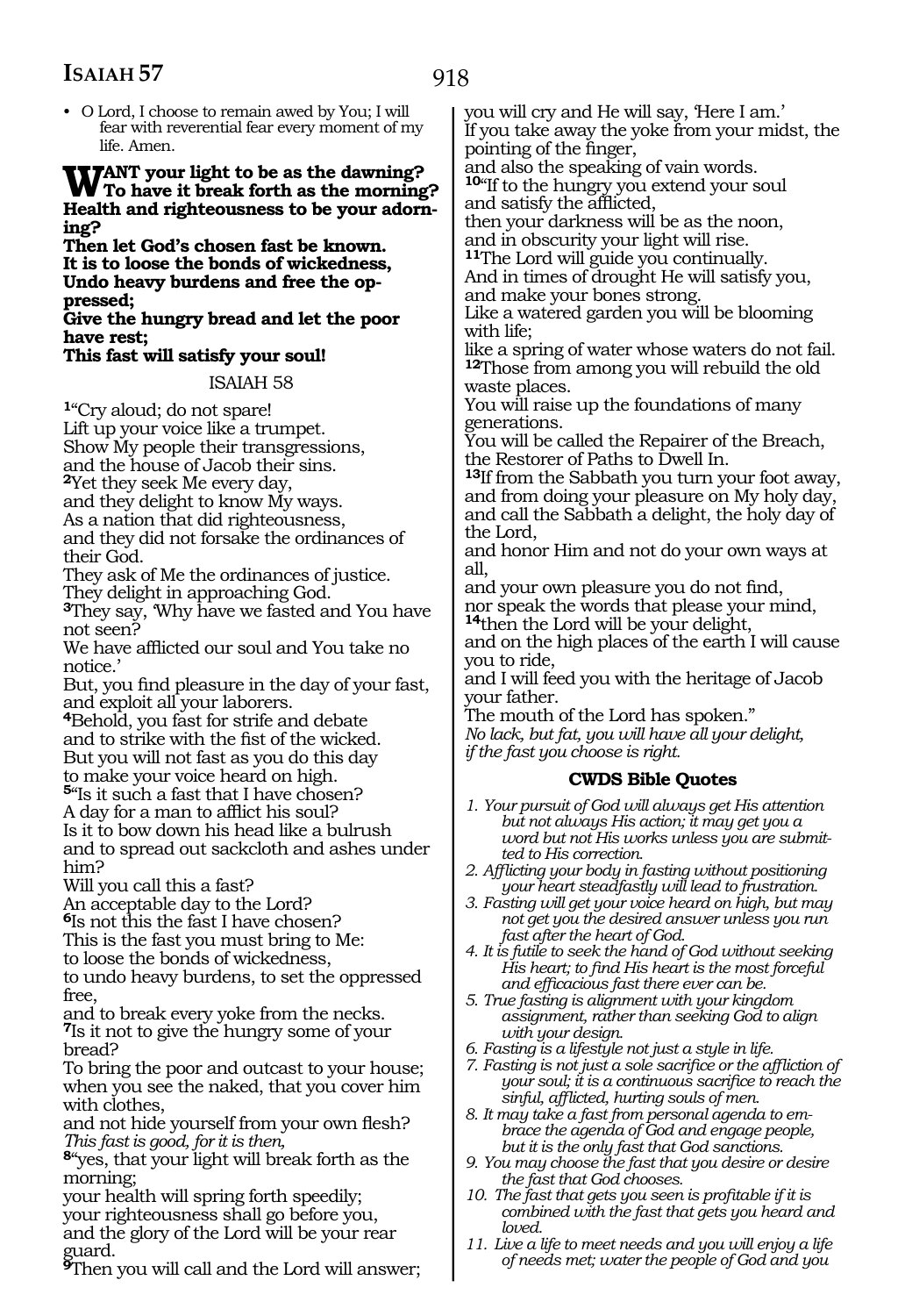*will be a garden watered by God.*

- *12. If you choose to fast self for the needs of people, then the fast you have chosen will have chosen you for great impact in the kingdom.*
- *13. Delight yourself in the Lord and you will enjoy His delight and His delights; delight yourself in His word and enter into His pleasure.*

#### **PRAYER POINTS**

- I submit myself to Your correction, Father, I am not satisfied to have Your ear only, I want You to move on my behalf. Amen.
- Holy God, I prepare my heart to serve You with fasting, with prayer, with giving, with serving others and with obedience. Amen.
- Jesus my Lord, Your heart is the compass of my daily race; I will run after Your heart. Amen.
- Heavenly Father, I enter through the gates of Your heart to access everything that is in Your covenant for me; Your covenant is a reflection of Your good heart for me. Amen.
- Holy Spirit, help me to fast every day from daily pleasure and to live the disciplined life of pursuit of my kingdom assignment; make this fast of fulfillment my only pleasure. Amen.

### **My Spirit is on you, and My word I have put in your mouth,**

**Never to leave, no never to go, Not from you, your children, or your descendants, no,**

**From henceforth and for evermore! When like a flood the enemy comes, The Spirit of God will raise a standard strong,**

**For He does not have a short hand. Turn from all your transgressions, And your Redeemer will come, For His word is, "Never to leave again!"** 

#### ISAIAH 59

**<sup>1</sup>**Behold the Lord's hand is not shortened that it cannot save,

nor is His ear heavy that it cannot hear. **<sup>2</sup>**But your iniquities have separated you from your God.

Your sins have hidden His face from you, so that He will not hear.

**<sup>3</sup>**For your hands are defiled with blood and you fingers with iniquity.

Your lips have spoken lies, and your tongue has muttered perverse things.

**<sup>4</sup>**No one calls for justice, no one pleads for truth;

they trust in vain words, speak lies and conceive mischief.

They bring forth iniquity; they weave the spider's web.

**<sup>5</sup>**They hatch the viper's eggs.

He who eats of their egg dies and a viper breaks out from the ones they crush.

**<sup>6</sup>**Their webs will not become garments, nor will they clothe themselves with their works.

Their works are works of iniquity. In their hands is the act of violence. **<sup>7</sup>**Their feet run to evil; they make haste to shed the blood of the innocent.

Their thoughts are all thoughts of iniquity. Wasting and destruction are in their paths. **<sup>8</sup>**They do not know the way of peace.

There is no justice in their ways.

They have made themselves crooked paths. Whoever goes that route will not know peace. **<sup>9</sup>**Justice is far from us therefore, nor does righteousness overtake us.

We look for light, but behold, obscurity! For brightness but in darkness we walk.

**<sup>10</sup>**We grope as if we had no eyes.

Like the blind we grope for the wall. We stumble at noonday as in the night.

We are as dead men in desolate places. **<sup>11</sup>**We growl like the bears and moan sadly like doves.

We look for justice, but find none,

for salvation but it was far from us.

**<sup>12</sup>**For our transgressions are multiplied before You;

and our sins testify against us.

For our transgressions are with us,

and we know our iniquities:

**<sup>13</sup>**in transgressing and lying against the Lord and departing from our God;

in speaking oppression and revolt,

conceiving and uttering words of falsehood from the heart.

**<sup>14</sup>**Judgment is turned back; justice stands afar off,

for truth is fallen in the street and equity cannot enter in.

**<sup>15</sup>**So truth fails.

He who departs from evil makes a prey of himself.

The Lord saw it and was displeased, that there was no justice.

**16**He saw that there was no man and wondered that there was no intercessor.

His own arm therefore brought Him salvation. By His righteousness He was sustained,

**<sup>17</sup>**for He put a helmet of salvation on His head and righteousness as a breastplate.

The garment of vengeance was His clothing, and He was wrapped with zeal as a cloak. **<sup>18</sup>**According to their deeds He will repay fury

to His adversaries,

recompense to His enemies.

The coastlands He will fully repay.

**<sup>19</sup>**So shall they fear the name of the Lord and His glory from the rising of the sun. When the enemy comes in like a flood,

the Spirit of the Lord will lift up a standard against him.

**<sup>20</sup>**"The Redeemer shall come to Zion, and to all those in Jacob who turn from transgressions."

As for Me," says the Lord,

**<sup>21</sup>**"this is My covenant with them:

My Spirit that is on you, and My words which I have put in your mouth,

shall not depart out of your mouth nor your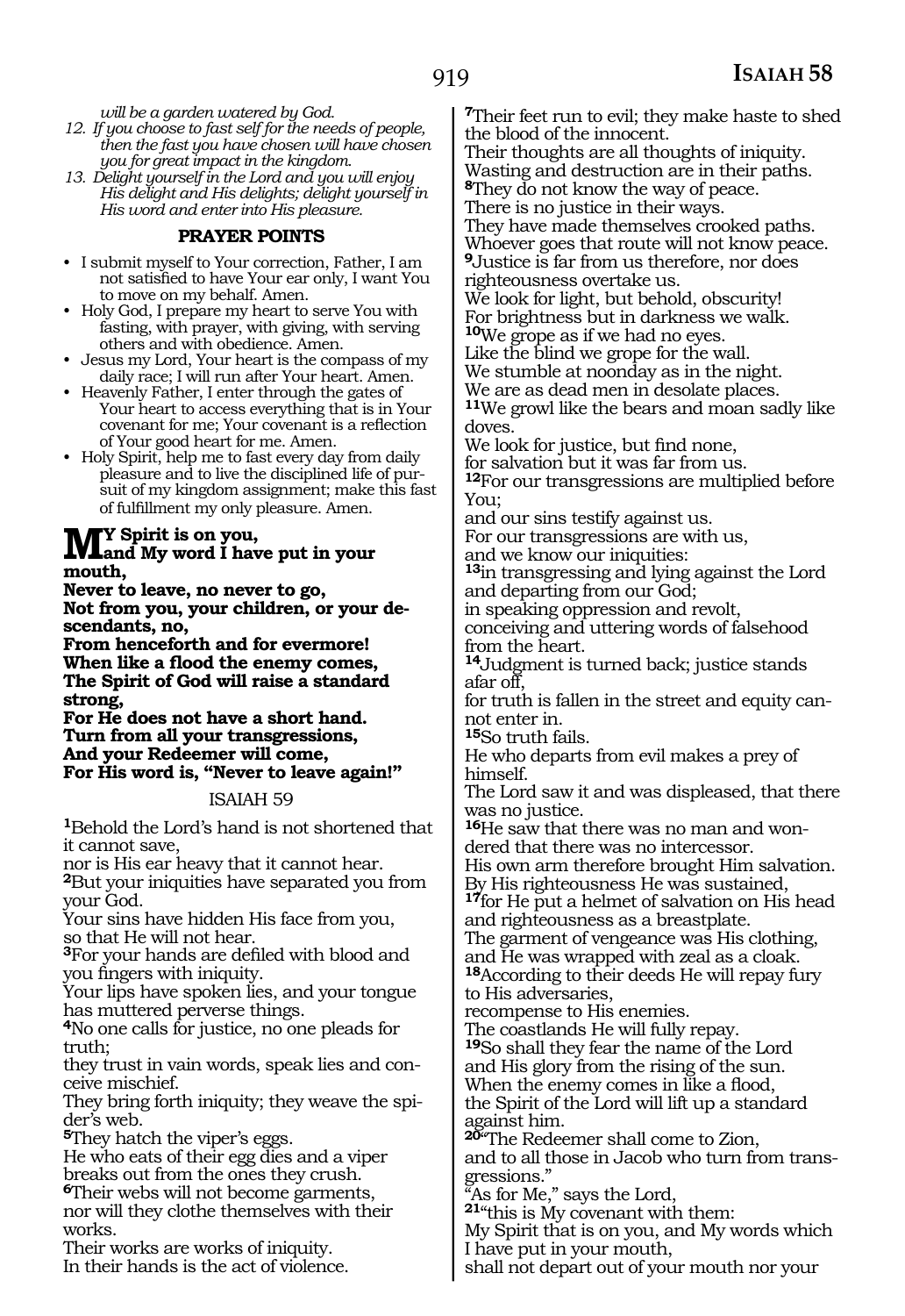descendant's mouth,

nor from the mouth of your descendants' descendants from this time and forevermore."

#### **CWDS Bible Quotes**

- *1. Nothing is wrong with God; He is always the same, ever consistent, powerful God; if you cannot reach Him then perhaps there is something in you pushing His persistent, merciful love away.*
- *2. In the world of the spirit, righteousness is a highway to God and iniquity is a chasm that separates.*
- *3. Make yourself presentable to God and keep His pleasant gaze; make yourself detestable with sin and see Him turn His face away; sin turns the face of God and blocks you from His favor.*
- *4. Sin is your greatest detriment; it steals your breakthrough but it cannot break through on you, it must come from you; only your sin has the power to devastate you.*
- *5. Keep your hands, your heart, your fingers, your thoughts and your tongue from evil and lies and you will keep your paths straight and retain your peace.*
- *6. Sin is poison that will harm you if digested and sting you mortally if hatched.*
- *7. The darkness of sin obliterates the noon-day sun; it causes you to grope and stumble at noon-day.*
- *8. Multiply transgression and your own sin will testify against you in the court of wrath.*
- *9. Where righteousness is avoided, righteousness will be evasive, truth falls like rubbish, and justice is barricaded.*
- *10. The absence of intercession is the presence of oppression, depression and desperation; the mercy and grace of God brings restoration.*
- *11. The flood of enemies against you is not your standard; the standard of the Lord will cause the enemy to flow out of your life with urgent haste.*
- *12. When the Lord raises a standard it is the determined, decisive end of the most dangerous and daunting enemy.*
- *13. God's covenant with you is the seal of His Spirit; your covenant with God is to be a receptacle and dispenser of His word.*

#### **PRAYER POINTS**

- Thank You Holy Father, that You cannot lie, and You never change; remove every blockage in my heart that prevents me from receiving and reaching You. Amen.
- I enter into the Spirit daily and take the highway of righteousness. I speak divine acceleration in every area of my life. Amen.
- Righteous Father, I want You to be pleased with me; I will have nothing to do with sin but to apply the blood of Jesus. Amen.
- I clothe myself with the blood of Jesus, and sprinkle my heart clean with His purifying flow. I refuse to be a servant of sin. Amen.
- I consciously determine to live a life of righteousness. I hate every lie; my thoughts will ever be meditating the word of God. Amen.

### **I**N the midst of gross darkness,<br>His glory has shone;<br>Arise shine for your light is can **His glory has shone;**

**Arise, shine, for your light is come! The sun will no more be your light by day, When the everlasting light of God's pres-** **ence gives glory its rays. When your walls are salvation And your gates praise, you will see, The glory of the Lord is risen, Yes, risen upon you!**

#### ISAIAH 60

**<sup>1</sup>**Arise, shine;

for your light has come! The glory of the Lord is risen upon you. **<sup>2</sup>**For behold, the darkness will cover the earth, and gross darkness will cover the people, but the Lord will arise over you; His glory will be seen on you. **<sup>3</sup>**The Gentiles shall come to your light, and kings to the brightness of your rising. **<sup>4</sup>**"Lift up your eyes all around and see;

they all gather together; they come to you. Your sons will come from far away; your daughters will be nursed at your side.  $5$ Then you will see and become radiant; your heart will be thrilled and with joy it will swell,

because the abundance of the sea will be converted to you,

the wealth of the Gentiles will come to you as well.

**<sup>6</sup>**"Camels will cover your land, the dromedaries of Midian and Ephah, and all those from Sheba will come.

They will bring with them incense and gold. The praises of the Lord they will speak forth. **<sup>7</sup>**All the flocks of Kedar will be gathered to you. The rams of Nebaioth will minister to you. They will come up with acceptance on My altar,

and I will glorify the house, the house of My glory.

**<sup>8</sup>**Who are these who fly like a cloud, and to their roosts they fly like doves? **<sup>9</sup>**Surely the coastlands will wait for Me, and the ships of Tarshish will come first, bringing sons from far away,

their silver and gold with them, to the name of the Lord your God,

and to the Holy One of Israel,

because He has glorified you.

**<sup>10</sup>**The sons of strangers will build up your walls and their kings shall minister to you; for in My wrath I struck you,

but in My favor I had mercy on you.

**11**Therefore your gates shall be open continually;

they will not be shut by day or by night, that men may bring to you the wealth of the Gentiles,

and that their kings may be brought with the forces.

**<sup>12</sup>**For the nations and kingdoms that will not serve you will perish;

utterly wasted those nations will be.

**<sup>13</sup>**The glory of Lebanon shall come to you, the fir tree, the cypress and the box tree;

to beautify the place of My sanctuary,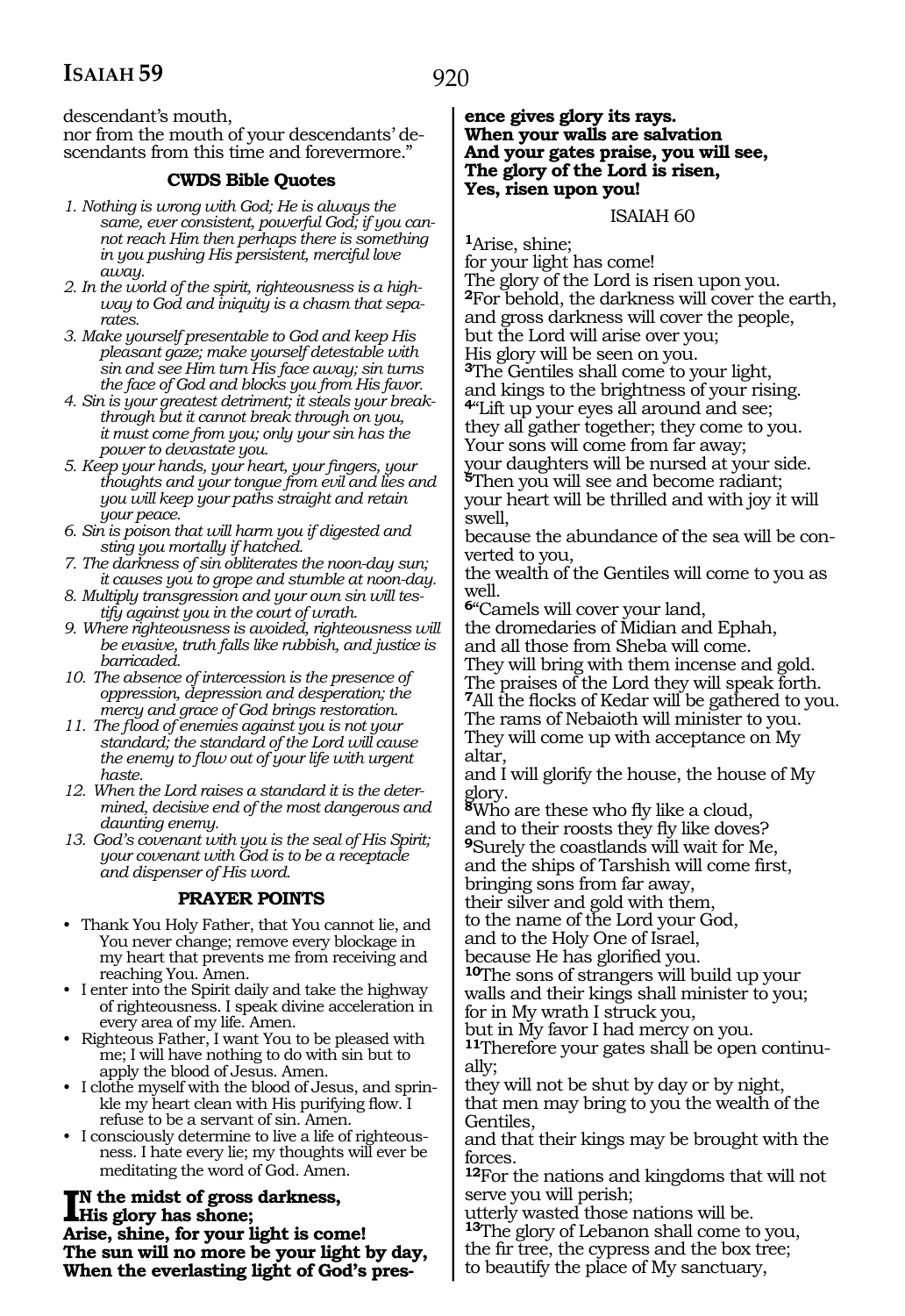and I will make the place of My feet glorious. **<sup>14</sup>**And the sons of those who afflicted you, will

come to you bowing down, and all those who despised you will fall pros-

trate at the soles of your feet. They will call you, "The City of the Lord, Zion

of Israel's Holy One."

**<sup>15</sup>**"Whereas you were forsaken and hated, so that no one went through you,

I will make you an excellence,

a joy of many generations.

**<sup>16</sup>**You will drink the milk of the Gentiles and milk the breasts of kings;

you shall know that I, the Lord, am your Saviour and your Redeemer; the Mighty One of Jacob.

I will bring gold instead of bronze; silver instead of iron;

**<sup>17</sup>**instead of wood, bronze; instead of stones, iron.

I will make your officers peace,

and your magistrates righteousness.

**<sup>18</sup>**"Violence will no more be heard in your land,

nor wasting or destruction within your borders.

You shall call your walls Salvation, and your gates, Praise.

**<sup>19</sup>**The sun shall no longer be your light by day, nor for brightness, shall the moon give you light.

The Lord your God will be an everlasting light to you.

Your God shall be your glory.

**<sup>20</sup>**The sun shall no more go down, nor the moon withdraw itself;

for the Lord will be your everlasting light.

And the days of your mourning will come to an end.

**<sup>21</sup>**Your people shall be righteous, they shall all be righteous then.

They shall inherit the land forever,

the branch of My planting,

the work of My hands, that I may be glorified. **<sup>22</sup>**A little one shall become a thousand;

and a small one a strong nation.

I the Lord will hasten it in its time."

## **CWDS Bible Quotes**

*1. When the glory of the Lord rises on you it causes you to rise and manifest every godly deposit in you.*

*2. Every sagging, wagging, lagging and dragging part of your body and destiny responds to the glory of the Lord on you; rise and shine!*

*3. If the glory on you makes you distinct, distinguished, desired, delightful and dangerous, how much more the glory in you?*

*4. Darkness does not need a representative, it is fully represented in this dark world; the same light that rose on Israel rises in us and makes us lights in this world of darkness.* 

*5. The glory that settles and establishes you attracts attention and abundance to you.*

*6. Favor makes you a magnet for abundance.*

*7. God brings abundance to you for ministry in His* 

*house, to and on behalf of peoples.*

*8. Your open gates are to receive people but also to receive wealth; a closed life will miss destiny.*

- *9. We magnify God through salvation and praise; salvation is a wall around you and sinners find salvation in all your walls; praise establishes your gates and declares it to be, "All for the glory of God."*
- *10. Favor commands strangers to move on your behalf without prior friendship or familiarity.*
- *11. The breast of kings that you will feed on is the best of their wealth given to you with the freedom and passion of a father.*
- *12. The glory of the Lord plants you in His presence and makes you grow righteousness; trees of righteousness.*
- *13. The sun is temporary, the Son is eternal; we carry the Light of the world in this present darkness under the glare of the sun, but the presence of the glorified Son completely removes darkness and the need for a sun.*

## **PRAYER POINTS**

- I will arise, I will shine; the glory of the Lord is risen on me; I have the Holy Spirit inside. Hallelujah. Amen.
- This is my new day; there is nothing missing, nothing broken, nothing lacking; I am living in renewed grace. Amen.
- Holy Spirit, I am awed at the thought of You living in me.
- Thank You Jesus, for rescuing this world from darkness; I hate every evil work; I will shine for You. Amen.
- I am a magnet for abundance; all my needs are supplied by God's divine grace; my Father has given to me all things that pertain to life; I live in the overflow; the windows of heaven are opened to me. Amen.

**He is planting in His garden Trees of righteousness and praise, Where all your situations Have been turned around and changed! Receive beauty for ashes, The oil of joy for the times you mourn! The garment of praise When heaviness weighs you down! The Spirit of God is upon Me, Anointing Me to preach and to liberate; Preparing tender plants for His garden, Trees of righteousness and praise!**

## ISAIAH 61

**<sup>1</sup>**"The Spirit of the Lord God is upon Me, because He has anointed Me to preach good tidings to the poor, the broken-hearted to heal; to proclaim liberty to the captives, the opening of the prison to those who are bound. **<sup>2</sup>**To proclaim the acceptable year of our Lord, and to comfort all who mourn. To proclaim the day of vengeance of our God. **<sup>3</sup>**To console those who mourn in Zion.

To give them beauty for ashes,

and for mourning, the oil of joy,

the garment of praise for the spirit of heaviness.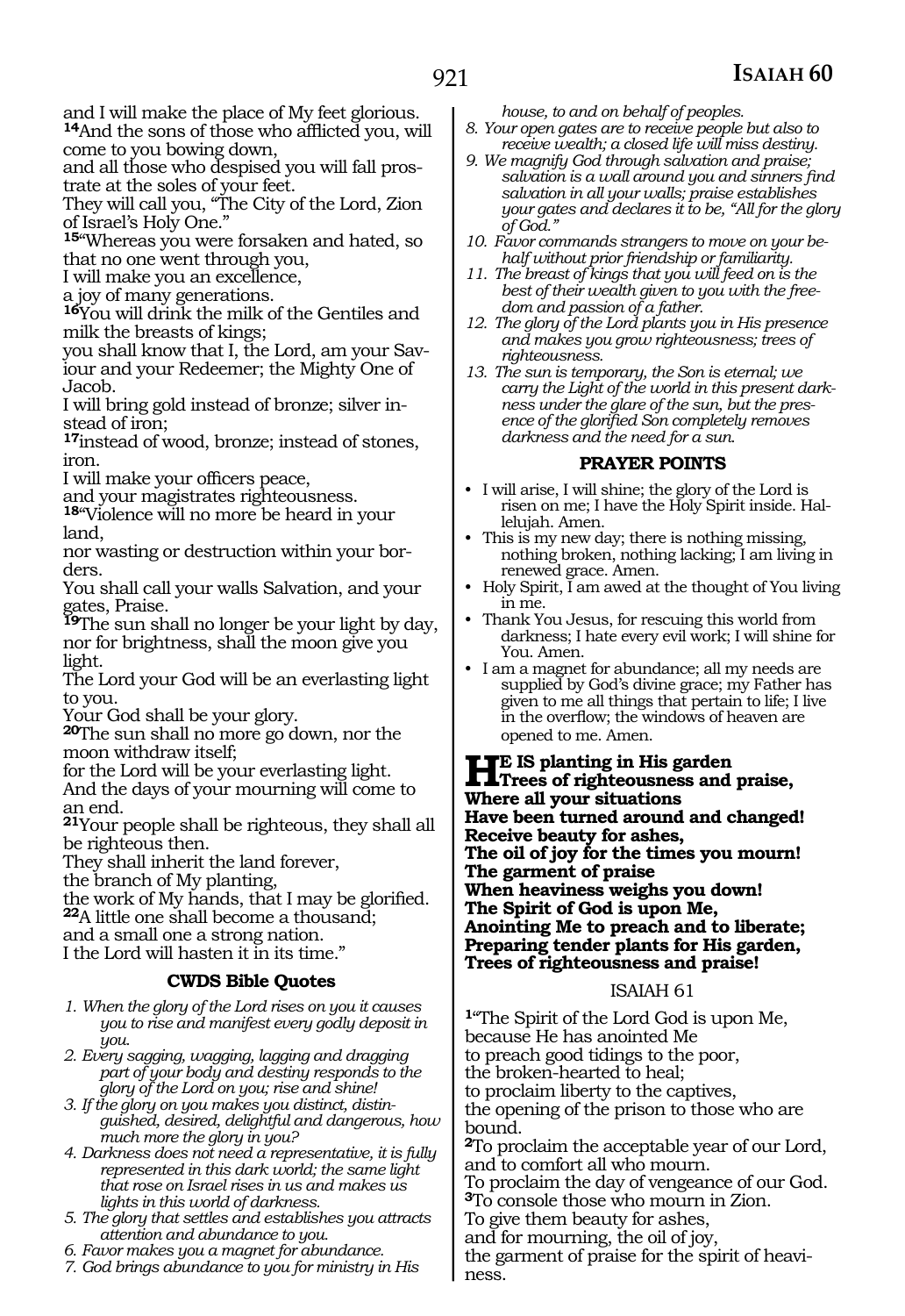# **ISAIAH 61**

922

That they may be called trees of righteousness, planted by the Lord,

that He may be glorified."

**<sup>4</sup>**They shall build the old ruins;

the former desolations they shall raise again. They shall repair the ruined cities,

the desolation of many generations.

**<sup>5</sup>**Strangers shall stand and feed your flocks. Your plowmen and your vinedressers will be sons of foreigners.

**<sup>6</sup>**But you will be named, the priests of the Lord.

Men will call you ministers of your God.

You shall eat the riches of the Gentiles,

and in their glory you will boast.

**<sup>7</sup>**For your shame your honor shall be doubled, and instead of confusion, they will rejoice in their portion.

Therefore in their land they will possess double.

Theirs will be everlasting joy.

**<sup>8</sup>**"For I, the Lord, love justice.

I hate robbery for burnt offering.

I will direct their work in truth,

and I will make an everlasting covenant with them.

**<sup>9</sup>**Their descendants shall be known among the Gentiles,

and their offspring among the people.

All who see them will acknowledge them,

that they are the descendants whom the Lord has blessed."

**<sup>10</sup>**In the Lord I will greatly rejoice.

My soul will be joyful in my God;

for He has covered me with the robe of righteousness,

and clothed me with the garments of salvation,

as a bridegroom decks himself with ornaments,

and as a bride adorns herself with jewels. **<sup>11</sup>**For as the earth brings forth its bud,

and the garden causes the things sown in it to spring forth,

so the Lord God will cause righteousness and praise to come.

It shall spring forth like the garden before all the nations.

## **CWDS Bible Quotes**

- *1. The anointing may be stationed in you but it is not stationary; it is anointing with a purpose. You move with Him or He moves from you.*
- *2. People need solutions because the devil has them bound, battered, broken, bruised and beaten; the solution is the anointing in you*
- *3. Demonic plantation must be uprooted, assignments canceled, and every demonic work destroyed, for the devil destroys. The devil has a head start on destruction, time needs redemption.*
- *4. Put on praise and wear it like a garment and the Spirit causing heaviness will flee and be denied association.*
- *5. Mourning is not consoled by tears, but it is canceled by joy; joy is a decision; it is oil avail-*

*able waiting to be applied.*

- *6. Righteousness is not stagnant; you are trees not rocks or walls; righteousness is heaven's investment that God planted and is cultivating in you; He expects you to reproduce His deposits.*
- *7. Christ is the repository of the anointing; the cross the depository and the world the beneficiary through everyone impacted by the cross.*
- *8. Strangers will serve you submitted to the gospel serving Christ.*
- *9. We are emissaries of the repairer, rebuilder and restorer; we are His priests and carry the same anointing as He did.*
- *10. The anointing will trouble your trouble and commit it to return double for troubling you.*
- *11. Tax thieves may not justify tithes and generous offering for God hates robbery for burnt offering.*
- *12. True direction comes from positioning in truth not from propositioning direction; God directs your work in truth.*
- *13. Affluence and influence come from your entrenchment in the presence of the Lord. It is not just for you but also for your children; they will be prominent in the nations.*
- *14. Salvation is a necessary garment of glory to cover your shame, but it never finds its true glow until it is covered with righteousness.*
- *15. You get salvation free; His righteousness gets the free you as you enter into His righteousness.*
- *16. Righteousness and praise are pleasant plants that spring and reproduce before nations. Live right and give praise and you will show Christ as with no other way.*

## **PRAYER POINTS**

- Thank You Holy Spirit for living in me but most of all for making me alive in You and to Your mandate in the earth. Amen.
- I am a living vehicle of God's divine solution in the earth I am powered by the Holy Spirit. Amen.
- It is finished, the works of the devil have been destroyed on the cross; Holy Spirit, let believers be mobilized to take the finished work of the cross into the world of men. Amen.
- My heart sings to You Lord; my life celebrates You; my feet move to Your beat and my steps reflect the gaiety of my new life in You. Amen.
- My life is flavored by joy; it is my anointing; my tears are washed away in this river of joy that overflows from my spirit. Amen.

**BEULAH land, I am longing for you,**<br>
Where the Lard relations are me **Where the Lord rejoices over me Like a bridegroom, his precious one! No longer called, "Forsaken," no more called, "Desolate!" He sought me and redeemed me, and in me He delighted; He called me a crown of life, a royal diadem in His hand! He tells me that I am married; I have stepped onto Beulah land!** 

## ISAIAH 62

**<sup>1</sup>**For Zion's sake I will not hold my peace. For Jerusalem's sake I will not rest at ease, until the righteousness on which she stands goes forth like brightness and her salvation like a burning lamp.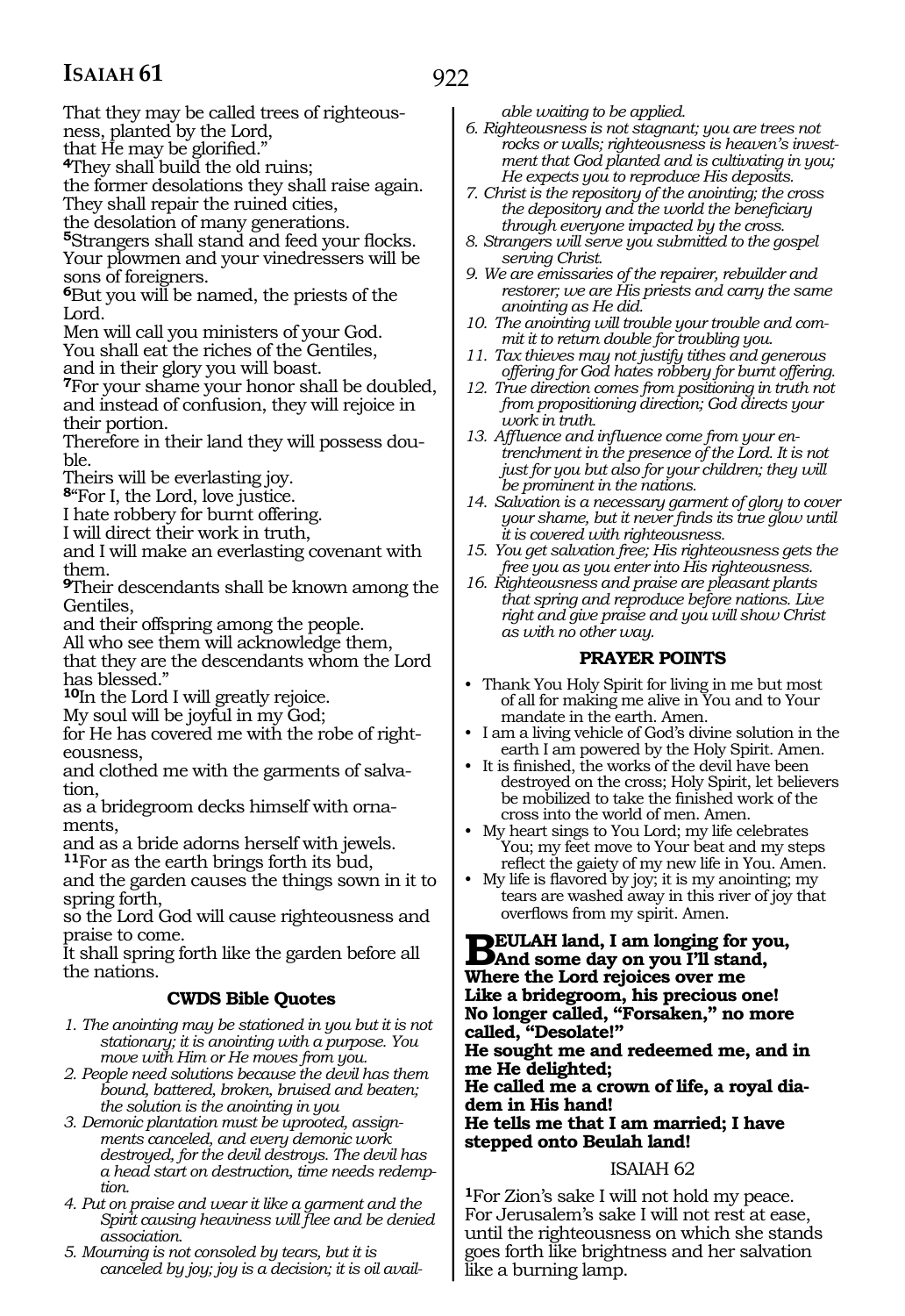**<sup>2</sup>**The Gentiles shall see your righteousness, and all kings your glory just the same. You shall be called by a new name which the mouth of the Lord Himself will name.

**<sup>3</sup>**You shall be a crown of glory in the Lord's hand, a royal diadem in your God's hand. **<sup>4</sup>**You shall no longer be termed Forsaken. Nor your land termed Desolate again.

Hephzibah, O Beulah land

Hephzibah, is the name you will be called, for the Lord's delight you have become.

Your land shall be married, it is Beulah now. **<sup>5</sup>**For as a young man marries a virgin,

so shall your sons marry you.

As a bridegroom rejoices over the bride, so shall your God rejoice over you.

*Beulah land, your walls kept tight.* 

**<sup>6</sup>**O Jerusalem, I have set watchmen on your walls

who will not hold their peace day or night. You who make mention of the Lord, speak up,

do not keep silent *in Beulah land!* 

**<sup>7</sup>**Give Him no rest until He establishes His word,

until He makes Jerusalem a praise in the earth.

*Give Him no rest, elect of every nation,*

*until your eyes behold Beulah land!* 

**<sup>8</sup>**The Lord has sworn by His right hand, and by the arm of His strength,

"I will no longer give your grain to your enemy for food,

nor shall sons of strangers drink your new wine for which you have labored.

You who have gathered it shall eat it and give the Lord praise.

**<sup>9</sup>**Those who have brought it together shall drink it and be blessed.

They shall drink it in the courts of My holiness."

**<sup>10</sup>**Go through, go through the gates;

prepare the way of the people.

Build up the highway; remove the stones;

lift up a banner for the peoples.

**<sup>11</sup>**The Lord has proclaimed it to the end of the world.

"Say to Zion's daughters, 'Your salvation comes.

His reward is with Him, His work is before Him.'"

**<sup>12</sup>**They shall be called, The Holy People, The Redeemed of the Lord.

And you shall be called, Sought Out, A City Not Forsaken!

*Hephzibah we are, and holy, the redeemed of the Lord.* 

*The bridegroom rejoices, as the bride comes, to put her feet on Beulah land.* 

## **CWDS Bible Quotes**

*1. When we keep silent it is not reflective of our God. God will never be silent or give Himself a break*  *until the Christ whom He invested in Zion is burning salvation throughout the world.*

- *2. Righteousness makes you shine in such a way that you cannot be overlooked or ignored even by kings or world cultures.*
- *3. God crowns the righteous with glory, His glory, and makes them the glory of His crown.*
- *4. When the Lord delights in you it changes everything, your hard story becomes pure glory and the unwanted becomes desired and celebrated.*
- *5. Your marriage to the Lord settles everything about you; you are Beulah now, you wear His glory, bear His story, share His wealth and declare His holiness; they cannot reference you without Him for they cannot reference Him without you.*
- *6. The Lord has made you a promise, rather many promises; give Him no rest until He establishes everything He has spoken concerning you.*
- *7. Consistent, persistent and committed claim captures the heart of God for your promises and commands them into your life; all day and all night is never too frequent; the more He hears it the more you get it.*
- *8. Your work is of no worth if it does not advance your life or profit you and never the full worth if an employer determines your value; God will cause you to retain your labor in business profits rather than reclaim a small portion in remuneration.*
- *9. God prepares you to prepare a highway for peoples; He lifts you high so you can lift His banner high to the nations.*
- *10. God has His work before Him and His reward with Him; the reward is for those who engage the work; not their own work but His.*
- *11. God seeks you out and makes you His redeemed, separated and holy, so you will open the gates of your salvation to others who will seek you out because of Him.*

## **PRAYER POINTS**

- Until the saving grace of the Lord is received in every heart and celebrated in every household, I will not be silent. Amen.
- I will invest in righteousness; I place my time and resources in reflecting my God; it will be my distinction in the earth that sets me apart and gives me access and visibility in the world of men. Amen.
- Crown me with glory Lord; I am honored to believe that by righteousness I can be the glory of Your crown. Amen.
- I will delight myself in the Lord to be attractive to Him; I want Him to delight in me. Amen.
- Precious Lord, I am amazed to believe that I am married to You; it stuns me to conceptualize the glory I have entered into and the parity You have ascribed to me. I am like You. Amen.

**MAKE mention, I will make mention,**<br>Of Your loving kindness and praise, **Of Your great goodness towards us; I will make mention of Your ways! In our affliction You were afflicted; By the angel of Your presence they were saved!**

## **In love and pity You redeemed them, And carried them all their days.**

## ISAIAH 63

**<sup>1</sup>**Who is this who comes from Edom,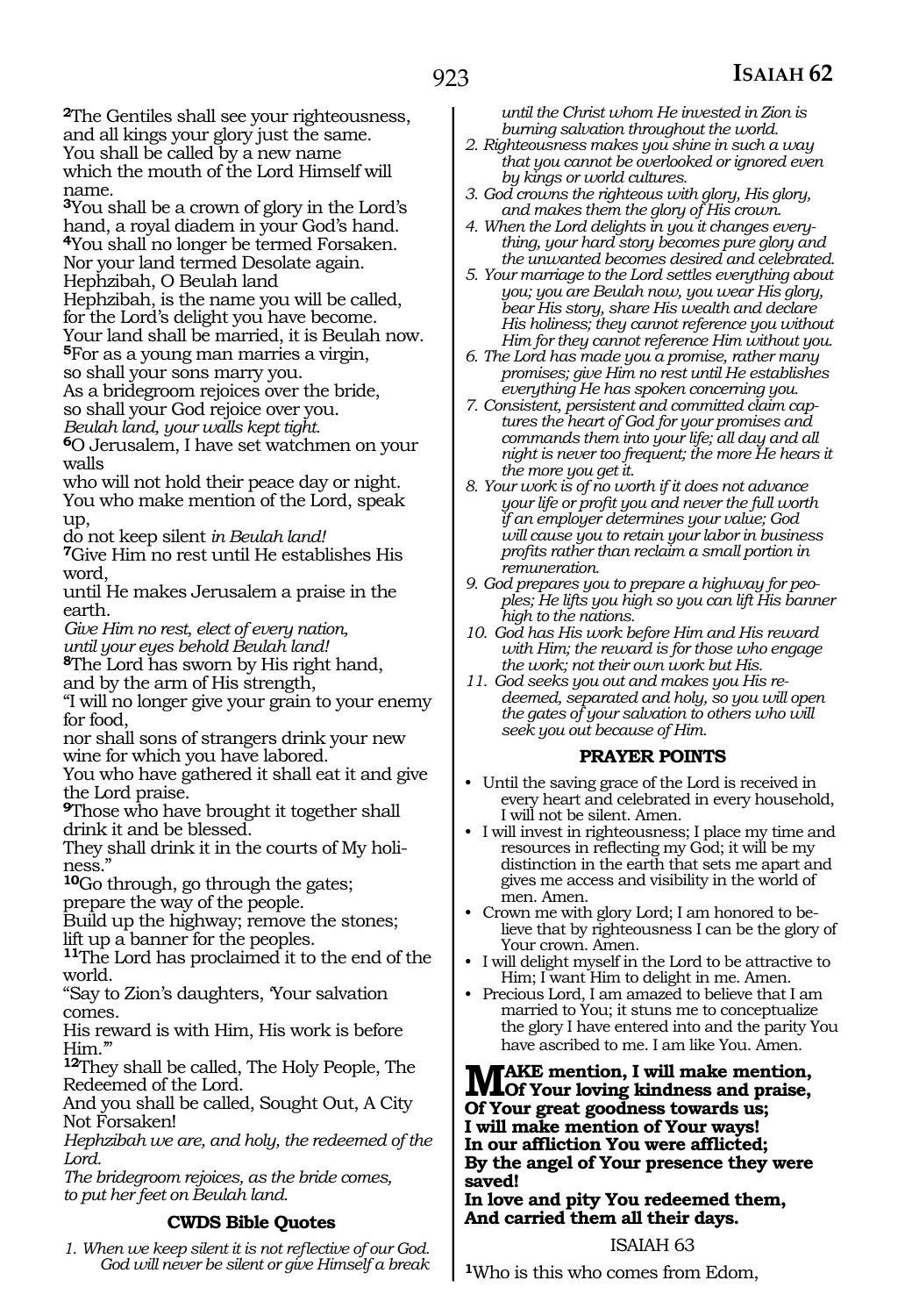# **ISAIAH 63**

and from Bozrah with dyed garments; the One who is glorious in His apparel, traveling in the greatness of His strength? "I who speak in righteousness, mighty to save!"

**<sup>2</sup>**Why are Your clothes red,

and your garment like one who treads the winepress?

**<sup>3</sup>**"I have trodden the winepress all alone. There was not one of the people with Me, for in My anger I have trodden them,

and trampled them in My fury.

Their blood is sprinkled on My garments; I have stained all My clothes.

**<sup>4</sup>**For the day of vengeance is in My heart; the year of My redeemed has come.

**<sup>5</sup>**I looked, but there was no one to help. I wondered that there were none to uphold. Therefore My own arm brought Me salvation, and My own fury sustained Me.

**<sup>6</sup>**I trampled down the peoples in My anger; I made them drunk in My fury,

and brought down their strength to earth." **<sup>7</sup>**I will mention the loving kindness of the Lord, and His praises and His worth,

according to all the Lord has bestowed on us, and His great goodness towards Israel,

which He bestowed on them according to His mercies,

and according to the multitude of His lovingkindness.

**<sup>8</sup>**For He said, "Surely they are My people, children who will not lie."

So He was their Saviour.

**<sup>9</sup>**In all their affliction He was afflicted.

The angel of His Presence saved them.

He redeemed them in His pity and love;

He bore them and He carried them all the days of old.

**<sup>10</sup>**But they rebelled and grieved His Holy Spirit,

therefore He turned against them as an enemy and He fought against them.

**<sup>11</sup>**Then He remembered the days of old, Moses and His people,

saying, "Where is He who brought them out of the sea with the shepherd of His flock?

Where is He who put His Holy Spirit in them, **<sup>12</sup>**who led them by Moses' right hand with His glorious arm,

dividing the waters before them as they passed on,

to make for Himself an everlasting name? **<sup>13</sup>**Who led them through the deep waters, as a horse in the wilderness,

that they should neither stumble nor fall?" **<sup>14</sup>**As a beast goes down into the valley, the Spirit of the Lord caused him to rest; so You lead Your people,

to make a glorious name for Yourself. **<sup>15</sup>**Look down from heaven and behold from the habitation of Your holiness and glory. Where is Your zeal and Your strength, the yearning of Your heart and Your mercy

towards me?

Are they restrained?

Though Abraham is ignorant of us,

and Israel does not acknowledge us,

**<sup>16</sup>**You, O Lord, are our Father,

and our Redeemer, Lord, You are.

Your name is our Redeemer from Everlasting. **<sup>17</sup>**O Lord, why have You made us stray from Your ways,

and hardened our heart from Your fear? Return for Your servants' sake,

the tribe of Your inheritance.

Our adversaries have trampled down Your sanctuary;

**<sup>18</sup>**Your holy people possessed it for a little while only.

But Lord, we are Yours,

yes, we are Yours. I will make mention!

**<sup>19</sup>**We have become like those of old,

over whom You never ruled,

those who were never called by Your name; but we are Yours.

## **CWDS Bible Quotes**

- *1. God is mighty to save, but also fearsome in wrath, you want Him coming for you rather than coming at you.*
- *2. God enlists the people to defend righteousness in the earth, but even if He finds no one He is capable of comprehensive judgment all by Himself.*
- *3. State it, declare it, proclaim it; be ready to assert the facts about the kindness, the goodness and the mercies of the Lord; understand the passionate love that drives His kindness and package your understanding in persistent praise.*
- *4. God saves you to be His people, but the spiritual reality is that He saves you because you are His people.*
- *5. You have feet to walk on, but you live above defeat because God carries you where feet cannot.*
- *6. If you grieve the Holy Spirit to whom you are committed and who is committed to you, you fight against the Lord and commit Him into battle against you.*

*7. The great works of the Lord on your behalf, to include His Spirit in you and His body on the cross, was for His praise through your glory, and for the glory of His name.*

*8. Abraham and Israel had sons in God who are centuries apart and never met, even so God has a chosen people through Abraham whom He knew long before He called Abraham.* 

- *9. When you understand your Fatherhood is eternal, you will never be limited in thoughts or action to your earthly father; yet earthly fathers are limited in redemptive ability and cannot be called redeemer.*
- *10. Keep yourself sanctified and your sanctuary will be revered by those who do not understand sanctity; forsake your principles and they will trample it underfoot.*

## **PRAYER POINTS**

- Jesus, You are my saving strength; I am deliberate to ensure You are on my side. Amen.
- I stand in defense of righteousness for you are a God of justice, O Lord.
- I praise You every day, O Lord, because of Your loving kindness and Your tender mercies to-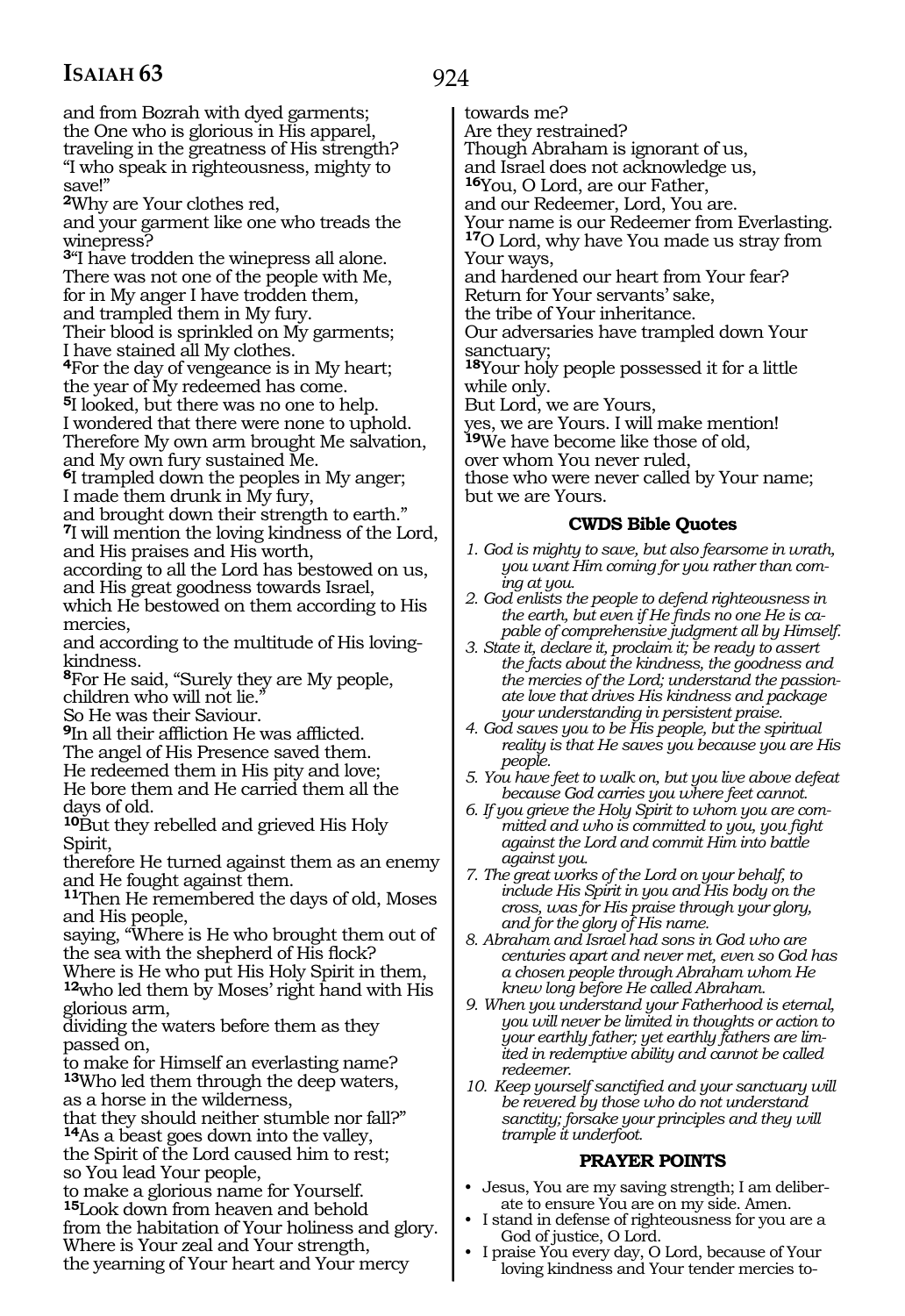wards me.

- I am Yours Lord; help me never to forget it; I am the redeemed of the Lord; You knew me, chose me and called me before I was born. Amen.
- Thank You for my feet and all my limbs O eternal creator and my God, but I walk on Your word and operate from my spirit to go where feet cannot.

## **Oh, that You would rip apart the heavens,**

#### **That the mountains might flow at Your presence!**

**We are the clay, You are our potter, God; All our righteousness is but filthy rags! Oh, that You would rip apart the heavens! But we know that eye has not seen, Nor has the ear perceived what You have prepared**

## **For those who wait on You patiently!**

## ISAIAH 64

**<sup>1</sup>**Oh, that you would rip the heavens! That You would come down Yourself! That the mountains might shake at Your presence,

**<sup>2</sup>**as when the melting fire burns and melts; and fire causes water to boil,

to make Your name known to Your adversaries,

that the nations may tremble at Your presence Lord!

**<sup>3</sup>**When You did awesome things which we did not look for;

You came down,

at Your presence the mountains quaked. **<sup>4</sup>**Since the world began men have not heard, nor perceived by the ear,

nor has the eye seen, O God, any God besides You,

who prepares and acts on behalf of all those who wait on Him.

**5**You meet him who rejoices and does righteousness,

those who remember You in Your ways. You were angry, for we have sinned,

shall we be saved since we continue in these ways?

**<sup>6</sup>**We are all like an unclean thing,

and all our righteousness like filthy rags. We all fade like a leaf,

and our iniquities, like the wind, have taken us away.

**<sup>7</sup>**There is no one who calls on Your name, who stirs himself up to take hold of You; for from us You have hidden Your face and You have consumed us because of our iniquities.

**<sup>8</sup>**But now, O Lord, You are our Father. You are the potter, we are clay.

We are all works Your hand has made. **<sup>9</sup>**Do not be angry, O Lord,

nor remember our iniquity forever.

See, we beseech You, we are Your people! Look at your holy cities now!

**<sup>10</sup>**Your holy cities are a wilderness. Zion is a wilderness; Jerusalem is a desola- tion.

**<sup>11</sup>**Look at our holy and beautiful temple, the house our fathers praised You in is burned with fire.

All our pleasant things are laid waste!

Will You restrain Yourself, O Lord? **<sup>12</sup>**Will You restrain Yourself because of these

things?

Will You hold Your peace, and afflict us very severely?

## **CWDS Bible Quotes**

- *1. Even the greatest of sinners who rejects God, desires that He comes and gets them when they are messed up; they exaggerate denial of God in life but seek exaggerated vindication, deliverance and embrace when they are in trouble.*
- *2. The spirit of sinners wants God to draw near to them and vindicate them without themselves drawing near to Him.*
- *3. God may not bow the heavens with dramatics and make the earth smoke on your behalf, but if you bow your hearts and wait on Him He will move on your behalf.*
- *4. Draw near to God with acts of righteousness and He will draw near to you, for the righteous God cannot resist righteousness.*
- *5. Sin takes you away from God and takes His covering away from you; but a demand for salvation without the desire for righteousness is futile exasperation.*
- *6. If you lose your values and drift from the ways of God you will lose your valuables when God shifts away from you.*
- *7. Like the potter with the clay you are either moldable or breakable in the hands of the Lord, seek His forgiveness rather than search His wrath.*

## **PRAYER POINTS**

- I speak humility into the hearts of sinners; help them to realize that sin is the greatest trouble there is; baptize them with a spirit of conviction that leaves them miserable until they repent. Amen.
- Merciful Father, let presumption be removed from the hearts of sinners; replace it with humility and genuine repentance, in the name of Jesus.
- My Father, my God, my shield and deliverer, I bow my heart and I wait on You knowing You will never fail to come to my defense. Amen.
- I declare that I am a slave to righteousness and I have no desire to be free. Amen.
- I position my heart to serve You Mighty God; my only argument for Your salvation and deliverance will be my deliberate walk of righteousness. Amen.

#### **Sought out by those who for Me never asked;**

**I am found by those who never sought, So that I may not destroy them all. This I will do for My servants whom I sought:**

**As new wine in a cluster, the blessing I will not destroy.**

**I will hear while they yet speak and answer before they call!**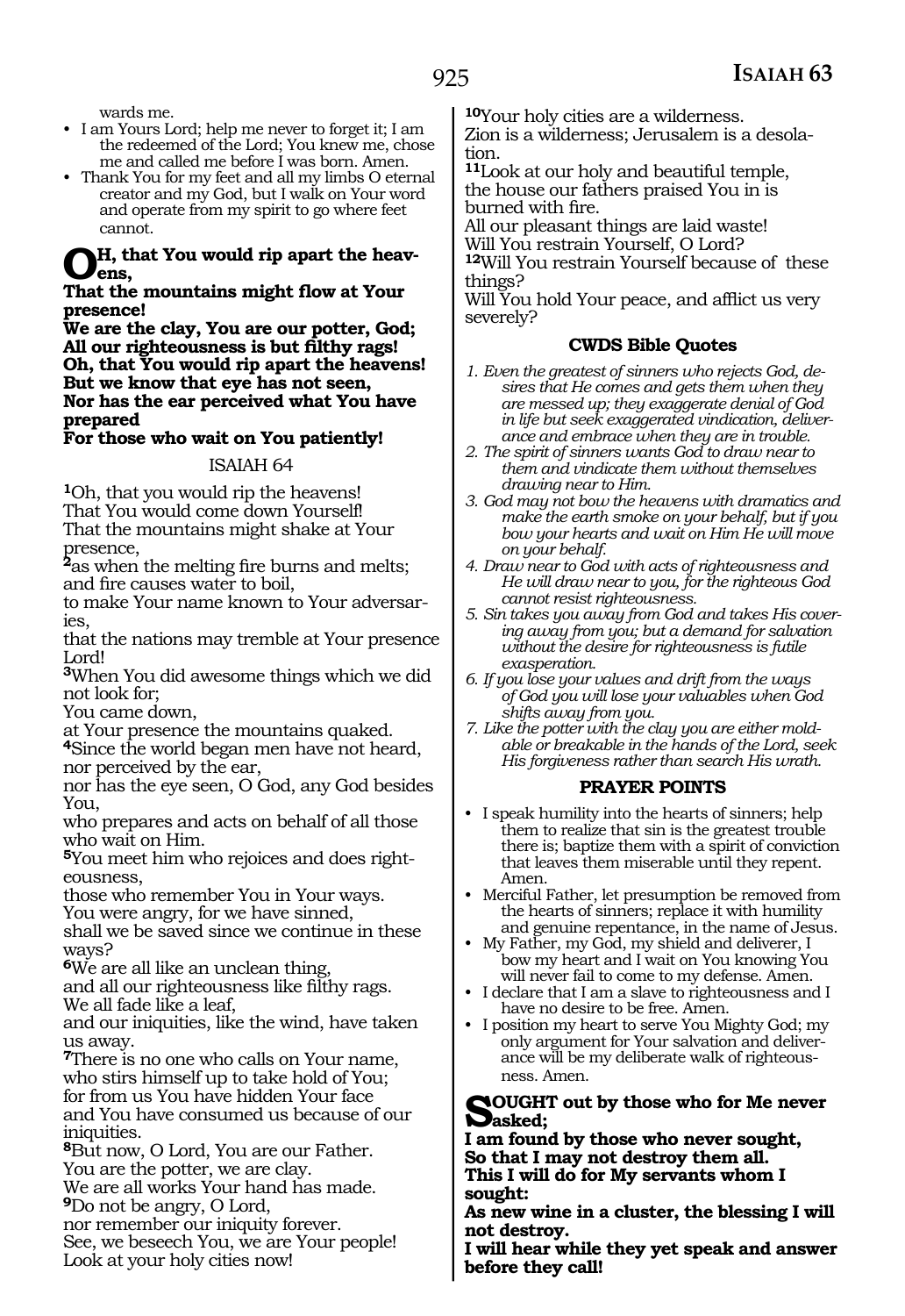#### **I will create a new heaven and a new earth; They shall no more remember the old! I will create a Jerusalem for celebration. Sought out, yes, sought and forever found!**

## ISAIAH 65

**<sup>1</sup>**"By those who did not ask for Me, I was sought;

by those who did not seek Me, I was found. I said, 'Behold, here I am,' to a nation that was not called by My name.

**2**I stretched out My hands to a rebellious people all day long;

a people who walk in a way that is not good, according to their own thoughts.

**3**"A people who provoked Me to anger continually to My face.

Who burn incense on brick altars and sacrifice in garden places.

**<sup>4</sup>**Who remain among the graves and lodge at nights in the tombs.

Who eat swine's flesh and broth of abominable things in vessels.

**<sup>5</sup>**Who say, 'Stand by yourself, do not come near to me,

for I am holier than you are! Do you not see?' These are a smoke in My nose, a fire that burns all day.

**<sup>6</sup>**Behold, it is written before Me, I will not keep silent, but will repay into their bosom,

**<sup>7</sup>**your iniquities and the iniquities of your fathers with you," says the Lord.

"All you who have burned incense on the mountains

and blasphemed Me on the hills.

Therefore I will measure their former work of old into their bosom."

**<sup>8</sup>**Thus says the Lord:

"As new wine is found in the cluster,

and one says, 'Do not destroy it for a blessing is in it,'

so will I do for the sake of My servants,

that I may not destroy them all.

**<sup>9</sup>**I will bring forth descendants from Jacob, and an inheritor of My mountains out of Judah.

My elect shall inherit it and there My servants will dwell.

**<sup>10</sup>**Sharon shall be a fold of flocks,

and the Valley of Achor a place for herds to lie down as well,

for My people who have sought Me.

**<sup>11</sup>**But you are those who forsake the Lord.

Who forget My holy mountain, and prepare a table for the troop.

Who furnish drink offering to that number.

**<sup>12</sup>**Therefore, I will number you for the sword. To the slaughter you will all bow down,

because you did not answer when I called,

You did not hear when I spoke,

but you did evil before My eyes,

and chose the things in which I had no de- light."

**<sup>13</sup>**"Therefore," says the Lord, "My servants will

eat but you shall be hungry;

My servants will drink, but you shall be thirsty.

My servants will rejoice, but you shall be ashamed.

**<sup>14</sup>**My servants will sing for joy of heart but you shall cry for sorrow of heart, and for grief of spirit you shall wail.

**<sup>15</sup>**"To My chosen, you shall leave your name as a curse,

for the Lord God will slay you,

and call His servants by another name,

**<sup>16</sup>**so that he who blesses himself in the earth will do so in the God of truth;

and he who swears in the earth will swear by the God of truth.

For the former troubles are forgotten;

and from My eyes they are hid.

**<sup>17</sup>**For behold, I create a new heaven and a new earth;

the old shall be forgotten.

The former shall not be remembered nor shall it come to mind,

**<sup>18</sup>**but in that which I create, forever, be glad and rejoice.

For I create Jerusalem for a rejoicing and her people a joy.

**<sup>19</sup>**I will rejoice in Jerusalem and joy in My people.

In her, the voice of weeping will no more be heard nor a tearful voice.

**<sup>20</sup>**No more will any infant there live only a few days, nor an old man without full days.

The child shall die a hundred years old.

But for the sinner it is not so.

The sinner being a hundred years old shall be accursed.

**<sup>21</sup>**They will build houses and inhabit them. They will plant vineyards and eat the fruit. **<sup>22</sup>**They will not build and another inhabit.

They will not plant and another eat.

For as the days of a tree, so shall the days of My people be,

and My elect shall enjoy their work for a long time.

**<sup>23</sup>**They will not labor in vain nor bring forth offspring of trouble,

for they are the descendants of the blessed of the Lord,

and their offspring with them also.

**<sup>24</sup>**"It shall come to pass,

that before they call I will answer;

and while they are still speaking, I will hear. **<sup>25</sup>**The wolf and the lamb shall feed together,

and like the ox, the lion shall eat straw there,

and dust will be the serpent's food.

They will not hurt or destroy in My holy mountain," says the Lord.

## **CWDS Bible Quotes**

*1. Your receptiveness to truth determines your attractiveness to truth; it is not the truth seeking you that becomes yours but the truth you seek.*

*2. It is not yours because it is within reach and is available, it is yours because you reach out and*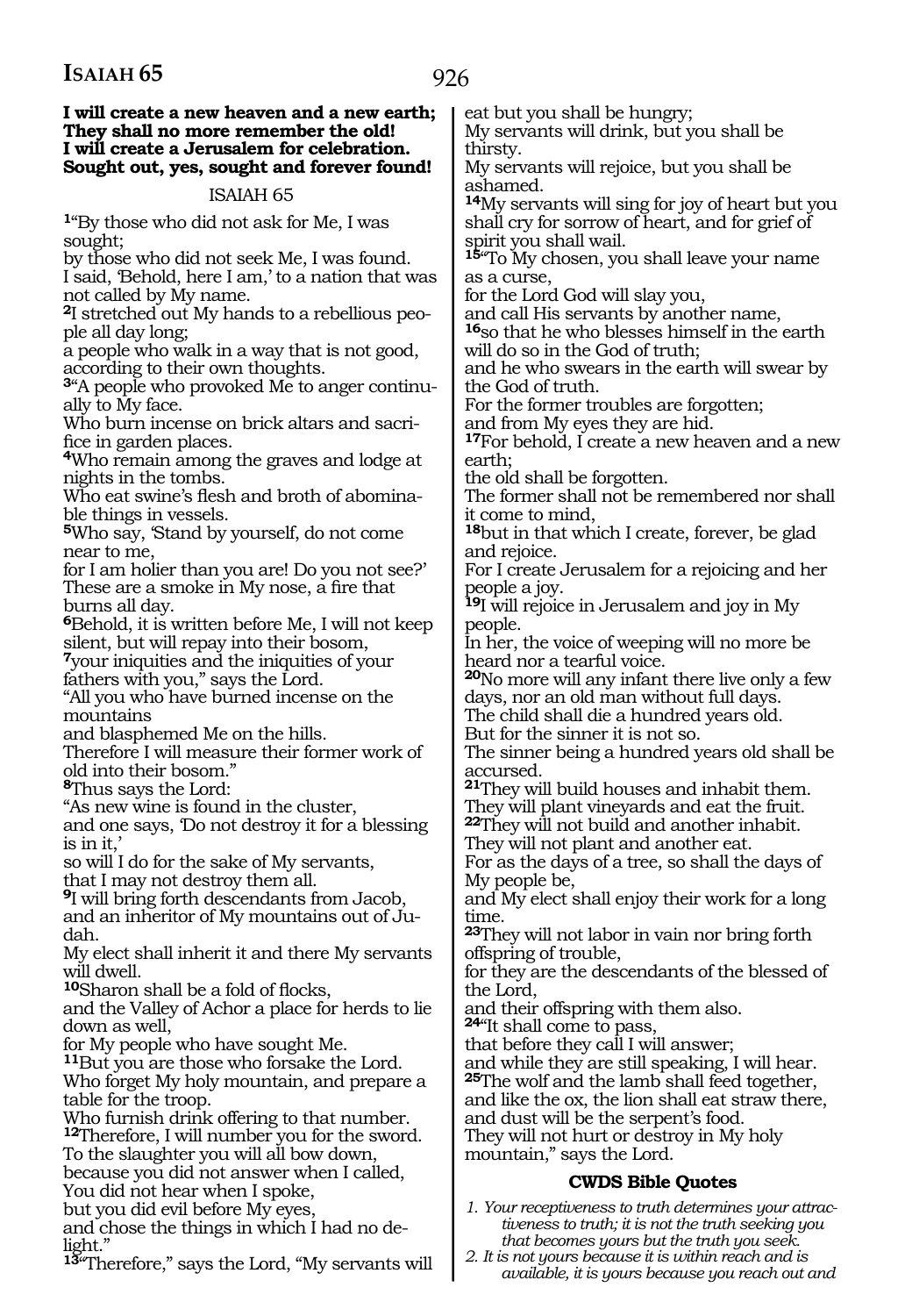*receive it and avail yourself to it.*

- *3. Never boast familiarity with the Lord and with His anointing, instead build awe and appreciation every day.*
- *4. It is sad to see a people who should be the celebration of Christ becoming the irritation of Christ.*
- *5. Some legacies you build; some you break; pursuing God builds you; pursuit of rebellion builds curses which will pursue you.*
- *6. The moral degradation around you does not have to get into you, for God filters the blessing from among the breaking. He builds and establishes while He breaks and commits to fire.*
- *7. It is not because the Lord did not see you why you are ignored, it is because you did not see Him as important; it is not because the Lord did not call you, it is because you refused to listen.*
- *8. God makes a distinction between those who honor Him and those who refuse; one is designated for destruction and the other for His pleasure, favor and prosperity.*
- *9. Change is your commitment to God; comprehensive eventual change is God's commitment to you; He promises you a new heaven and a new earth.*
- *10. Press towards the promise, for pressing is process; process is limited to time but it produces the product that forever remains: joy, celebration and the end of weeping.*
- *11. Length of days without quality of life or perpetuity of promise is prolonging pain and trouble; the reward of righteousness is the complete package: life, fullness of life, abundance of life and abundance in life.*
- *12. Your answer from God is not automated, it is elevated; released ahead of your call waiting on your words to catch up, then accelerated to run with your words to fulfillment.*
- *13. God has no need to tame wild animals to make them agreeable, He changes their character.*

## **PRAYER POINTS**

- Jesus my Savior; I love You; You are truth; my heart is a magnet for truth; I passionately hate falsehood. Amen.
- I make no assumptions; I am determined to get everything that belongs to me and to possess every provision for my benefit. Amen.
- Holy Spirit, I am awed by Your holy presence living in me; help me never to grieve You. Amen.
- Spirit of the living God, agitate believers to repentance, holiness and to constant cleansing in the blood of Jesus. Amen.
- I will pursue You Father, with all my mind, my soul and my energy; let the spirit of rebellion be far from my heart. Amen.

ALL nations and every tongue,<br>To see His glory they shall come. **"Shall I travail and not bring forth life?" All you who love Jerusalem, rejoice; You will seek and be satisfied; Her breast shall be your great delight! Like a river I will extend her peace, And the glory of the Gentiles like a flowing stream.**

**As the river flows from Jerusalem and on, All nations and every tongue shall come!**

## ISAIAH 66

**<sup>1</sup>**Thus says the Lord, "The heaven is My

throne,

and the earth is My footstool. Where is the house that you build Me?

Where is the place of My rest?

**<sup>2</sup>**For all those things My hand has made, and all those things already have been," the Lord says.

"But I will look on him who is poor and of a contrite spirit, who trembles at My word.

**<sup>3</sup>**He who kills an ox is as if he slays a man. He who sacrifices a lamb, as if he cuts off a dog's neck.

He who offers a grain offering, as if he offered swine's blood.

He who burns incense, as if he blesses an idol. Just as they have chosen their own ways, and their soul delights in their abominations, **<sup>4</sup>**I will choose their delusions, and bring their fears on them.

For when I called, no one answered; they did not hear when I spoke;

but they did evil before My eyes and that which I had no delight in, they chose."

**<sup>5</sup>**Hear the word of the Lord, you who tremble at His words:

"Your brethren who hated you, who cast you out for My name's sake,

said, 'Let the Lord be glorified, that He may appear to your joy,'

but they shall be ashamed."

**<sup>6</sup>**"The sound of noise from the city, from the temple, the sound of a voice! The voice of the Lord who repays all His en-

emies! **<sup>7</sup>**"She gave birth before she travailed; she delivered a male child before her pain

came. **<sup>8</sup>**Who has heard or seen such things?

Shall the earth in one day be made to give birth?

Or shall a nation be born at once? For as soon as Zion labored,

she gave birth her children.

**<sup>9</sup>**Shall I bring to delivery and not cause to give birth?

Shall I who cause reproduction shut up the womb?" says God.

**<sup>10</sup>**"Rejoice with Jerusalem;

be glad with her, all you who love her.

Rejoice for her joy, all you who mourn for her, **<sup>11</sup>**that you may feed and be satisfied

with the breasts of her consolation.

That you may drink her milk and be delighted, with the abundance of her glory."

**<sup>12</sup>**For thus says the Lord, "I will extend peace to her like a river,

and the glory of the Gentiles like a flowing stream.

Then you shall be carried on her sides as you feed,

and be dangled on her knees.

**13**I comfort you as one whom a mother comforts,